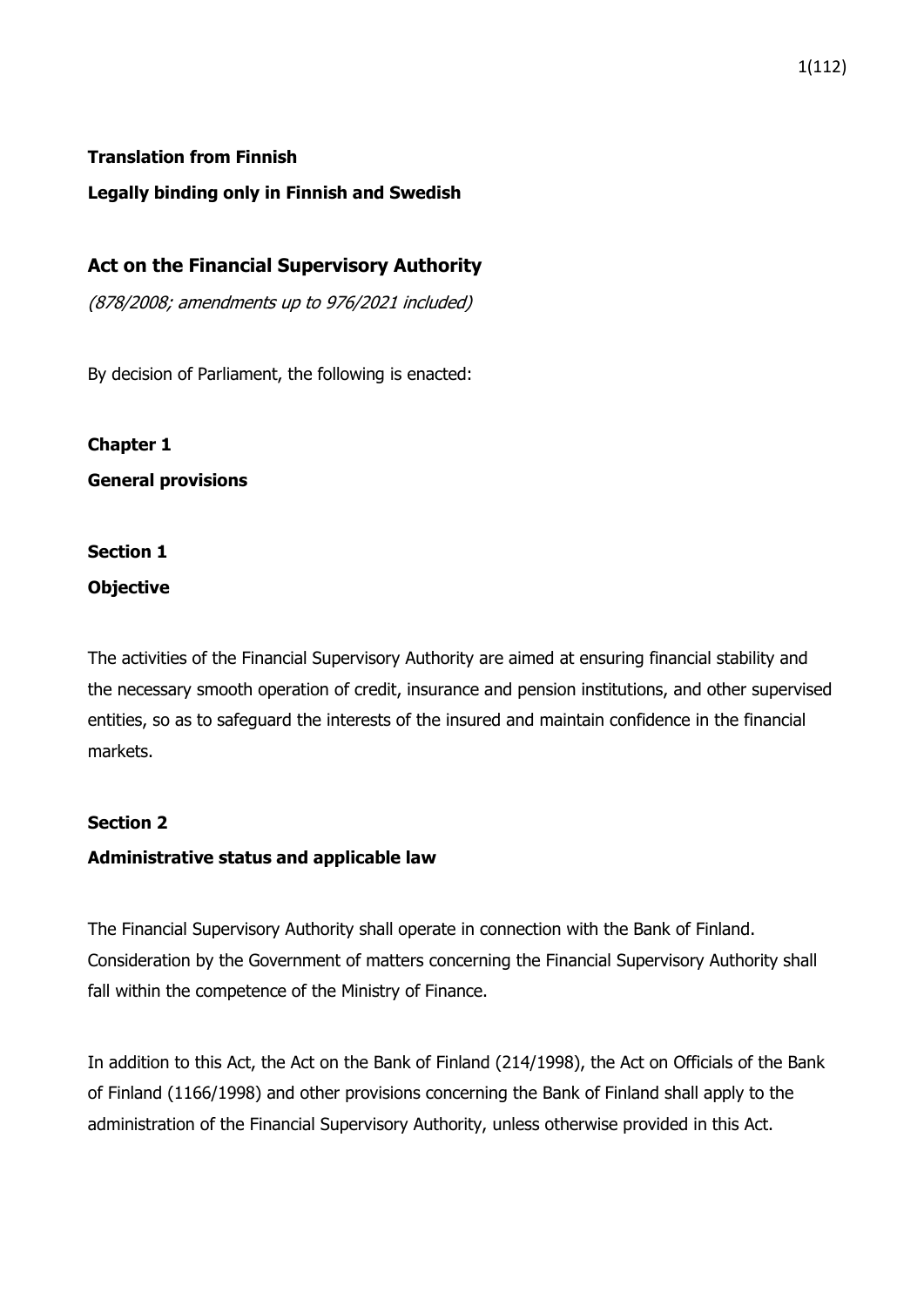In addition to this Act, the Act on the Supervision Fees of the Financial Supervisory Authority (879/2008) shall apply to the covering of costs arising from the activities of the Financial Supervisory Authority.

## **Section 3**

## **Mission**

The Financial Supervisory Authority shall supervise the operations of financial market participants, as provided in this Act and in other acts. The Financial Supervisory Authority shall also foster compliance with good practice in, and public awareness of, financial markets.

In order to fulfil its tasks separately provided in law, the Financial Supervisory Authority shall

1) grant authorisation to financial market participants, register financial market participants and confirm rules concerning their operations;

2) monitor that financial market participants comply with the provisions applicable to them governing financial markets and the regulations issued thereunder, the terms of their authorisation and the rules concerning their operations;

3) monitor the issuance of, and trading in, financial instruments and compliance with the provisions and regulations governing clearing and custodial services;

4) supervise compliance with International Financial Reporting Standards, as provided below;

5) monitor that financial market participants comply with the provisions and regulations applicable

to them concerning prevention and detection of money laundering and the financing of terrorism;

6) issue regulations necessary for application of the Act as separately provided in law;

Paragraphs 7–7a were repealed by Act 29.12.2016/1442.

7b) engage in auditor oversight as laid down in chapter 9, section 2 of the Auditing Act (1141/2015); (18.9.2015/1145)

8) perform its other statutory duties. (19.12.2014/1198)

## In addition, the Financial Supervisory Authority shall

1) monitor and evaluate developments in financial markets and the rest of the operating environment for financial market participants, and the evolution of other general operating conditions;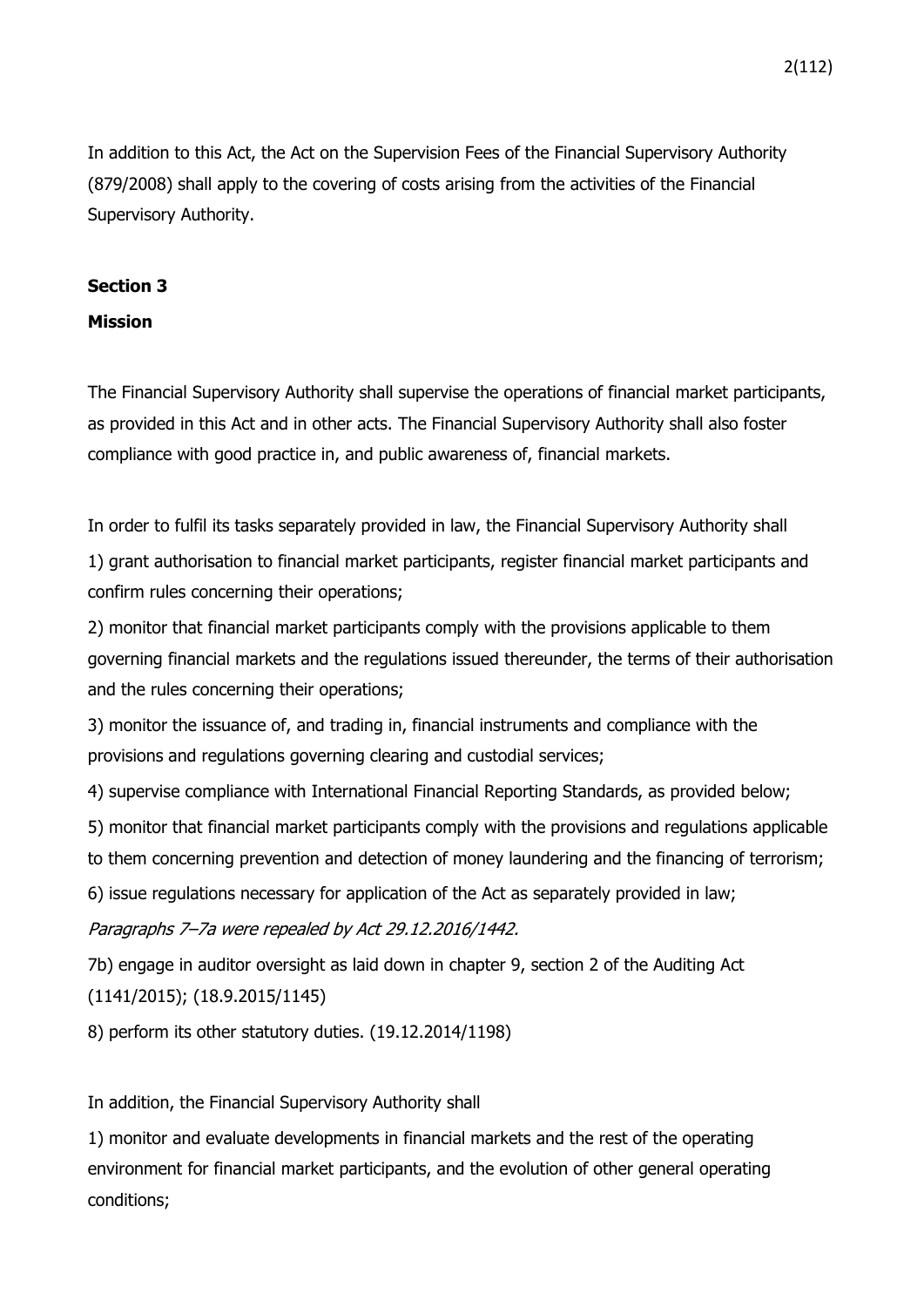2) introduce initiatives for the development of financial market legislation and other requisite measures, and participate in the preparation of legislation;

3) monitor and analyse the availability and pricing of basic banking services;

4) foster reliable corporate governance systems in those financial market participants whose financial position it monitors;

5) collect and regularly publish comparable data on financial market participants' financial position and otherwise contribute to access to information on financial services and financial market activity;

5a) participate in the preparation of a list of the most representative services linked to a payment account and standardised terminology in accordance with Directive 2014/92/EU of the European Parliament and of the Council on the comparability of fees related to payment accounts, payment account switching and access to payment accounts with basic features, hereinafter referred to as the Payment Accounts Directive, and publish the final list in compliance with Article 3 of the stated Directive; (9.12.2016/1055)

5b) provide a website that compares prices charged by service providers for their payment services, provisions on this being laid down in the Credit Institutions Act (610/2014); (9.12.2016/1055)

5c) supply the Commission with information for the purposes of evaluation under the Payment Accounts Directive, in compliance with Article 27 of the Directive; (9.12.2016/1055)

6) participate in national cooperation between authorities;

7) participate in European Union cooperation within the framework of the European System of Financial Supervisors (ESFS) as referred to in section 3a, and in other international supervisory cooperation; (4.3.2011/194)

8) participate in the activities of the Single Supervisory Mechanism referred to in section 3a and assist the European Central Bank, hereinafter referred to as the ECB, in the Single Supervisory Mechanism; (29.12.2016/1442);

#### Paragraphs 9–10 were repealed by Act 29.12.2016/1442.

11) attend to the duties of a regulatory authority regarding the Global Legal Entity Identifier System and participate in other official cooperation related to it; (8.8.2014/611)

12) prepare, together with the Ministry of Finance and the Bank of Finland, measures necessary to ensure the stability of the financial system as a whole and decide on such measures as separately provided for by law. (8.8.2014/611)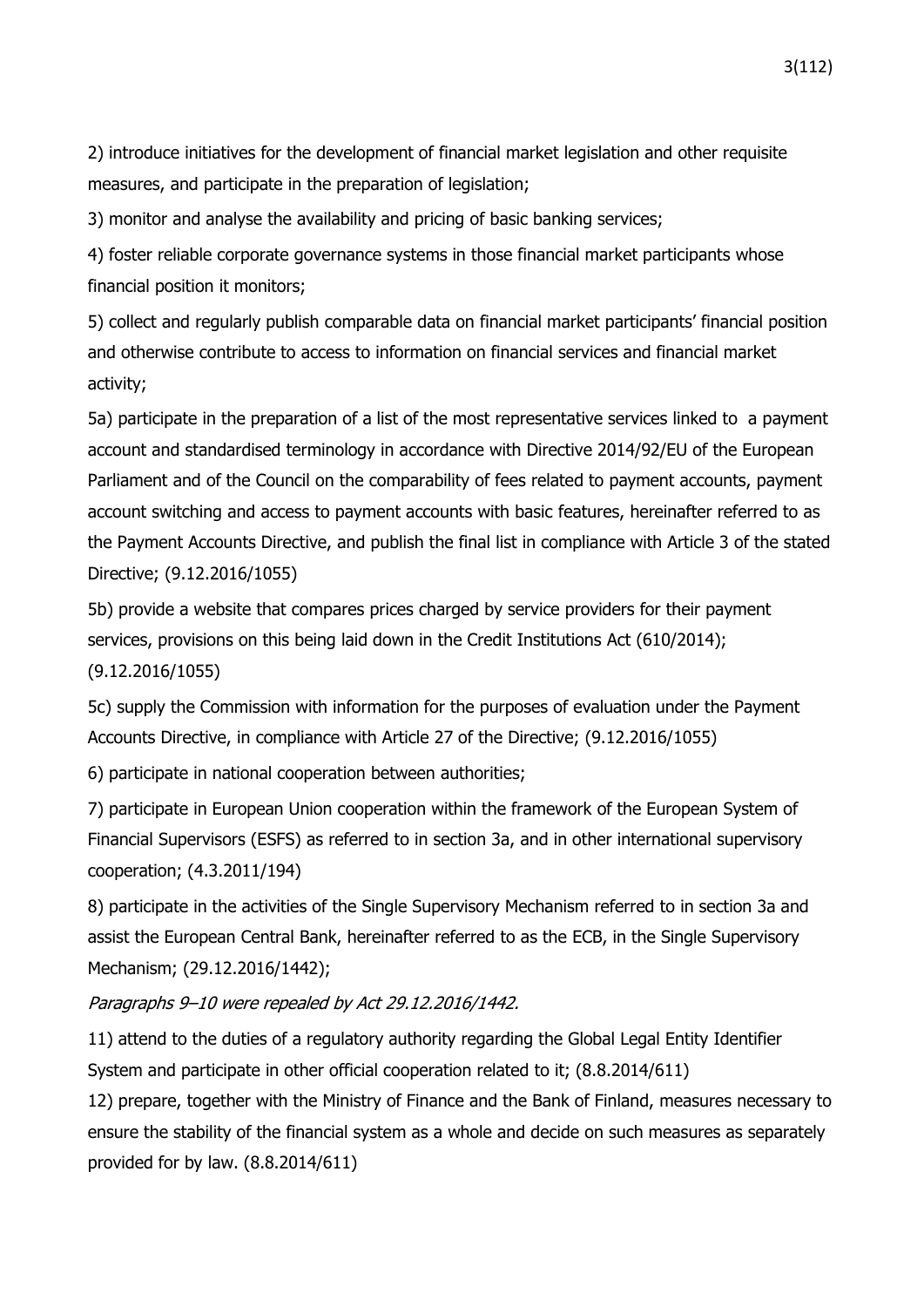The Financial Supervisory Authority shall attend to the responsibilities under this law and elsewhere in law, unless otherwise provided by the Council Regulation (EU) No 1024/2013 conferring specific tasks on the European Central Bank concerning policies relating to the prudential supervision of credit institutions, hereinafter referred to as SSM Regulation. (8.8.2014/611)

## **Section 3a (8.8.2014/611)**

#### **Single Supervisory Mechanism and European System of Financial Supervision**

The Financial Supervisory Authority is a member of the Single Supervisory Mechanism comprising the ECB and national competent authorities, as referred to in the SSM Regulation. (29.12.2016/1442)

The Financial Supervisory Authority is a member of the European System of Financial Supervision designed to strengthen the supervision of the financial system of the European Union, as referred to in Regulation (EU) No 1093/2010 of the European Parliament and of the Council establishing a European Supervisory Authority (European Banking Authority), amending Decision No 716/2009/EC and repealing Commission Decision 2009/78/EC; Regulation (EU) No 1095/2010 of the European Parliament and of the Council establishing a European Supervisory Authority (European Securities and Markets Authority), amending Decision No 716/2009/EC and repealing Commission Decision 2009/77/EC; and Regulation (EU) No 1094/2010 of the European Parliament and of the Council establishing a European Supervisory Authority (European Insurance and Occupational Pensions Authority), amending Decision No 716/2009/EC and repealing Commission Decision 2009/79/EC, hereinafter referred to as European Financial Supervision Regulations; and Regulation (EU) No 1092/2010 of the European Parliament and of the Council on European Union macro-prudential oversight of the financial system and establishing a European Systemic Risk Board, hereinafter referred to as Regulation on the European Systemic Risk Board.

In the performance of its duties, the Financial Supervisory Authority shall, in addition to the provisions laid down elsewhere in law, also consider the decisions, guidelines and recommendations of the ECB, as referred to in the Regulation mentioned in section 3, subsection 4, and the legal acts adopted by the ECB by virtue of the said Regulation, and the decisions, guidelines and recommendations issued by the European Banking Authority, the European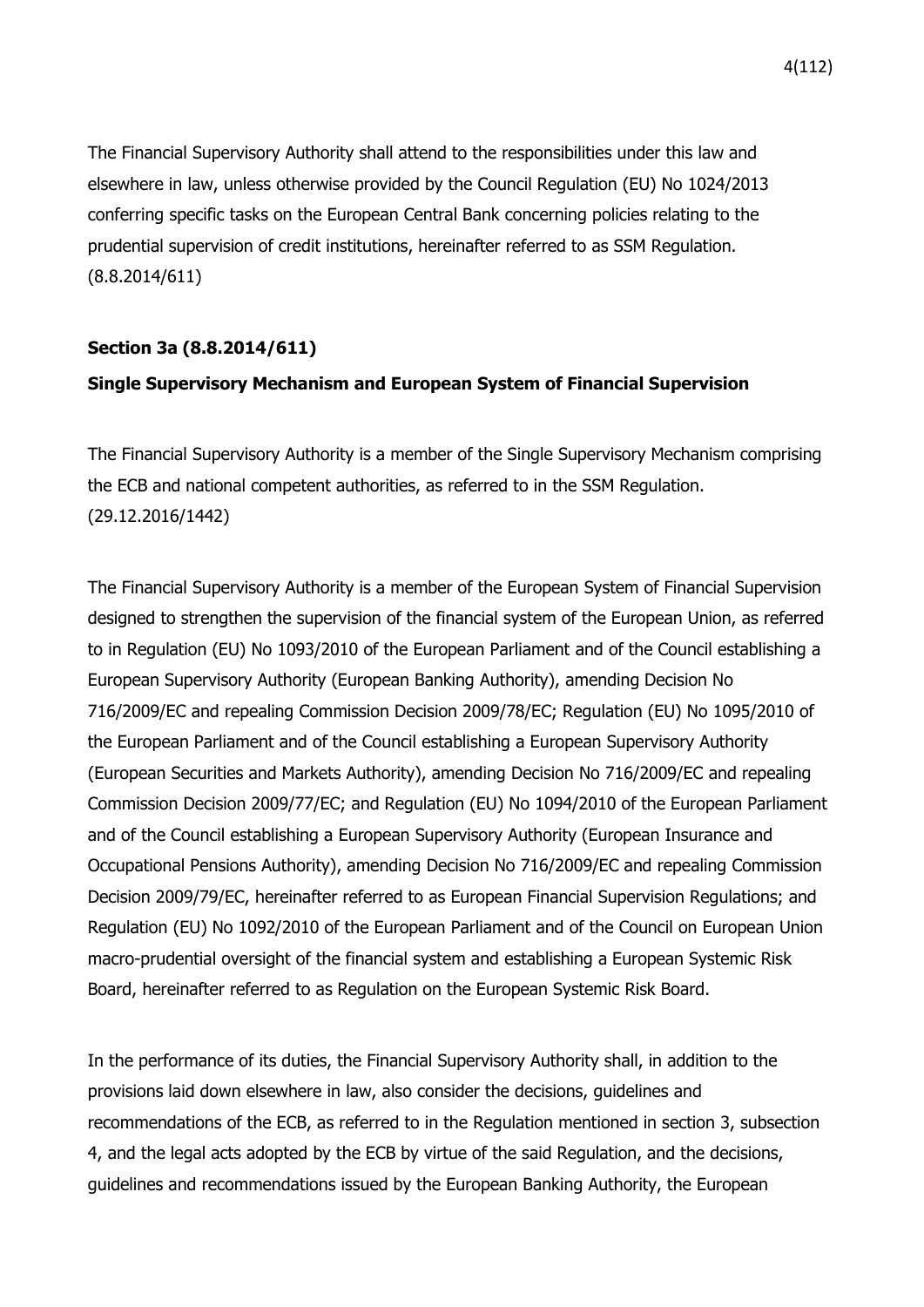Securities and Markets Authority and the European Insurance and Occupational Pensions Authority, as referred to in the Regulations mentioned in subsection 2, hereinafter referred to as the European Supervisory Authorities, the recommendations of the European Systemic Risk Board and the legal acts of the European Commission containing technical standards and adopted by the Commission under the competence afforded to it by the European Financial Supervision Regulations.

If compliance with a guideline or recommendation of a European Supervisory Authority or the European Systemic Risk Board is not possible, the Financial Supervisory Authority shall specify the grounds for diverging from the guideline or recommendation and relate these to the appropriate European Supervisory Authority or the European Systemic Risk Board. (29.12.2016/1442)

In the cases referred to in the European Union financial market legislation and as provided for by the SSM Regulation, the European Financial Supervision Regulations and the Regulation on the European Systemic Risk Board, the Financial Supervisory Authority shall

1) cooperate with the ECB, the European Supervisory Authorities and the Joint Committee of the European Supervisory Authorities as referred to in the European Financial Supervision Regulations, and with the European Systemic Risk Board;

2) deliver to the ECB, the European Supervisory Authorities, the European Systemic Risk Board and the Joint Committee of the European Supervisory Authorities such information as is necessary for the performance of their duties.

## **Section 3b (4.3.2011/194)**

# **Cooperation in the preparation of legal acts, regulations and guidelines (8.8.2014/611)**

The Financial Supervisory Authority shall fulfil its mission as referred to in section 3, subsection 2, paragraph 6 and, regarding the regulation of financial markets, in section 3a, in cooperation with the Ministry of Finance, the Ministry of Social Affairs and Health and any other competent ministries.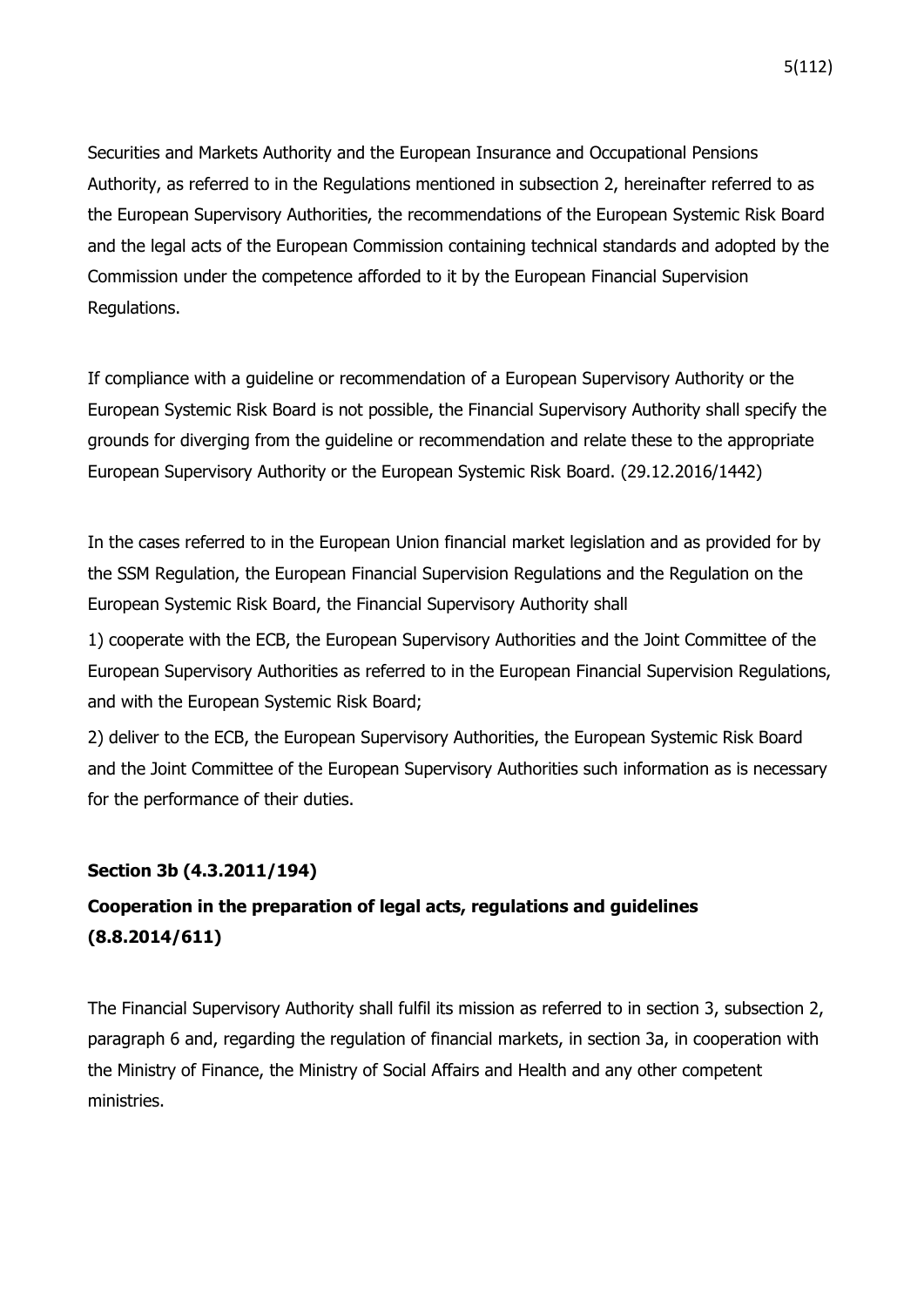The Financial Supervisory Authority shall forthwith inform the Ministry of Finance and Ministry of Social Affairs and Health of

1) a legal act under preparation by the ECB, if the act may have an effect on Finnish legislation; 2) a technical standard or guideline under preparation by a European Supervisory Authority, if the Financial Supervisory Authority assesses that such technical standard or guideline may have an effect on Finnish legislation;

3) any other matters under consideration by the ECB, a European Supervisory Authority or the European Systemic Risk Board which the Financial Supervisory Authority assesses may have an effect on the functioning or stability of Finnish financial markets.

(8.8.2014/611)

## **Section 3c (16.6.2017/352)**

## **Cooperation between authorities in the prevention and combat of crime**

The Financial Supervisory Authority cooperates with the Financial Intelligence Unit, the police, the Grey Economy Information Unit, the tax authorities and other competent authorities to prevent and combat crime.

If in the exercise of supervision or other statutory duties, the Financial Supervisory Authority finds or suspects that financial services are or the financial system is being used or will be used for criminal purposes, it shall report this without delay to the competent authority referred to in subsection 1. Provisions on the disclosure of confidential information are laid down in section 71.

The Government may issue a decree with more detailed provisions on the modalities of the cooperation referred to in this section.

#### **Section 3d (29.12.2016/1442)**

#### **Cooperation with the Financial Stability Authority**

The Financial Supervisory Authority together with the Financial Stability Authority referred to in the Act on the Act on the Finnish Stability Authority (1195/2014) exercise supervision to ensure that those operating in financial markets observe the provisions applying to them under the Act on the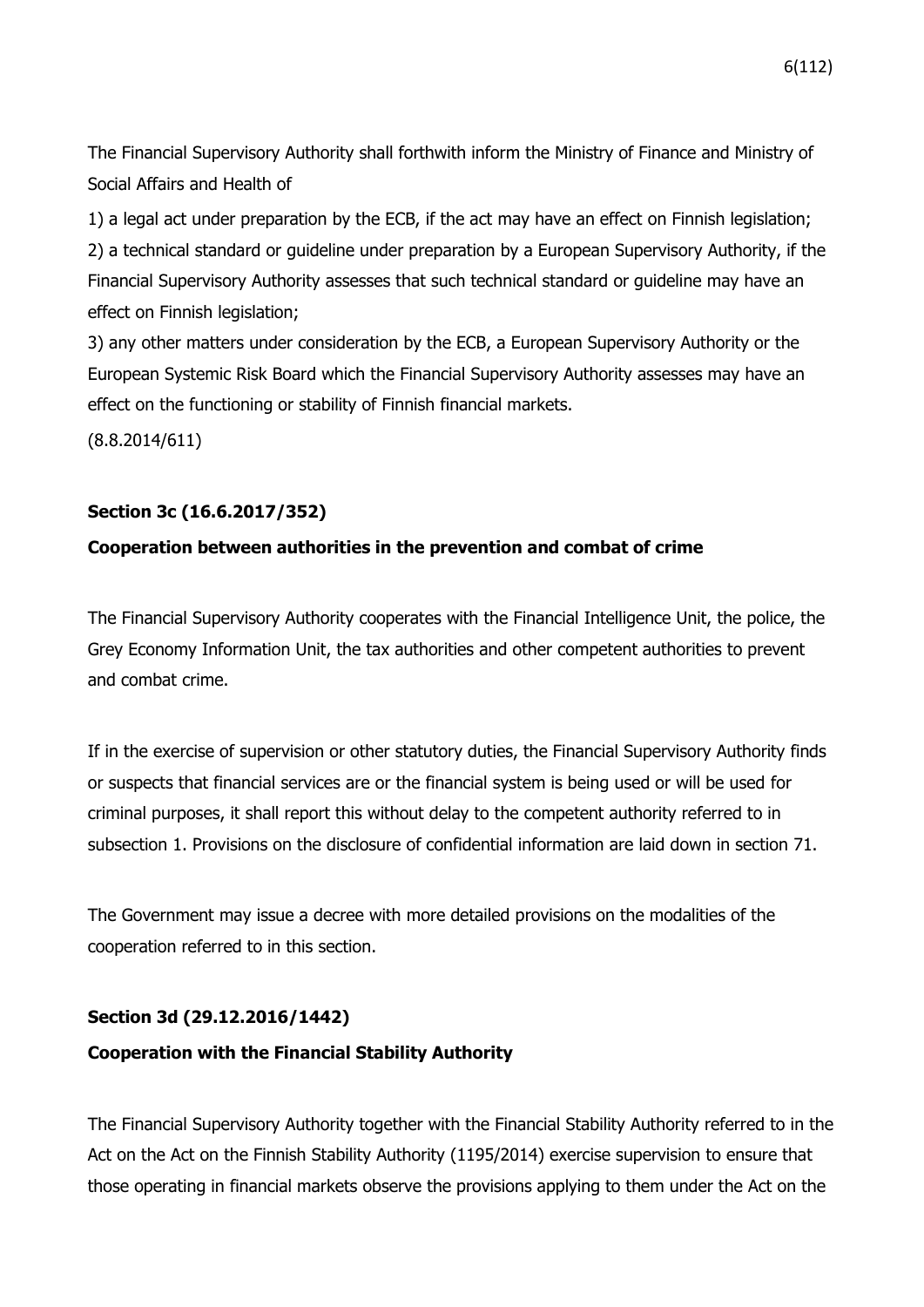Resolution of Credit Institutions and Investment Firms (1194/2014), hereinafter referred to as the Resolution Act.

The Financial Supervisory Authority and the Financial Stability Authority shall engage in mutual cooperation. The Financial Supervisory Authority shall consult the Financial Stability Authority before embarking on measures under chapter 3 or 4 of this Act if the supervised entity or other financial market participant acts in violation of the Resolution Act or Commission regulations and decisions issued on the basis of or the Resolution Directive referred to in chapter 1, section 4, paragraph 1 of the Act.

## **Section 3e (28.12.2017/1071)**

#### **Cooperation with the Energy Authority**

The Financial Supervisory Authority works together with the Energy Authority to ensure efficient supervision of the market for emission rights, electricity and natural gas and their derivative markets.

Before taking supervisory measures relating to trading in derivative contracts based on electricity or natural gas, the Financial Supervisory Authority shall consult the Energy Authority where the measures would have an obvious material effect on the operation of the market for electricity or natural gas, the operational reliability of electricity or natural gas, or the operation of a corporation with systemic responsibility under the Electricity Market Act (588/2013) or the Natural Gas Market Act (587/2017), unless the urgency of the matter provides otherwise. (1071/2017)

#### **Section 4 (14.12.2012/752)**

## **Supervised entities**

For the purposes of this Act, supervised entity means an entity, institution or private entrepreneur referred to in subsections 2–4. (15.3.2019/296)

For the purposes of this Act, *authorised supervised entity* means: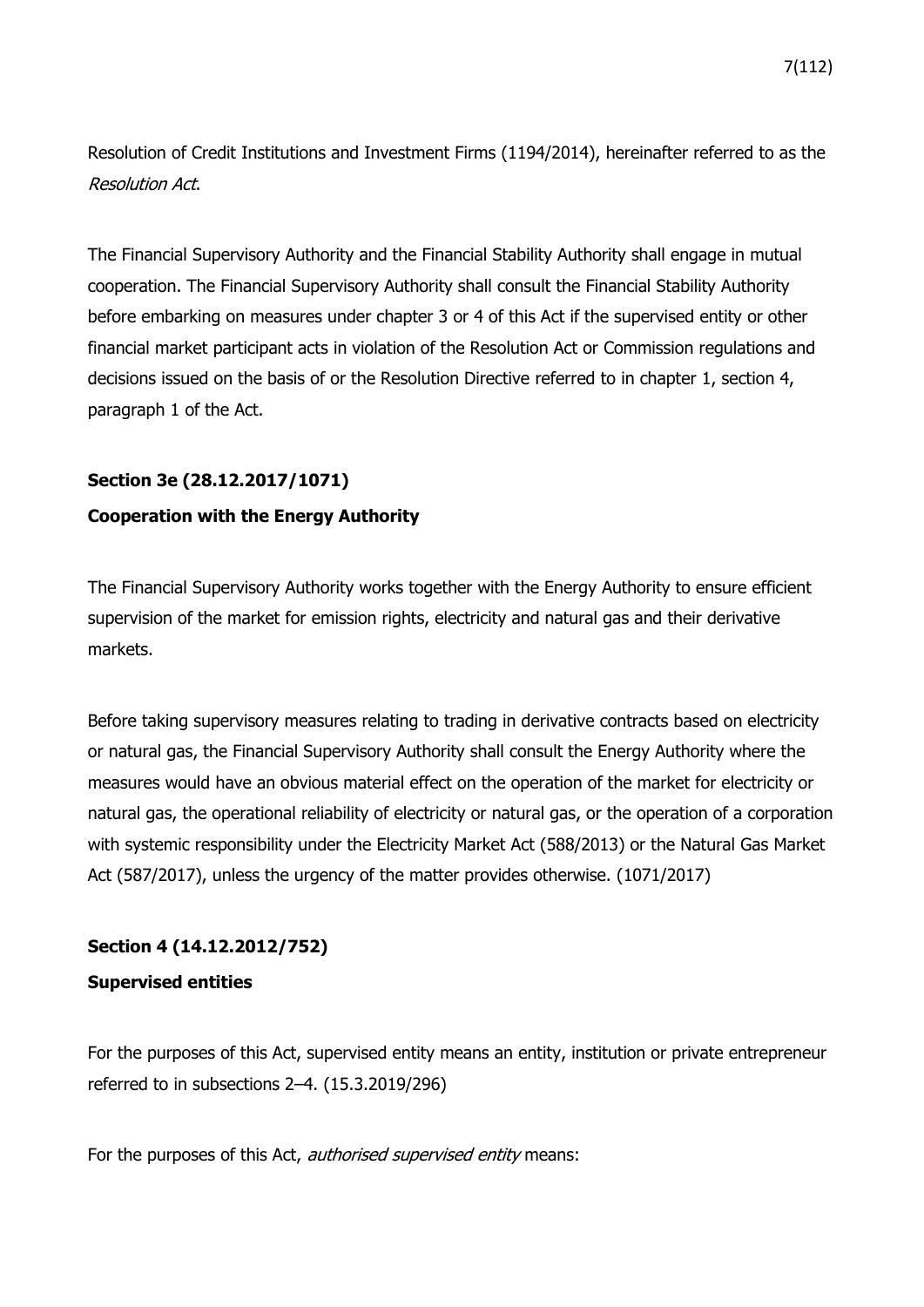1) a credit institution or the branch of a third country credit institution as referred to in the Credit Institutions Act; (9.12.2016/1055)

2) an insurance company or special purpose vehicle as referred to in the Insurance Companies Act (521/2008); (20.3.2015/311)

3) an employee pension insurance company as referred to in the Act on Employee Pension Insurance Companies (354/1997);

4) a fund management company as referred to in the Act on Common Funds (213/2019) and a depository authorised under the said Act; (22.2.2019/215)

5) an investment firm and the branch of a third country firm as referred to in the Investment Services Act (747/2012); (15.3.2019/296)

6) a stock exchange as referred to in the Act on Trading in Financial Instruments (1070/2017); (29.6.2021/599)

Paragraph 7 was repealed by Act 16.6.2017/352.

8) a central securities depository as referred to in the Act on the Book-Entry System and Settlement Activities (348/2017), including a registration fund established by such; (16.6.2017/352)

8a) a Finnish central counterparty as referred to in the Act on the Book-Entry System and Settlement Activities; (12.4.2013/254)

9) a payment institution as referred to in the Payment Institutions Act (297/2010);

(12.4.2013/254)

10) a branch of a third country insurance company as referred to in the Act on Foreign Insurance Companies (398/1995); (12.4.2013/254)

11) a central body as referred to in the Act on a consolidation of deposit banks (599/2010); (7.3.2014/170)

12) an alternative investment fund manager with authorisation as an alternative investment fund manager under the Act on Alternative Investment Fund Managers, or a depositary authorised under the said Act; (14.12.2018/1108);

13) an entity as referred to in Article 27(2) of Regulation (EU) 2017/2402 of the European Parliament and of the Council laying down a general framework for securitisation and creating a specific framework for simple, transparent and standardised securitisation, and amending Directives 2009/65/EC, 2009/138/EC and 2011/61/EU and Regulations (EC) No 1060/2009 and (EU) No 648/2012, hereinafter referred to as *Securitisation Regulation*, as has been granted authorisation as referred to in Article 28 of the said Regulation; (29.6.2021/599)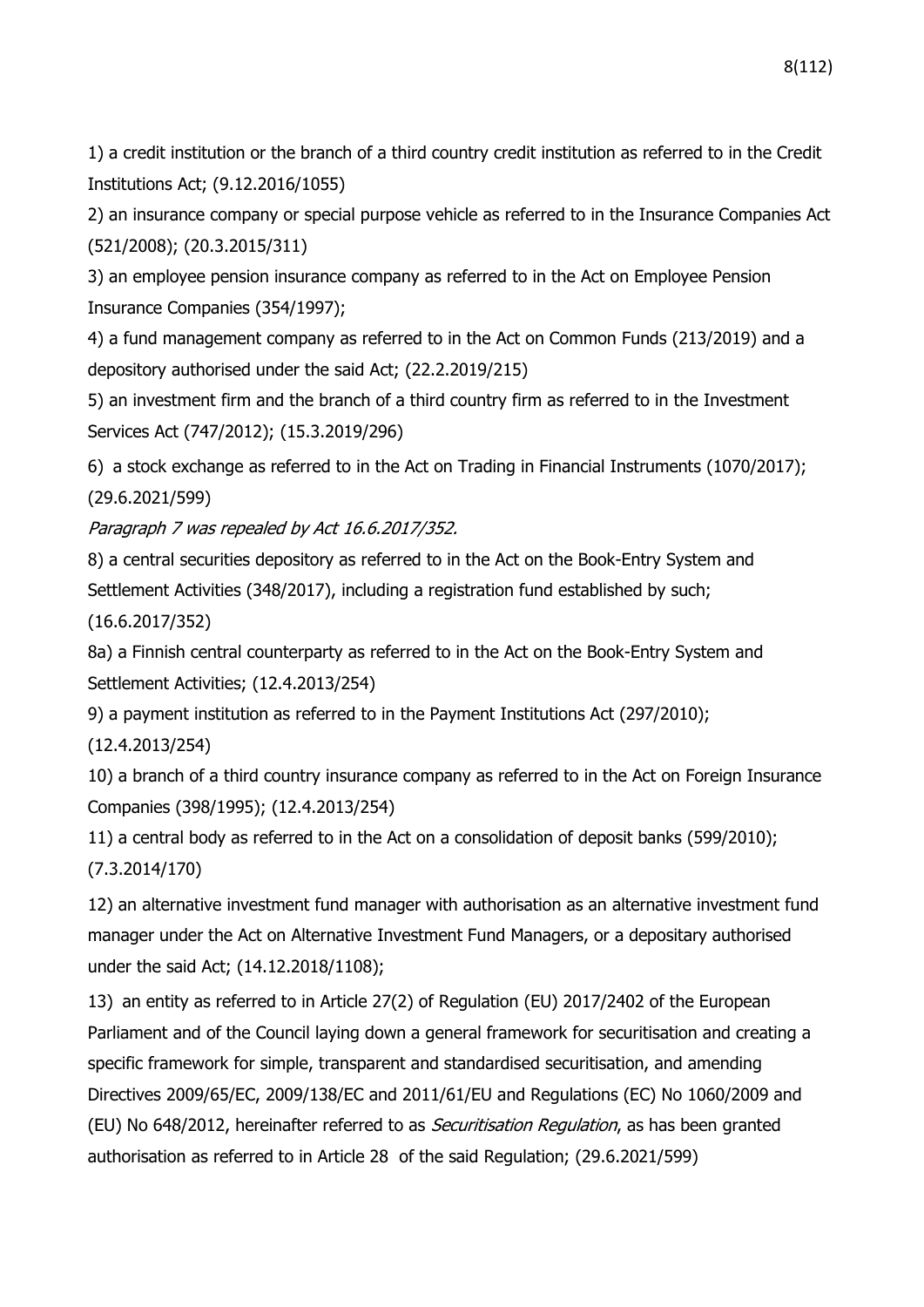14) a holding company that has been granted authorisation to pursue holding company activities as stipulated in chapter 2a of the Credit Institutions Act; (29.6.2021/599)

15) an approved public arrangement as referred to in Article 2(1)(34), and an approved reporting mechanism as referred to in Article 2(1)(36), of Regulation (EU) No 600/2014 on markets in financial instruments and amending Regulation (EU) No  $648/2012$ , hereinafter referred to as  $EU$ Markets in Financial Instruments Regulation, that the Financial Supervisory Authority has granted authorisation and for the supervision of which it is responsible under Article 27b(1), second paragraph of the said Regulation. (29.6.2021/599)

In applying the provisions of chapter 3 of this Act, an insurance association as referred to in the Local Mutual Insurance Associations Act (1250/1987), an employee benefit fund as referred to in the Employee Benefit Funds Act (948/2021), a pension fund as referred to in the Pension Funds Act (946/2021), a supplementary pension fund and an EEA supplementary pension fund as referred to in the Act on Supplementary Pension Funds (947/2021), a holding company of a credit institution, investment firm, insurance company or insurance association other than that referred to in subsection 2, paragraph 14, and a holding company of a conglomerate as referred to in the Act on the Supervision of Financial and Insurance Conglomerates (699/2004) shall be considered comparable to an authorised supervised entity. (19.11.2021/954)

#### For the purposes of this Act, other supervised entity means:

1) the holding company of a credit institution, investment firm, insurance company or insurance association or the holding company of a conglomerate as referred to in the Act on the Supervision of Financial and Insurance Conglomerates;

2) the holding company of a stock exchange or central securities depository; (16.6.2017/352)

3) a guarantee fund as referred to in chapter 13 of the Credit Institutions Act or an investor compensation fund as referred to in the Investment Services Act; (19.12.2014/1198)

4) an insurance association as referred to in the Local Mutual Insurance Associations Act;

5) a sickness fund and other employee benefit fund as referred to in the Employee Benefit Funds Act; (19.11.2021/954)

6) a pension fund as referred to in the Pension Funds Act and a supplementary pension fund and an EEA supplementary pension fund as referred to in the Act on Supplementary Pension Funds; (19.11.2021/954)

7) an unemployment fund or auxiliary fund of unemployment funds as referred to in the

9(112)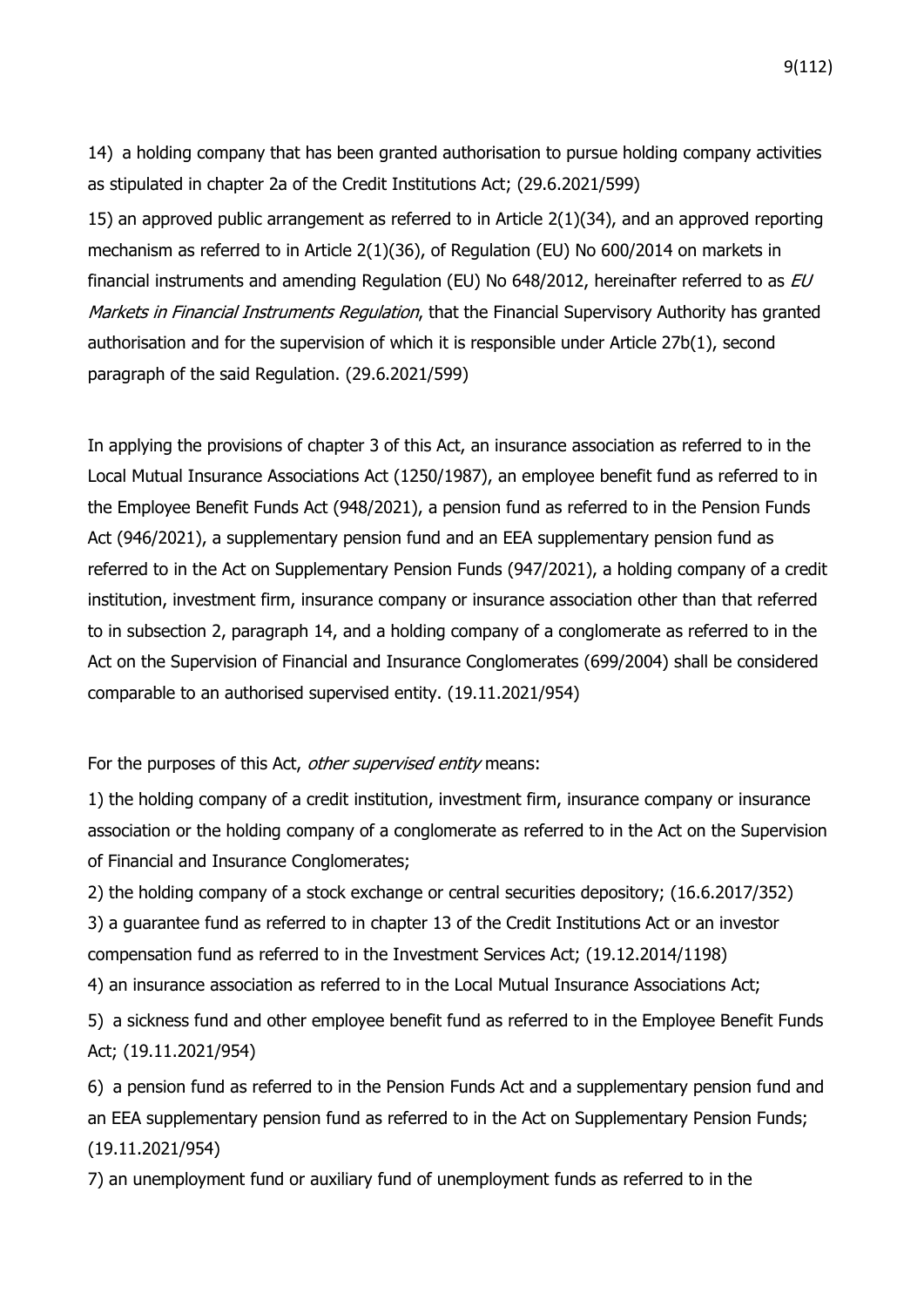10(112)

## Unemployment Funds Act (603/1984);

8) The Farmers' Social Insurance Institution referred to in the Farmers Pensions Act (1280/2006) and The Seafarer's Pension Fund referred to in the Seafarer's Pensions Act (1290/2006); 9) The Employment Fund as referred to in the Act on Financing Unemployment Benefits (555/1998); (18.6.2021/524)

10) a benchmark administrator that does not constitute an authorised supervised entity as referred to in subsection 2 and that has been granted authorisation by the Financial Supervisory Authority by virtue of Article 34 of Regulation (EU) 2016/1011 of the European Parliament and of the Council on indices used as benchmarks in financial instruments and financial contracts or to measure the performance of investment funds and amending Directives 2008/48/EC and 2014/17/EU and Regulation (EU) No 596/2014, hereinafter referred to as *Benchmark Regulation*. (29.6.2021/599)

The Financial Supervisory Authority shall supervise the operations of the Finnish branches of foreign EEA supervised entities and the operations of foreign EEA supplementary pension institutions in Finland, and the provision of services in Finland by foreign supervised entities without establishment of a branch. Provisions on supervisory duties are also laid down in chapters 5 and 6. (29.12.2016/1442).

The Financial Supervisory Authority shall supervise the investment operations of the State Pension Fund and the Nuclear Waste Management Fund and their compliance with the provisions of insider registers and declarations of insider holdings; the financing activity planning and investment operations of the Keva pensions institution and its compliance with the provisions of insider registers and declarations of insider holdings; and the pension fund of the Church Central Fund. Provisions on supervisory duties are also laid down in the State Pension Fund Act (1297/2006), the Nuclear Energy Act (990/1987), the Act on Keva (66/2016) and the Church Act (1054/1993). (26.3.2021/270)

## **Section 5 (14.12.2012/752)**

## **Other financial market participants**

## For the purposes of this Act, *other financial market participant* means:

1) an issuer of securities admitted to trading on a regulated market or MTF in Finland, or of securities for which admission to trading on a regulated market or MTF in Finland has been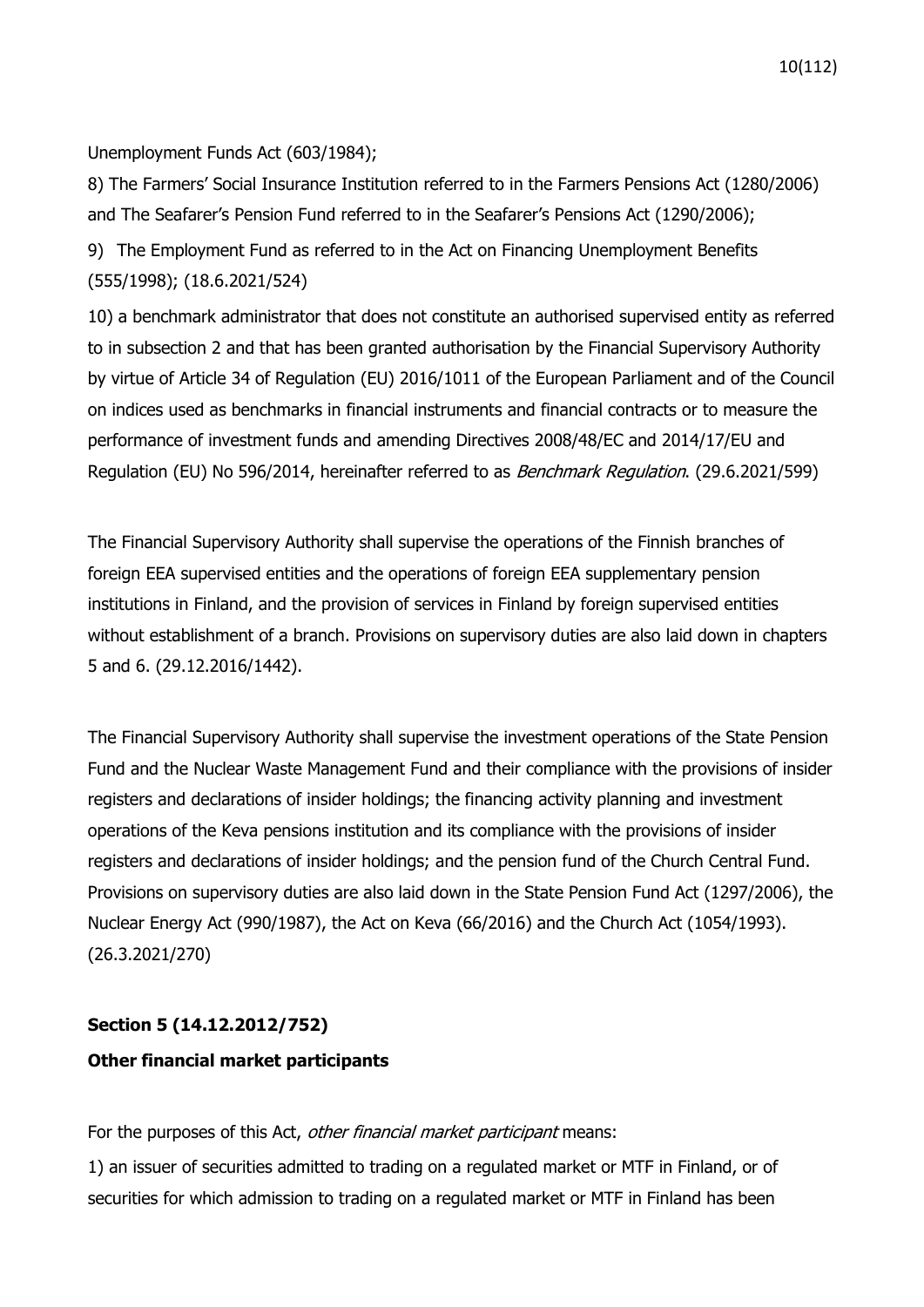sought, as well as any other party obliged to publish a prospectus as referred to in chapter 3, section 1 of the Securities Markets Act (746/2012), or offering securities under chapter 1, section 4 of the said Act; (19.12.2018/1229)

2) an accounting entity whose securities have been admitted to trading, as referred to in paragraph 1 in an EEA member state other than Finland, or for whose securities such admission to trading has been sought;

3) a trading participant other than an investment service provider as referred to in chapter 1, section 2, subsection 1, paragraph 15 of the Act on Trading in Financial Instruments; (28.12.2017/1071)

4) a clearing party as referred to in chapter 1, section 3, paragraph 6 of the Act on the Book-Entry System and Settlement Activities;

5) an account manager as referred to in chapter 1, section 3, paragraph 9 of the Act on the Book-Entry System and Settlement Activities;

6) an insider as referred to in chapter 7, section 12 of the Investment Services Act, chapter 3, section 29 of the Act on Trading in Financial Instruments, chapter 2, section 17 of the Act on the Book-Entry System and Settlement Activities and chapter 3, section 6 of the Act on Common Funds, and a party liable to declare as referred to in chapter 3, section 8 of the Act on Common Funds and a person discharging managerial responsibilities as referred to in Article 3(1)(25) of Regulation (EU) No 596/2014 of the European Parliament and of the Council on market abuse and repealing directive 2003/6/EC of the European Parliament and of the Council and Commission Directives 2003/124/EC, 2003/125/EC and 2004/72/EC, hereinafter referred to as Market Abuse Directive, and a person closely associated as referred to in Article 3(1)(26); (22.2.2019/215) 7) an offeror of a voluntary takeover bid, as referred to in chapter 11, section 1 of the Securities Market Act, a shareholder as referred to in section 19, an offeror of a takeover bid as referred to in section 27, and any other person acting in concert with them, as referred to in section 5;

8) a party who by virtue of chapter 9, section 5 of the Securities Markets Act, is obliged to submit a notification of major holdings as referred to in the said section;

9) a foreign entity acting as a custodian, as referred to in section 2, subsection 1, paragraph 2 of the Act on Securities Accounts (750/2012);

10) a party who under chapter 2, section 11 of the Act on Trading in Financial Instruments, chapter 4, section 7 of the Act on Common Funds, chapter 7, section 9 of the Act on Alternative Investment Fund Managers, chapter 3, section 1 of the Credit Institutions Act, chapter 6a, section 1 of the Investment Services Act, section 11 of the Act on the Supervision of Financial and Insurance Conglomerates, chapter 4, section 5 of the Insurance Companies Act, section 21a or 21c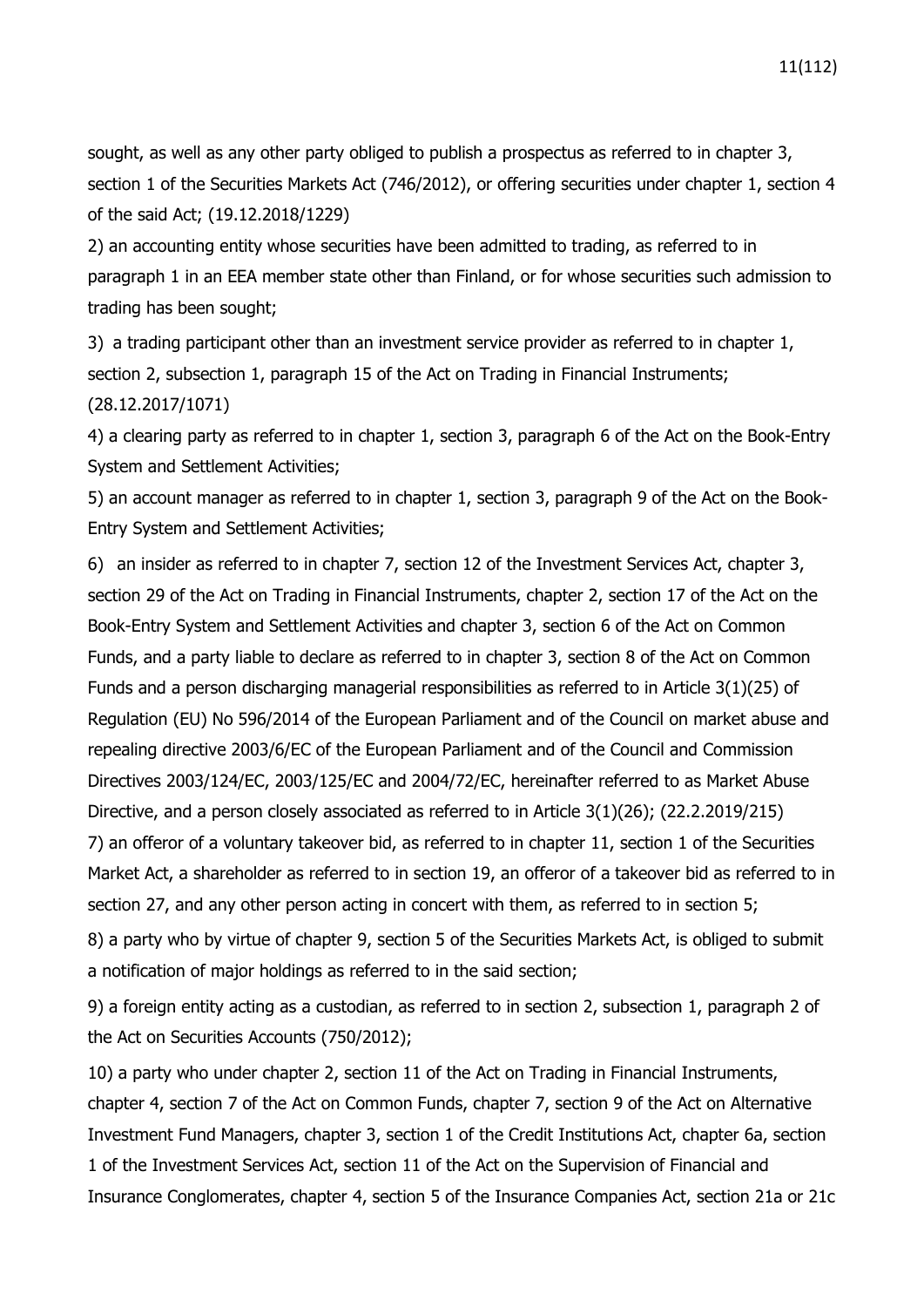of the Payment Institutions Act, or Regulation (EU) No 909/2014 of the European Parliament and of the Council on improving securities settlement in the European Union and on central securities depositories and amending Directives 98/26/EC and 2014/65/EU and Regulation (EU) No 236/2012, hereinafter referred to as EU Central Securities Depositories Regulation, is obliged to notify the Financial Supervisory Authority of the acquisition and transfer of shares and participations; (29.6.2021/599)

11) the Finnish Workers' Compensation Center referred to in the Workers' Compensation Act (459/2015); (29.12.2016/1442)

12) the Finnish Motor Insurers' Centre referred to in the Act on the Finnish Motor Insurers' Centre (461/2016) and the Traffic Accident and Patient Injury Board referred to in the Act on the Traffic Accident and Patient Injury Board (959/2019); (22.8.2019/963)

13) the Patient Insurance Centre referred to in the Act on the Patient Insurance Centre (949/2019); (22.8.2019/963)

14) the Finnish Centre for Pensions referred to in the Act on the Finnish Centre for Pensions (397/2006);

15) the Finnish Environmental Insurance Centre referred to in the Environmental Damage Insurance Act (81/1998);

Paragraph 16 was repealed by Act 18.6.2021/524.

17) an insurance intermediary and ancillary insurance intermediary as referred to in the Act on Insurance Distribution (234/2018), including foreign insurance intermediaries registered in an EEA Member State other than Finland; (20.4.2018/241)

18) a real estate fund as referred to in the Real Estate Funds Act (1173/1997);

19) a credit rating agency as referred to in Regulation (EC) No 1060/2009 of the European Parliament and of the Council on credit rating agencies; (21.12.2012/902)

20) a party who is liable to make a notification under Article 5(1) of Regulation (EU) No 236/2012 of the European Parliament and of the Council on short selling and certain aspects of credit default swaps, hereinafter referred to as Short-Selling Regulation, disclose information under Article 6(1), or make a notification under Article 7(1) or Article 8; or a party who is liable to comply with the restrictions provided for in Articles 12, 13 or 14, who submits a notification of an exemption under Article 17 or is liable to comply with a decision taken by the Financial Supervisory Authority by virtue of Articles 18(1), 19(2), 20(2), 21 or 23(1) or with a decision taken by the European Securities and Markets Authority by virtue of Article 28(1) of the Regulation; (12.4.2013/254)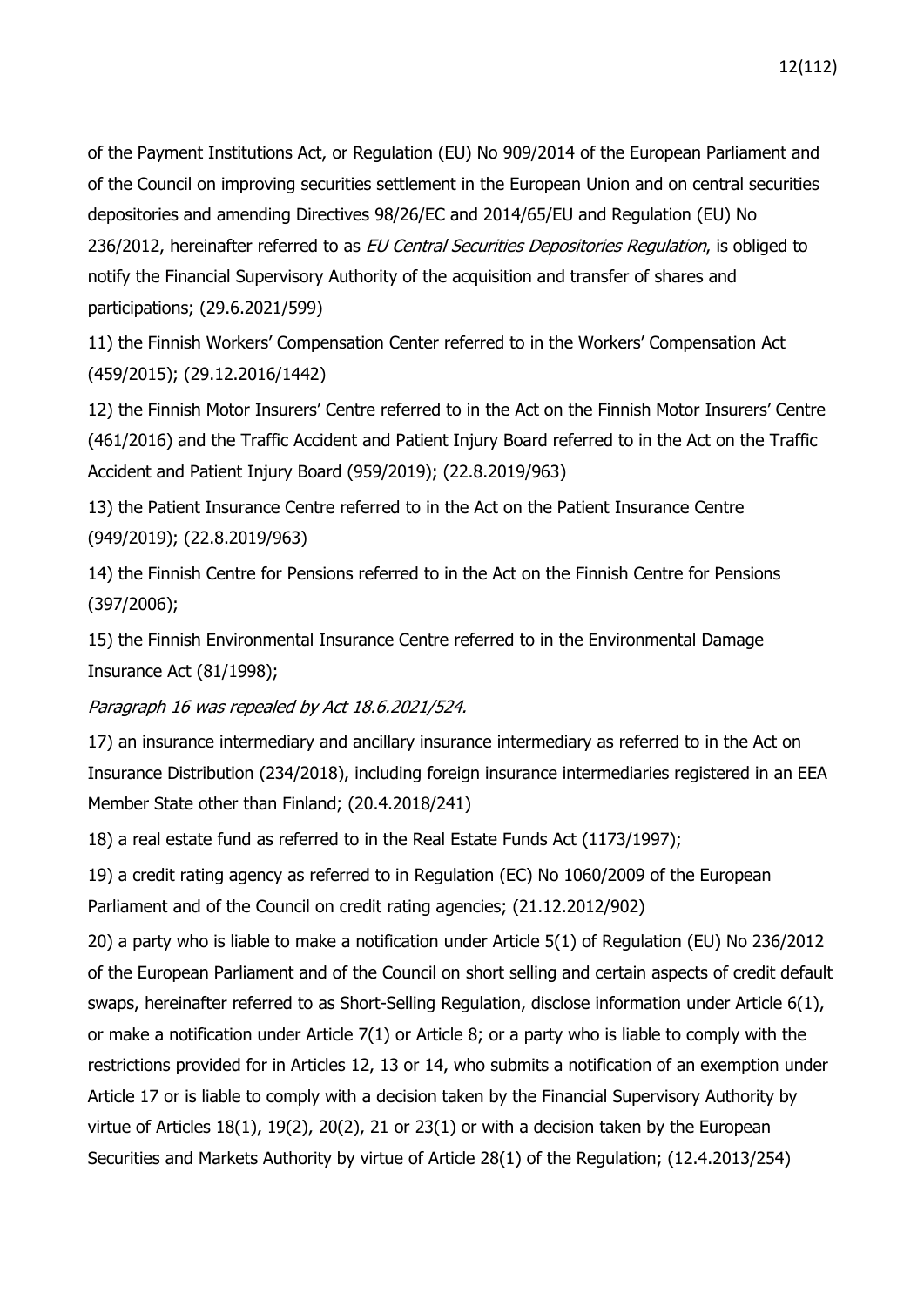13(112)

21) a trade repository as referred to in Article 2(2) of Regulation (EU) No 648/2012 of the European Parliament and of the Council on OTC derivatives, central counterparties and trade repositories, hereinafter referred to as European Market Infrastructures Regulation, a financial counterparty as referred to in Article 2(8), a non-financial counterparty as referred to in Article 2(9), a pension scheme arrangement as referred to in Article 2(10), a clearing member as referred to in Article 2 (14), and a client as referred to in Article 2(15) of the Regulation; (8.5.2020/316) 22) a party who is obliged to comply with the provisions of Articles 38–42 of the Commission Regulation (EU) No 1031/2010 on the timing, administration and other aspects of auctioning of greenhouse gas emission allowances pursuant to Directive 2003/87/EC of the European Parliament and of the Council establishing a scheme for greenhouse gas emission allowances trading within the Community, hereinafter referred to as Auctioning Regulation; (12.4.2013/254)

23) a payment service provider as referred to in section 7, an electronic money institution as referred to in section 7a, and an account information service provider as referred to in section 7b of the Payment Institutions Act; (14.12.2017/893)

24) a party who, under chapter 5, sections 1 and 2 of the Act on Alternative Investment Fund Managers, has enrolled in the register maintained by the Financial Supervisory Authority; (7.3.2014/170)

25) a party who has been granted an exemption as referred to in chapter 10, section 2, subsection 3 of the Act on Alternative Investment Fund Managers; (7.3.2014/170)

26) the Finnish issuer of LEI codes under the Global Legal Entity Identifier System; (6.3.2015/198) 27) a register keeper as referred to in section 4f of the State Pension Fund Act and section 165c of the Local Government Pensions Act; (29.6.2016/520)

28) a person who produces or disseminates investment recommendations or other information recommending or suggesting an investment strategy, as referred to in Article 20(1) of the Market Abuse Regulation; (25.8.2016/737)

29) a crowdfunding recipient or a crowdfunding intermediary as referred to in the Crowdfunding Act (734/2016); (14.10.2016/855)

29 a) a registered agent as referred to in the Act on Bondholder Agents (574/2017); (25.8.2017/575)

30) a Finnish credit intermediary or a Finnish branch of a foreign credit intermediary as referred to in the Act on Intermediaries of Consumer Credit Relating to Residential Property (852/2016); (21.4.2017/228)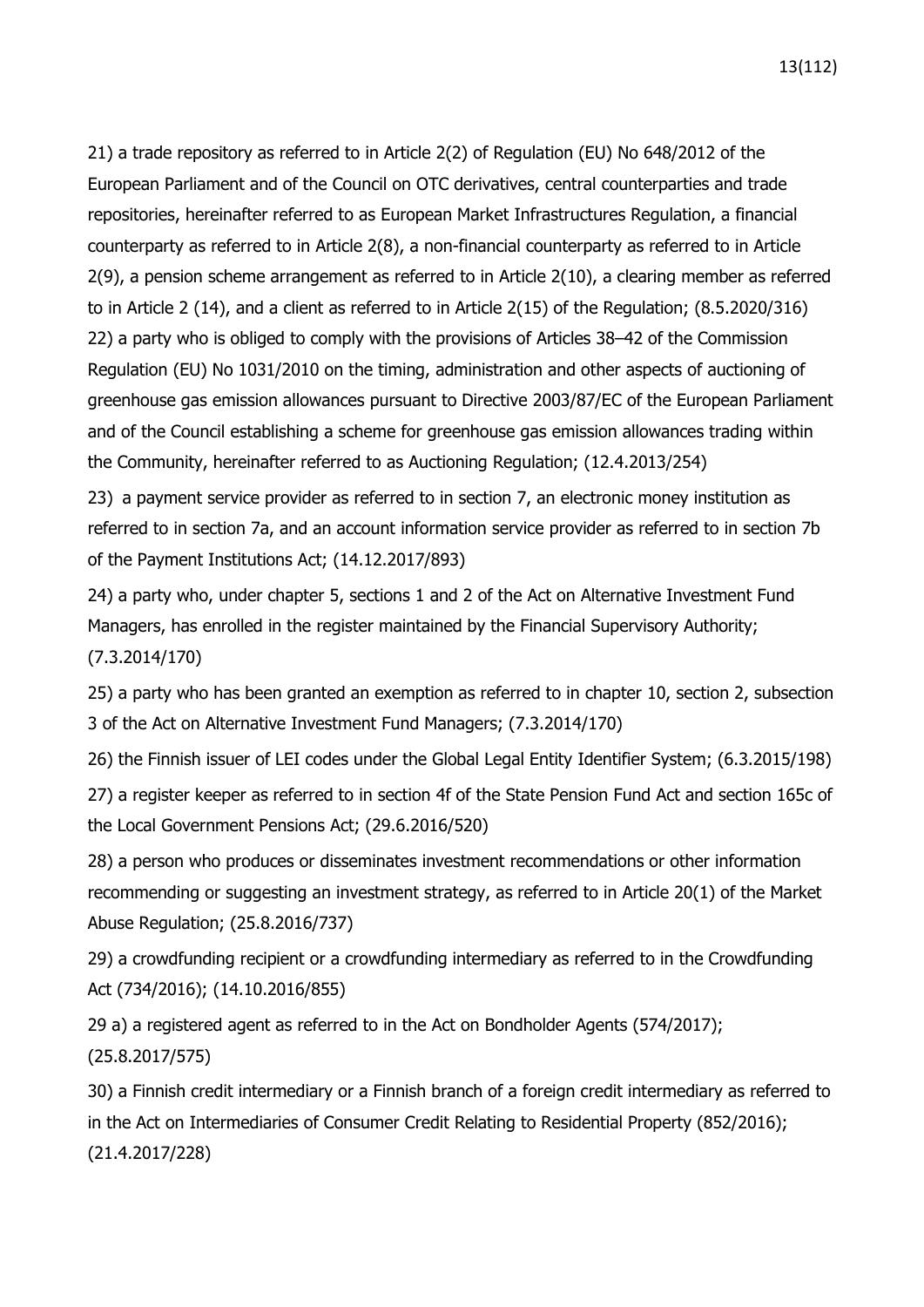31) an entity other than a supervised entity as referred to in section 4 that is obliged to observe Regulation (EU) No 1286/2014 of the European Parliament and of the Council on key information documents for packaged retail and insurance-based investment products (PRIIPs), hereinafter referred to as regulation on key information documents for packaged investment products; (28.12.2017/1071)

32) a benchmark administrator registered by the Financial Supervisory Authority by virtue of Article 34 of the Benchmark Regulation; (29.6.2021/599)

33) a person other than a supervised entity as referred to in section 4 or a registered benchmark administrator as referred to in paragraph 32 above obliged to observe the Benchmark Regulation; (29.6.2021/599)

34) a securitisation special purpose entity as referred to in Article 2(2) of the Securitisation Regulation, an originator as referred to in Article 2(3), a sponsor as referred to in Article 2(5) and an original lender as referred to in Article 2(20); (22.2.2019/215)

35) a person other than a supervised entity as referred to in section 4 who is obliged to comply with Regulation (EU) 2015/2365 of the European Parliament and of the Council on transparency of securities financing transactions and of reuse and amending Regulation (EU) No 648/2012, hereinafter referred to as Regulation on Reporting and Transparency of Securities Financing Transactions; (15.3.2019/296)

36) a third country firm providing services without establishing a branch, as referred to in chapter 5, section 7 of the Investment Services Act; (12.4.2019/517)

37) a proxy adviser as referred to in chapter 10a, section 1 of the Securities Markets Act; (26.4.2019/574)

38) a virtual currency provider as referred to in the Act on Virtual Currency Providers (572/2019); (18.6.2021/524)

39) a mixed activity holding company as referred to in chapter 1, section 13 of the Investment Services Act. (18.6.2021/524)

## **Section 6 (14.12.2012/752)**

## **Other definitions**

For the purposes of this Act, the following definitions shall apply:

1) *EEA member state* means a state belonging to the European Economic Area (EEA);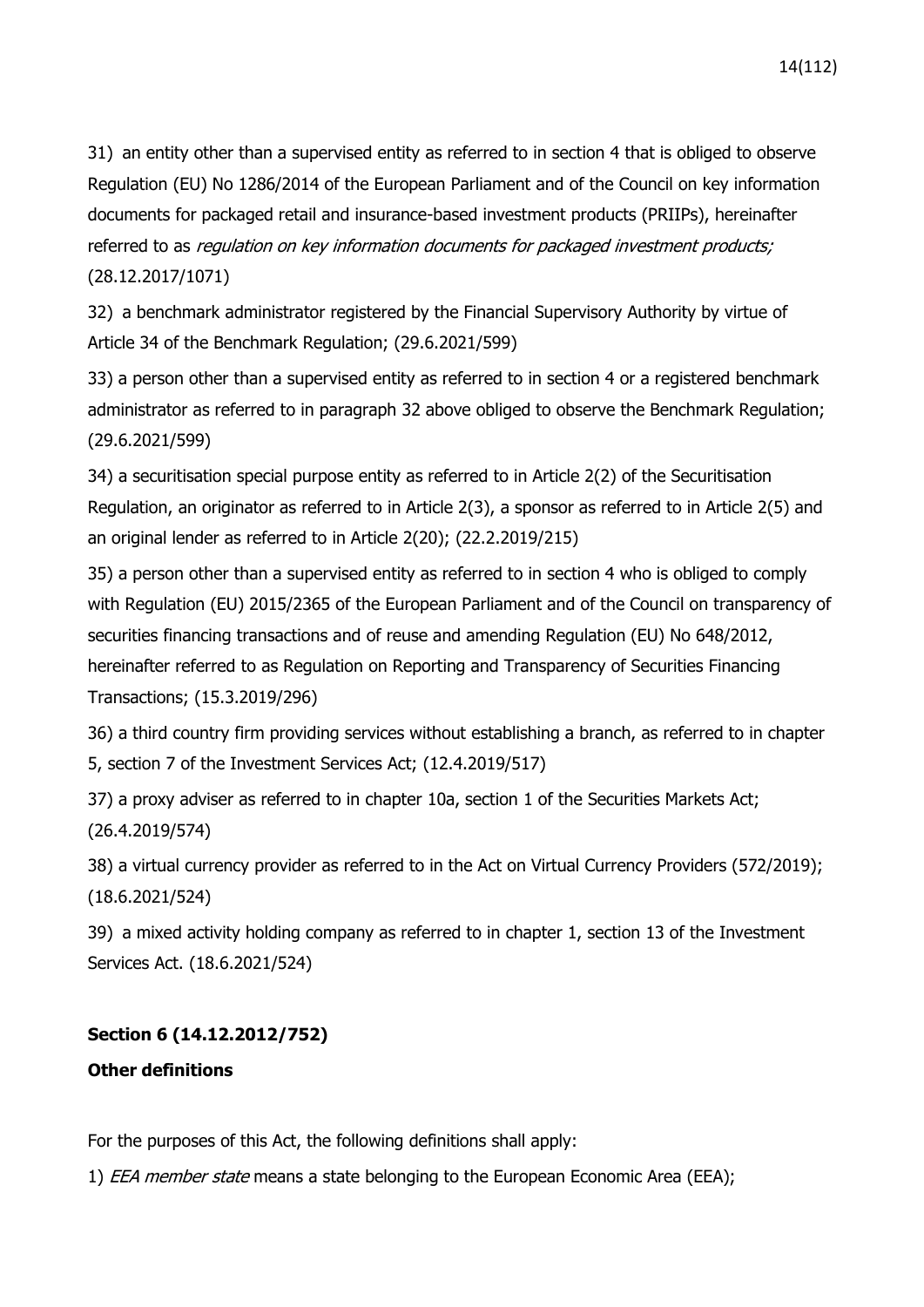2) third country means a state other than an EEA member state;

3) home member state means an EEA member state that has granted authorisation to a foreign EEA supervised entity; home member state also means an EEA member state that has granted authorisation to a company that provides or intends to provide financial and insurance services in Finland without establishing a branch; (12.4.2013/254)

4) *host member state* means an EEA member state in which a credit institution, investment firm, fund management company, alternative investment fund manager or insurance company has established a branch; the provisions of this Act on host member states shall also apply, as appropriate, to an EEA member state in which a credit institution, investment firm, fund management company, alternative investment fund manager, or insurance company provides or intends to provide services without establishing a branch; (7.3.2014/170)

5) foreign EEA supervisory authority means a home or host (member state) supervisory authority equivalent to the Financial Supervisory Authority of a state other than Finland;

6) third country supervisory authority means a supervisory authority of a third country equivalent to the Financial Supervisory Authority;

7) foreign supervised entity means an undertaking equivalent to a credit institution, as referred to in the Credit Institutions Act, an investment firm as referred to in the Investment Services Act, a fund management company as referred to in the Act on Common Funds, an alternative investment fund manager as referred to in the Act on Alternative Investment Fund Managers, an insurance company as referred to in the Insurance Companies Act, a payment institution as referred to in the Payment Institutions Act or a central counterparty as referred to in the Act on the Book-Entry System and Settlement Activities that has a branch in Finland or provides or intends to provide services in Finland without establishing a branch; (7.3.2014/170)

8) foreign EEA supervised entity means a foreign supervised entity subject to the legislation of another EEA member state;

9) third country supervised entity means a foreign supervised entity subject to the legislation of a third country;

Paragraph 10 was repealed by the Act of 12.4.2013/254.

11) group-wide supervision means consolidated supervision of credit institutions or investment firms, group-wide supervision of insurance undertakings and supervision of financial and insurance conglomerates; (18.6.2021/524)

12) *conglomerate* means a consolidation group as referred to in chapter 1, section 16 of the Credit Institutions Act, an investment firm consolidation group as referred to in chapter 1, section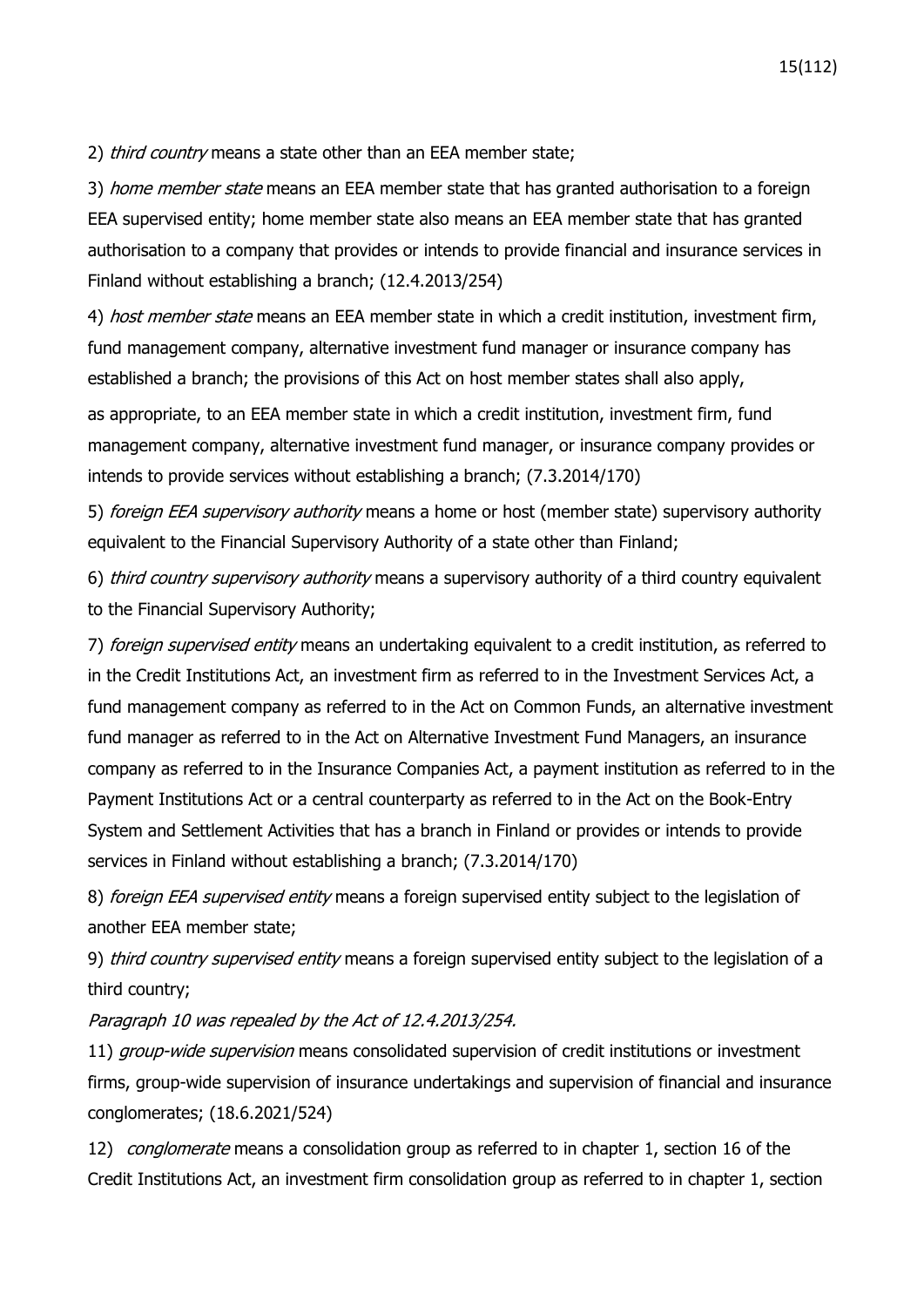21a of the Investment Services Act, an insurance conglomerate as referred to in chapter 26, section 2, subsection 2 of the Insurance Companies Act and a financial and insurance conglomerate as referred to in section 3 of the Act on the Supervision of Financial and Insurance Conglomerates; (18.6.2021/524)

13) foreign EEA conglomerate means a foreign group of undertakings equivalent to a conglomerate, as referred to in paragraph 12, the group-wide supervision of which is the responsibility of a foreign EEA supervisory authority and which includes at least one Finnish undertaking;

14) *branch* means the branch of a credit institution, investment firm, fund management company, alternative investment fund manager, payment institution or insurance company, or the Finnish branch of a foreign credit institution, as referred to in the Credit Institutions Act, the Finnish branch of a foreign insurance company, as referred to in the Act on Foreign Insurance Companies, the Finnish branch of a foreign investment firm and the branch of a third country firm, as referred to in the Investment Services Act, the Finnish branch of a foreign EEA fund management company, as referred to in the Act on Common Funds, and the Finnish branch of a foreign payment institution as referred to in the Act on the Operation of Foreign Payment Institutions in Finland (298/2010); (15.3.2019/296)

15) foreign branch means the Finnish branch of a foreign supervised entity;

16) *foreign EEA branch* means the Finnish branch of a foreign EEA supervised entity;

17) rules mean a supervised entity's Articles of Association and by-laws, the rules of a credit institution, payment institution, savings bank, mortgage association, pension fund, supplementary pension fund, EEA supplementary pension fund, employee benefit fund, unemployment fund, deposit guarantee fund, investor compensation fund, stock exchange, central securities depository or common fund organised in the form of a cooperative, or the rules of an alternative investment fund manager as referred to in the Act on Alternative Investment Fund Managers, or such other rules that the Financial Supervisory Authority or another authority may confirm for financial market participants by virtue of the provisions governing financial markets, or that financial market participants are otherwise required to comply with in their operations by virtue of the provisions governing financial markets; (19.11.2021/954)

18) requlated market and MTF mean a regulated market as referred to in chapter 1, section 2, subsection 1, paragraph 5 of the Act on Trading in Financial Instruments and an MTF as referred to in chapter 1, section 2, subsection 1, paragraph 8; (28.12.2017/1071)

19) *financial instrument* means a financial instrument as referred to in chapter 1, section 14 of the Investment Services Act; (18.6.2021/524)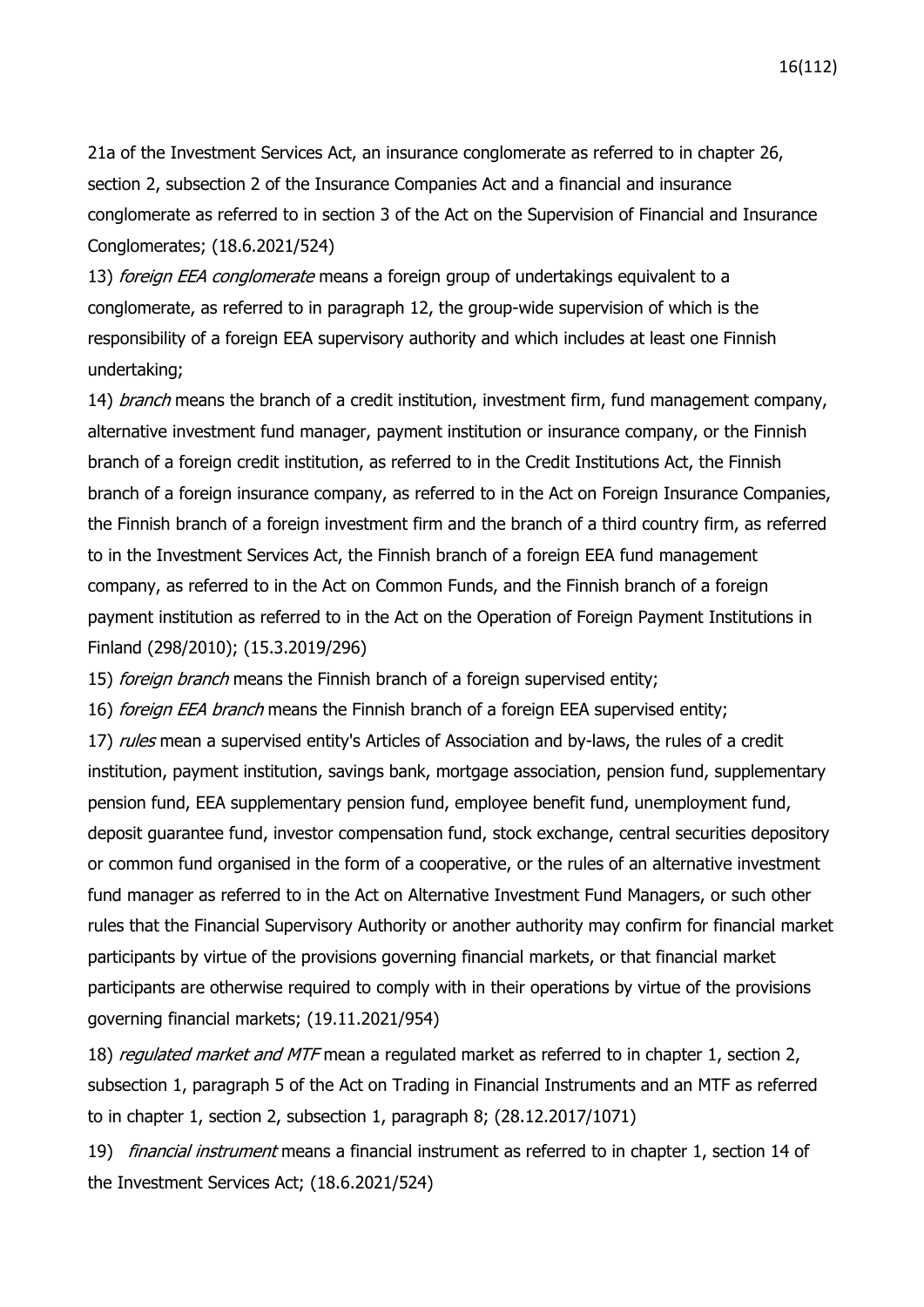20) significant link means a situation as referred to in chapter 1, section 26, subsection 1, paragraph 15 of the Investment Services Act, chapter 5, section 12 of the Credit Institutions Act or chapter 1, section 10 of the Insurance Companies Act where there is a link between two or more natural or legal persons that fulfils more closely stipulated conditions. (18.6.2021/524)

## **Chapter 2 Administration**

## **Section 7**

## **Institutions**

A board shall be appointed to manage the activities of the Financial Supervisory Authority.

The Parliamentary Supervisory Council referred to in section 10 of the Act on the Bank of Finland shall have administrative and supervisory responsibilities regarding the Financial Supervisory Authority as provided in this Act.

#### **Section 8**

#### **Parliamentary Supervisory Council**

The responsibilities of the Parliamentary Supervisory Council shall be:

1) to supervise the overall expediency and efficiency of the activities of the Financial Supervisory Authority;

2) to appoint the members and deputy members of the board and designate one of the members as Chairman and one as Vice Chairman;

3) to decide on the suspension from duty of a board member or deputy board member for a specified period;

4) to appoint and dismiss, upon proposal by the board, the Director General and designate a deputy to the Director General;

5) to decide the principles for determining the Director General's salary, leave of absence and annual leave and any other matters pertaining to the Director General's terms of employment;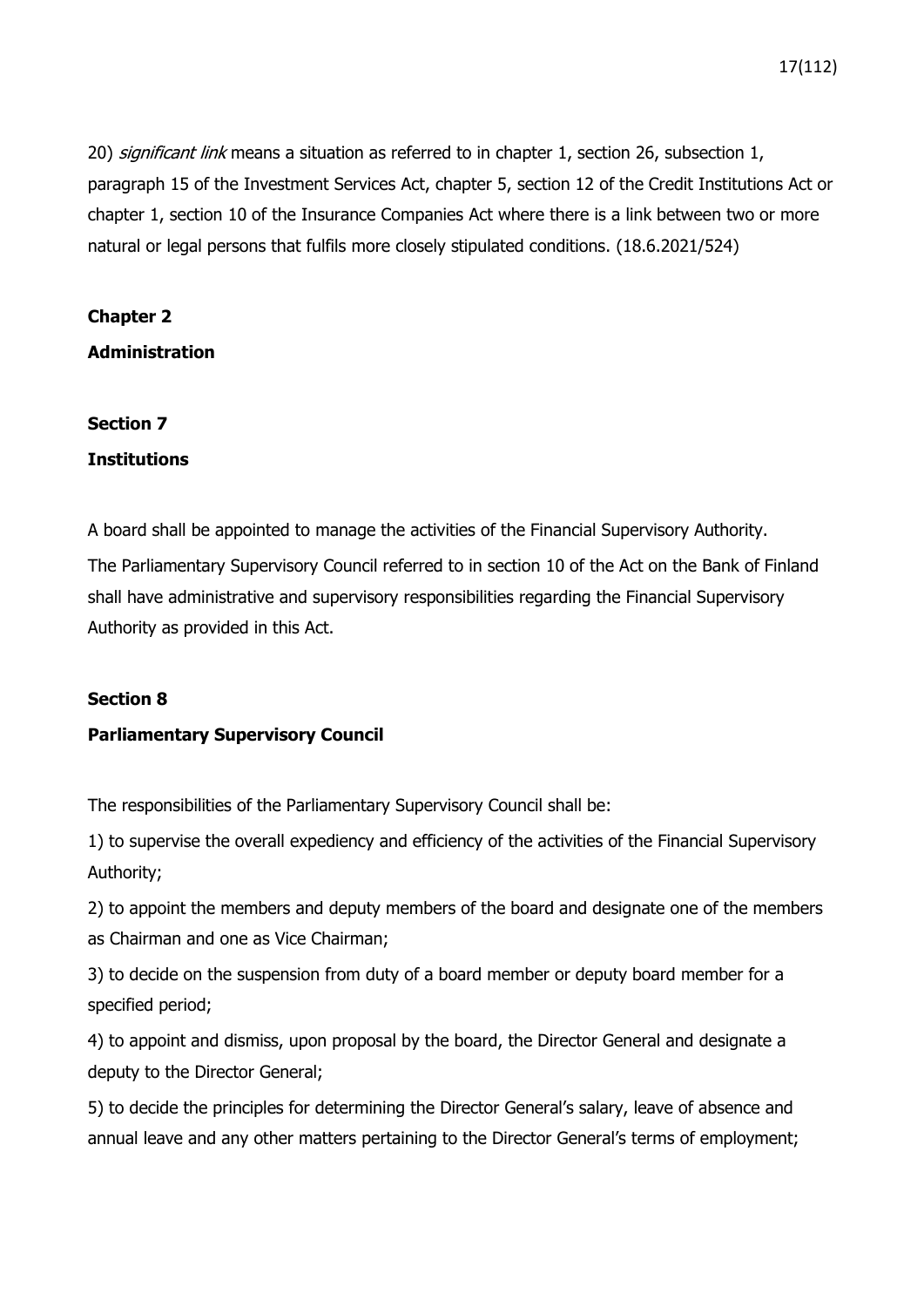6) to decide on the issuance of a warning to the Director General and the suspension of the Director General from office for a specified period;

7) to confirm the rules of procedure of the Financial Supervisory Authority upon proposal by the board;

8) to supervise compliance by board members with their disclosure obligations provided in section 16;

9) to decide the compensation payable to board members.

## **Section 9**

## **Board**

The board of the Financial Supervisory Authority shall be composed of no more than six members. (29.12.2016/1442)

One of the members shall be appointed on the basis of a proposal by the Ministry of Finance, one on the basis of a proposal by the Ministry of Social Affairs and Health and one on the basis of a proposal by the Bank of Finland. A deputy member shall be designated in the same order of procedure for each member appointed on the basis of a proposal by the Ministry of Finance, the Ministry of Social Affairs and Health and the Bank of Finland. In addition, at least two further members shall be appointed to the board. Board members and deputy board members must be conversant with the activities of the financial markets. (29.12.2016/1442)

Board members and deputy board members may not belong to, or be in the employ of, the board of directors, board of management, body of representatives, board of trustees or auditors of a supervised entity, a foreign supervised entity or a pension institution as referred to in section 4, subsection 6. Disqualification of a board member or a deputy board member shall be subject to the provisions laid down in the Administrative Procedure Act (434/2003).

The term of office of the board shall be three years.

The board shall be quorate if three members or deputy members are present, one of whom must be the Chairman or Vice Chairman. Matters shall be decided by simple majority vote. In the case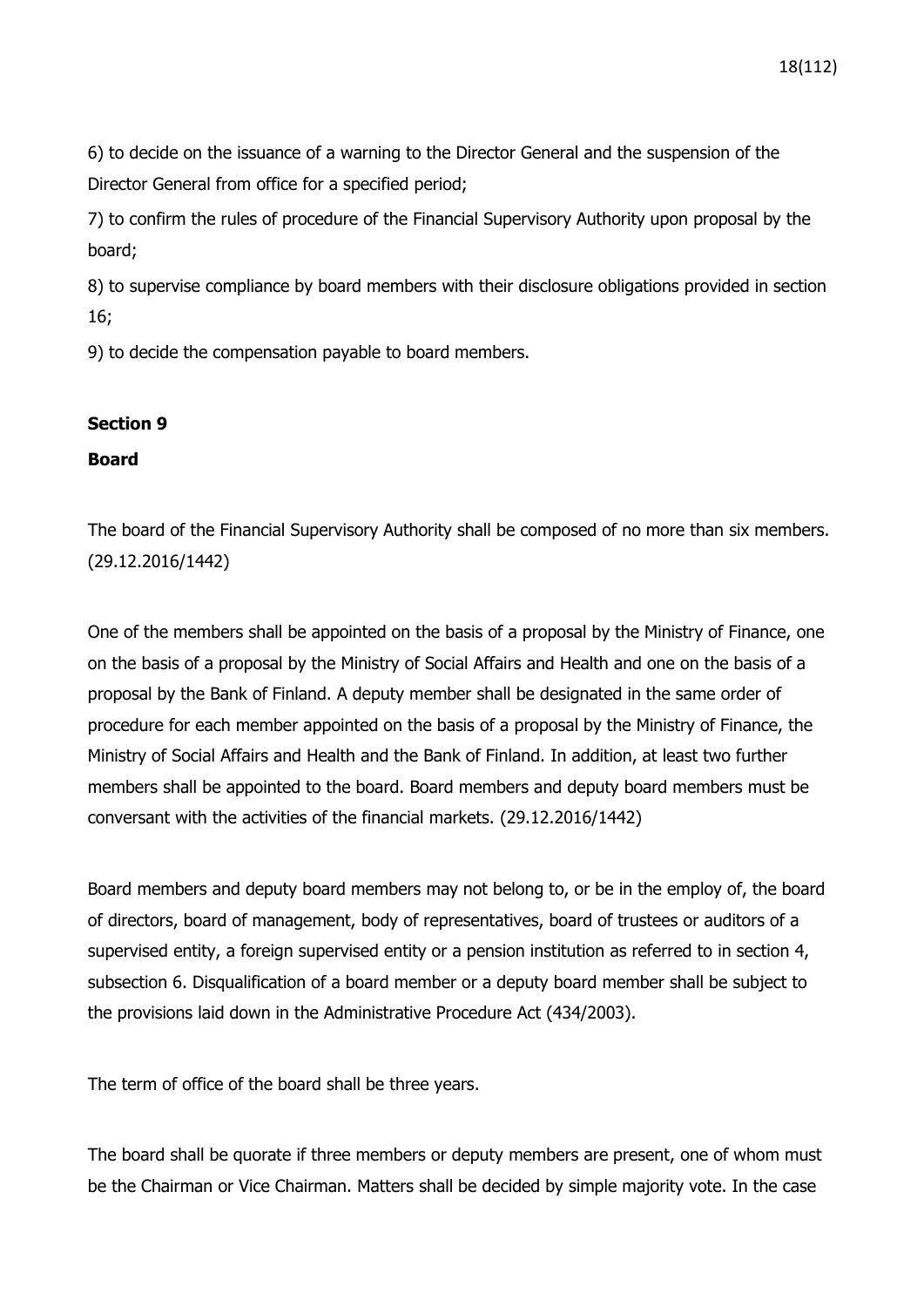of a tie, the Chairman shall hold the casting vote or, when deciding matters referred to in section 10, subsection 1, paragraph 5, the more moderate view shall win.

If a board member or a deputy board member is prosecuted or under investigation for an offence, he or she may be suspended from duty, forfeiting all compensation, for the duration of the prosecution or investigation.

#### **Section 10**

#### **Responsibilities of the board**

The board shall have the following responsibilities in the field of financial market supervision:

1) to set specific objectives for managing the tasks referred to in sections 3 and 3a and the operations of the Financial Supervisory Authority, and decide the overall strategy of the Financial Supervisory Authority and direct and supervise compliance with the strategy and achievement of the objectives; (29.12.2016/1442)

2) to approve regulations issued by virtue of law and those guidelines that it has not transferred to the Director General for approval;

3) to decide on the principles to be observed by the Financial Supervisory Authority in international cooperation;

4) to attend to the development of cooperation between the authorities involved in the supervision of financial markets;

4a) to attend to the development of cooperation between authorities, as referred to in section 3c; (14.12.2012/752)

5) to order payment of a conditional fine imposed by the Financial Supervisory Authority and decide on administrative sanctions provided in chapter 4, administrative sanctions provided in the Act on Preventing Money Laundering and Terrorist-Financing (444/2017) and on penalty payments imposed by the Financial Supervisory Authority as referred to in the Act on Certain Powers of the Consumer Protection Authorities (566/2020); (9.7.2020/569)

6) to take a decision to set, adjust or keep unchanged a countercyclical capital buffer requirement as referred to in chapter 10, sections 4, 4a, 7 and 8 of the Credit Institutions Act, a decision to approve the countercyclical capital buffer requirement as referred to in section 4d, a decision on the procedure referred to in section 4e, a decision on the procedure referred to in section 6, a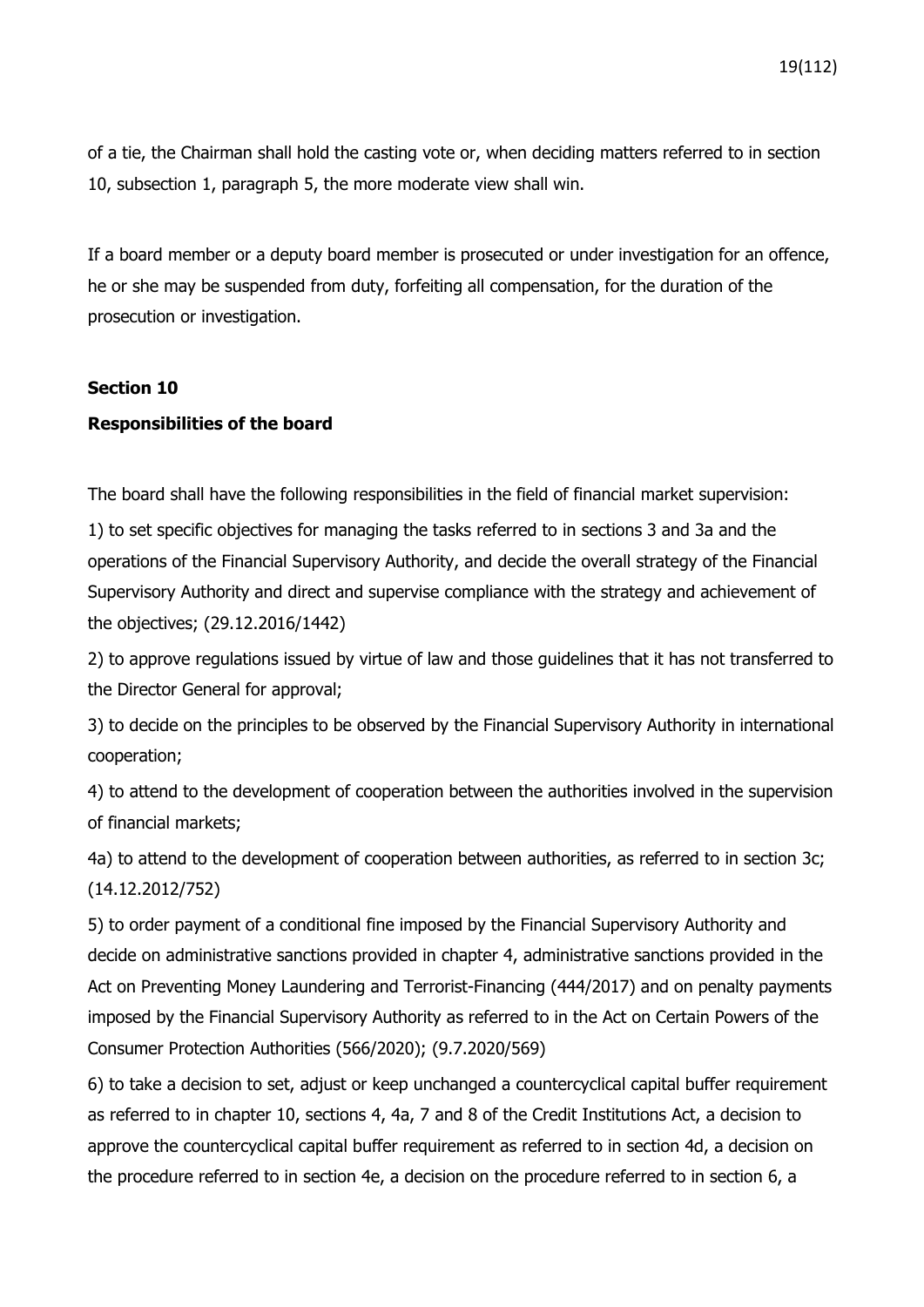decision on the loan-to-value ratio as referred to in chapter 15, section 11, subsection 5, or a decision to set the capital requirements for exposures secured by mortgages on immovable property as referred to in Articles 124 and 164 of Regulation (EU) No 575/2013 of the European Parliament and of the Council amending Regulation (EU) No 648/2012, hereinafter referred to as EU Capital Requirements Regulation, higher than the minimum amount according to the Regulation, or to adjust such a decision, or to apply Article 458 of the said Regulation. (18.6.2021/524)

The board shall have the following responsibilities regarding the administration of the Financial Supervisory Authority:

1) to decide the supervision fees and processing fees to be levied by the Financial Supervisory Authority and review the plan referred to in section 70;

2) to approve the supervision agreements referred to in section 67 and the compensation charged from, or payable to, a foreign EEA supervisory authority for supervisory measures required under such agreements in so far as the Financial Supervisory Authority, under such agreements, undertakes to take over or surrender tasks other than those based on cooperation commitments required under European Union legislation;

3) to consider the annual budget of the Financial Supervisory Authority and submit it to the board of the Bank of Finland for confirmation;

4) to present the rules of procedure of the Financial Supervisory Authority to the Parliamentary Supervisory Council for confirmation;

5) to approve the principles for competitive bidding in respect of services needed by the Financial Supervisory Authority;

6) to make a proposal to the Parliamentary Supervisory Council for appointment and dismissal of the Director General, designation of a deputy to the Director General and suspension of the Director General from office;

7) to appoint and dismiss the senior employees of the Financial Supervisory Authority, with the exception of the Director General;

8) to decide on suspension from duty or issuance of a warning to employees it has appointed;

9) to resolve such matters concerning the internal administration of the Financial Supervisory Authority as are

laid down in the rules of procedure;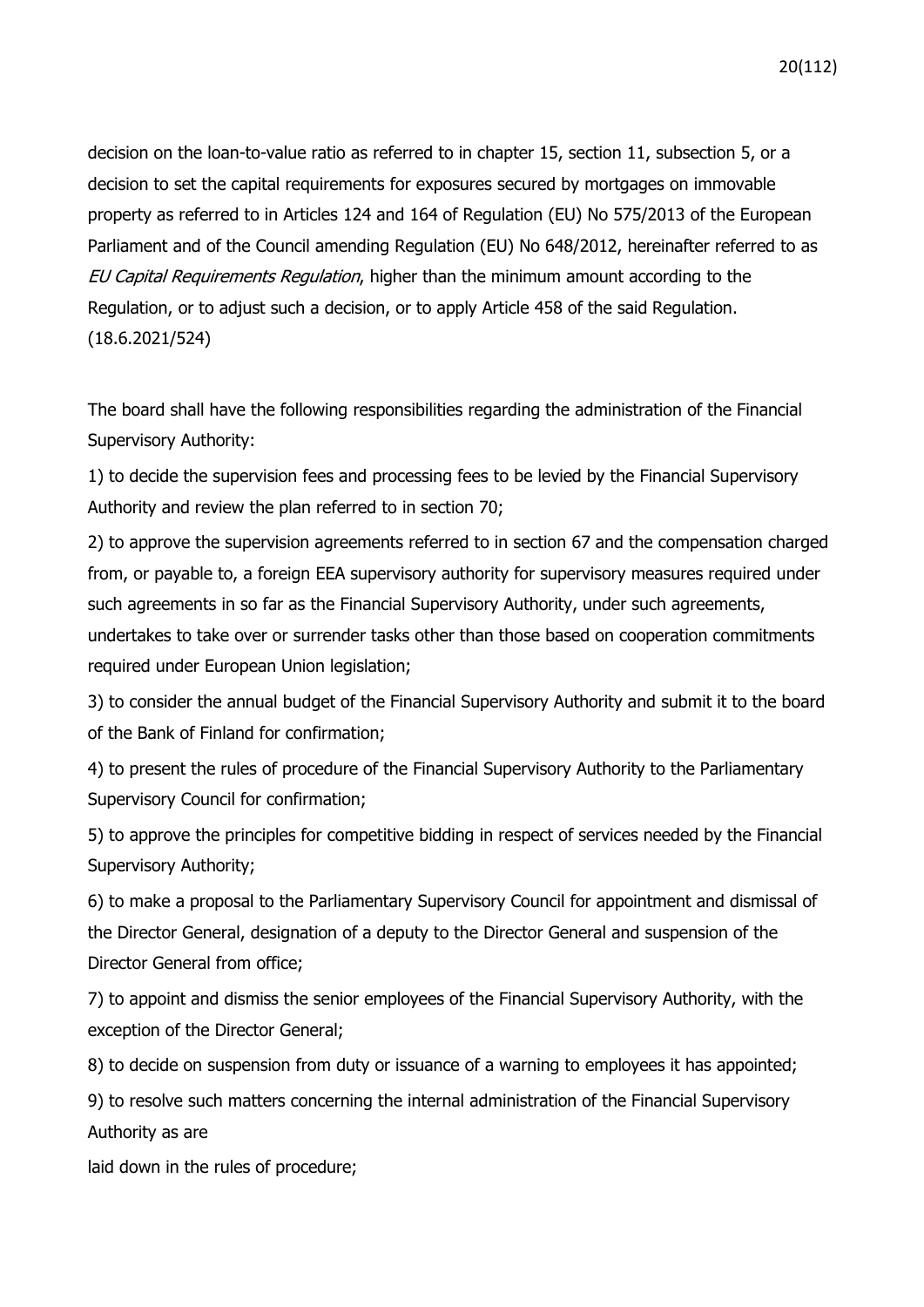10) to supply the Parliamentary Supervisory Council with an annual report on the activities of the Financial Supervisory Authority;

11) to supply whenever necessary, but at least once a year, the Parliamentary Supervisory Council with a report on the operational objectives of the Financial Supervisory Authority and their achievement, including an assessment of expected changes in supervision, their impact on the accumulation of supervision fees and measures required for such changes;

12) to annually consult representatives of financial market participants and representatives of consumers and other users of financial services on the supervisory objectives and their achievement, and on the budget referred to in paragraph 3 and the assessment referred to in paragraph 11; (29.12.2016/1442)

13) to appoint to the Supervisory Board referred to in the SSM Regulation a Financial Supervisory Authority representative, and an alternate for when the representative is unavailable. (29.12.2016/1442)

In addition to the provisions of subsections 1 and 2, the board shall also decide on those farreaching and significant matters of principle that the Director General submits to it for consideration. The provisions of section 13 shall apply to the right of the board to consider matters falling under the competence of the Director General.

The decision-making powers vested in the board under subsection 1, paragraph 2 may in the rules of procedure be transferred to the Director General if the matter is of minor importance.

The reports referred to in paragraphs 10 and 11 of subsection 2 above shall also address the functions of the Financial Supervisory Authority as part of the European System of Financial Supervision and the Single Supervisory Mechanism referred to in the SSM Regulation. (29.12.2016/1442)

## **Section 11**

## **Director General**

The Financial Supervisory Authority shall be led by a Director General. The term of office of the Director General shall be five years.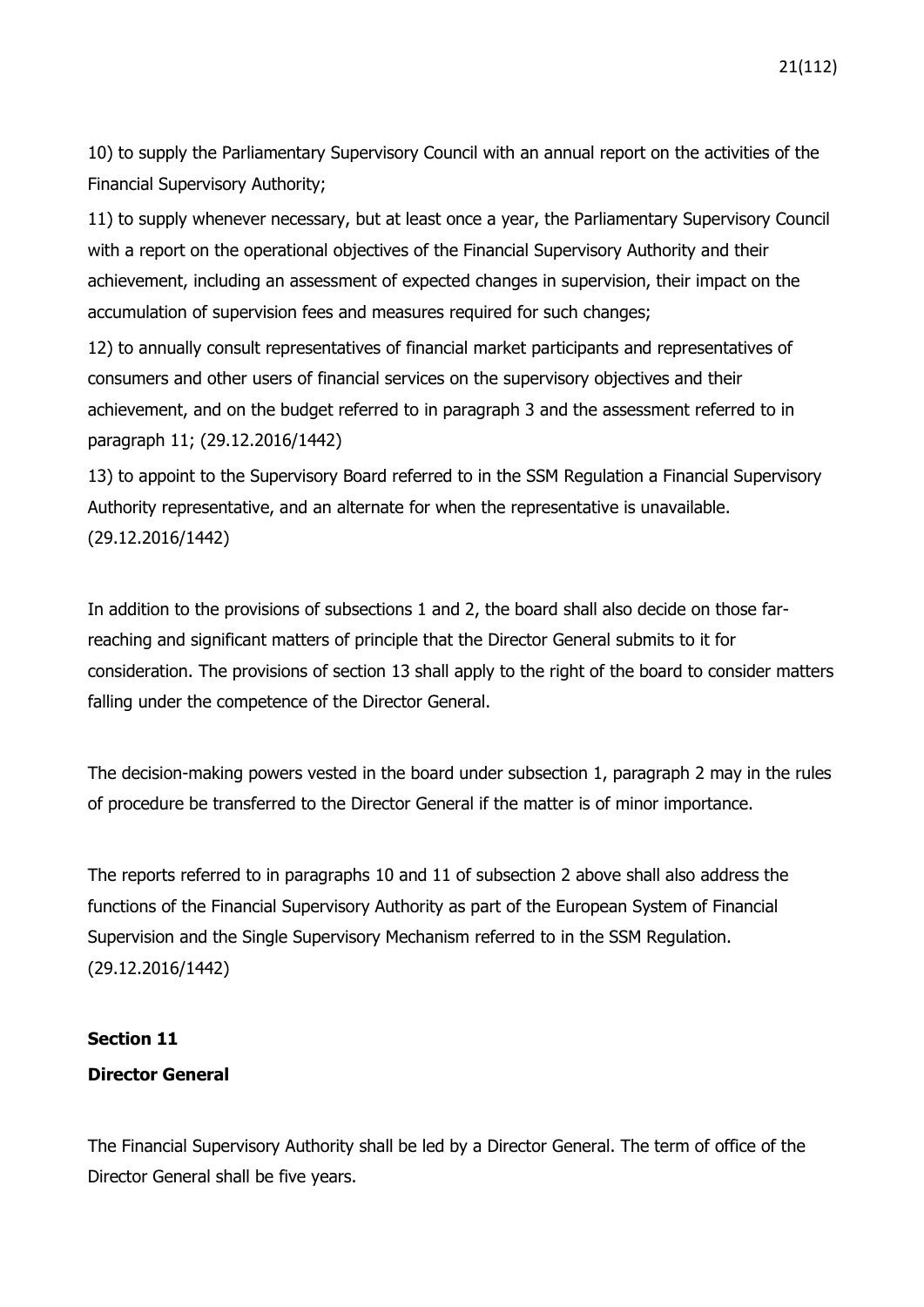Eligibility for the position of Director General requires a higher academic degree appropriate for the position, conversance with financial markets and proven management skills.

The Director General being prevented from attending to his or her responsibilities, these shall devolve on an employee of the Financial Supervisory Authority appointed by the Parliamentary Supervisory Council.

If the Director General is prosecuted or under investigation for an offence, he or she may be suspended from office, forfeiting all compensation, for the duration of such prosecution or investigation.

The EU Financial Supervision Regulations include provisions on the independence of the director general in his or her performance of the duties of a member of the board of supervisors or of the management board of a European Supervisory Authority. (4.3.2011/194)

## **Section 12**

#### **Responsibilities of the Director General**

The responsibilities of the Director General shall be:

1) to manage the activities of the Financial Supervisory Authority and take decisions of the Authority other than those falling under the competence of the board;

2) to assume responsibility for the efficient and expedient performance of the tasks of the Financial Supervisory Authority in accordance with guidelines laid down by the board;

3) to assume responsibility for the appropriate preparation of matters to be discussed by the board;

4) to keep the board informed of matters and initiatives of which he or she has become aware through the work of the Financial Supervisory Authority, the European Supervisory Authorities and the European Systemic Risk Board and which influence the development of financial markets and financial legislation, and to assume responsibility for other reports to the board; (4.3.2011/194)

5) to appoint and dismiss Financial Supervisory Authority employees other than senior employees;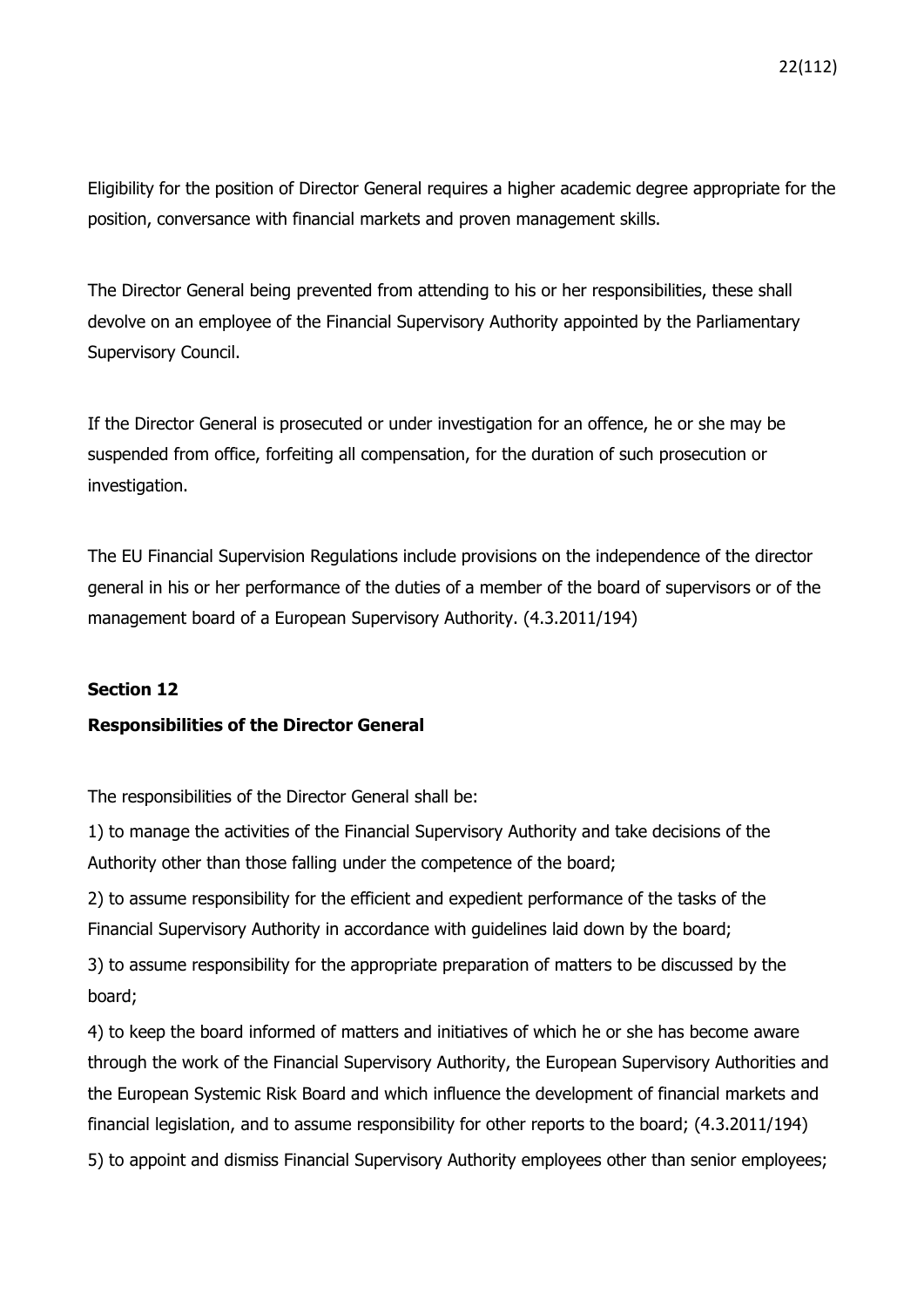6) to decide on suspension from office or issuance of a warning to employees he or she has appointed.

Further provisions on the responsibilities of the Director General may be given in the rules of procedure. The Director General's powers of decision provided in this section may also be vested in another official of the Financial Supervisory Authority if specified in the rules of procedure. (29.12.2016/1442)

## **Section 13**

# **Consideration by the board of decisions falling under the competence of the Director General**

Decisions that the Director General intends to make shall be submitted to the board for information before final decision if they concern:

1) granting of authorisation to a supervised entity, withdrawal of authorisation, restriction of authorised business, closing down or restriction of the business of a foreign EEA branch or, if decision-making competence lies with another authority, a proposal to grant or withdraw authorisation or restrict business; (29.12.2016/1442)

2) confirmation of the Articles of Association and by-laws of supervised entities, where the matter is far-reaching or concerns an important issue of principle;

3) imposition of an obligation on a supervised entity to take measures for the revocation or correction of an implemented decision, performed measure or procedure;

4) restriction of the distribution of funds by a supervised entity;

5) imposition of additional capital requirements on a supervised entity;

6) restriction of the activities of a supervised entity's management for a specified period; or (16.6.2017/352)

7) publication of significant opinions on overall financial market developments.

If requested by a board member, the board may take up for consideration a matter referred to in subsection 1. The board may take up such a matter for decision if it may have significant effects on the stability of financial markets or other financial market developments or cause significant disruptions to the functioning of the financial system. The provisions of subsection 1 or the present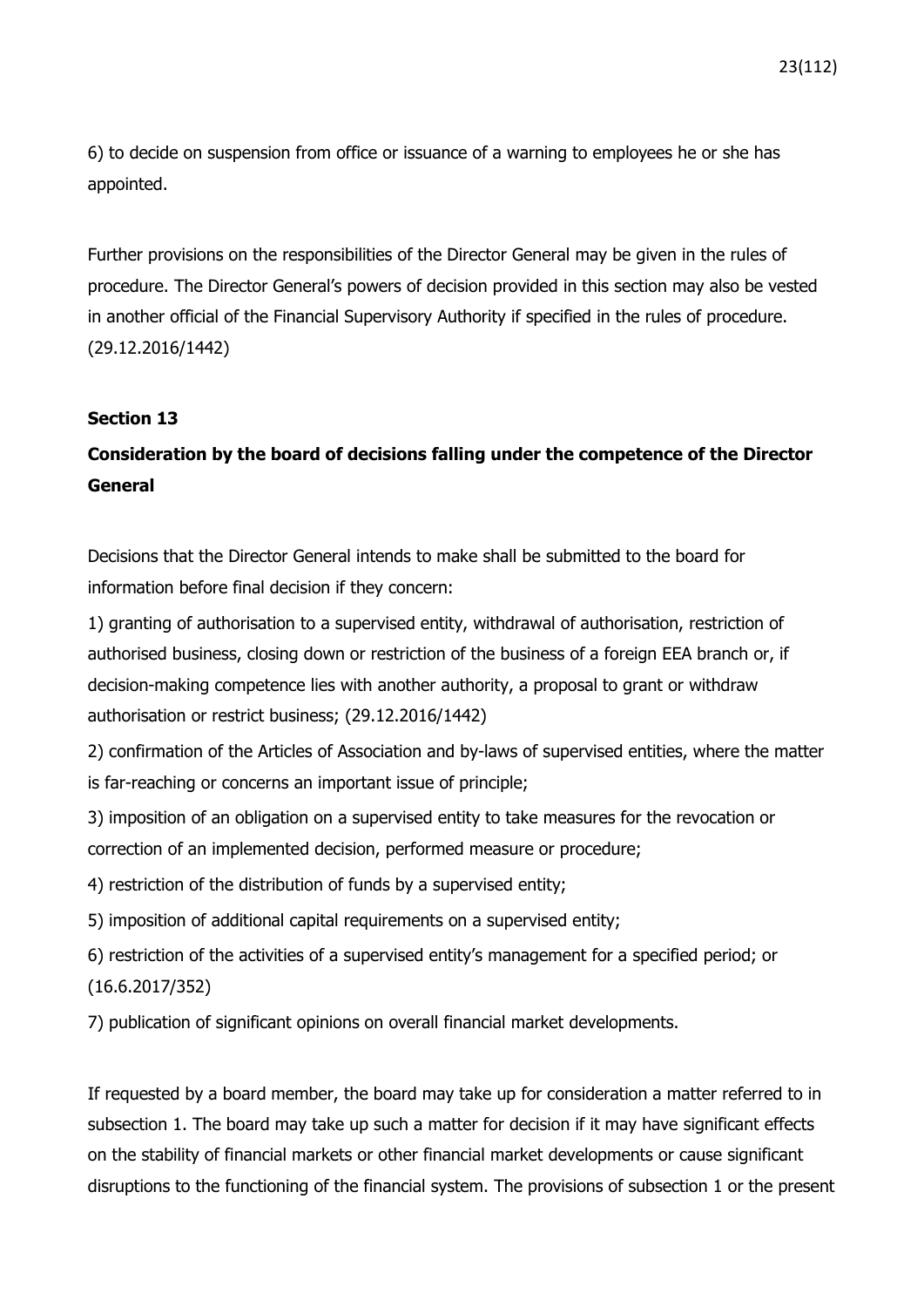subsection notwithstanding, the Director General may decide the matter where a decision needs to be taken as a matter of urgency. Such a decision taken by the Director General shall be submitted ex post to the board for information. (7.3.2014/170)

Subsection 3 was repealed by Act 29.12.2016/1442.

#### **Section 14**

#### **Provisions applicable to employees**

The provisions of the Act on Officials of the Bank of Finland shall apply, as appropriate, to the employees, positions and service relationships of the Financial Supervisory Authority.

## **Section 15**

## **Independence**

An employee of the Financial Supervisory Authority, while in the performance of his or her responsibilities, shall not have a vested interest in a supervised entity, foreign supervised entity or other financial market participant, nor shall he or she belong to the supervisory board, board of directors, board of management, body of representatives, board of trustees or auditors of a supervised entity, foreign supervised entity or other financial market participant, nor be employed by such a supervised entity, foreign supervised entity or other financial market participant. The provisions of this section on supervised entities shall also apply to pension institutions as referred to in section 4, subsection 6.

The provisions of the Administrative Procedure Act (434/2003) shall apply to the disqualification of persons as referred to in subsection 1 above.

The Regulation on the European Systemic Risk Board includes provisions on the independence of employees of the Financial Supervisory Authority in their performance of duties as members of the general board of the European Systemic Risk Board, or any other duties related to the Board. (4.3.2011/194)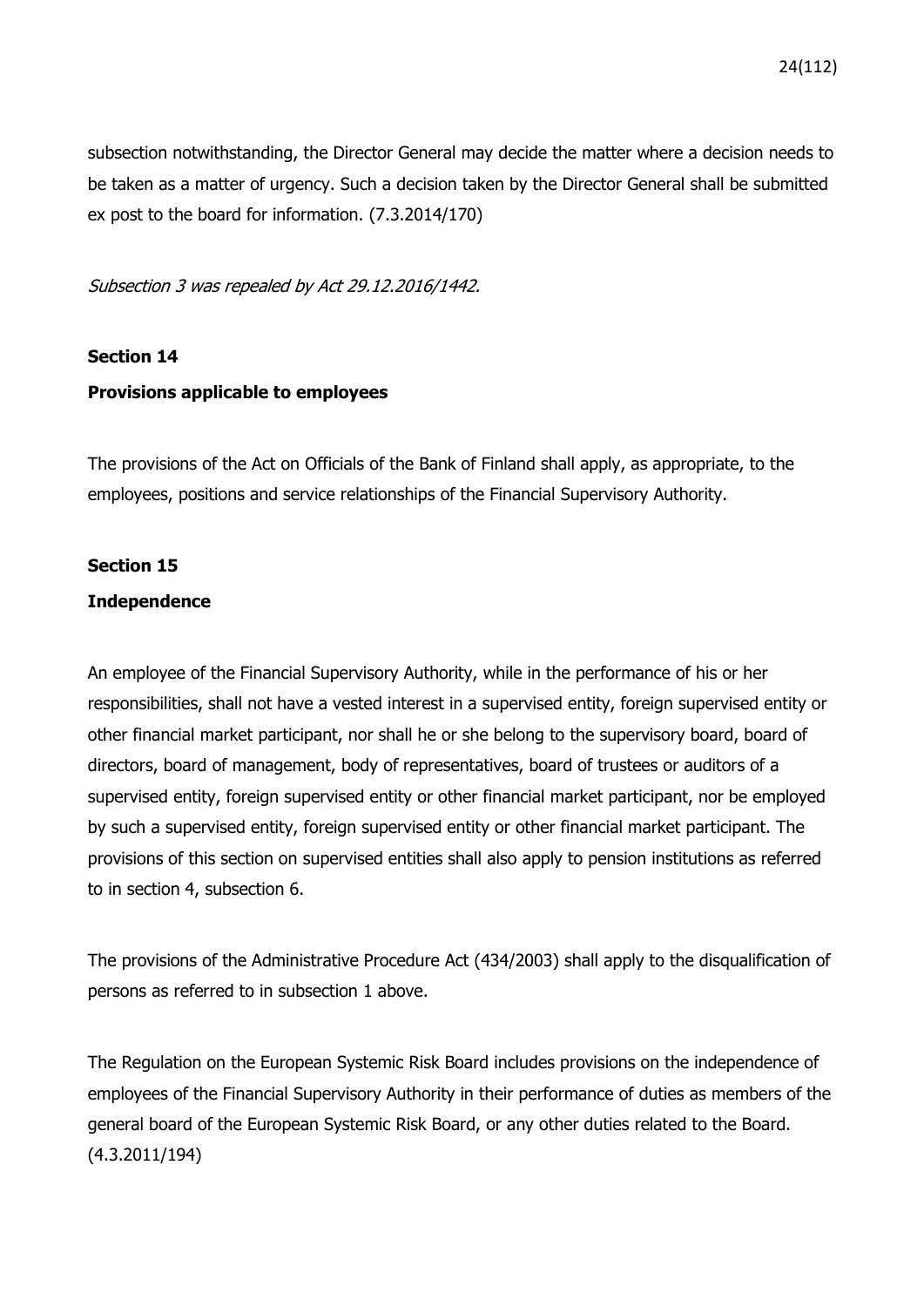## **Section 16**

## **Obligation of disclosure**

Board members and deputy board members, the Director General and employees appointed by decision of the board must prior to their appointment disclose information on the following matters:

1) their business activities;

2) their corporate holdings and other significant financial assets;

3) their liabilities, guarantees and other contingent liabilities;

4) their secondary occupations as referred to in section 14 of the Act on Officials of the Bank of Finland;

5) other commitments that may be of significance in assessing their fitness to perform their official duties.

The provisions of subsection 1 shall also apply to such persons appointed to an office who, in the course of attending to their official duties, gain access to confidential information on financial markets or the financial position or business secrets of private undertakings or individuals other than on a random basis. The Parliamentary Supervisory Council shall, upon proposal by the board, decide on the offices referred to here.

The disclosure obligation referred to in subsection 1 above shall also apply to a person appointed to an office to attend to official duties as referred to in subsection 1 or 2.

Employees shall, without undue delay, report any material changes in the information disclosed, correct any deficiencies and, where necessary, supplement such disclosures. They shall, where necessary, also provide information on the matters referred to in subsection 1 whenever requested to do so by the Financial Supervisory Authority. The Parliamentary Supervisory Council shall issue regulations on the method of disclosure.

Members and deputy members of the board and employees of the Financial Supervisory Authority shall disclose, for entry into a register kept by the board, any credit received from, or guarantee or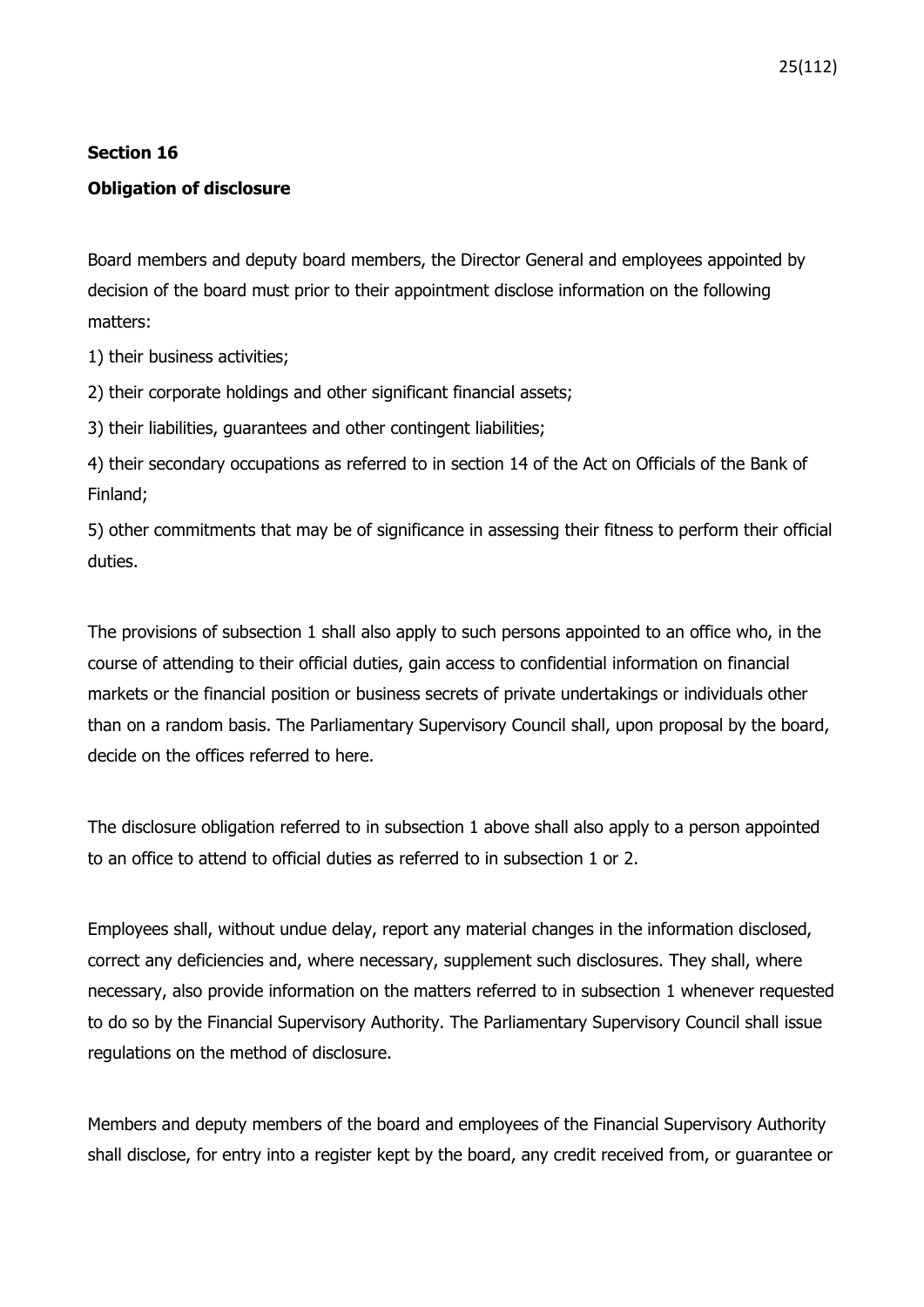other contingent liability granted in his or her favour by, a supervised entity or foreign supervised entity.

Board members, deputy board members and employees of the Financial Supervisory Authority shall report information on such shares and financial instruments whose values are based on the shares as are admitted to trading on a regulated market or MTF in Finland, to a register maintained by the board of the Financial Supervisory Authority, as provided for in section 16a. (14.12.2012/752)

Information disclosed on the matters referred to in subsection 1, paragraphs 1–3 shall be considered confidential. However, everyone shall be entitled to obtain information from the register referred to in subsection 6.

## **Section 16a (14.12.2012/752)**

#### **Declaration of insider holdings**

Board members, deputy board members and employees of the Financial Supervisory Authority shall submit a declaration of insider holdings within one month of taking up their position.

The declaration of insider holdings shall specify

1) legally incompetent persons for whom the person subject to the declaration requirement is the trustee or guardian;

2) entities or foundations in which the person subject to the declaration requirement, or a legally incompetent person as referred to in paragraph 1, exercises direct or indirect control;

3) any holdings of shares, or financial instruments whose values are based on the shares, admitted to trading on a regulated market or MTF in Finland, that are owned by the person subject to the declaration requirement himself or herself, a legally incompetent person as referred to in paragraph 1 or an entity or foundation as referred to in paragraph 2.

The declaration of insider holdings must contain the necessary details of the person, entity or foundation and information on the shares and other financial instruments.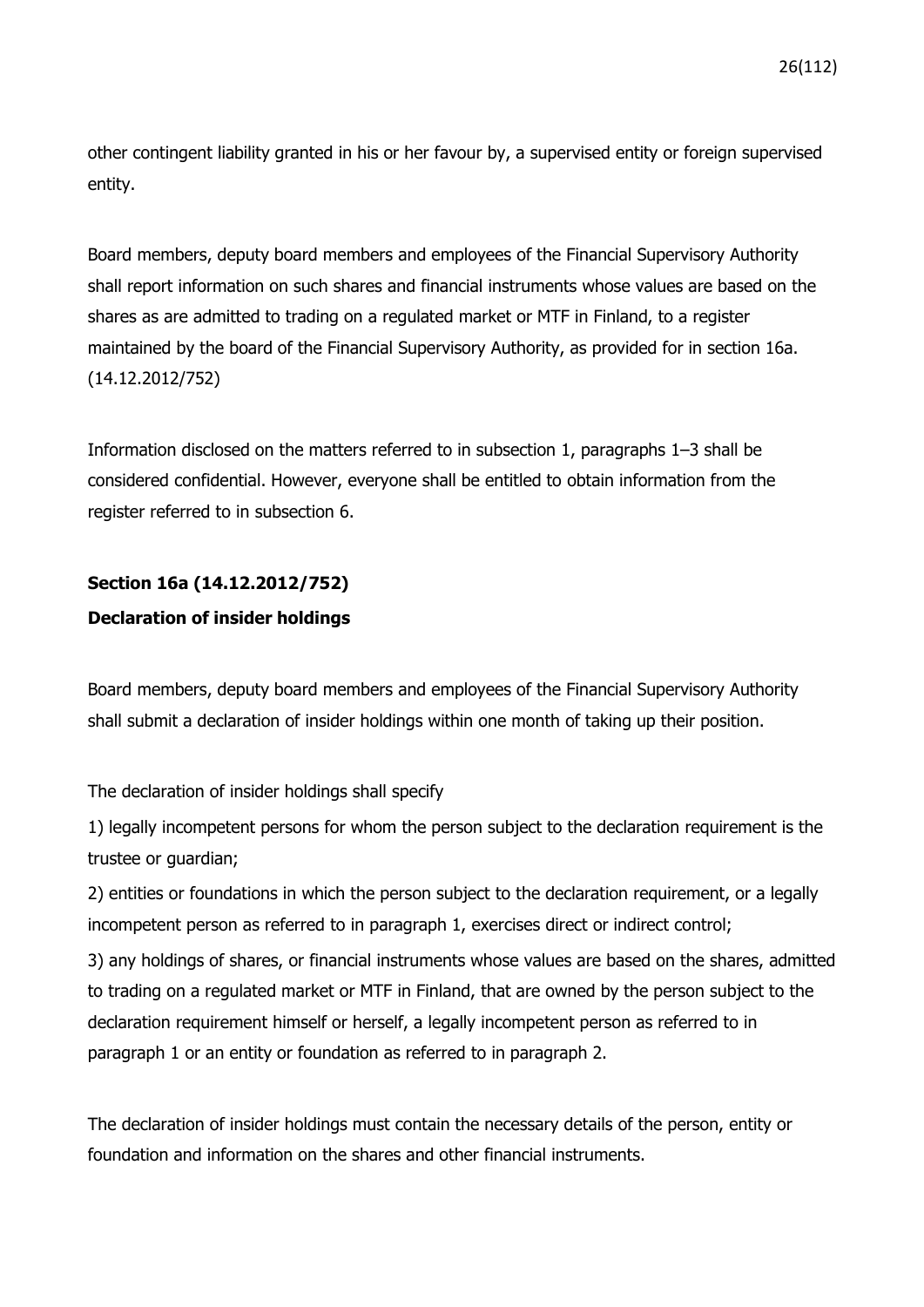The details referred to in subsection 2, paragraphs 2 and 3 above need not be declared in so far as they concern housing companies, mutual real estate companies as referred to in chapter 28, section 2 of the Housing Companies Act (1599/2009), ideological or economic associations or nonprofit organisations. However, if an entity carries on regular trading in financial instruments, information on such instruments must be reported.

The person subject to the declaration requirement must notify the Financial Supervisory Authority of the following changes within fourteen days of the change:

1) acquisitions and transfers of shares and financial instruments as referred to in subsection 2, paragraph 3, where the change in holding amounts to at least EUR 5,000;

2) any other changes in the information referred to in this section.

## **Section 17**

## **Rules of procedure**

More specific provisions on the handling of matters and decision-making within the Financial Supervisory Authority, the duties of its employees and other internal administration of the Authority shall be laid out in the rules of procedure.

#### **Chapter 3**

**Supervisory powers**

## **Right to obtain and inspect information**

## **Section 18**

# **Right to obtain information from supervised entities and other financial market participants**

Confidentiality provisions notwithstanding, a supervised entity or other financial market participant shall, without undue delay, provide the Financial Supervisory Authority with any such information and reports requested by it as are necessary for the exercise of its statutory duties. Anyone exercising control in, or being controlled by, a supervised entity or other financial market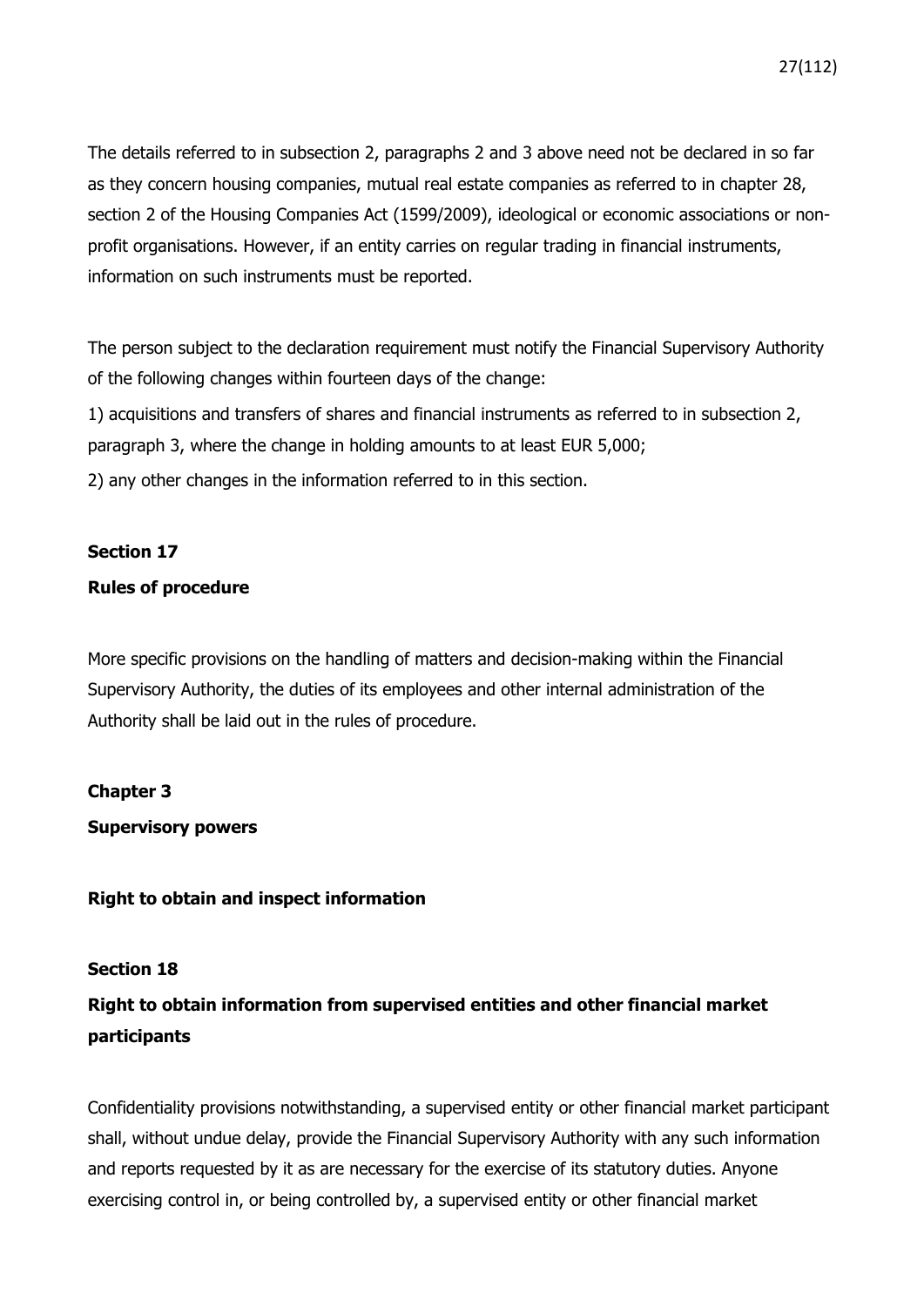participant as referred to in chapter 1, section 5 of the Accounting Act (1136/1997) shall have a similar responsibility.

The Financial Supervisory Authority may issue regulations on the regular provision to the Financial Supervisory Authority of information on a supervised entity's financial position, ownership, internal control and risk management, members of administrative and supervisory bodies, employees and places of business, as well as information necessary for the performance of the tasks referred to in section 3, subsection 3, paragraphs 3–5, and on the manner of this provision. (29.12.2016/1442)

The provisions of the Act on the Supervision Fees of the Financial Supervisory Authority shall apply to the Financial Supervisory Authority's right to obtain information for the purpose of levying supervision fees.

The provisions of subsection 1 on supervised entities and other financial market participants shall also apply to undertakings which, acting as agent, or tied agent as referred to in chapter 7, section 6 of the Investment Services Act, for a supervised entity or other financial market participant, or otherwise under assignment of a supervised entity or other financial market participant performs tasks pertaining to the business, accounting, information system, risk management or internal control of the supervised entity or other financial market participant. (18.6.2021/524)

#### **Section 19**

#### **Right to obtain information from other persons**

Confidentiality obligations notwithstanding, the Financial Supervisory Authority shall be entitled to obtain from the following persons all such information in their possession as concerns a supervised entity or other financial market participant and is necessary for the exercise by the Authority of its statutory supervisory duties:

1) the auditor of a supervised entity or other financial market participant;

2) the auditor of an entity exercising control in a supervised entity or other financial market participant as referred to in chapter 1, section 5 of the Accounting Act;

3) the auditor of an entity controlled by a supervised entity or other financial market participant.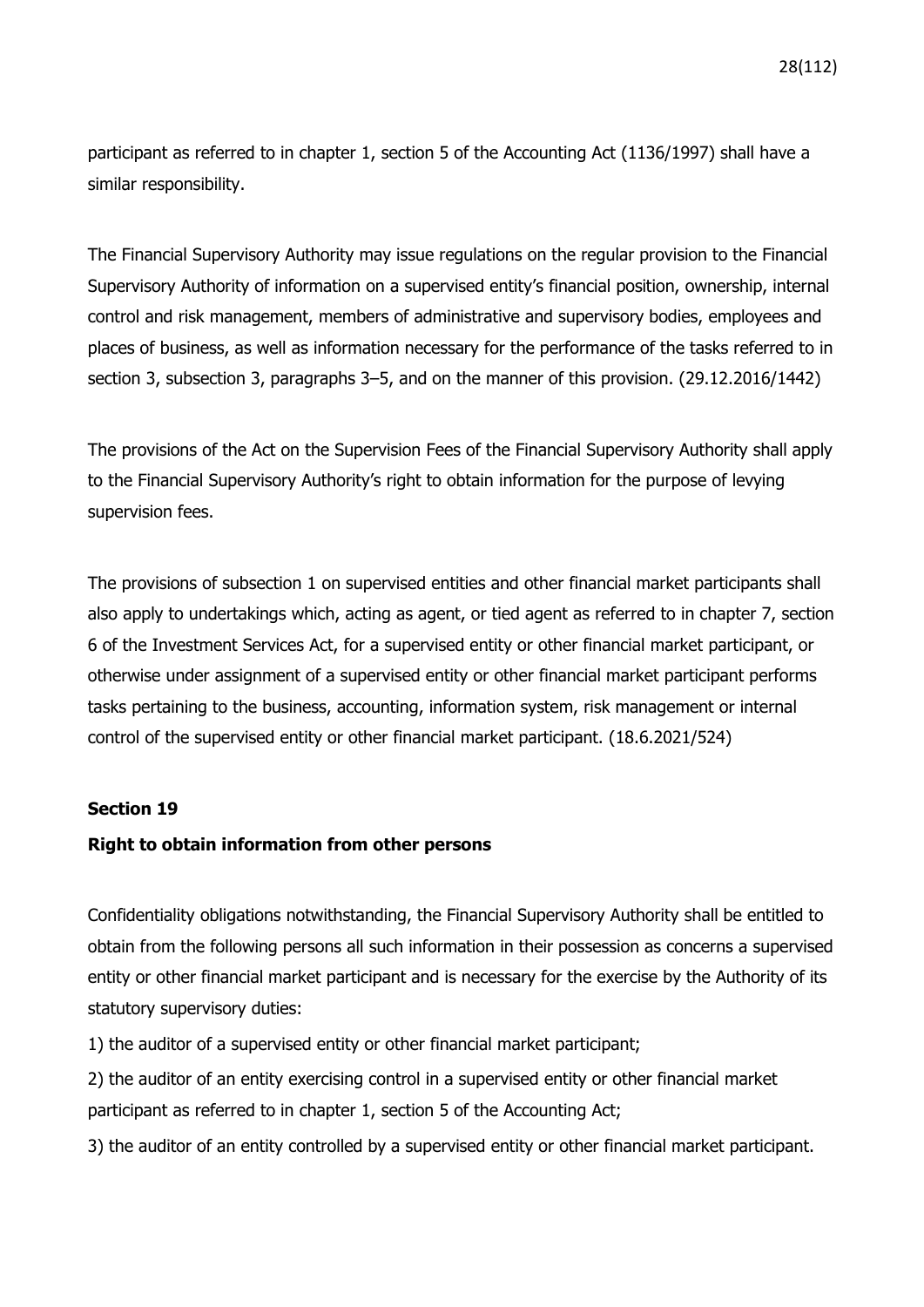The provisions on auditors laid down in subsection 1 shall also apply to any other person who has a legal obligation to have, or has consented to having, an opinion or other document drawn up by him or her attached to a prospectus as referred to in chapter 3, section 1 of the Securities Markets Act. (19.12.2018/1229)

Confidentiality provisions notwithstanding, the Financial Supervisory Authority shall have the right to obtain, for carrying out a specific supervisory measure, any information that is necessary for the exercise of supervision from persons other than those referred to above in this section who, with justifiable cause, may be presumed to have information necessary for carrying out such supervisory measures.

The Financial Supervisory Authority shall also have the right to obtain from the auditor such information concerning the auditor as is necessary for carrying out the supervisory duty laid down for the Financial Supervisory Authority in the Auditing Act. (18.9.2015/1145)

## **Section 20**

## **Right to obtain information from the register of fines and the criminal record**

The Financial Supervisory Authority shall have the right to obtain, from the register of fines referred to in section 46 of the Act on the Enforcement of Punishment by Fine (672/2002), any information necessary for the purpose of determining the statutory fitness and propriety of the owners, members of the board of directors, managing director or employee of a supervised entity or other financial market participant as referred to in section 5, paragraph 24 of this Act. (22.2.2019/215)

The provisions of the Criminal Records Act (770/1993) shall apply to the right of the Financial Supervisory Authority to obtain information from the criminal record.

#### **Section 20a (16.6.2017/352)**

**Right to obtain information from pre-trial investigation and prosecuting authorities**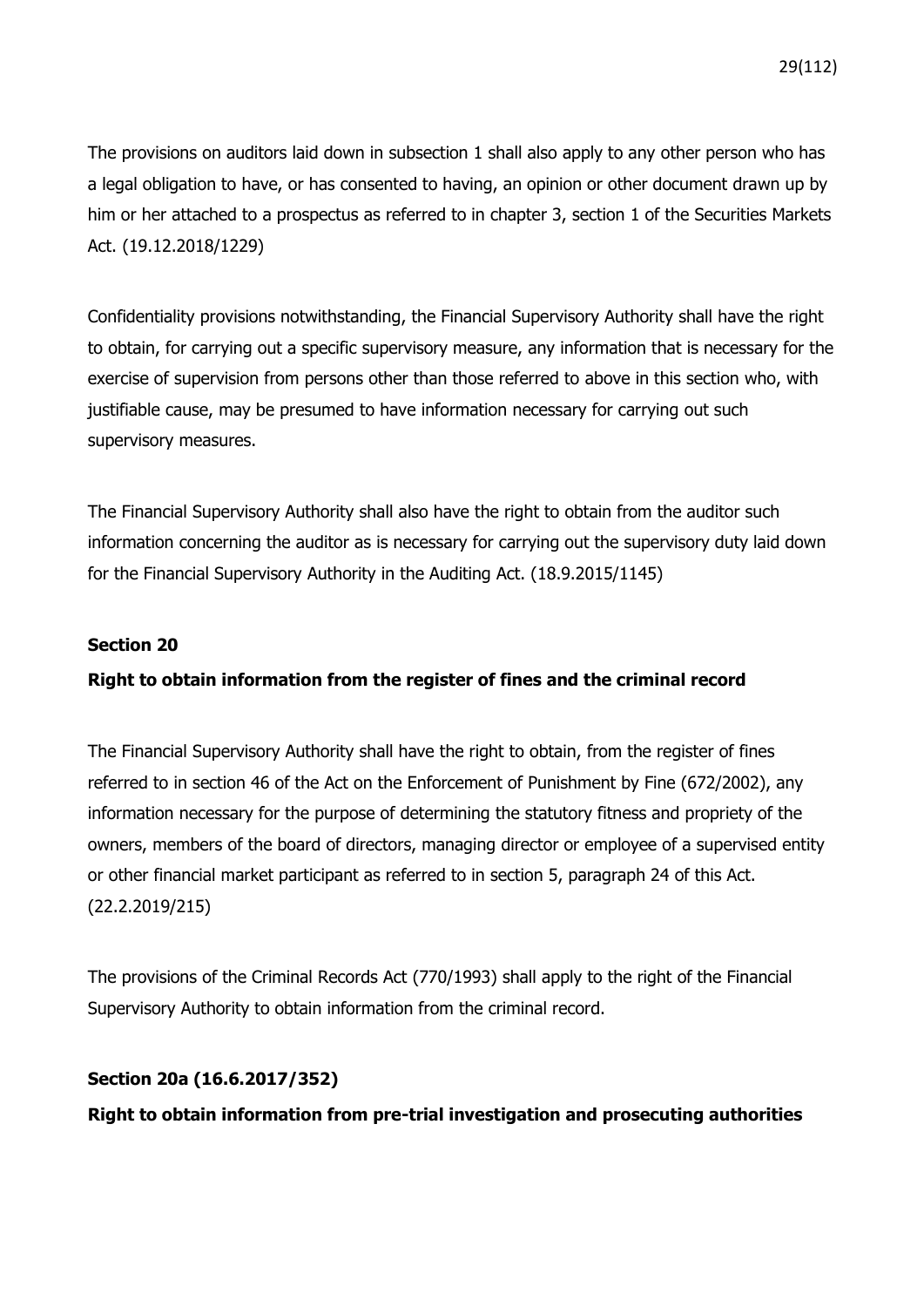Confidentiality provisions notwithstanding, the Financial Supervisory Authority shall have the right to obtain from the pre-trial investigation and prosecuting authorities such information about pretrial investigations and judicial procedures concerning offences specified in chapter 8, sections 11 and 12 of the Act on the Book-Entry System and Settlement Activities as is necessary for the purpose of fulfilling the obligations to cooperate laid down in Article 61 of the EU Central Securities Depositories Regulation. (22.2.2019/215)

Confidentiality obligations notwithstanding, the Financial Supervisory Authority shall have the right to obtain information necessary for fulfilment of the cooperation obligations laid down in Article 79(1)(2) of the Markets in Financial Instruments Directive, from pre-trial investigation and prosecution authorities on pre-trial investigation and legal proceedings of criminal acts provided in chapter 15, section 2 of the Investment Services Act and chapter 12, section 2 of the Act on Trading in Financial Instruments. (28.12.2017/1071)

#### **Section 20b (1.6.2018/402)**

#### **Right to obtain information from the authorities and anyone discharging a public duty**

Confidentiality obligations notwithstanding, the Financial Supervisory Authority shall have the right to obtain from the authorities and anyone discharging a public duty information on the compliance of supervised entities, other financial market participants and other persons supervised by the Financial Supervisory Authority by virtue of its mission under section 3 with their registration, notification and payment obligations relating to taxes, statutory pension, accident and unemployment insurance contributions and fees collected by Customs, and on their activities, finances and links.

If a supervised entity or other financial market participant or other person supervised by the Financial Supervisory Authority by virtue of its mission under section 3 is a legal person, the Financial Supervisory Authority shall have the right to obtain information on the managing director, deputy managing director, board members and deputy board members, supervisory board members and members of equivalent bodies, and their deputies, general partners, other members of the senior management, and on anyone with a direct or indirect holding of at least one tenth of the shares or voting rights of a limited liability company, or exercising equivalent ownership or control in the company, if the person in question is a corporation other than a limited liability company, as well as on the legal person itself. The Financial Supervisory Authority shall also have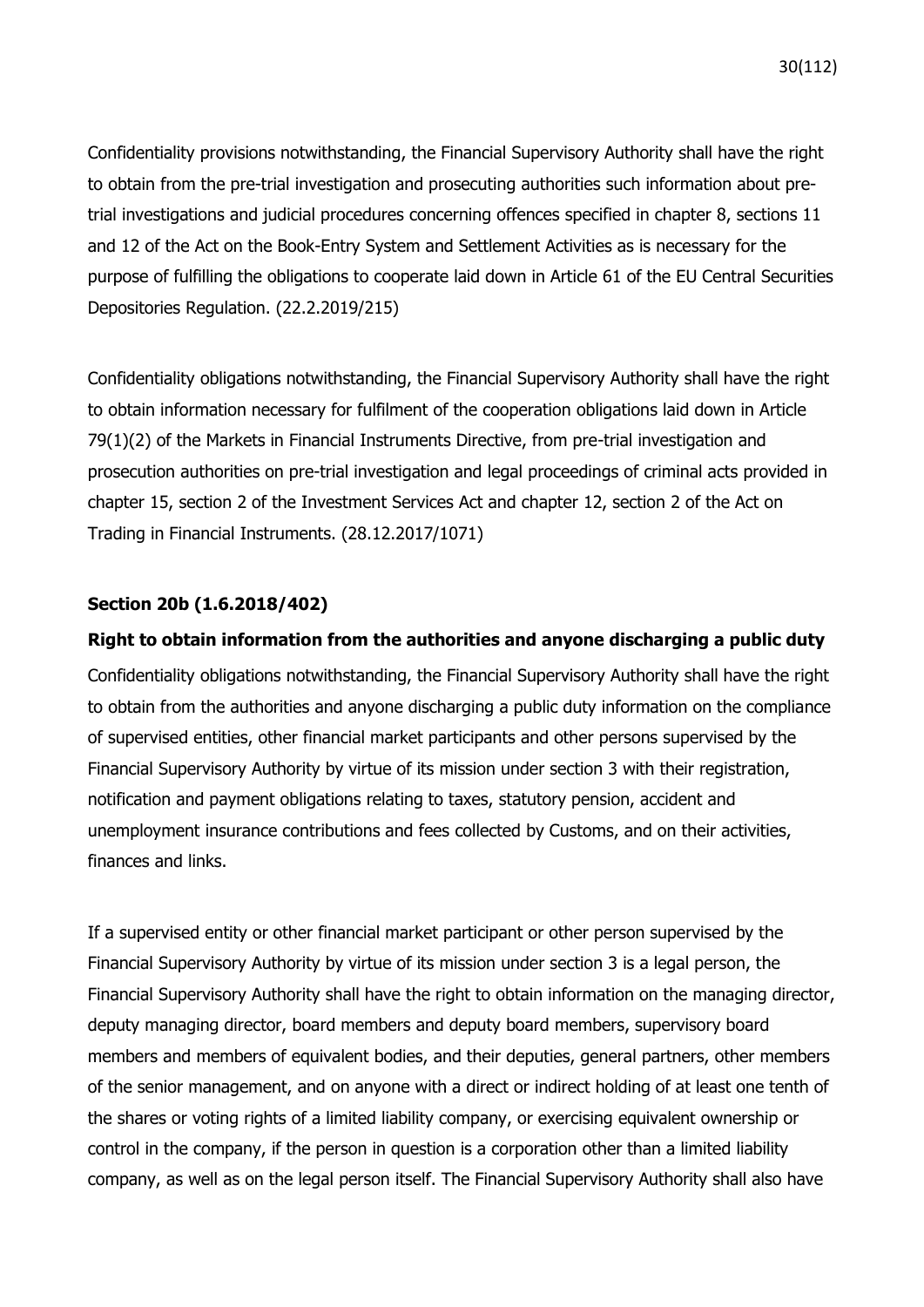the right to obtain information on entities to be registered in the business information system as referred to in section 3 of the Business Information Act (244/2001) that have direct or indirect links to the persons referred to above.

The Financial Supervisory Authority shall have the right to obtain the information referred to in subsections 1 and 2 if it is necessary for:

1) establishing the statutory fitness and propriety of the owners, board members, managing director or employees of a supervised entity, other financial market participant or other person supervised by the Financial Supervisory Authorities by virtue of its mission under section 3;

2) preventing market abuse;

3) preventing money laundering or terrorist financing;

4) establishing the reliability of information relating to the establishment or ownership of supervised entities, other financial market participants or other persons supervised by the Financial Supervisory Authority by virtue of its mission under section 3;

- 5) securing the right to information referred to in section 21;
- 6) monitoring compliance with the disclosure obligation under the Securities Markets Act;
- 7) ensuring financial stability, customer and investor protection and insured interests.

The Financial Supervisory Authority shall have the right to obtain the information referred to in subsection 1 free of charge. (9.8.2019/918)

## **Section 21 (14.12.2012/752)**

# **Special right to information related to market abuse and supervision of the Benchmark Regulation** (29.6.2021/599)

Confidentiality provisions notwithstanding, the Financial Supervisory Authority shall have the right to obtain from a supervised entity or other financial market participant and from a member of their board of directors, their managing director or an employee any information that is necessary for monitoring compliance with the provisions of the Securities Markets Act and the Act on Trading in Financial Instruments, or regulations issued thereunder, concerning market abuse, disclosure of information affecting the value of securities admitted to trading on a regulated market or MTF, or trading on a regulated market or MTF, where such information is related to: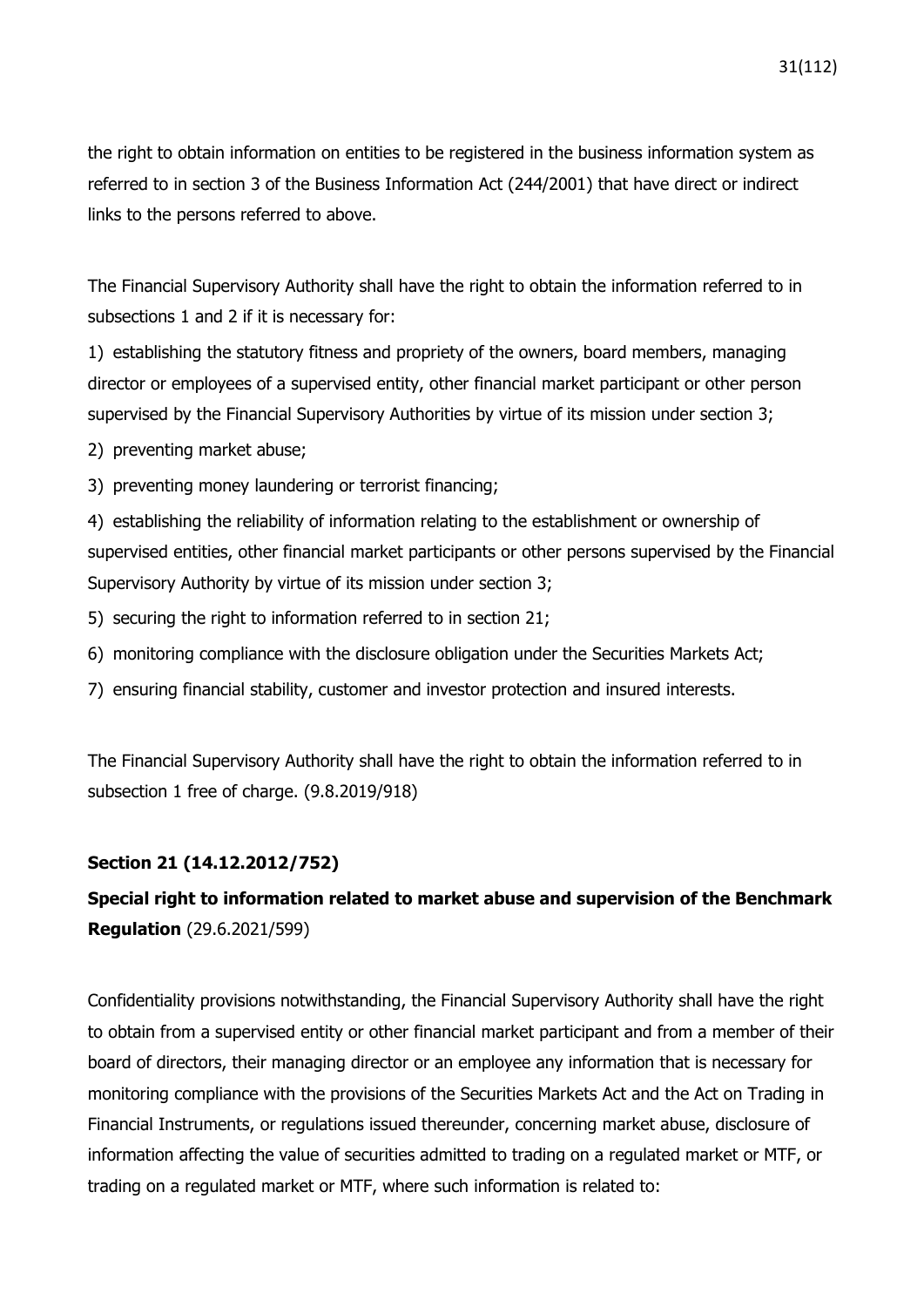1) securities admitted to trading on a regulated market or MTF;

2) securities for which admission to trading on a regulated market or MTF has been sought;

3) securities whose value is based on securities admitted to trading on a regulated market or MTF;

4) issuers of securities as referred to in paragraphs 1–3;

5) transactions involving, or orders relating to, securities as referred to in paragraphs 1–3.

(29.6.2016/520)

The Financial Supervisory Authority shall also have the right, referred to in subsection 1, to obtain any information that concerns a specific transaction and is necessary for supervision as referred to in subsection 1 from anyone:

1) who acts for, or on behalf of, a supervised entity or other financial market participant;

2) who is involved in a transaction or order relating to the securities referred to in subsection 1;

3) who may, with justifiable cause, be presumed to have such information as referred to in subsection 1.

The provisions of this section on securities shall also apply to other financial instruments.

Confidentiality obligations notwithstanding, the Financial Supervisory Authority shall have the right to obtain standardised information necessary for the supervision of the Market Abuse Regulation and the Benchmark Regulation from market participants operating in the commodity derivatives spot markets, and reports on transactions, and be allowed direct access to the traders' systems. (29.6.2021/599)

Confidentiality obligations notwithstanding, the Financial Supervisory Authority shall have the right to obtain information from all persons participating in the provision of benchmarks and submission of related data, including service providers to whom activities, services or functions in the provision of a benchmark have been outsourced as referred to in Article 10 of the Benchmark Regulation, and from their principals, and, where necessary, summon such person to a hearing. (29.6.2021/599)

# **Section 22 (14.12.2012/752) Summons to a hearing**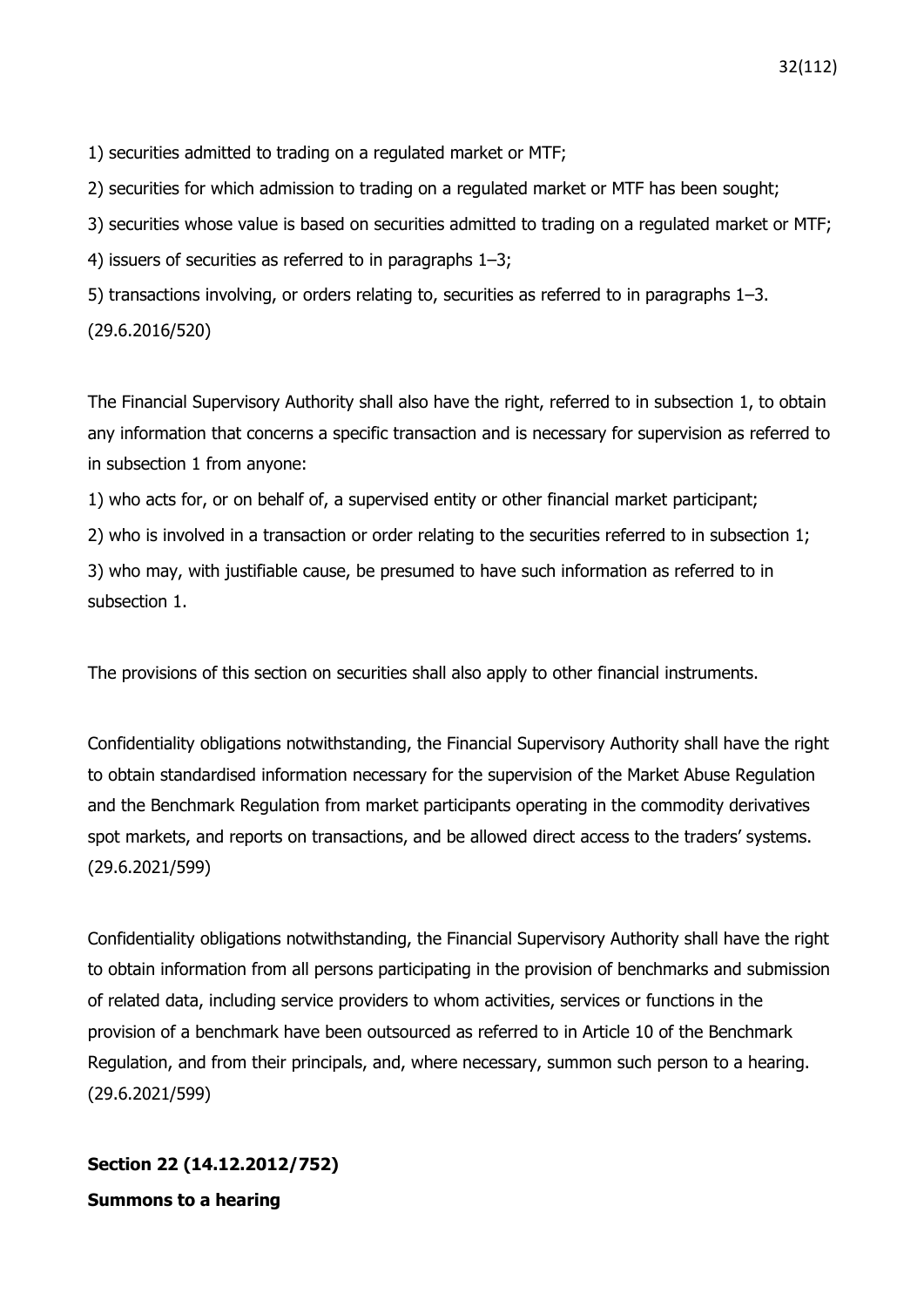The Financial Supervisory Authority shall have the right, where necessary, to summon to a hearing a representative of, or a person employed by, a legal person as referred to in sections 18, 19 and 21 of the Act, or a natural person as referred to in the said sections. The provisions of the

Administrative Procedure Act on oral procedure shall apply to such a hearing. Failure to comply with such summons shall not constitute grounds for the imposition of a conditional fine as referred to in section 33a or an administrative sanction as referred to in chapter 4.

## **Section 23**

## **Right to obtain information on an undertaking other than a supervised entity**

The above provisions of this chapter on supervised entities shall also apply to such other Finnish undertakings as belong to the same conglomerate as a supervised entity in respect of which responsibility for group supervision lies with the Financial Supervisory Authority or which is an affiliate of the supervised entity or, if the supervised entity is a pension fund, supplementary pension fund or EEA supplementary pension fund, the employer having established the pension fund, supplementary pension fund or EEA supplementary pension fund. Confidentiality provisions notwithstanding, the Financial Supervisory Authority shall also have the right to obtain, from a supervised entity, equivalent information on a foreign undertaking belonging to the same conglomerate as the supervised entity and on a foreign affiliate of the supervised entity, to the extent necessary for the exercise by the Financial Supervisory Authority of its statutory supervisory duties. (19.11.2021/954)

The provisions of section 60 shall apply to the right to obtain information concerning a foreign EEA branch, the provisions of section 63 to the right to obtain information concerning a Finnish undertaking belonging to a foreign conglomerate and the provisions of section 64 to the right to obtain information concerning a foreign undertaking belonging to a conglomerate in respect of which group supervision is undertaken by the Financial Supervisory Authority.

**Section 24 Right of inspection**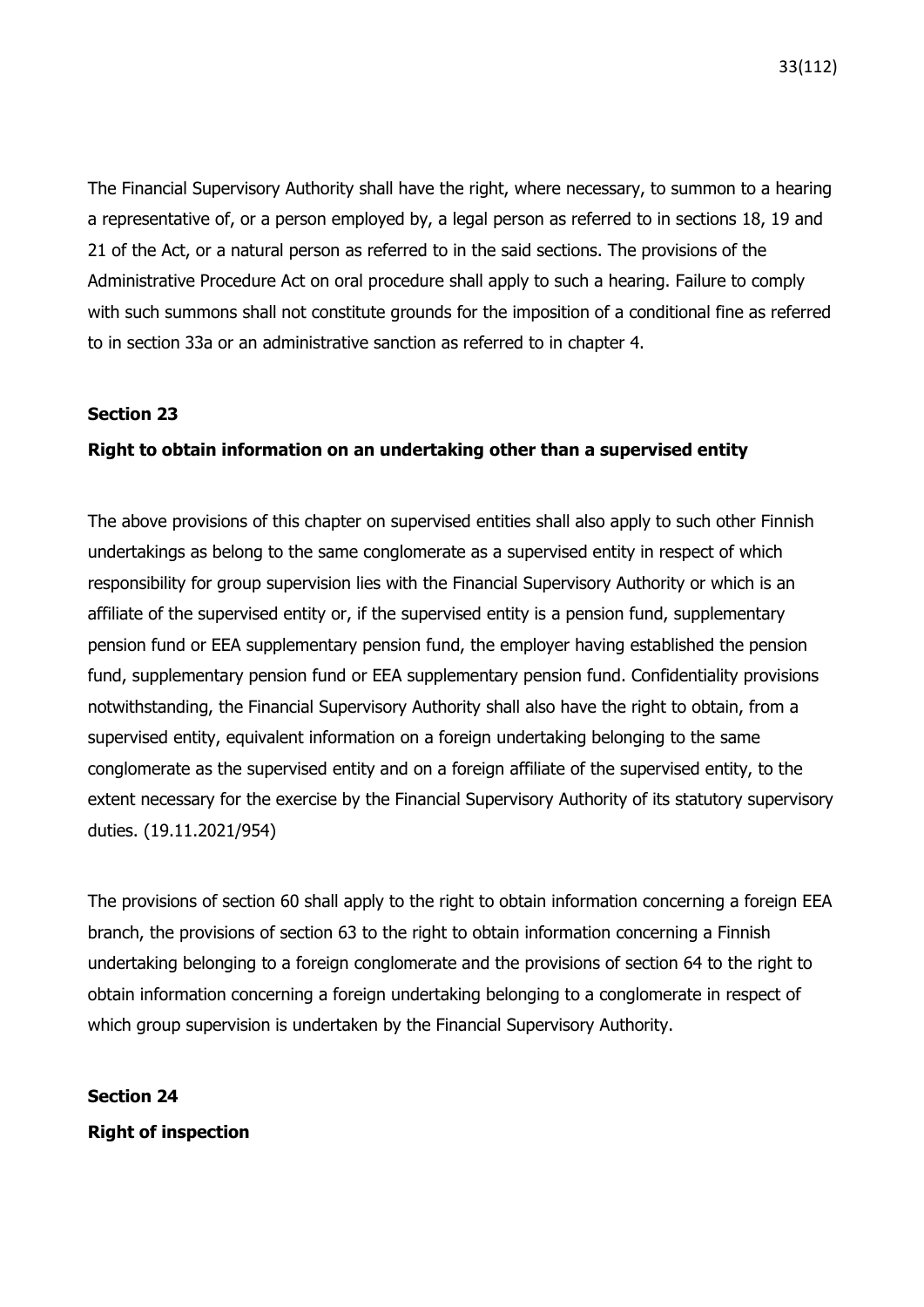Confidentiality provisions notwithstanding, the Financial Supervisory Authority shall be entitled to obtain for inspection, at the place of business of a supervised entity or other financial market participant, any documents, recordings of telephone conversations and records of electronic communications, other telecommunications data and information systems concerning the business and administration of such supervised entity or other financial market participant, to the extent necessary for the exercise by the Financial Supervisory Authority of its statutory supervisory duties. The Financial Supervisory Authority shall be entitled to obtain any requisite copies of documents and other records and telecommunications data as referred to in this section from a supervised entity or other financial market participant, free of charge. (18.3.2016/176)

The provisions of subsection 1 on supervised entities and other financial market participants shall also apply to undertakings which, acting as agent, or tied agent as referred to in chapter 7, section 6 of the Investment Services Act, for a supervised entity or other financial market participant, or otherwise under assignment of a supervised entity or other financial market participant performs tasks pertaining to the business, accounting, information system, risk management or internal control of the supervised entity or other financial market participant. (28.12.2017/1071)

Confidentiality provisions notwithstanding, the Financial Supervisory Authority shall also have the right to obtain for inspection, from persons and undertakings as referred to in sections 19, 21 and 23, any documents and records containing information as referred to in the said sections.

The provisions of section 60 shall apply to the right to inspection concerning a foreign EEA branch, the provisions of section 63 to the right to inspection concerning a Finnish undertaking belonging to a foreign EEA conglomerate and the provisions of section 64 to the right to inspection concerning a foreign undertaking belonging to a conglomerate in respect of which group supervision is undertaken by the Financial Supervisory Authority.

In the circumstances foreseen in the European Union financial market statutes, the European Supervisory Authorities shall have the right to participate in inspections in keeping with the provisions of the Regulations on European financial supervision. (29.6.2021/599)

#### **Section 25**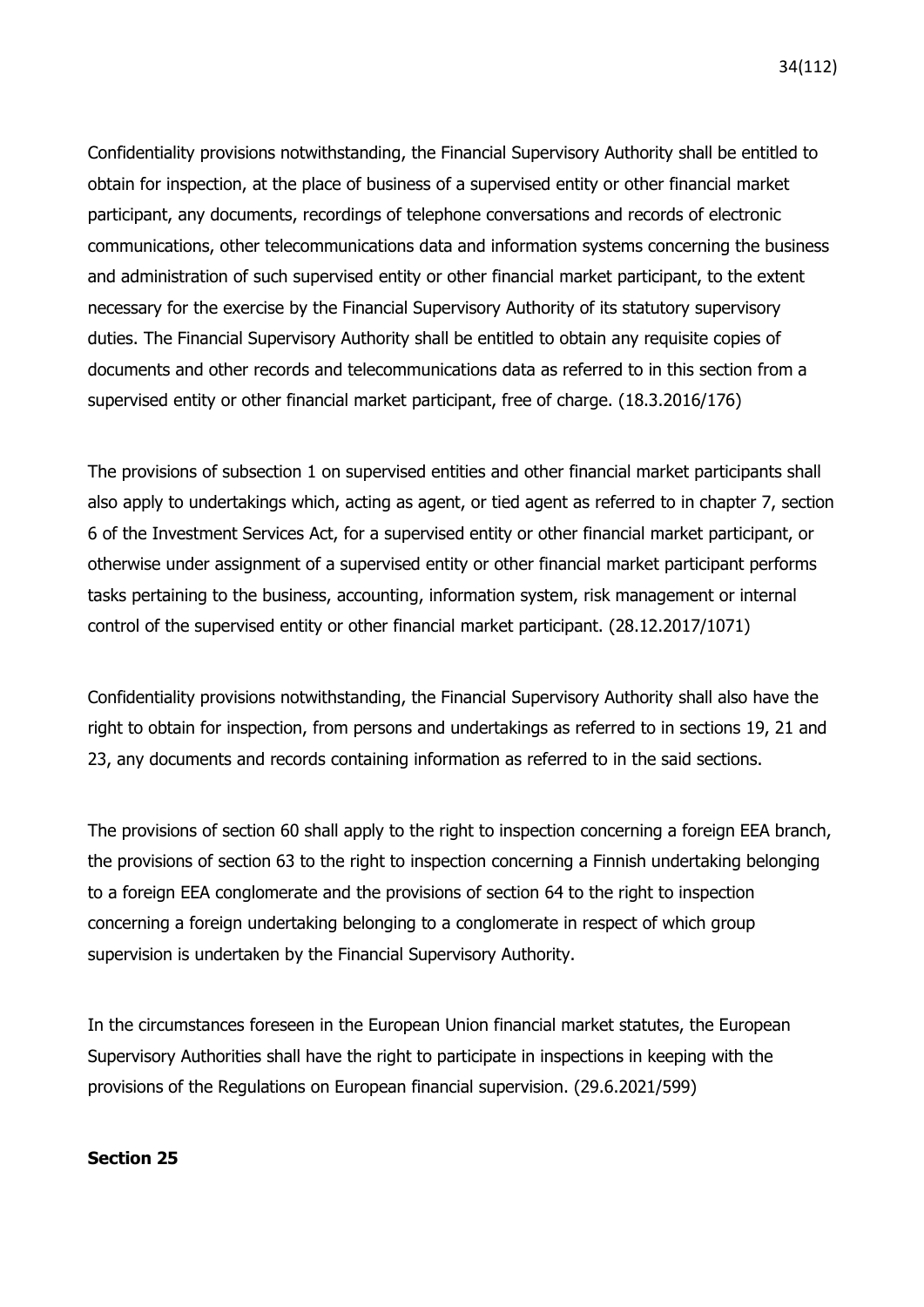# **Derogation from the right to obtain and inspect information concerning attorneys, legal counsels and advocates**

By way of derogation from the above provisions of this chapter, the Financial Supervisory Authority shall not be entitled to obtain information, documents or records concerning a client of an advocate from an advocate as referred to in the Advocates Act (496/1958), or from his or her assistant, nor to inspect them, nor to obtain from any other person such information, documents or records to which access was gained in connection with the performance of the duties of legal counsel or attorney, nor to inspect them. In addition to actual duties in legal proceedings, juridical advice on a clients legal status in the pre-trial investigation of a crime or in any other pre-trial hearing, or on the initiation or avoidance of a trial, shall also fall within the meaning of the duties of legal counsel or attorney.

The provisions of subsection 1 notwithstanding, the Financial Supervisory Authority shall be entitled to obtain information, documents and records as referred to in section 21 concerning a client of an advocate from the advocate or from his or her assistant, and to inspect them, pursuant to section 24, subsection 3.

## **Section 25a (29.6.2016/520)**

#### **Punishment for providing false documents**

Provisions on the punishment for providing false documents to a public authority are laid down in chapter 16, section 8 of the Criminal Code of Finland (39/1889).

## **Section 25b (18.6.2021/524)**

## **Executive assistance**

The Financial Supervisory Authority shall have the right to receive executive assistance from the police for the performance of its duties.

#### **Powers concerning an authorised supervised entity and comparable supervised entity**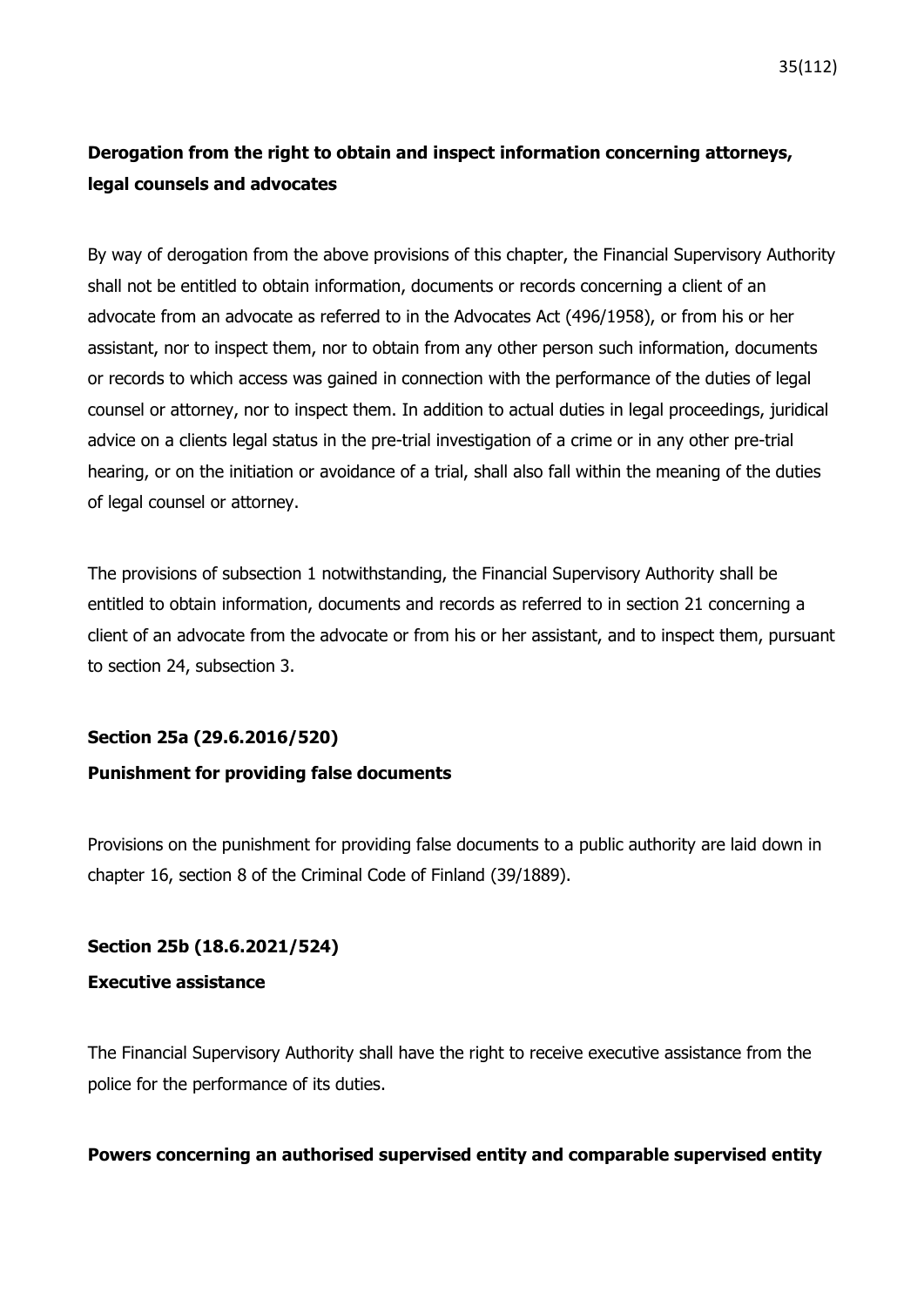## **Section 26 (7.3.2014/170)**

# **Withdrawal of authorisation and registration and comparable ordering of the termination of business activity (18.6.2021/524)**

The Financial Supervisory Authority may withdraw a supervised entity's authorisation, or, if authorisation was granted by the ECB or another competent authority, propose withdrawal of authorisation to such other authority, where the achievement of the of the objectives for financial supervision laid down in section 1 cannot be adequately secured by restricting the business activity of the supervised entity in accordance with section 27 or through other measures provided for in this Act or elsewhere in law, and where:

1) the essential statutory conditions under which authorisation was granted or business was taken up no longer exist;

2) the supervised entity has failed to take, within the prescribed period, the measures defined in a recovery plan as referred to in chapter 8a of the Credit Institutions Act, in a reorganisation plan for a conglomerate's capital position as referred to in section 25 of the Act on the Supervision of Financial and Insurance Conglomerates, or in a reorganisation plan or short-term financing plan as referred to in chapter 25, section 5 or 6 or chapter 26, section 11 of the Insurance Companies Act, section 20 of the Act on Employee Pension Insurance Companies, section 46 of the Act on Foreign Insurance Companies or in chapter 12, section 6b of the Local Mutual Insurance Associations Act, or if implementation of such a plan has been neglected; or (26.3.2021/235)

3) the supervised entity has seriously neglected to comply with a prohibition or decision on redress laid down in section 33 or ordered by the Financial Supervisory Authority by virtue of another act. (29.12.2016/1442)

The Financial Supervisory Authority shall also have the right to withdraw authorisation granted to a supervised entity or propose such withdrawal where:

1) the operations of a supervised entity constitute a material breach of the provisions governing financial markets

or the provisions or regulations issued thereunder by the authorities, the terms of authorisation or the rules applicable to the operations of the supervised entity;

2) a supervised entity has closed down its business for a period of more than six months or has been placed in liquidation;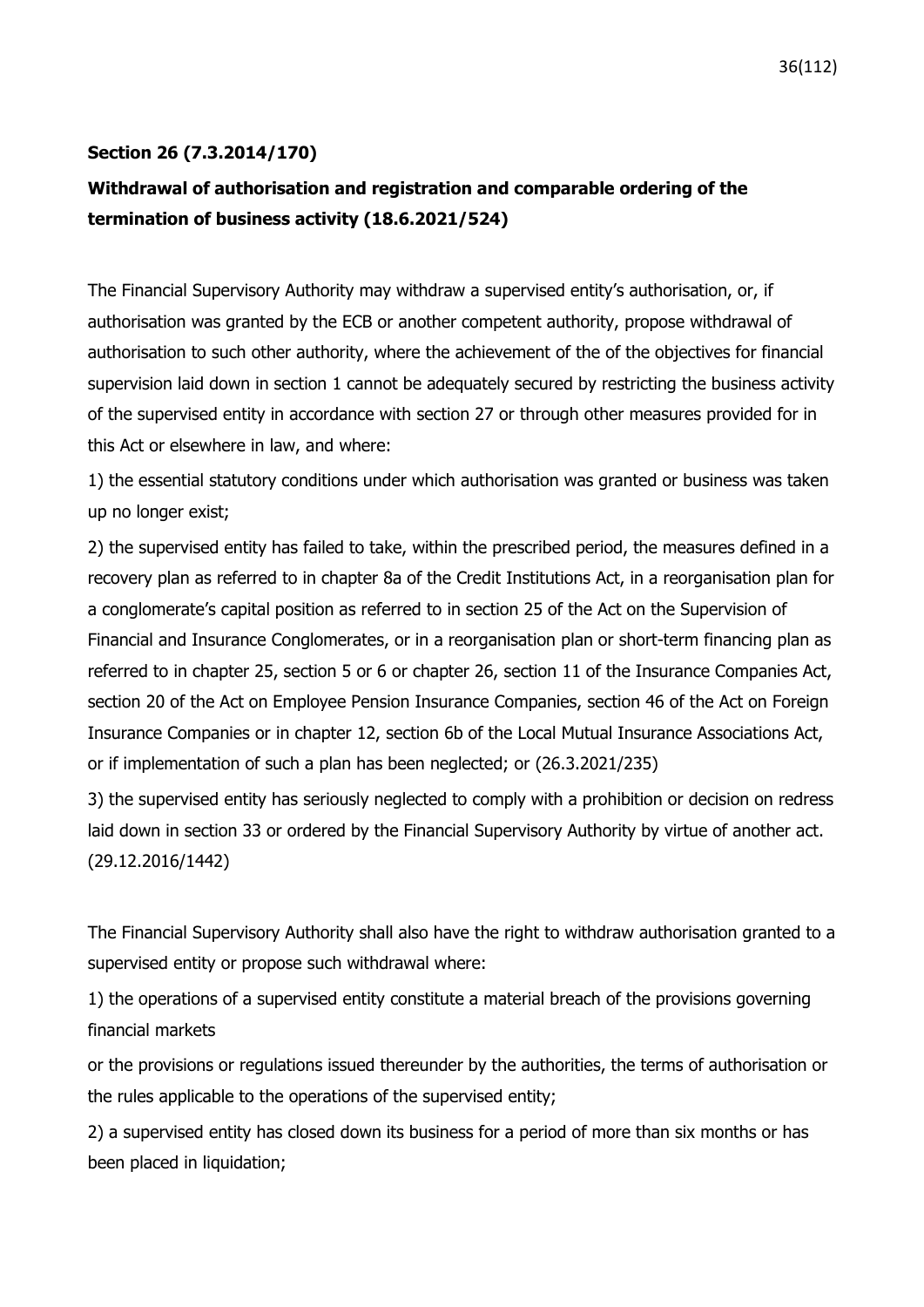3) no business has been taken up by a supervised entity within 12 months of the granting of authorisation; or

4) upon application for authorisation, essentially wrong or imperfect information was submitted on matters of significance for regulation and supervision.

Prior to making a decision or proposal for a decision as referred to in subsection 1 and subsection 2, paragraph 1, the Financial Supervisory Authority shall reserve a reasonably long period of time for the supervised entity to remedy such deficiencies, unless immediate withdrawal of authorisation is necessary for safeguarding the achievement of the objectives for financial supervision laid down in section 1. (8.8.2014/611)

The Financial Supervisory Authority shall, upon application from the Finnish branch of a third country credit institution, a payment institution, a mortgage association, an insurance company, the Finnish branch of a third country insurance company, an investment firm, the Finnish branch of a third country investment firm, a fund management company and depositary as referred to in the Act on Common Funds, an alternative investment fund manager, the Finnish branch of an EEA alternative investment fund manager or a depositary or special depositary as referred to in the Act on Alternative Investment Fund Managers, withdraw an authorisation it has granted to such supervised entity if the entity no longer carries out business subject to authorisation and has therefore applied for withdrawal of authorisation. The withdrawal of an authorisation granted to a credit institution organised as a limited company, upon such credit institution's application, is governed by the Act on Commercial Banks and Other Credit Institutions in the Form of a Limited Company (1501/2001), the withdrawal of an authorisation granted to a savings bank, upon such savings bank's application, is governed by the Savings Bank Act (1502/2001), and the withdrawal of an authorisation granted to a credit institution organised as a cooperative, upon such credit institution's application, is governed by the Act on Cooperative Banks and Other Credit Institutions in the Form of a Cooperative (423/2013).

The Financial Supervisory Authority shall withdraw an authorisation it has granted to a supervised entity, or propose the withdrawal of authorisation, where the supervised entity is declared bankrupt, placed in liquidation on the basis of a legally binding decision by a registry authority or court of law, or liquidators have submitted their final report on the liquidation. The authorisation shall also be withdrawn if an insurance company has made a decision about liquidation or the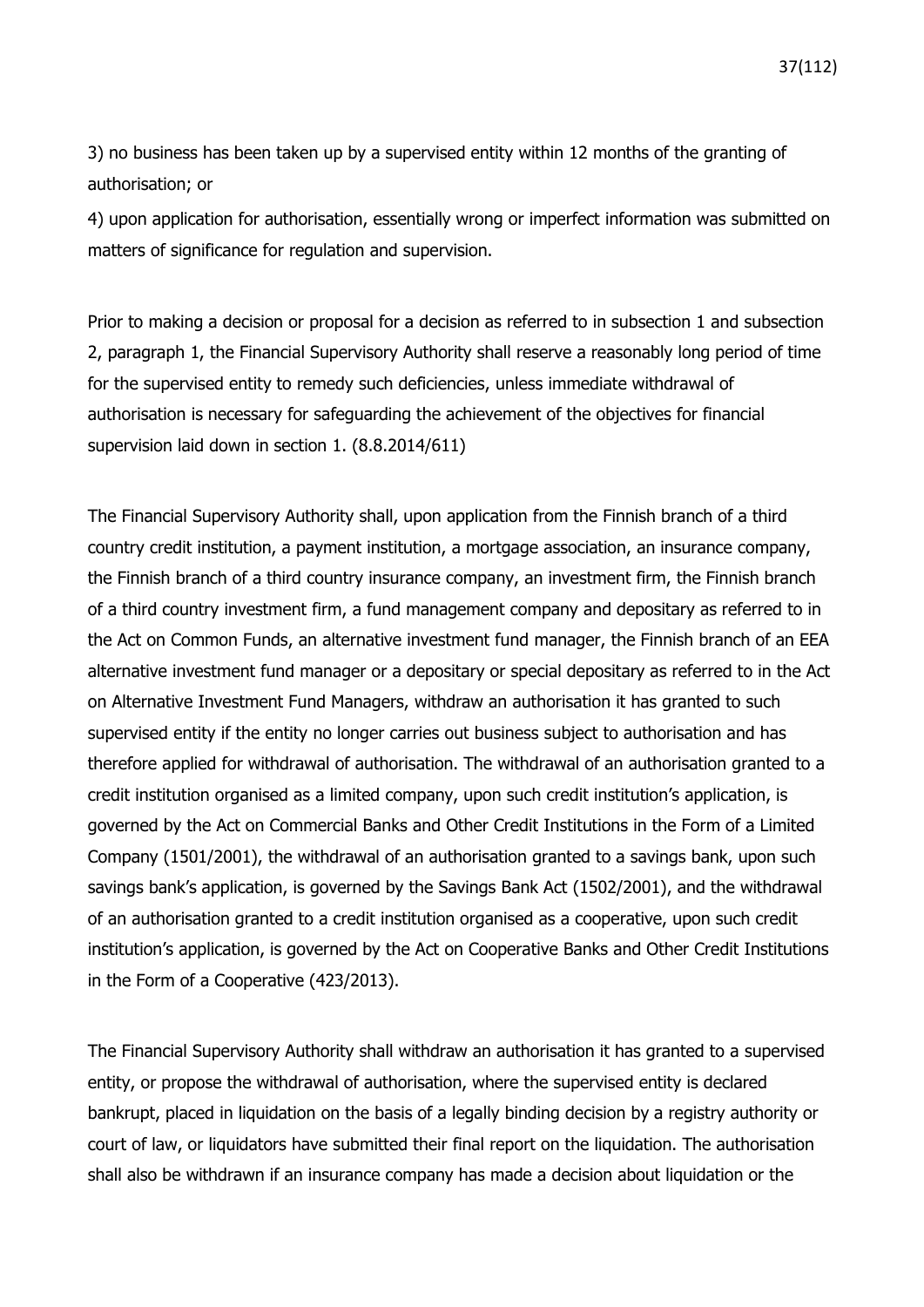Financial Supervisory Authority has issued an order concerning the start of the insurance company's liquidation. (20.3.2015/311)

Upon withdrawal of the authorisation of a supervised entity also operating in another EEA member state, the Financial Supervisory Authority shall notify the host supervisory authorities of its decision.

Section 61 of this Act includes provisions on the restriction of the business activity of foreign EEA branches, and the Credit Institutions Act includes provisions on withdrawal of the authorisation of the representative office of a third country credit institution.

The provisions of this section on withdrawal of authorisation shall also apply to the ordering of the termination of the business activity of an insurance association, the withdrawal of the registration of a representative as referred to in the Act on Bondholder Representatives, the withdrawal of the authorisation of a third-country investment firm as referred to in chapter 5, section 5 of the Investment Services Act and the withdrawal of the registration of an alternative investment fund manager liable to register as referred to in chapter5, section 1 of the Act on Alternative Investment Fund Manager. The provisions of subsection 1, paragraph 3 and subsection 2, paragraph 1 on withdrawal of authorisation shall also apply to the ordering of the termination of the business activity of pension funds, supplementary pension funds, EEA supplementary pension funds and employee benefit funds. (19.11.2021/976)

The authorisation of a global systemically important credit institution cannot be withdrawn, or its operations ordered to be terminated solely on the grounds that the credit institution fails to comply with the requirements under Articles 92a and 92b of the EU Capital Requirements Regulation. (26.3.2021/235)

The Financial Supervisory Authority shall propose to the ECB withdrawal of the authorisation of a credit institution engaging only in activities under Article 4(1)(1)(b) of the EU Capital Requirements Regulation, if the average of the credit institution's total assets is lower than the threshold stipulated in said section of law during five consecutive years. (18.6.2021/524)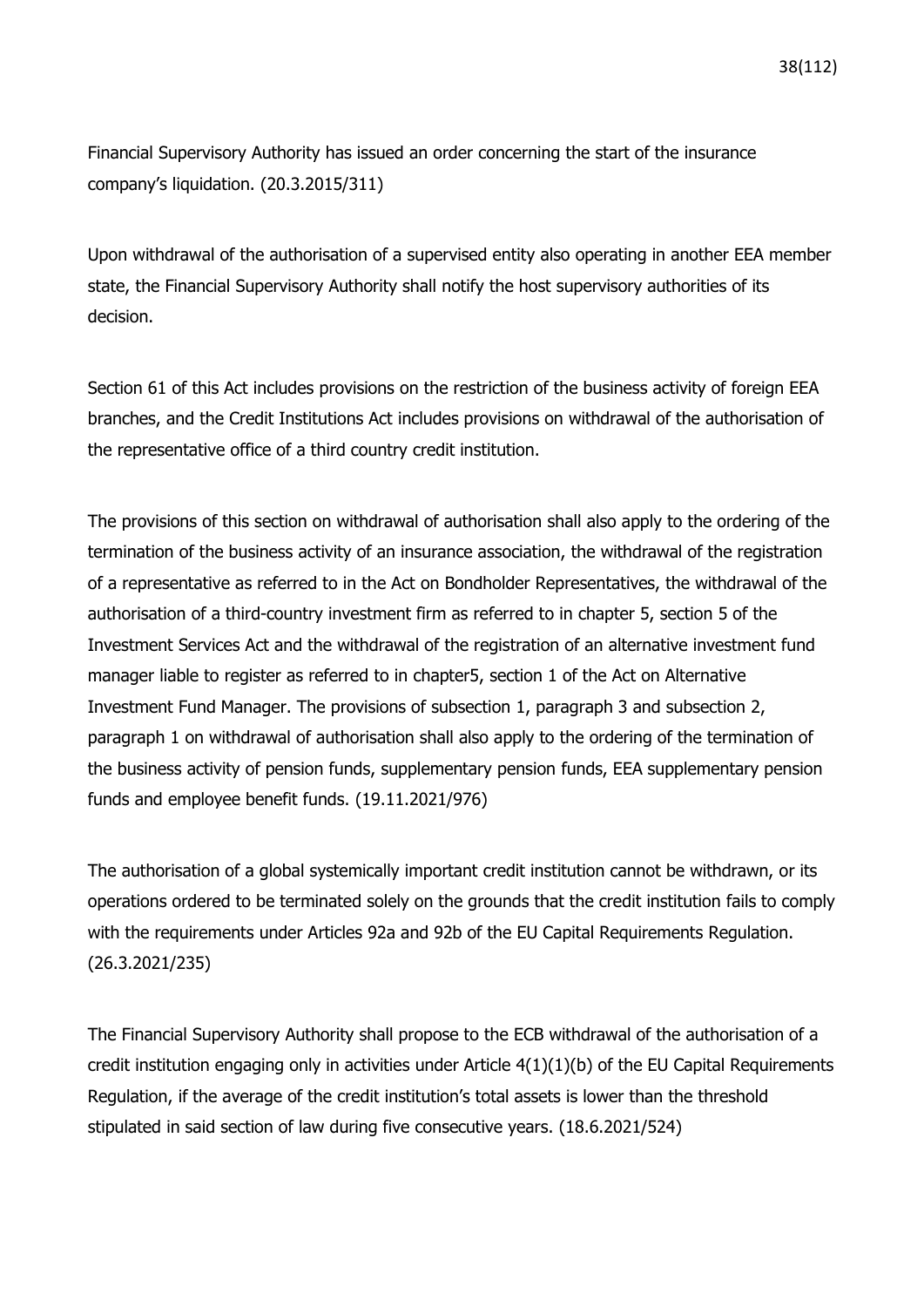Provisions on the conditions for withdrawing the authorisation of an authorised supervised entity as referred to above in section 4, subsection 2, paragraph 15 are laid down in Article 27e(1) and Article 27(f)(4) of the EU Markets in Financial Instruments Regulation. Paragraph 3 of this section shall apply to a decision taken by the Financial Supervisory Authority under the said provisions. (29.6.2021/599)

### **Section 27**

### **Restriction of authorised and registered business activity (25.8.2017/575)**

The Financial Supervisory Authority may restrict a supervised entity's authorised business activity for a specified period or, if authorisation was granted by the ECB or another competent authority, make a proposal for a decision in the matter where: (8.8.2014/611)

1) the requirements set for withdrawal of authorisation provided in section 26, subsection 1, paragraphs 1–3, are fulfilled; or

2) there is otherwise evidence of incompetence or carelessness in the management of the supervised entity and it is apparent that any continuation of the conduct of business would seriously jeopardise the achievement of the objectives for financial supervision laid down in section 1.

If no remedy has taken place within the specified period, the Financial Supervisory Authority may, upon expiry of such period, change the terms of authorisation for the purpose of permanently restricting the business activity, or propose such a change. (8.8.2014/611)

The business activity of a supervised entity's foreign branch may also be restricted or continuation of the conduct of business of such branch prohibited if the supervised entity has failed to comply with its obligations provided in the host member state.

The provisions of section 26, subsections 3 and 6 shall apply to decisions taken under this section.

The provisions of this section on restriction of business activity shall also apply to restriction of the rules-based business activity of an insurance association, withdrawal of the registration of a representative as referred to in the Act on Bondholder Representatives, restriction of the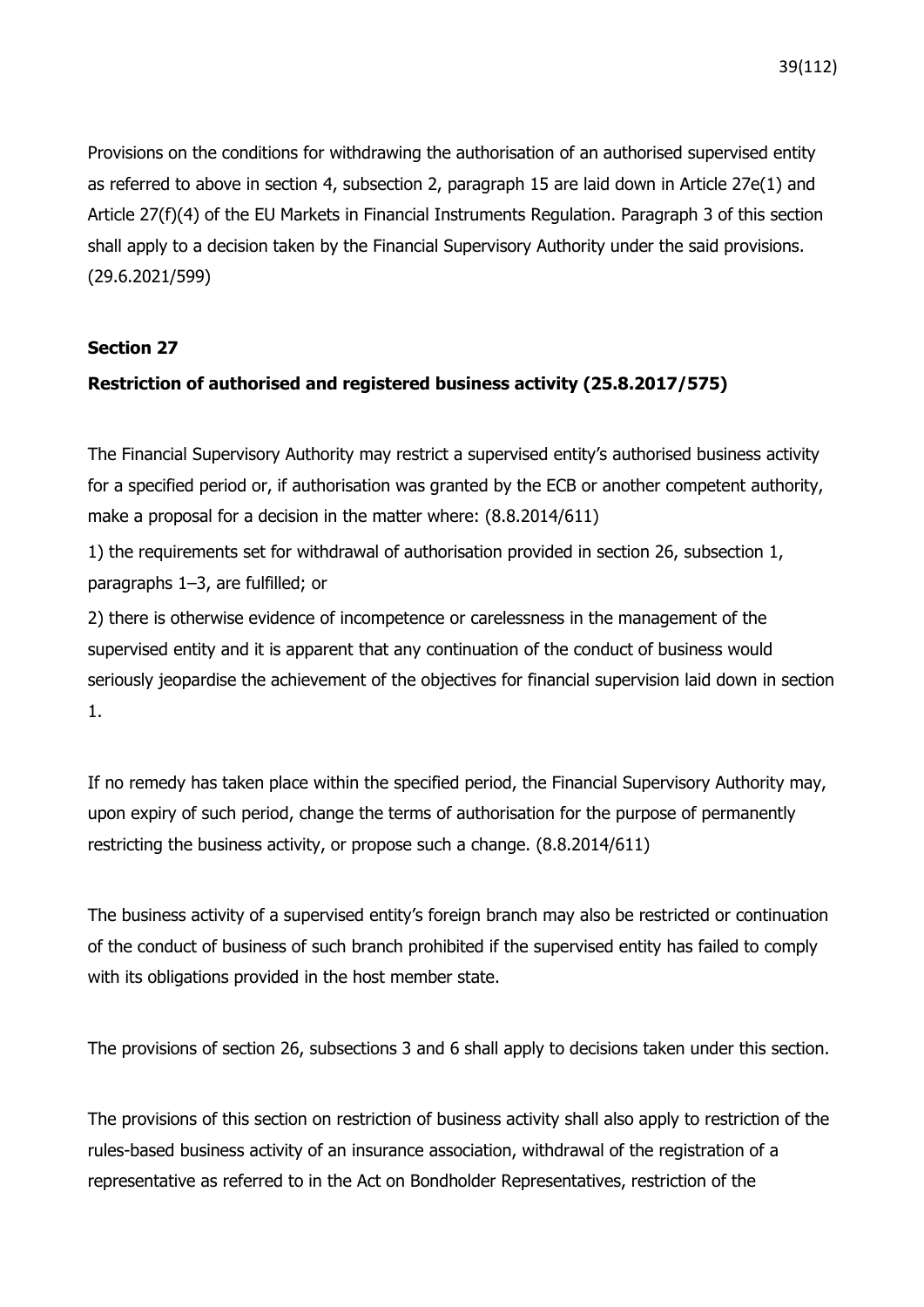authorised business activity of a third-country investment firm as referred to in chapter 5, section 5 of the Investment Service Act, and restriction of the registered business activity of an alternative investment fund manager liable to register as referred to in chapter 5, section 1 of the Act on Alternative Investment Fund Managers. Provisions on the prohibition against insurance distribution are laid down in the Act on Insurance Distribution. This section shall not apply to the central institute of a conglomeration of deposit banks. (19.11.2021/976)

Section 61 of this Act lays down provisions on the restriction of the business activity of a foreign EEA branch.

Separate provisions shall be issued on prohibiting the transfer and pledging of the assets of an insurance company, foreign insurance company, insurance association, pension fund, supplementary pension fund, EEA supplementary pension fund or employee benefit fund and on prohibiting payment of the repurchase value of the insurance to the insured. (19.11.2021/954)

The Financial Supervisory Authority may restrict the authorised business activity of an entity as referred to in section 4, subsection 2, paragraph 13 of this Act for a specified period in accordance with Article 32(2)(h) of the Securitisation Regulation if the supervised entity has violated or neglected its duty to notify the competent authority of any material changes in the information referred to in Article 28(1) of the Securitisation Regulation or of any other changes that could affect the assessment of the competent authority of the entity's fulfilment of the authorisation criteria. (14.12.2018/1108)

The Financial Supervisory Authority may restrict the authorised business activity of an authorised supervised entity as referred to in section 4, subsection 2, paragraph 15, if the conditions for withdrawal of authorisation under Article 27e of the Markets in Financial Instruments Regulation are fulfilled. (29.6.2021/599)

**Section 28 (16.6.2017/352) Restriction of management activities**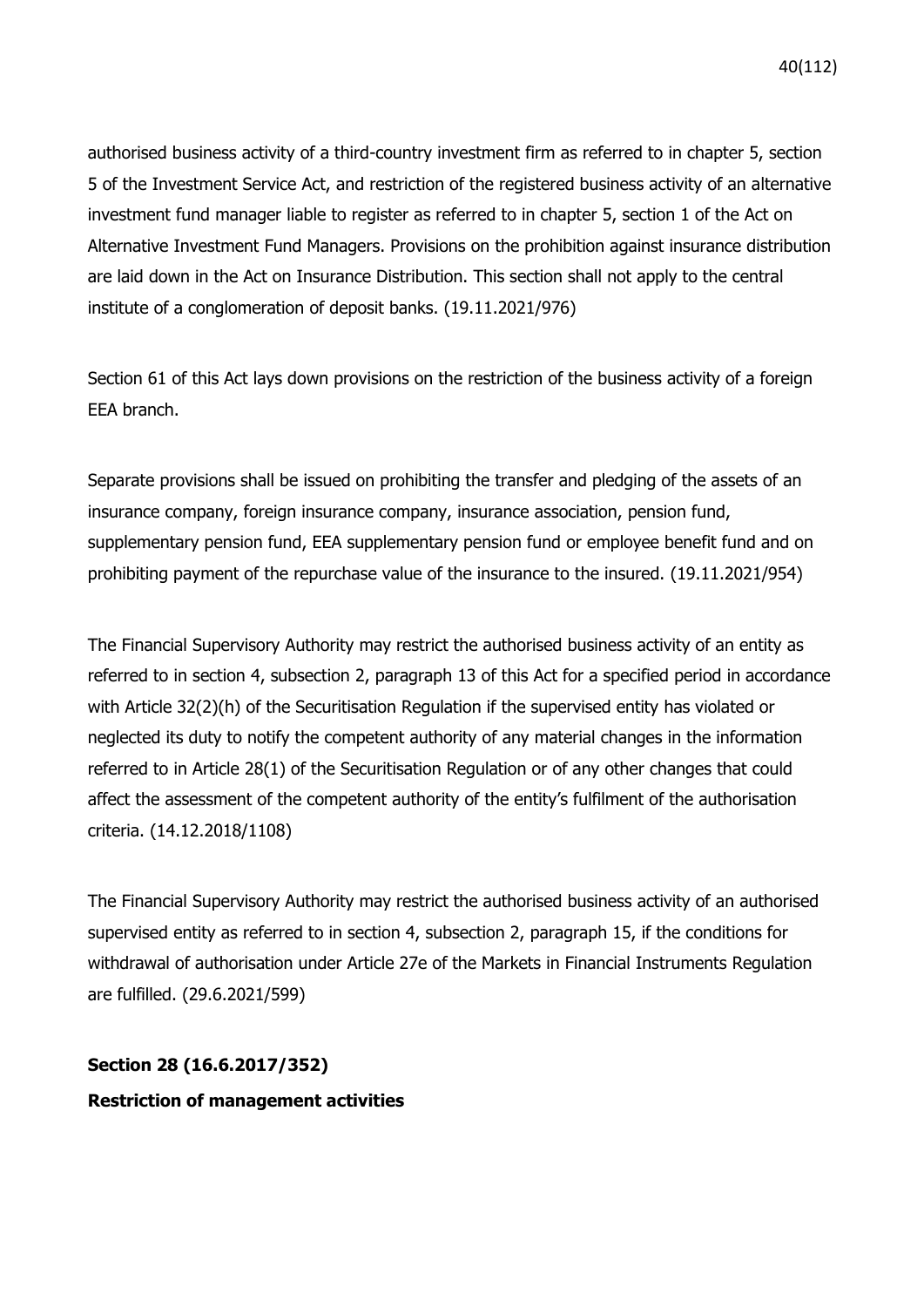The Financial Supervisory Authority may, for a specified period of up to five years, prohibit a person from acting as a member or deputy member of the board of directors of an authorised supervised entity, a member or deputy member of its supervisory board or its managing director or deputy managing director, or in duties that are directly subordinated to the managing director and are the most senior management duties of the authorised supervised entity or in which its operations are actually managed, where:

1) he or she has shown obvious incompetence or carelessness in the performance of duties (lack of fitness and propriety) and it is apparent that his or her participation may seriously jeopardise the achievement of the objectives for financial supervision laid down in section 1; or

2) he or she fails to fulfil the requirements for professional competence and trustworthiness separately provided for in law.

The provisions of subsection 1 shall apply equally to insurance associations, pension funds, supplementary pension funds, EEA supplementary pension funds, employee benefit funds and other financial market participants as referred to in section 5, paragraph 24 as well as to holding companies of credit institutions, investment firms, insurance companies, insurance associations, financial and insurance conglomerates, central securities depositories and the stock exchange. (19.11.2021/976)

The Financial Supervisory Authority may, for a specified period of up to five years, prohibit a person from acting as member or deputy member of the board of directors or supervisory board or the managing director or deputy managing director of an insurance intermediary or ancillary insurance intermediary, as referred to in the Act on Insurance Distribution, including employees responsible for tasks that are directly subordinated to the managing director, which rank as the senior management tasks of the insurance intermediary or ancillary insurance intermediary or tasks of actual management of the intermediary, where the insurance intermediary or ancillary insurance intermediary has violated or failed to comply with the provisions on the conduct of business referred to in sections 44–57 and 78 of the Act on Insurance Distribution in the distribution of unit-linked policies referred to in the said Act. (20.4.2018/241)

The Financial Supervisory Authority may permanently prohibit someone from acting in the capacity referred to in subsection 1 in a fund management company as referred to in the Act on Common Funds or in a depository authorised under the Act if he or she has repeatedly and seriously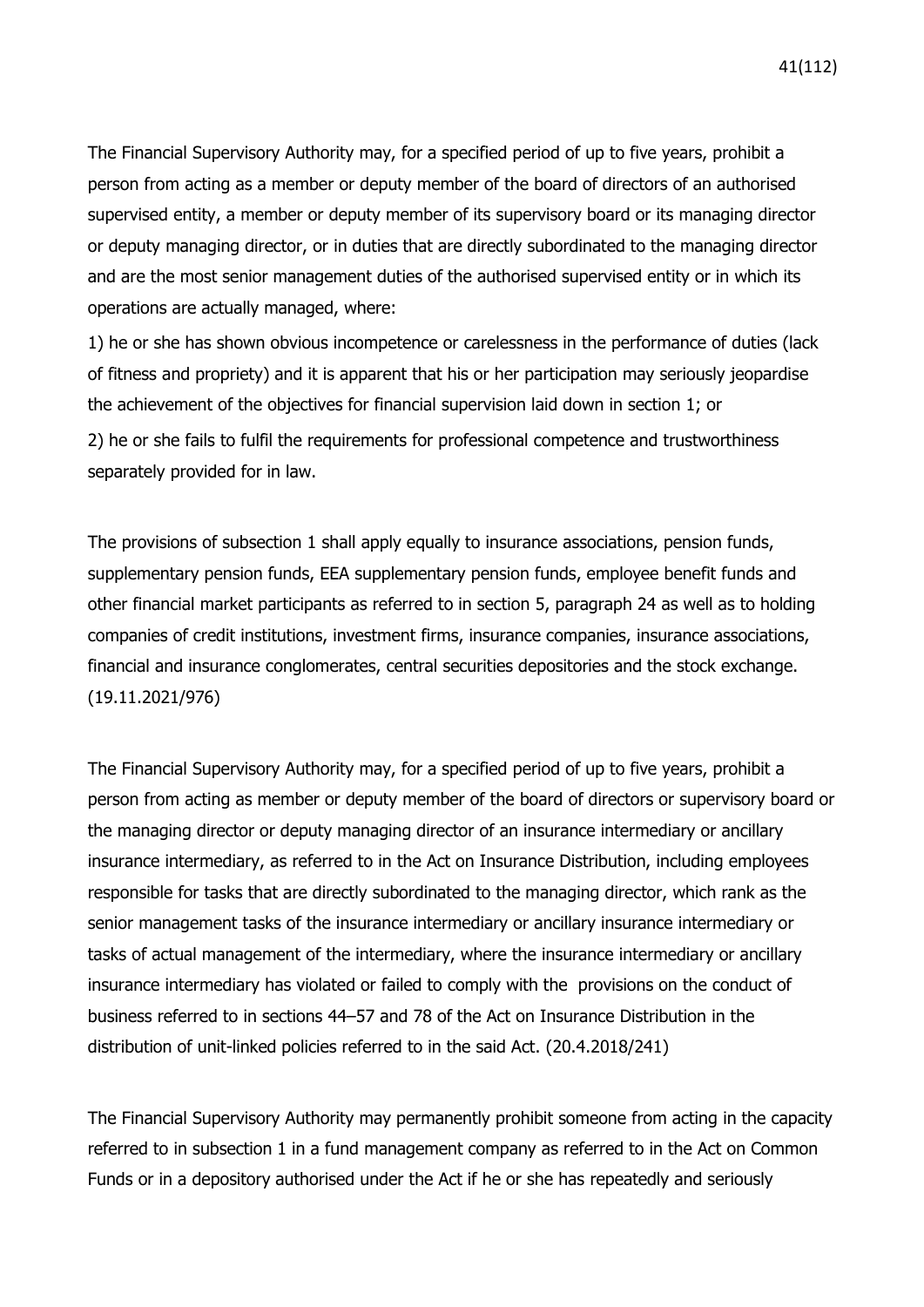violated or failed to comply with provisions referred to in chapter 27, section 2 of the Act on Common Funds. (22.2.2019/215)

The Financial Supervisory Authority may permanently prohibit someone from acting in the capacity referred to in subsection 1 in an authorised supervised entity providing investment services or engaging in investment operations if he or she has repeatedly violated the provisions of Article 14 or 15 of the Market Abuse Regulation, or has repeatedly and seriously violated the provisions referred to in chapter 15, section 2, subsection 6 or 7 of the Investment Services Act. (15.3.2019/296)

The Financial Supervisory Authority may permanently prohibit someone from acting as member or deputy member of the board of directors, managing director or deputy managing director or any other senior management staff member of a central securities depository if he or she has repeatedly and seriously violated or failed to comply with the provisions referred to in Article 63(1) of the EU's Central Securities Depositories (CSD) Regulation.

The Financial Supervisory Authority may, for a specified period of up to five years, prohibit a person from acting as member or deputy member of the board of directors, managing director or deputy managing director or any other senior management staff member of an administrator or supervised contributor as referred to in the Benchmark Regulation, if he or she has violated or failed to comply with the provisions referred to in Article 42(1) of the said Regulation. (29.6.2021/599)

The Financial Supervisory Authority may, for a specified period of up to five years, prohibit a person from acting as member or deputy member of the board of directors of an securitisation special purpose entity, originator or sponsor as referred to in section 5, paragraph 34, its managing director or deputy managing director, or other member of the senior management, where he or she has violated or failed to comply with the provisions referred to in Article 32(1) of the Securitisation Regulation. (14.12.2018/1108)

The Financial Supervisory Authority may, for a specified period of up to five years, prohibit a person from acting as member or deputy member of the board of directors, or the managing director, deputy managing director or other member of the senior management of a counterparty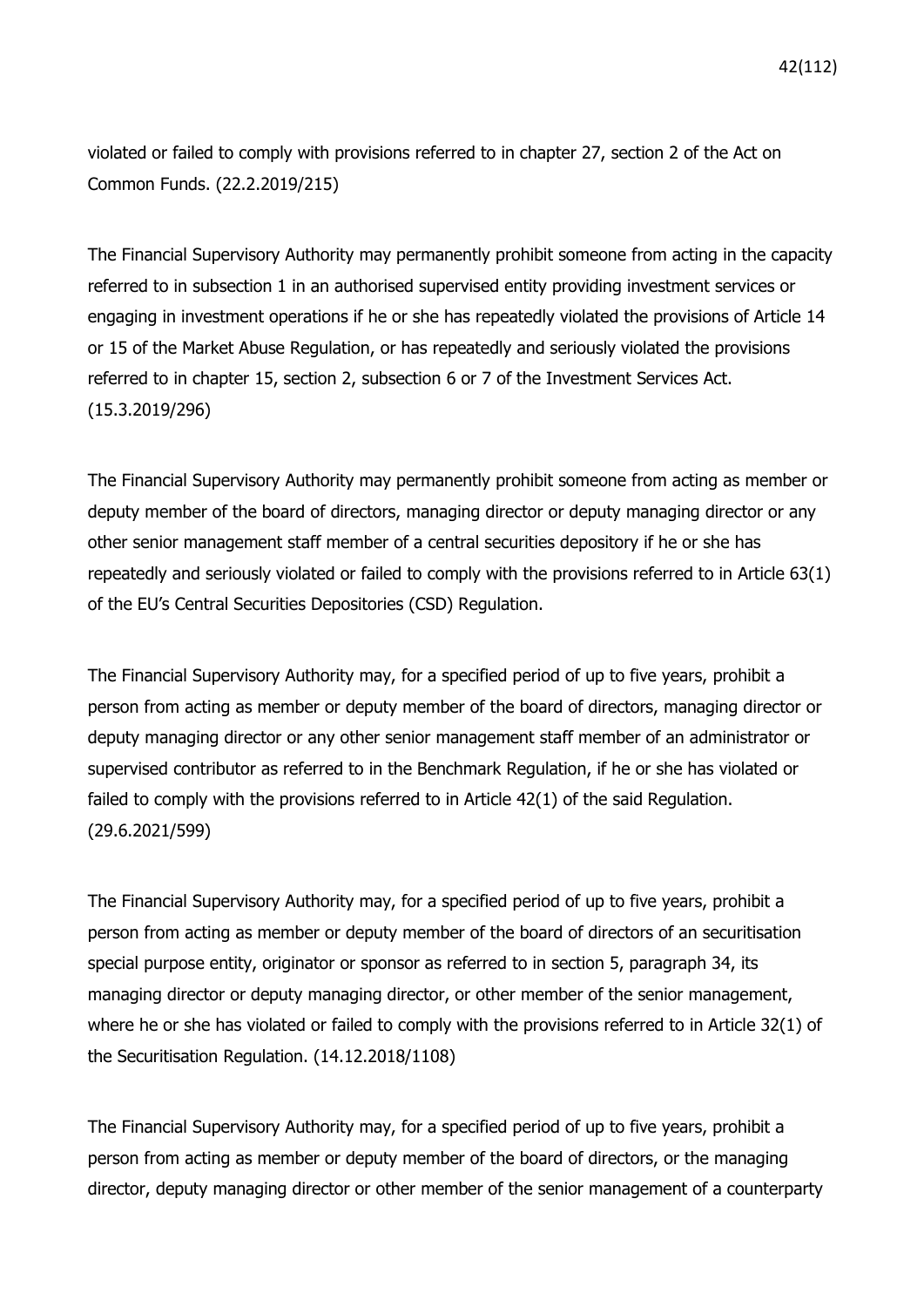as referred to in the Regulation on Reporting and Transparency of Securities Financing Transactions if he or she has violated or failed to comply with the provisions referred to in Article 4 or 15 of the said Regulation. (22.2.2019/215)

### **Section 28a (12.8.2016/642)**

### **Temporary prohibition on operating in governing body of public interest entity**

The Financial Supervisory Authority may, for a specified period of no more than three years, prohibit someone from operating as a governing body member or managing director in a public interest entity referred to in chapter 1, section 9 of the Accounting Act if the person, as a governing body member or managing director, seriously violates or fails to comply with the maximum duration of terms and auditor selection preparation under chapter 5, section 1, or provisions concerning services other than auditing services under sections 3 and 4, of the Auditing Act, or provisions on the appointment of statutory auditors or audit firms and the duration of audit engagements of Articles 16 and 17 of Regulation (EU) No 537/2014 of the European Parliament and of the Council on specific requirements regarding statutory audit of public-interest entities and repealing Commission Decision 2005/909/EC, hereinafter referred to as the *European Union* Auditing Regulation.

### **Section 28b (15.3.2019/296)**

### **Temporary prohibition to act as a trading participant or a client**

The Financial Supervisory Authority may, for a specified period of up to five years, prohibit an authorised supervised entity or foreign branch providing investment services or engaging in investment operations from acting as a trading participant as referred to in chapter 1, section 2, subsection 1, paragraph 15 of the Act on Trading in Financial Instruments, or as the client of an organised trading facility as referred to in chapter 1, section 2, subsection 1, paragraph 11 of the Act on Trading in Financial Instruments if he or she has violated the provisions referred to in chapter 15, section 2, subsection 6 or 7 of the Investment Services Act.

### **Section 29**

### **Appointment of an attorney**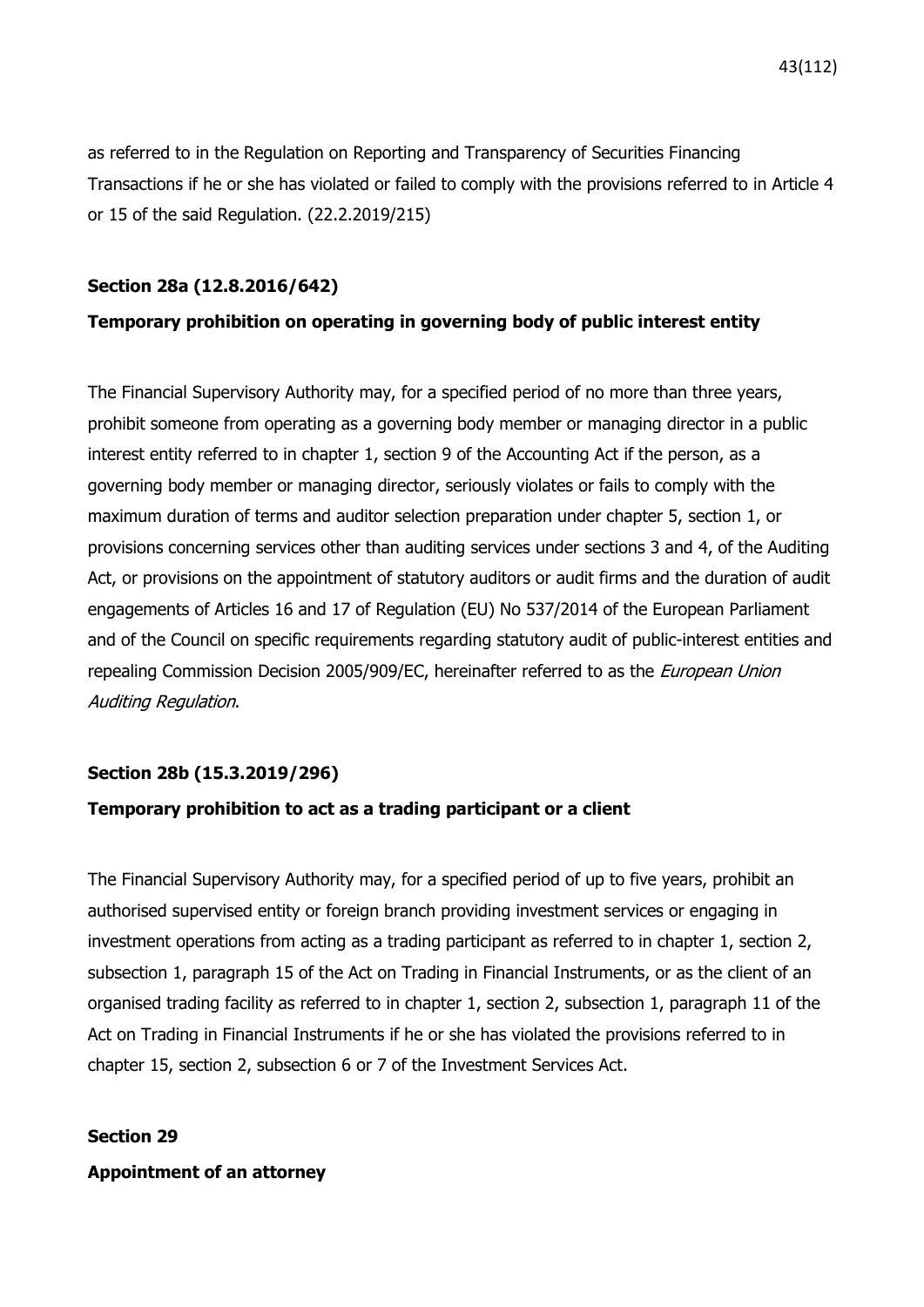The Financial Supervisory Authority may appoint an attorney to supervise the activities of an authorised supervised entity if there is evidence of incompetence, carelessness or misuse in the management of its affairs or if there is some other specific reason for such an appointment. The Financial Supervisory Authority may also appoint an attorney to supervise the winding up of the assets of an authorised supervised entity where the supervised entity is subjected to winding-up proceedings or declared bankrupt.

The Financial Supervisory Authority shall determine the fee to be paid to the attorney out of the funds of the supervised entity. The fee shall correspond to the general level of fees in the field. The Financial Supervisory Authority shall be liable for payment of a fee that is not collectable from the supervised entity.

Attorneys shall, in the performance of their duties, have the rights referred to in sections 18, 19, 23, 24 and 32. Attorneys shall be subject to public liability under criminal law when performing administrative duties under public law imposed in accordance with this Act. Provisions on liability for damages are laid down in the Tort Liability Act (412/1974). (29.12.2016/1442)

Attorneys shall be adequately conversant with financial activity and legal issues in relation to the nature and scope of their tasks. The provisions of section 15 of this Act shall apply to the disqualification of an attorney.

The provisions of this section shall apply equally to insurance associations, pension funds supplementary pension fund, EEA pension funds, employee benefit funds and unemployment funds, branches operating as depositories as referred to in chapter 20, section 12, subsection 12 of the Act on Common Funds, branches operating as depositories as referred to in chapter 14, section 1 of the Act on Alternative Investment Fund Managers, any entity that has been entered into the register referred to in chapter 5, section 2 of the Act on Alternative Investment Fund Manager by virtue of chapter 5, section 1 of the Act, and a foreign entity operating as a custodian as referred to in section 2, subsection 1, paragraph 2 of the Act on Securities Accounts. (19.11.2021/954)

Subsection 6 was repealed by Act 29.12.2016/1442.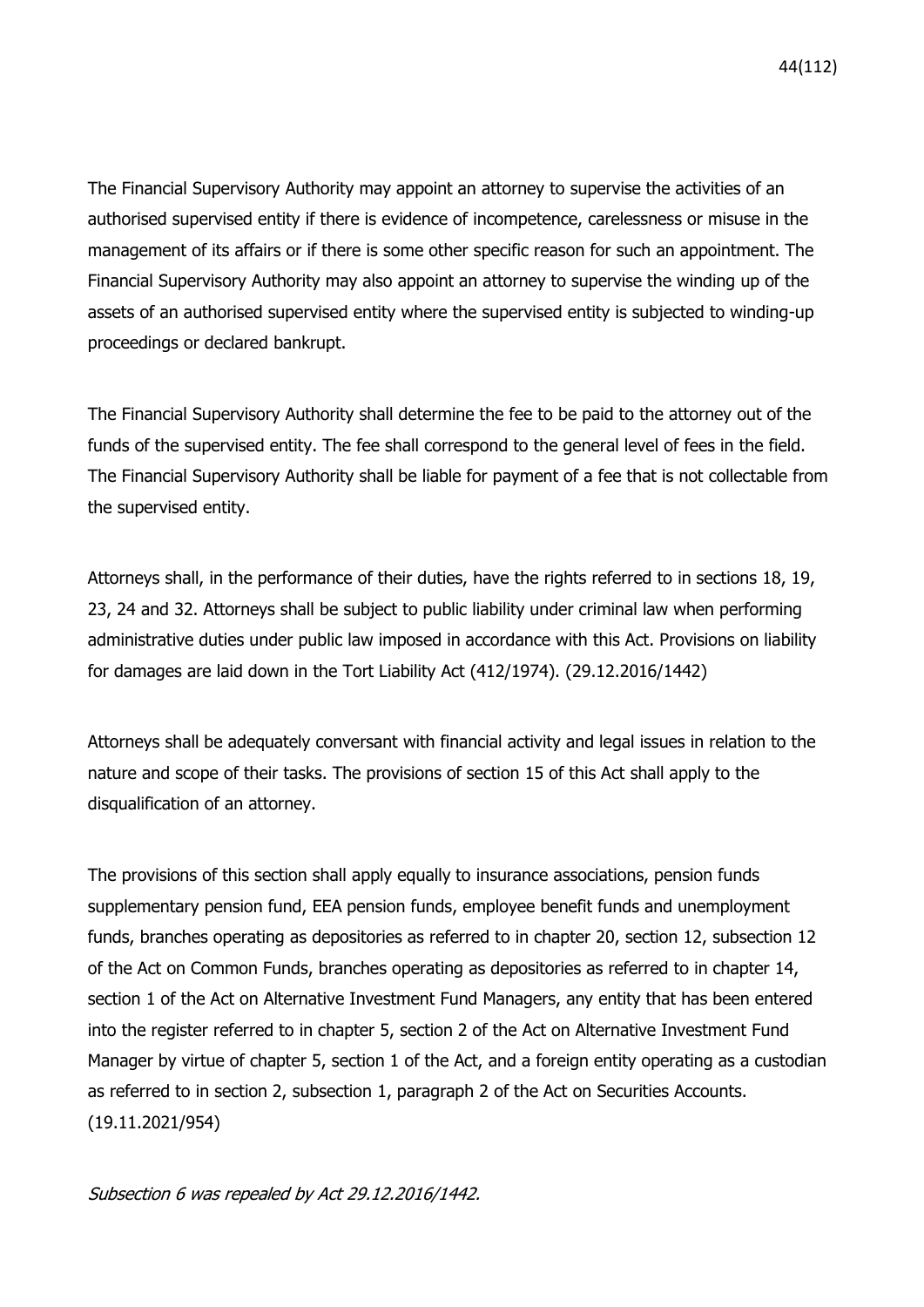### **Section 30**

### **Restriction of distribution of funds**

If the Financial Supervisory Authority considers that an authorised supervised entity has not recognised its assets at fair value in its annual financial statements or that the accounts do not otherwise give a true and adequate view of the supervised entity's financial position, the Financial Supervisory Authority may restrict the supervised entity's disposition of distributable funds for purposes other than strengthening its capital position, and restrict distribution of other funds to owners of shares or units, where the distribution of funds could seriously jeopardise the achievement of the objectives for financial supervision laid down in section 1.

#### **Section 31**

### **Auditors' duty to report**

Auditors of authorised supervised entities shall report, without undue delay, to the Financial Supervisory Authority any fact or decision concerning a supervised entity of which they have become aware while performing their duties and which can be considered as:

1) constituting a material breach of the legal provisions concerning the requirements set for the supervised entity's authorisation or conduct of business and the regulations issued thereunder;

2) jeopardising the continuation of the supervised entity's conduct of business; or

3) leading to the issuance in the auditor's report of an opinion other than the standard opinion referred to in the Auditing Act or a comment as referred to in chapter 3, section 5, subsection 5 of the Auditing Act. (28.12.2017/1071)

Auditors of authorised supervised entities shall likewise report to the Financial Supervisory Authority any fact or decision referred to in subsection 1 of which they become aware while performing their duties in an undertaking which belongs to the same conglomerate or group as the supervised entity, or in an undertaking which has significant links to the supervised entity. (18.6.2021/524)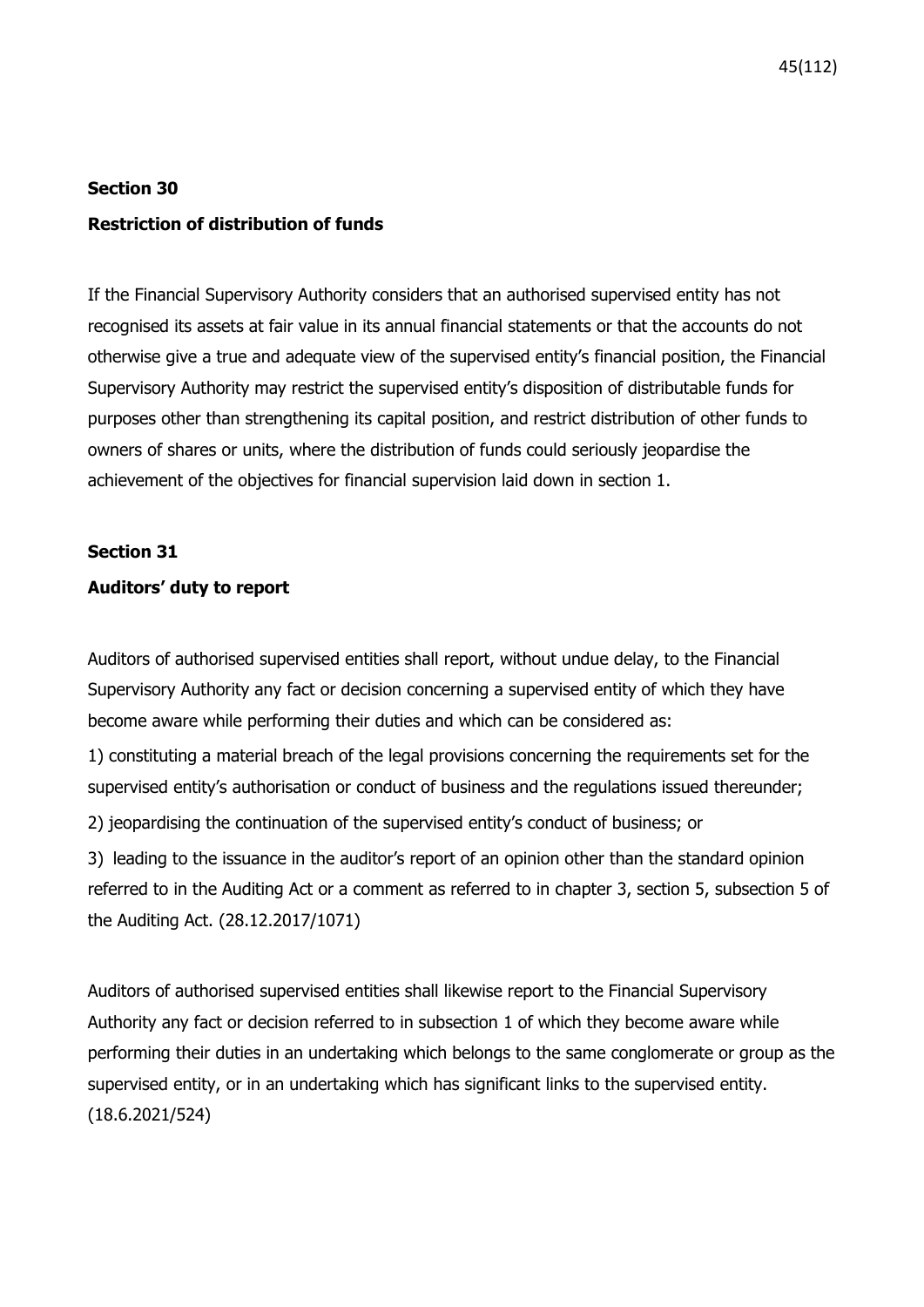Auditors acting in good faith shall not be held liable for any financial loss that may result from measures taken in compliance with this section.

The provisions of this section shall also apply to insurance associations, pension funds, supplementary pension funds, EEA supplementary pension funds, employee benefit funds and unemployment funds and the Farmers' Pension Institution and the Seamen's Pension Fund. (19.11.2021/954)

The Financial Supervisory Authority may demand that an authorised supervised entity change auditors if the auditor fails to comply with the reporting duty under this section. If an audit firm has been selected as the auditor of the authorised supervised entity, the requirement applies to the employee of the audit firm who has principal responsibility for auditing the supervised entity. The Financial Supervisory Authority shall submit the requirement to the audit committee of the authorised supervised entity, or in the absence of an audit committee, to the board of directors of the supervised entity. The submission of the requirement referred to in this subsection does not prevent the Financial Supervisory Authority or the audit supervision function of the Finnish Patent and Registry Office to take the measures provided for in the Audit Act. (26.3.2021/235)

### **Section 32**

### **Right to convene and attend**

A representative of the Financial Supervisory Authority shall have the right to attend the meetings of the decision-making and administrative bodies of authorised supervised entities and to convene such bodies when necessary. A representative of the Financial Supervisory Authority shall have the right to be heard at such meetings and to have entered into the minutes any remarks that he or she considers pertinent.

The provisions of subsection 1 shall also apply to insurance associations, pension funds, supplementary pension funds, EEA pension funds, employee benefit funds and unemployment funds. (19.11.2021/954)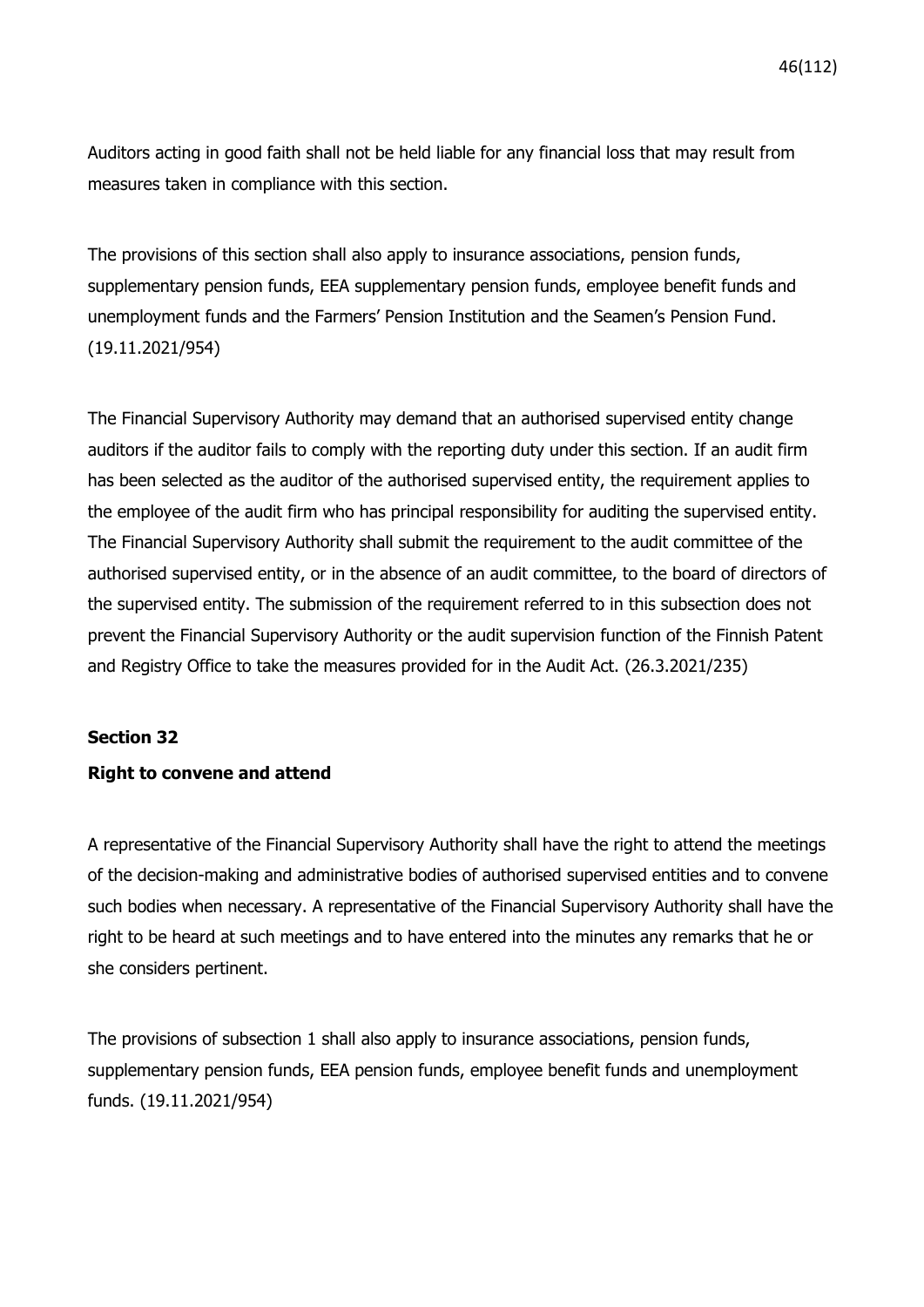The provisions of subsection 1 shall also apply to the meetings of the owners of fund units as referred to in the Act on Common Funds. (22.2.2019/215)

#### **Section 32a (14.12.2012/752)**

#### **Prohibition against acquisition of holdings**

Upon receipt of a notification as referred to in chapter 3, section 1 of the Credit Institutions Act, chapter 6a, section 1 of the Investment Services Act, chapter 4, section 7 of the Act on Common Funds, chapter 7, section 9 or chapter 14, section 9 of the Act on Alternative Investment Fund Managers, section 11 of the Act on the Supervision of Financial and Insurance Conglomerates, section 21a or 21b of the Payment Institutions Act, chapter 2, section 11 of the Act on Trading in Financial Instruments, the EU Central Securities Depositories Regulation, or chapter 4, section 5 of the Insurance Companies Act, the Financial Supervisory Authority may prohibit the acquisition of a holding as referred to in the above sections of law in a credit institution, investment firm, fund management company, alternative investment fund manager, depository or special depository, an insurance company, including their holding companies, the holding company of a financial and insurance conglomerate, an electronic money institution, a payment institution, a stock exchange, the holding company of a stock exchange, a central securities depository or the holding company of a central securities depository, where such holding would jeopardise the operation of the target entity in accordance with sound and prudent business principles or, if the target entity is an insurance company, the insured interests, on the grounds that there is justifiable cause to suspect that: (19.11.2021/976)

1) the reputation of the entity subject to the notification requirement is compromised or its financial position is inadequate;

2) the fitness and propriety of the management of the target entity, or other authorisation criteria, would be jeopardised by the acquisition;

3) the capital adequacy or solvency or supervision of the target entity and related information sharing between the authorities would be jeopardised by the acquisition; or

4) the acquisition is related to money laundering or terrorist financing. (29.6.2021/599)

The Financial Supervisory Authority may prohibit an acquisition as referred to in subsection 1 also if it has not received the additional information referred to in the said subsection within the processing time laid down in section 32b, subsection 2, or the information or reports referred to in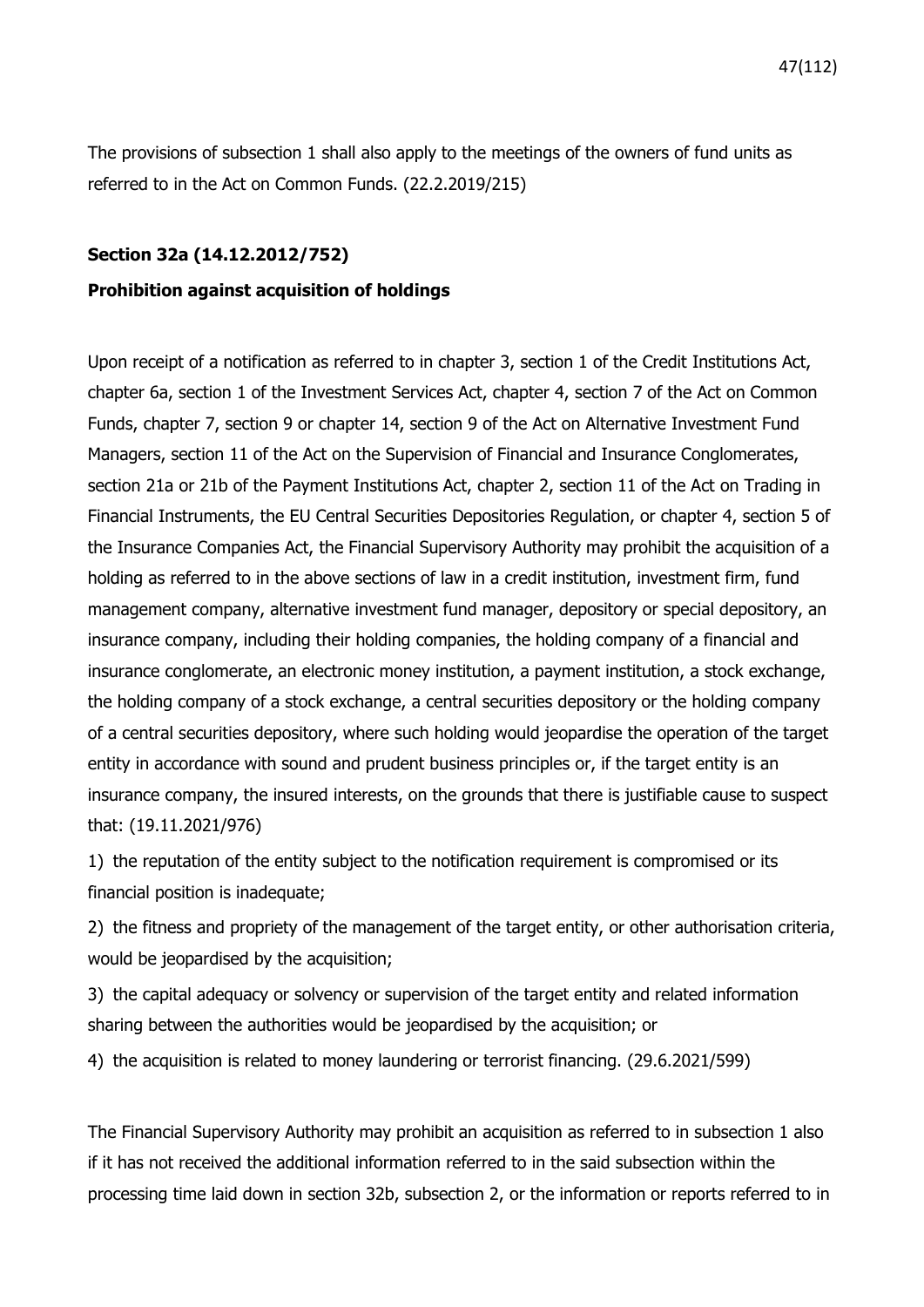chapter 3, section 1, subsection 6 of the Credit Institutions Act, chapter 4, section 7, subsection 6 of the Act on Common Funds, chapter 7, section 9, subsection 5 of the Act on Alternative Investment Fund Managers, section 11, subsection 6 of the Act on the Supervision of Financial and Insurance Conglomerates, section 21a, subsection 6, or section 21c of the Payment Institutions Act, chapter 4, section 5, subsection 6 of the Insurance Companies Act or in the Implementing Regulation of the EU Markets in Financial Instruments Regulation. Similarly, the Financial Supervisory Authority may prohibit an acquisition as referred to in subsection 1 if it has not received the reports referred to in chapter 2, section 11, subsection 5 of the Act on Trading in Financial Instruments or the EU Central Securities Depositories Regulation within two months of receipt of a notification of acquisition of a holding. Furthermore, the Financial Supervisory Authority may prohibit an acquisition if it has not received the reports referred to in section 32b, subsection 1 of the present Act within 60 working days from having sent the entity subject to report information on missing reports. (29.6.2021/599)

When taking the decision referred to in this section, the Financial Supervisory Authority may also set a limit for completion of the relevant acquisition, under penalty that otherwise the Financial Supervisory Authority may take the measures referred to in section 32c, or in the case of the acquisition of a holding in a payment institution, in section 21d of the Payment Institutions Act. (14.12.2017/893)

In lieu of this section, section 7 of the Act on Employee Pension Companies shall apply to the issuance of prohibitions against acquisition of shares and guarantee shares in employee pension companies.

Where the ECB is the competent authority under the SSM Regulation to take a decision as referred to in this section, the Financial Supervisory Authority shall make a proposal for a decision to the ECB. (8.8.2014/611)

### **Section 32b (27.3.2009/207)**

## **Procedure for assessing acquisitions of holdings (28.12.2017/1071)**

The Financial Supervisory Authority shall without delay and not later than the second weekday after receipt of the notification referred to in section 32a, subsection 1, or, if the notification is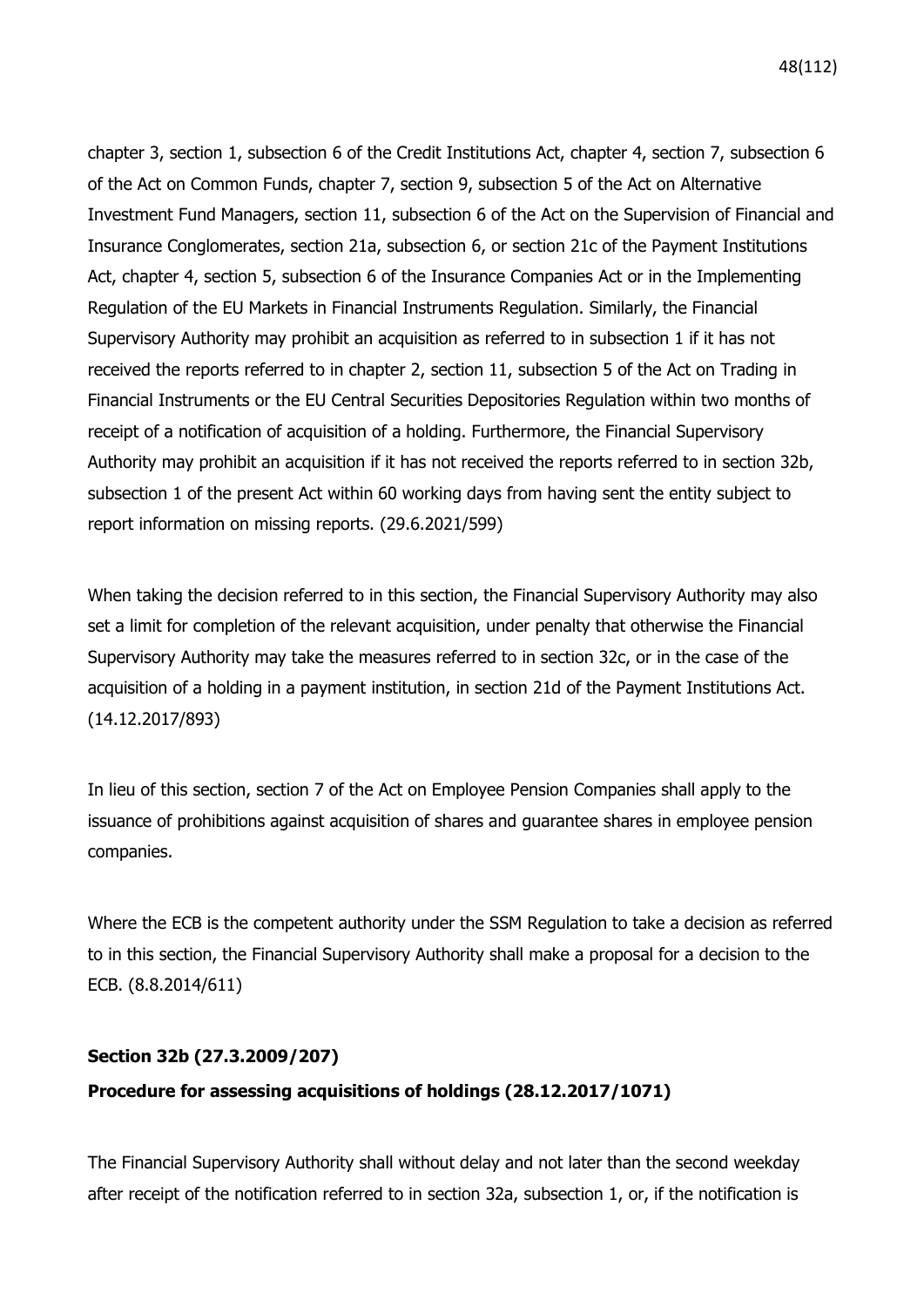supplemented, after receipt of the supplemented notification, send written confirmation of receipt to the entity subject to the notification requirement. The confirmation shall state that the notification contains the information required or, in the event of missing information, specify what information is missing. It shall also specify the processing time referred to in subsection 2.

The Financial Supervisory Authority shall take the decision referred to in section 32a, or where the ECB is the competent authority, make a proposal for a decision, within 60 weekdays of confirmation of the receipt of all the necessary information as detailed in in subsection 1 (*processing time*). The Financial Supervisory Authority may send a written request for any specific necessary additional information during ongoing processing, but not later than on the 50th weekday after the start of processing. The request for additional information will interrupt the processing time until such time as the requested additional information has been received, but for no longer than 20 weekdays, or for no longer than 30 weekdays if the entity subject to the notification requirement is domiciled outside of the European Economic Area, or is a credit institution, investment firm, electronic money institution, insurance company or fund management company other than an institution or company authorised in the European Economic Area. A decision on extension of the processing time shall be communicated, without delay, to the entity subject to the notification requirement. (14.12.2017/893)

A decision against acquisition of a holding shall be communicated to the entity subject to the notification requirement no later than the second weekday after the decision was made, without exceeding the processing time. If the Financial Supervision Authority has not made a decision, or made a proposal for a decision, as referred to in section 32a within the processing time referred to in this section, it will be considered to have endorsed the acquisition. (28.12.2017/1071)

If the entity subject to the notification requirement is a foreign EEA supervised entity or the parent company of such an entity, or a natural or legal person exercising control as referred to in chapter 1, section 5 of the Accounting Act in a foreign EEA supervised entity or its parent company, the Financial Supervisory Authority shall, when making the decision or making a proposal for a decision, without undue delay notify the EEA supervisory authority responsible for the supervision of the foreign EEA supervised entity all information that is relevant for the assessment and, upon request, all relevant information and, if the target company is the holding company of a financial and insurance conglomerate, cooperate with other key supervisory authorities as referred to in the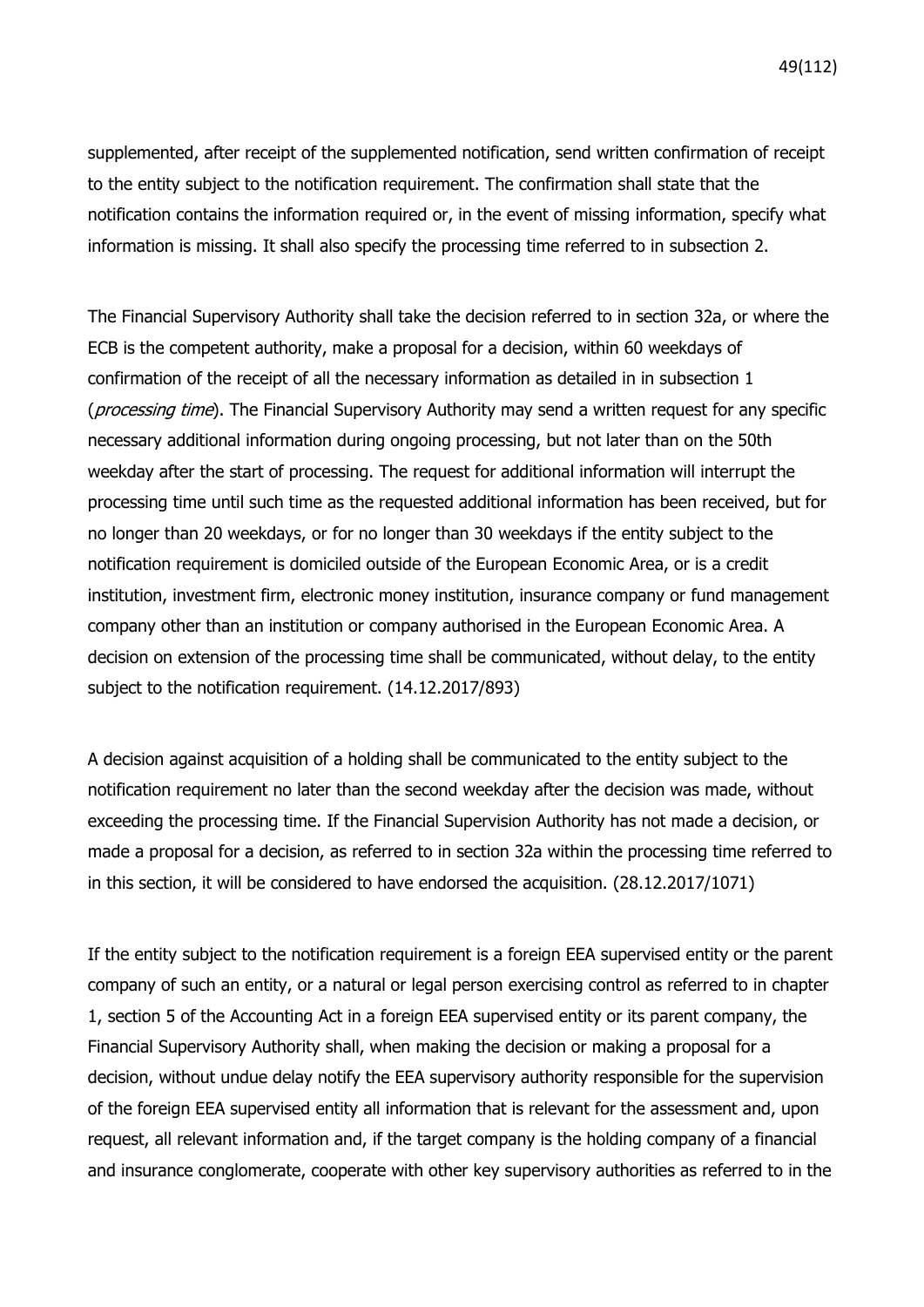Act on the Supervision of Financial and Insurance Conglomerates. The decision shall state the opinion of the foreign supervisory authorities referred to in this subsection regarding the acquisition. (28.12.2017/1071)

## In lieu of this section,

1) section 7 of the Act on Employee Pension Companies shall apply to the processing of notifications of acquisition of shares and guarantee shares in an employee pension company;

2) chapter 2, section 11 of the Act on Trading in Financial Instruments shall apply to the processing of notifications of acquisition of holdings in a stock exchange or the holding company of a stock exchange;

3) the EU Central Securities Depositories Regulation shall apply to the processing of notifications of acquisition of holdings in a central securities depository or the holding company of a central securities depository. (16.6.2017/352)

Paragraph 4 was repealed by Act 16.6.2017/352.

## **Section 32c (27.3.2009/207)**

## **Restriction of rights deriving from shares and participations**

The Financial Supervisory Authority may prohibit holders of shares or participations from exercising voting rights in a credit institution, investment firm, fund management company, alternative investment fund manager, depository or special depository, the holding company of a financial and insurance conglomerate, an electronic money institution, an insurance company, including their holding companies, a stock exchange, the holding company of a stock exchange, a central securities depository, or the holding company of a central securities depository, for no longer than one year at a time where:

1) a notification, as referred to in chapter 3, section 1 of the Credit Institutions Act, chapter 6a, section 1 of the Investment Services Act, chapter 4, section 7 of the Act on Common Funds, chapter 7, section 9 or chapter 14, section 9 of the Act on Alternative Investment Fund Managers, section 11 of the Act on the Supervision of Financial and Insurance Conglomerates, section 21a of the Payment Institutions Act, chapter 2, section 11 of the Act on Trading in Financial Instruments,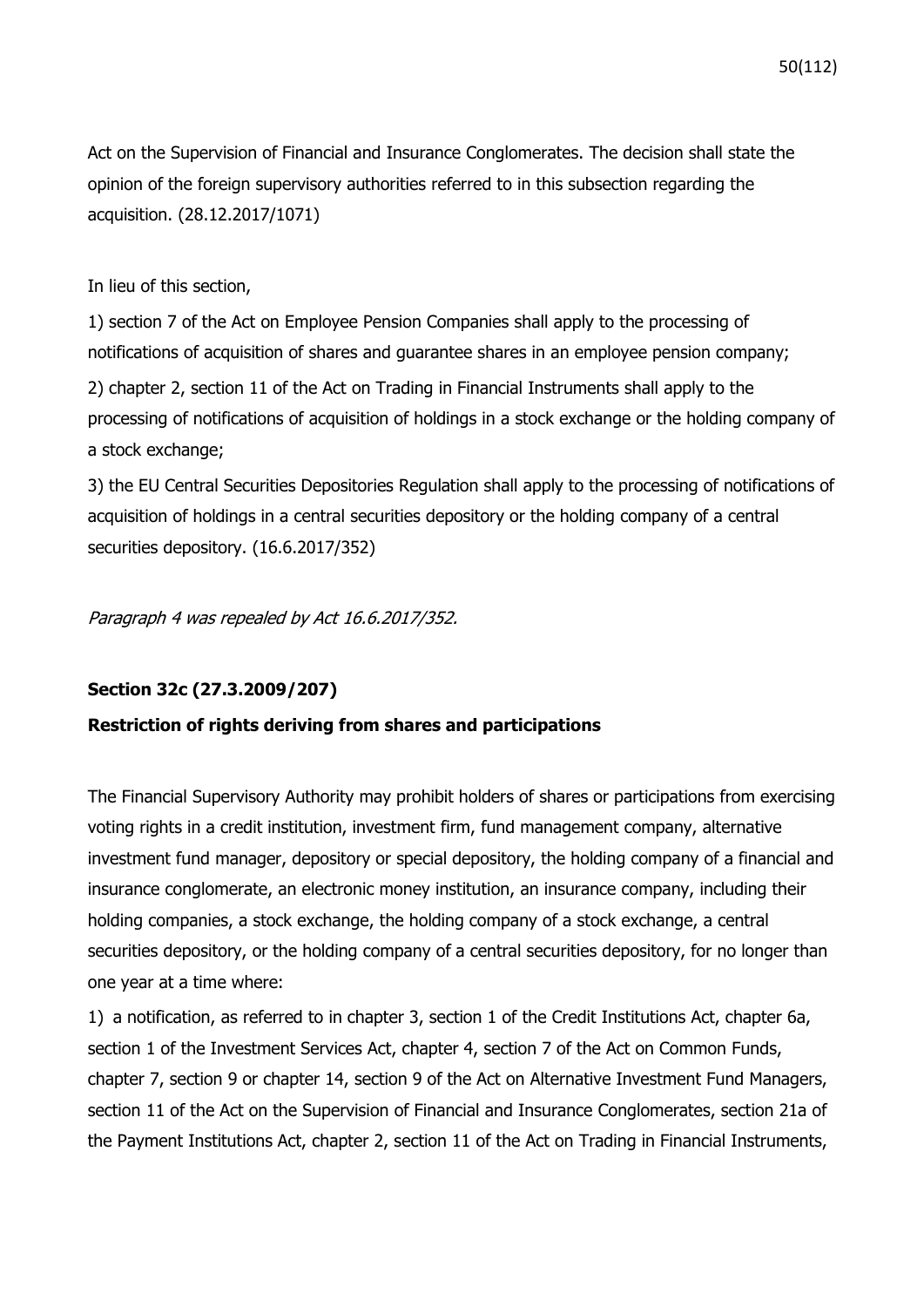the EU Central Securities Depositories Regulation, or chapter 4, section 5 of the Insurance Companies Act; (19.11.2021/976)

2) the shares or participations have been acquired regardless of the Financial Supervisory Authority's prohibition as referred to in section 32a; or (29.6.2021/599)

3) a holding meeting or exceeding the holding limit laid down in the sections of law referred to in paragraph 1 jeopardises, in the manner referred to in section 32a, the operation of the target company or target entity in accordance with sound and prudent business principles or, if the target company is an insurance company, the insured interests. (29.6.2021/599)

When the Financial Supervisory Authority has issued the prohibition referred to in subsection 1, the holder of shares or participations in the target company does not have any rights in respect of these shares or participations other than the right to profit. Any acquisition referred to in subsection 1, paragraph 1 or 2, above may not be entered in the register of shares or guarantee shares of the target company, the shareholder or membership register or a register of guarantee share holders.

Instead of this section, the provisions of section 7a of the Act on Employee Pension Insurance Companies shall apply to holders of shares and guarantee shares in employee pension insurance companies.

If the ECB is the competent authority under the SSM Regulation to take the decision as referred to in this section, the Financial Supervisory Authority shall make a proposal for a decision to the ECB. (8.8.2014/611)

### **General powers**

## **Section 33 (28.12.2017/1071)**

### **Prohibition of execution and request for redress**

The Financial Supervisory Authority may prohibit the execution of a decision or other planned measure of a supervised entity or other financial market participant, if such decision or measure contradicts the provisions governing the financial markets applicable to supervised entities or other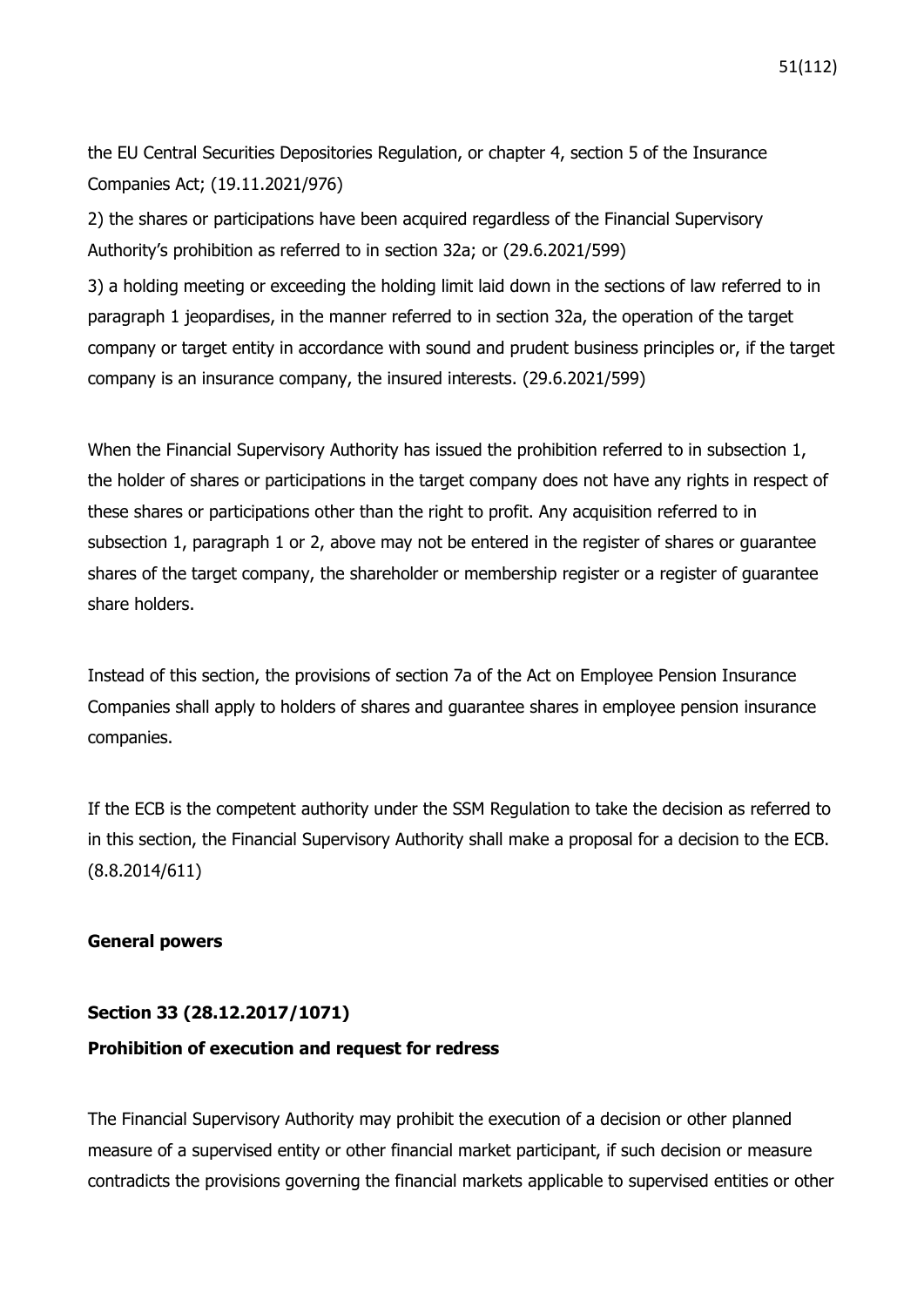financial market participants, or the regulations issued thereunder, the terms of authorisation, or the rules issued for the operations of the supervised entity or other financial market participant.

If a supervised entity or other financial market participant has executed a decision as referred to in subsection 1 or carried out such other measure as referred to in subsection 1, the Financial Supervisory Authority may obligate the supervised entity or other financial market participant to take measures to revoke the execution of the decision, to rescind the measure or to make redress. The Financial Supervisory Authority shall reserve a reasonable period of time for the supervised entity or other financial market participant for revoking the execution of the decision, rescinding the measure or making redress, unless the achievement of the objectives for financial supervision laid down in section 1 is thereby seriously jeopardised. If the decision by the Financial Supervisory Authority referred to in this subsection significantly affects the position of the supervised entity's or other financial market participant's contracting party or other outside person, this subsection shall be applied on condition that the execution of such decision or the implementation of such measure could seriously jeopardise the achievement of the objectives for financial supervision laid down in section 1.

The Financial Supervisory Authority may obligate a supervised entity or other financial market participant to cease an action applied by the supervised entity or other financial market participant in its operations and prohibit the renewal of the action, if the action contradicts the provisions, regulations, terms of authorisation or rules referred to in subsection 1.The Financial Supervisory Authority shall reserve a reasonable period of time for such supervised entity or other financial market participant for remedying its action, unless the achievement of the objectives for financial supervision laid down in section 1 is thereby seriously jeopardised.

### Subsection 4 was repealed by Act 22.2.2019/215.

The prohibition or request for redress referred to above in this section may, subject to special grounds, be imposed on anyone employed by the supervised entity or other financial market participant, or on anyone acting on their behalf.

# **Section 33a (14.12.2012/752) Conditional imposition of a fine**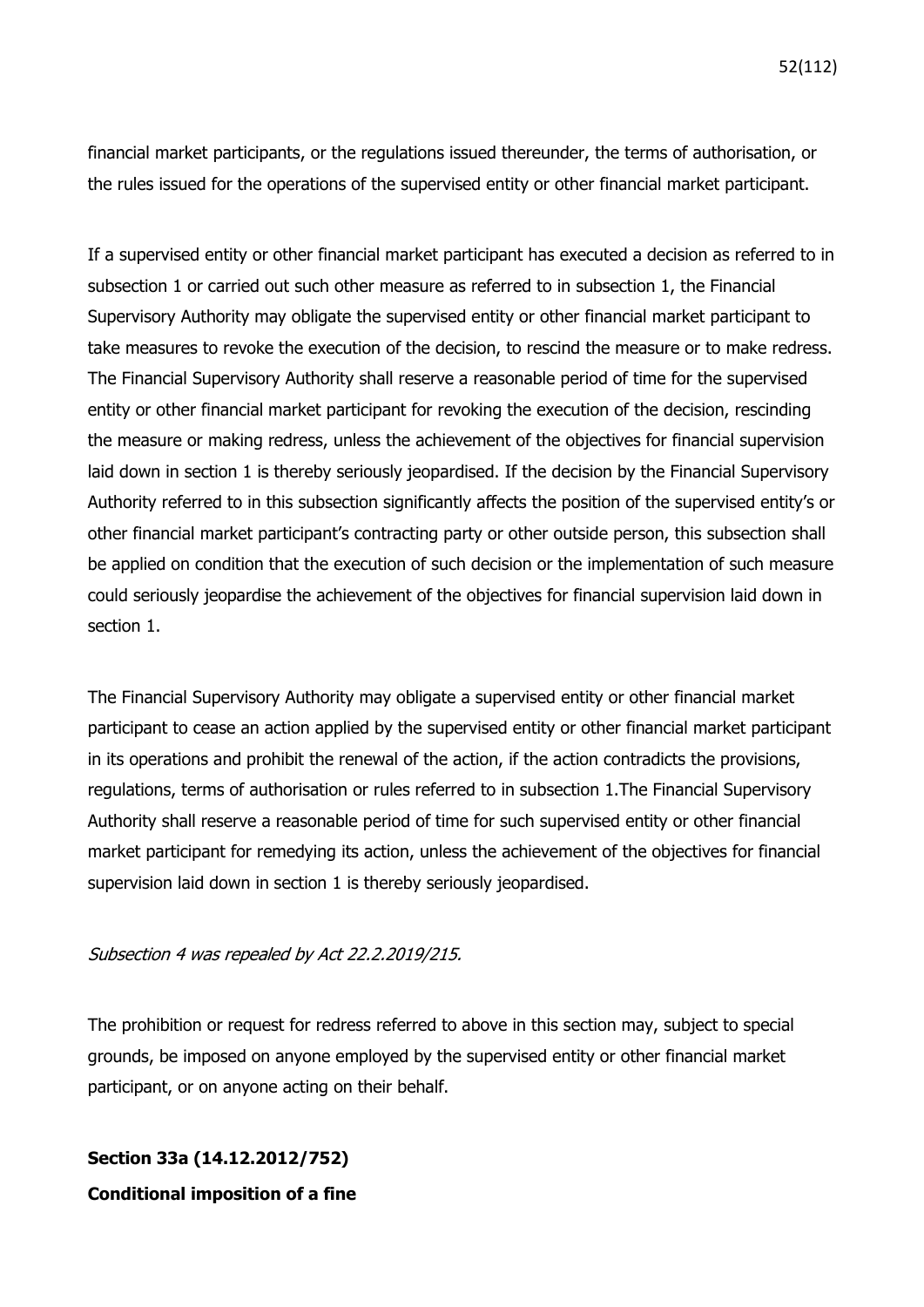If a supervised entity or other financial market participant has in its activities failed to comply with the provisions governing the financial markets, or the regulations issued thereunder, a prohibition of execution or a request for redress issued by the Financial Supervisory Authority by virtue of section 33, or any other regulation or prohibition issued by the Financial Supervisory Authority by virtue of law, or fails to comply with the terms of its authorisation or the rules applicable to its operations, the Financial Supervisory Authority may, under penalty of a fine, order the supervised entity or other financial market participant to fulfil its obligations, provided that the negligence is not negligible. Subject to special grounds, a conditional fine may also be imposed on anyone employed by the supervised entity or other financial market participant, or on anyone acting on their behalf. The provisions of this subsection shall also apply to such other undertaking belonging to a conglomerate as referred to in the Act on the Supervision of Financial and Insurance Conglomerates that fails to meet its responsibilities under the said Act or the regulations issued thereunder. (28.12.2017/1071)

The Financial Supervisory Authority may, under penalty of a fine, obligate an entity as referred to in sections 18, 19, 21, 23 and 24 to fulfil its obligations as prescribed in the said sections, provided that the negligence is not negligible.

Conditional imposition of a fine may not be applied to a natural person to enforce the obligation to disclose information laid down in this Act where there is reason to suspect the person of a crime and the information is related to the suspected crime.

Unless otherwise specifically provided elsewhere in law, the Financial Supervisory Authority shall decide on ordering payment of a conditionally imposed fine. The provisions of the Act on Conditional Fines (1113/1990) shall otherwise apply to the imposition and ordering payment of conditional fines.

### **Section 34**

### **Employment of outside expert advisers**

In order to clarify a matter pertinent to the purpose of supervising a supervised entity or other financial market participant and that requires special expertise, the Financial Supervisory Authority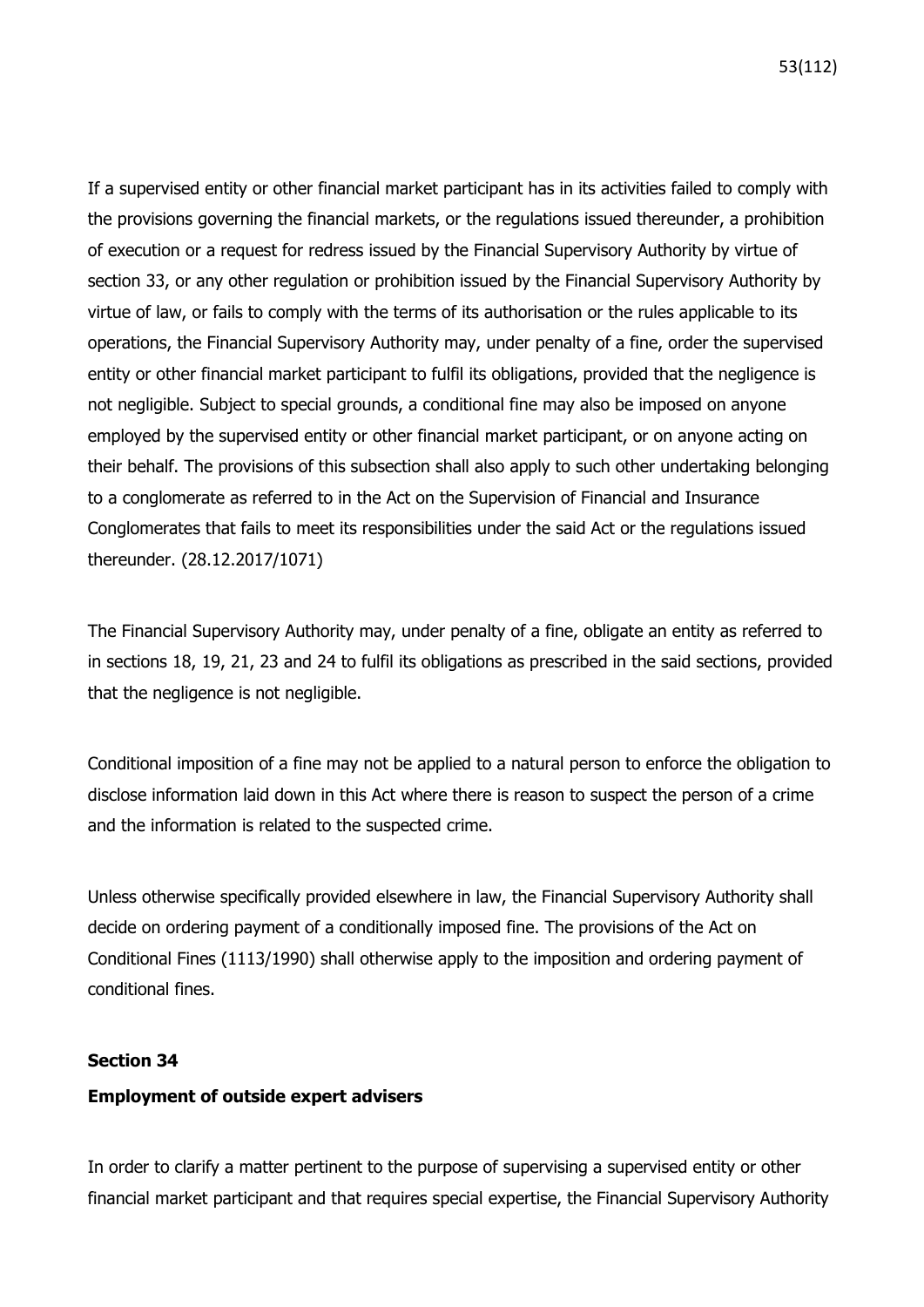may employ an auditor or other outside expert adviser. Such persons shall in the performance of their duties have the rights referred to in sections 18, 19, 23 and 24 and be subject to public liability under criminal law when performing administrative duties under public law imposed in accordance with this Act. The provisions of the Tort Liability Act shall apply to any damage arising from the performance of their duties by expert advisers.

Expert advisers shall be adequately conversant with financial activities, accounting and legal issues in relation to the nature and scope of their tasks. The provisions of section 15 shall apply to the disqualification of an expert adviser.

The Financial Supervisory Authority may order an expert adviser's fee to be paid out of the funds of the supervised entity or other undertaking or foundation operating in financial markets if there are special grounds attributable to the activities of the supervised entity or other undertaking or foundation operating in financial markets for employing an expert adviser. The fee shall correspond to the general level of fees in the field. The Financial Supervisory Authority shall be liable for payment of any fee that is not collectable from the supervised entity or other undertaking or foundation operating in financial markets.

### **Section 35**

### **Issuance of regulations for entering transactions**

The Financial Supervisory Authority may issue a supervised entity and financial institutions and insurance-sector companies belonging to the same group as the supervised entity with such technical regulations as are necessary for supervision and concern the entering in the books of transactions and off-balance-sheet commitments, by way of derogation from the provisions of chapter 2, sections 4–10 of the Accounting Act and provisions enacted by virtue thereof.

### **Section 35a (29.6.2016/520)**

### **Applying for precautionary measures**

The Financial Supervisory Authority has the right to apply to a district court for attachment of property in order to secure payment of a penalty payment or administrative fine. Provisions on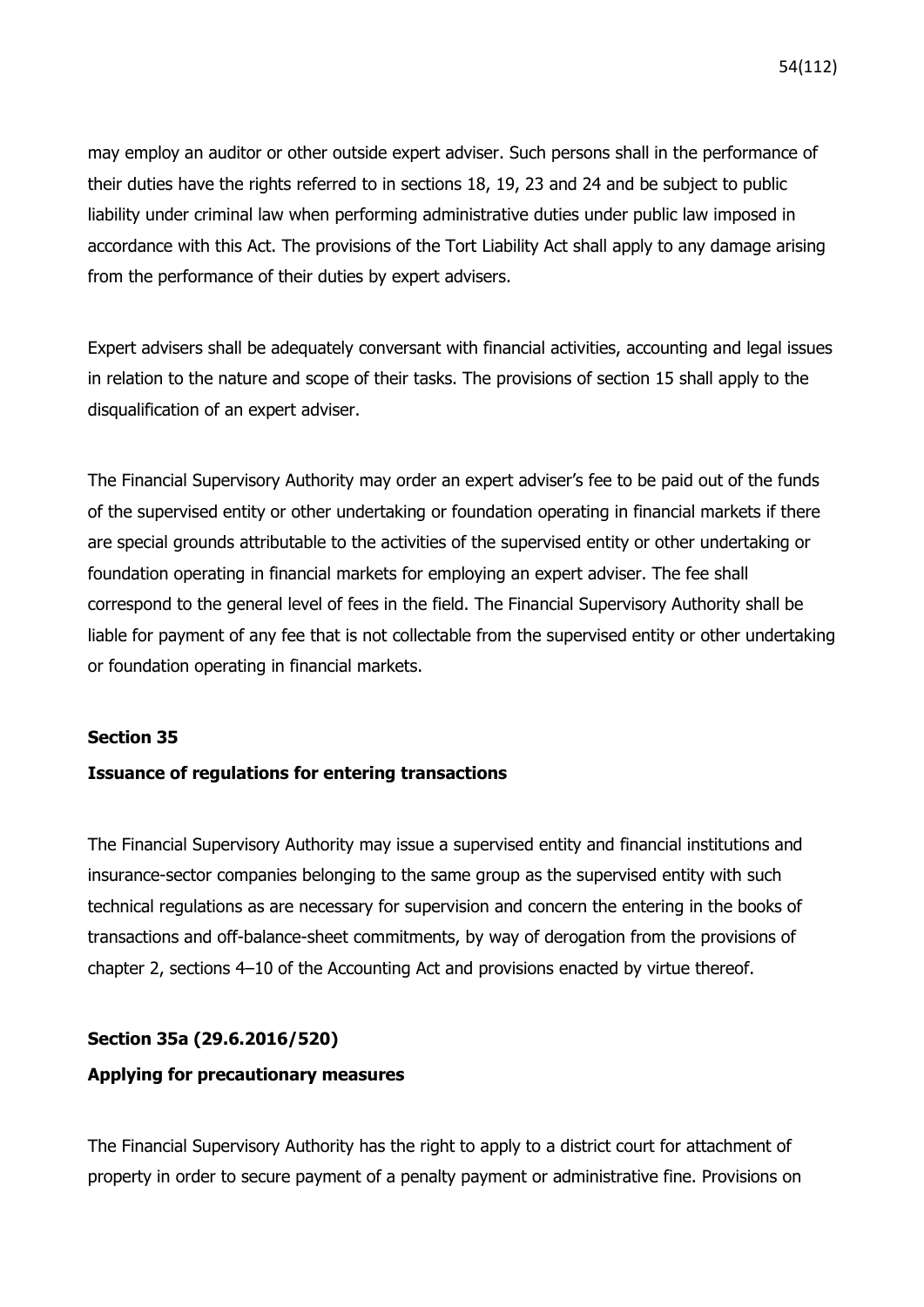attachment are laid down in chapter 7 of the Code of Judicial Procedure. The Financial Supervisory Authority shall not, however, be ordered to lodge the security referred to in chapter 8, section 2 of the Enforcement Code (705/2007).

### **Specific supervisory powers related to securities markets supervision**

### **Section 36**

### **Prohibition of revealing investigation**

The Financial Supervisory Authority may prohibit a person who attends an inspection undertaken by itself, or from whom it has requested information or reports in a matter that may lead to the investigation of a crime or offence, from disclosing such inspection or requested information and reports to the person subject to investigation or to any other person. The prohibition shall be issued in writing. The provisions of chapter 11, section 5 of the Preliminary Investigations Act (805/2011) shall apply to the conditions of the prohibition and its validity. (22.7.2011/833)

The penalty for violation of the prohibition referred to in subsection 1 above shall be imposed in accordance with chapter 38, section 1 or 2 of the Penal Code (39/1889), unless a more severe penalty is provided elsewhere in law.

#### **Section 37**

### **Monitoring of compliance with International Financial Reporting Standards**

The Financial Supervisory Authority shall monitor compliance with International Financial Reporting Standards (IFRSs) by accounting entities which, under the Accounting Act or any other act, are liable to prepare their financial statements in accordance with such standards as referred to in chapter 7a of the Accounting Act (IFRS accounting entity). The provisions on financial statements in this section shall also apply to reports on activities, financial statement announcements and interim financial reports. (14.12.2012/752)

Where the Financial Supervisory Authority considers that an IFRS accounting entity has prepared its financial statements erroneously, the Financial Supervisory Authority may demand that the IFRS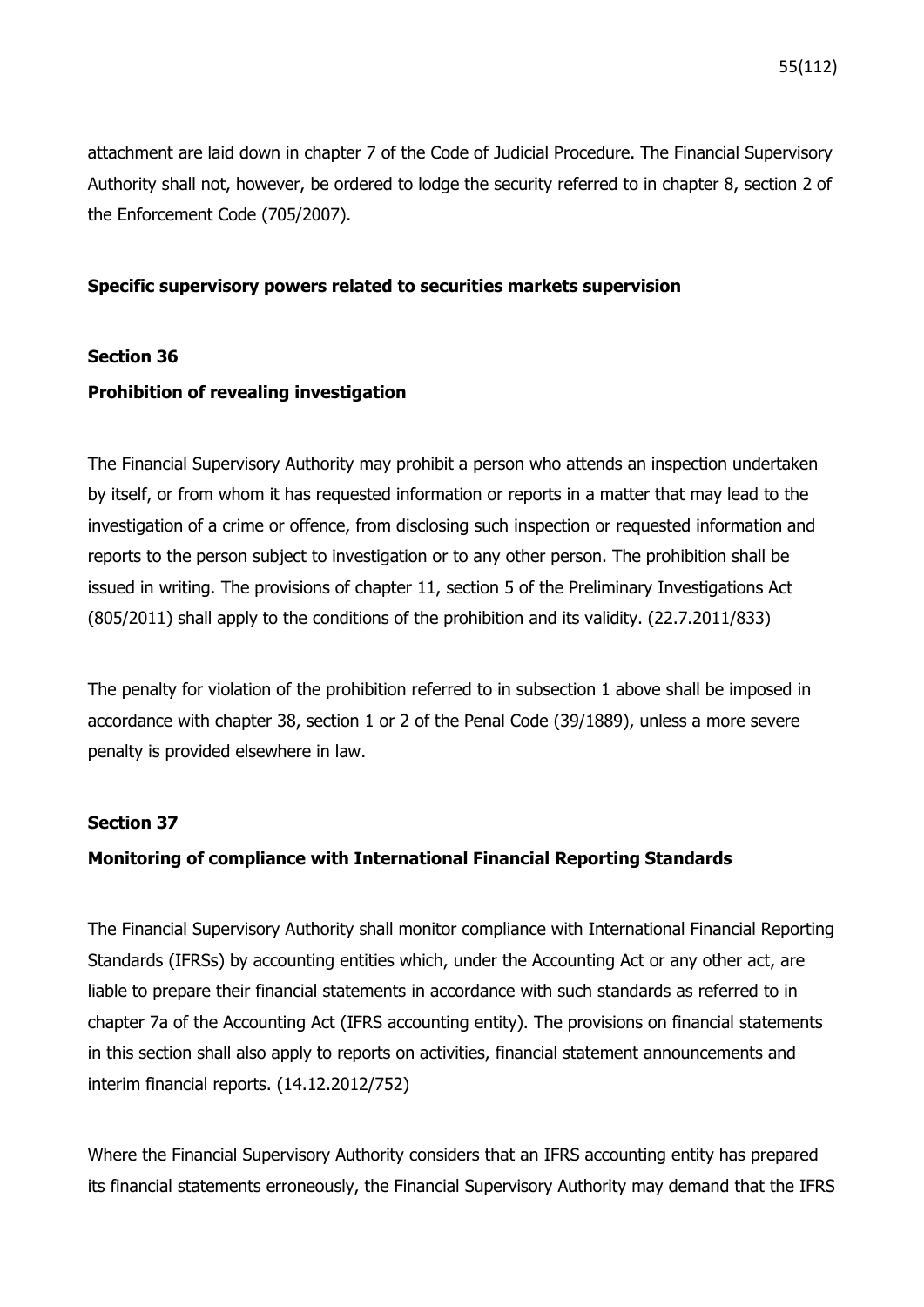accounting entity correct the error. The demand for correction shall indicate that the IFRS accounting entity may request an opinion on the matter from the Accounting Board as prescribed in subsection 3.

Where the IFRS accounting entity considers that it has not been in breach of the applicable provisions in the matter that caused the demand for correction, the IFRS accounting entity may, within one month of receipt of notice of the demand for correction, request an opinion on the matter from the Accounting Board.

The Financial Supervisory Authority may, under penalty of a fine as referred to in section 33a, obligate an IFRS accounting entity to comply with a demand for correction. The Financial Supervisory Authority may not take such decision prior to issuance of an opinion as referred to in subsection 3, or, where the accounting entity does not request an opinion, prior to expiry of the term prescribed in subsection 3. The Financial Supervisory Authority may, however, take the decision notwithstanding the above where an opinion has not been issued within four months of receipt of notice of the demand for correction by the IFRS accounting entity. (7.3.2014/170)

The Financial Supervisory Authority may issue IFRS accounting entities with regulations on the regular submission of financial statements and related documents to the Financial Supervisory Authority as are necessary for monitoring compliance with this section.

The provisions of sections 18, 19 and 24 on the Financial Supervisory Authority's right to inspect and obtain information concerning other financial market participants shall also apply to subsidiaries of IFRS accounting entities. The provisions of section 24, subsection 2 on undertakings acting under assignment of other financial market participants shall also apply to undertakings engaged by subsidiaries of IFRS accounting entities to attend to the accounting duties of such subsidiaries.

## **Section 37 a (21.12.2012/902)**

**Exercise of special powers as referred to in the Short Selling Regulation and in the KIDs for PRIIPs Regulation (21.4.2017/228)**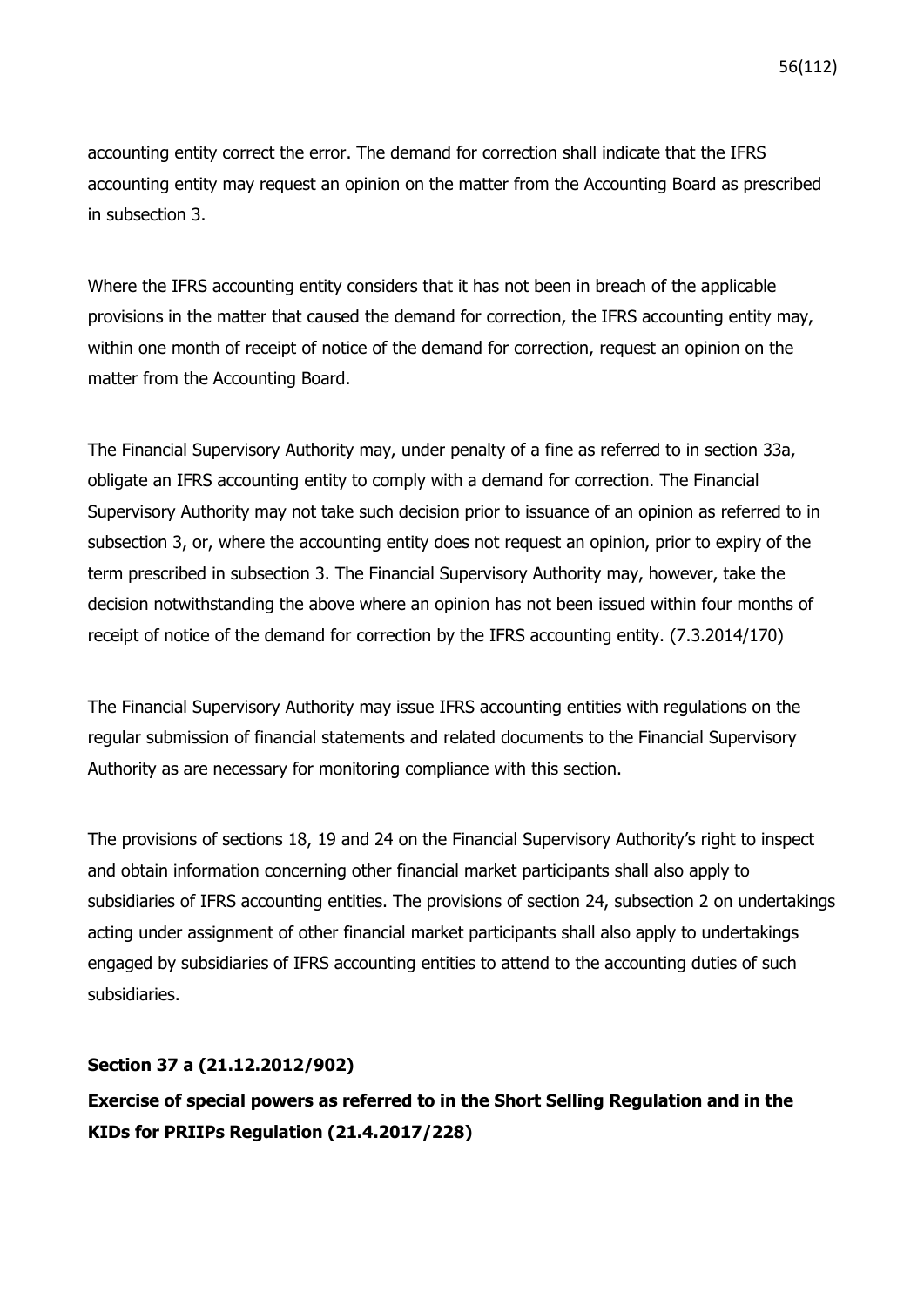Before taking a decision on exceptional circumstances as referred to in Article 20(2) and Article 21 of the Short Selling Regulation or a decision as referred to in Article 13(3) and Article 14(2) of the Regulation, the Financial Supervisory Authority shall request an opinion on the matter from the Ministry of Finance and the Bank of Finland, unless the urgency of the matter warrants otherwise. However, an opinion from the Ministry of Finance shall always be requested in the cases referred to in subsection 2.

The Financial Supervisory Authority may not take a decision as referred to in Article 20(2) or Article 21 of the Short Selling Regulation or give its consent, as referred to in Article 22, to such measures as referred to in Article 20 or 21 of the Regulation as the competent authorities of other EEA member states intend to impose on Finnish government bonds or related credit default swaps, if the Ministry of Finance objects to the decision or consent.

The Financial Supervisory Authority shall forthwith notify the Ministry of Finance of any known circumstances of the application of Articles 13 and 14 of the Short Selling Regulation concerning a Finnish government bond or related credit default swap.

The Financial Supervisory Authority can require the developer of a product referred to in the KIDs for PRIIPs Regulation, the provider of advice on such a product and the vendor of the product to provide information to the investors in question about any decision it makes by virtue of chapter 3 or 4, and about where investors can submit appeals or claims for compensation. (21.4.2017/228)

## **Section 37b (29.6.2016/520)**

## **Fixed-term prohibition on trading**

The Financial Supervisory Authority can prohibit a natural person from trading in financial instruments on his or her own account, directly or indirectly, for a fixed term, at most five years, if he or she fails to comply with or violates the provisions of the Market Abuse Regulation on insider dealing, the prohibition on unlawful disclosure of inside information or the prohibition on market manipulation in Articles 14 and 15, on the prevention and detection of market abuse in Article 16(1) or (2), on managers' transactions in Article  $19(1-3)$ ,  $(5-7)$  or (11), or on investment recommendations in Article 20(1).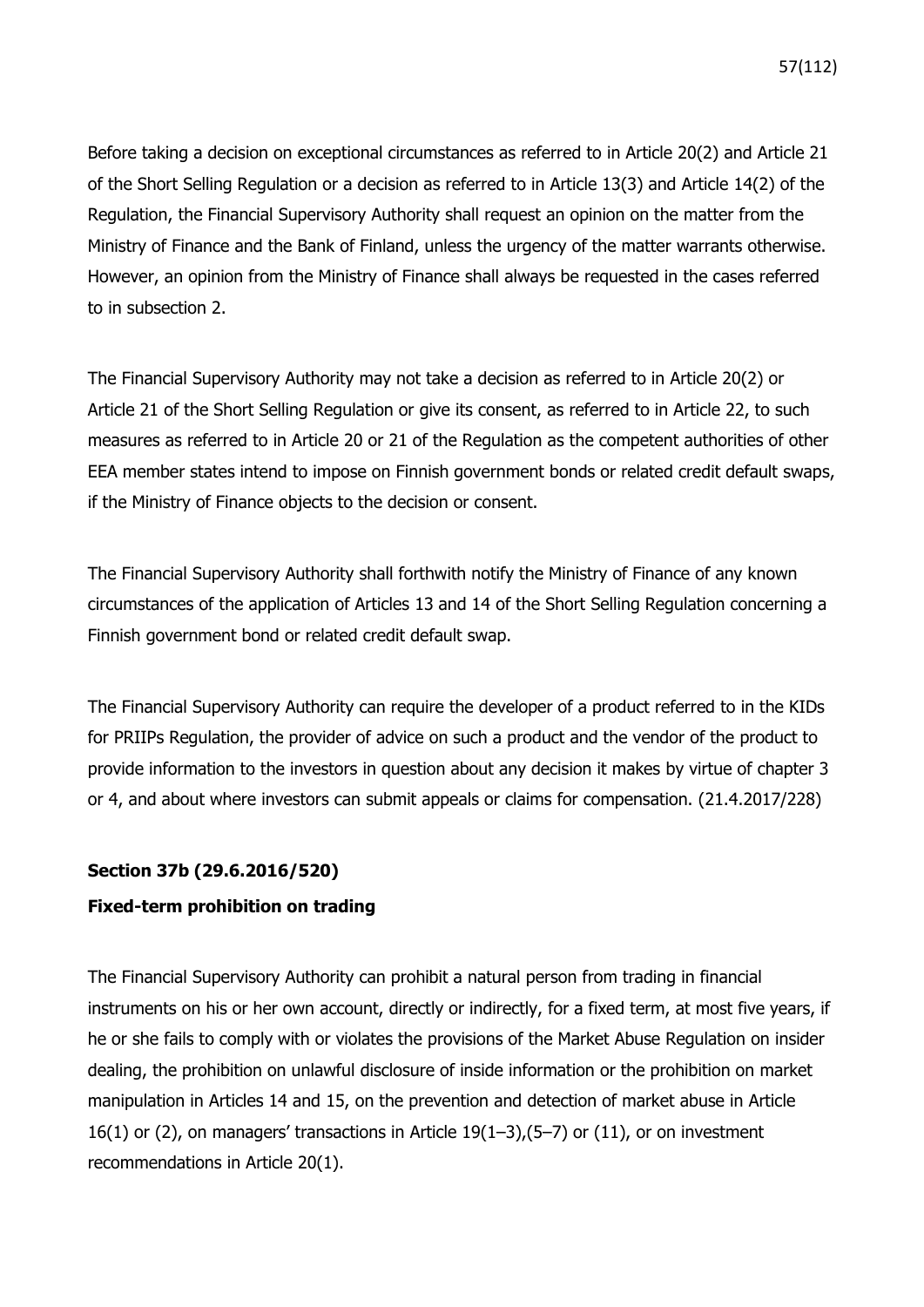## **Section 37c (21.4.2017/228)**

# **Submission of the key information documents referred to in the KIDs for PRIIPs Regulation to the Financial Supervisory Authority**

The developer of a packaged investment product or the product vendor shall submit the key information document drawn up for the product as referred to in the KIDs for PRIIPs Regulation to the Financial Supervisory Authority for its information, no later than when the distribution of the product in Finland begins.

## **Section 37d (28.12.2017/1071)**

## **Supervision of commodity derivatives positions**

Confidentiality obligations notwithstanding, the Financial Supervisory Authority shall have the right to obtain information related to the supervision of compliance with chapter 10, section 3 of the Act on Trading in Financial Instruments from any person. The Financial Supervisory Authority may obligate the person referred to in such provision to take measures to reduce the size of the position or exposure or to restrict the person's possibilities to enter into commodity derivative contracts.

## **Section 37e (19.11.2021/941)**

# **Temporary prohibition to submit the notification referred to in the Securitisation Regulation**

The Financial Supervisory Authority may, for a specified period of up to five years, prohibit an originator or sponsor from submitting the notification referred to in Article 27(1) of the Securitisation Regulation, where such originator or sponsor does not comply with the provisions of Articles 19–22 of the Securitisation Regulation on simple, transparent and standardised securitisation, the provisions of Articles 23–26 on short-term and programme-level securitisation intended to be simple, transparent and standardised, or the provisions of Articles 26a–26e on simple, transparent and standardised securitisation of the balance sheet.

## **Chapter 4**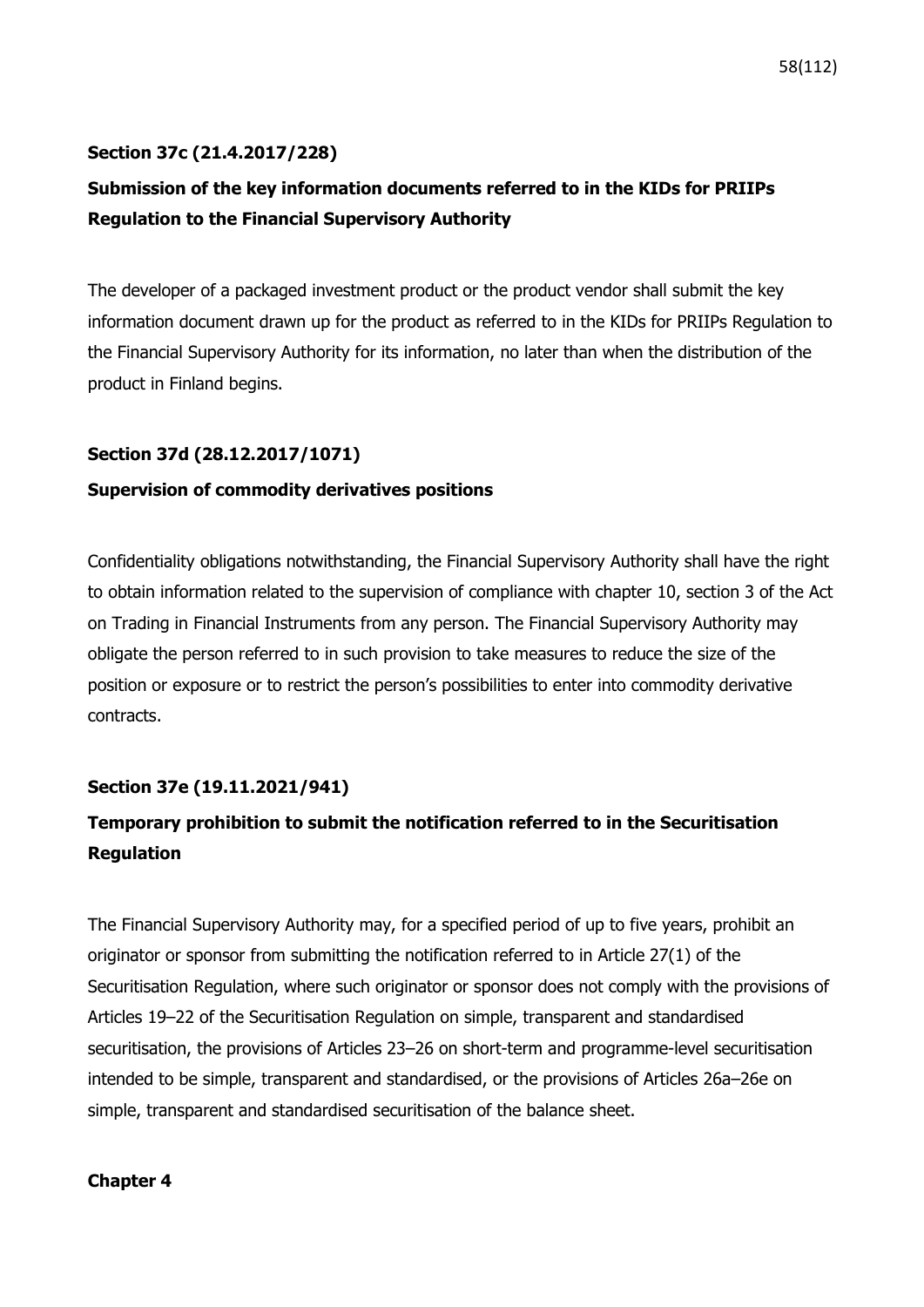## **Administrative sanctions**

## **Section 38 (14.12.2012/752)**

## **Administrative fine**

The Financial Supervisory Authority may impose an administrative fine on anyone who wilfully or negligently

1) fails to comply with or violates the obligation to provide the Financial Supervisory Authority with such information as referred to in section 18, subsection 2 or 3 of the present Act, or any other information to be regularly provided to the Financial Supervisory Authority under provisions or regulations for the fulfilment of its statutory mission;

2) fails to comply with or violates the provisions laid down in chapter 15, section 1 of the Securities Markets Act, chapter 15, section 1 of the Investment Services Act, chapter 12, section 1 of the Act on Trading in Financial Instruments, chapter 8, section 5 of the Act on the Book-Entry System and Settlement Activities, section 15, subsection 1 of the Crowdfunding Act, chapter 22, section 1 of the Act on Alternative Investment Fund Managers, or chapter 27, section 1 of the Act on Common Funds; (22.2.2019/215)

3) fails to comply with or violates the notification requirement as referred to in Article 5(1), the public disclosure requirement as referred to in Article 6(1), or the notification requirement as referred to in Article 7(1) or Article 8 of the Short Selling Regulation; or fails to comply with the restrictions referred to in Article 12(1), Article 13(1) or Article 14(1) of the Regulation, or a decision taken by the Financial Supervisory Authority by virtue of Article 18(1) or Article 19(2) of the Regulation; (12.4.2013/254)

4) fails to comply with or violates Article 4(3)(a) of the European Market Infrastructure Regulation on the provision of clearing services on proportionate, fair, reasonable and non-discriminatory terms, Article 5 on the clearing obligation procedure, Article 7 on the access to a CCP, Article 8 on access to a trading venue, Article 9 on the reporting requirement, or Article 11 on risk-mitigating techniques for OTC derivative contracts not cleared by a CCP; (8.5.2020/316)

5) fails to comply with or violates the notification requirements under Article 42(2) of the Auctioning Regulation; (19.12.2014/1198)

6) fails to comply with or violates the liability to pay the EU stability fee as referred to in chapter 4 of the Act on the Finnish Resolution Authority, or the liability to pay the deposit guarantee fee as referred to in chapter 5 of the Act; (9.12.2016/1055)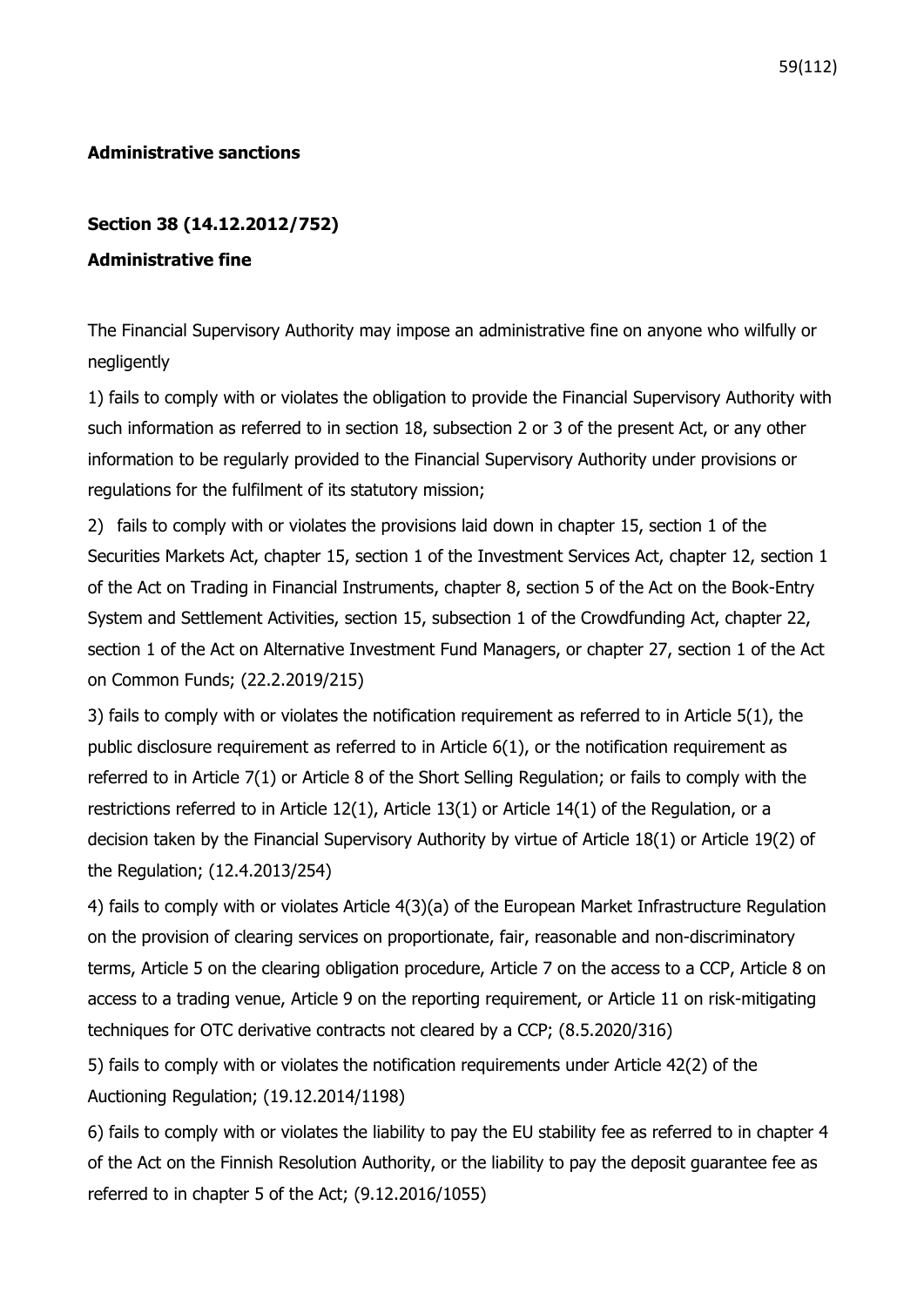7) fails to comply with or violates the obligation to provide credit transfer services as referred to in chapter 15a, section 1 of the Credit Institutions Act or section 9a of the Payment Institutions Act, the obligation to submit a description, notification or audit statement as referred to in section 8a, subsection 1 or 2 of the Payment Institutions Act, or the obligations of the receiving service provider as referred to in chapter 15a, section 3, or the obligations of a transferring service provider as referred to in section 4 or 5, of the Credit Institutions Act; (14.12.2017/893) 8) fails to comply with or violates the obligation to provide a payments account referred to in chapter 15, section 6, the obligations concerning the features of a payment account or the service offering referred to in section 6a, or the obligations concerning the termination or closure of a payment account as referred to in section 6b, of the Credit Institutions Act; (7.5.2021/379) 9) fails to comply with or violates the provisions of Article 3 of the Regulation (EU) 2019/2088 of the European Parliament and of the Council on sustainability-related disclosures in the financial services sector, hereinafter referred to as *Disclosures Regulation*, on the publication of policies on the integration of sustainability risks on the website, the provisions of Article 5(1) on transparency of remuneration policies and websites in relation to the integration of sustainability risks, or the provisions of Article 12 on the review and updating of information published on the website in accordance with Articles 3, 5 or 10. (7.5.2021/379)

The size of the administrative fine is based on a comprehensive assessment. In assessing the size of the administrative fine consideration shall be given to the nature, extent and duration of the malpractice. The administrative fine payable by a legal person shall amount to no less than EUR 5,000 and to no more than EUR 100,000. The administrative fine payable by a natural person shall amount to no less than EUR 500 and to no more than EUR 10,000.

The administrative fine shall be ordered to be paid to the State.

If the act or omission is particularly reprehensible, a penalty fee may become payable instead of an administrative fine.

An administrative fine may be issued, provided that the matter, in comprehensive assessment, does not warrant more severe action. (8.8.2014/611)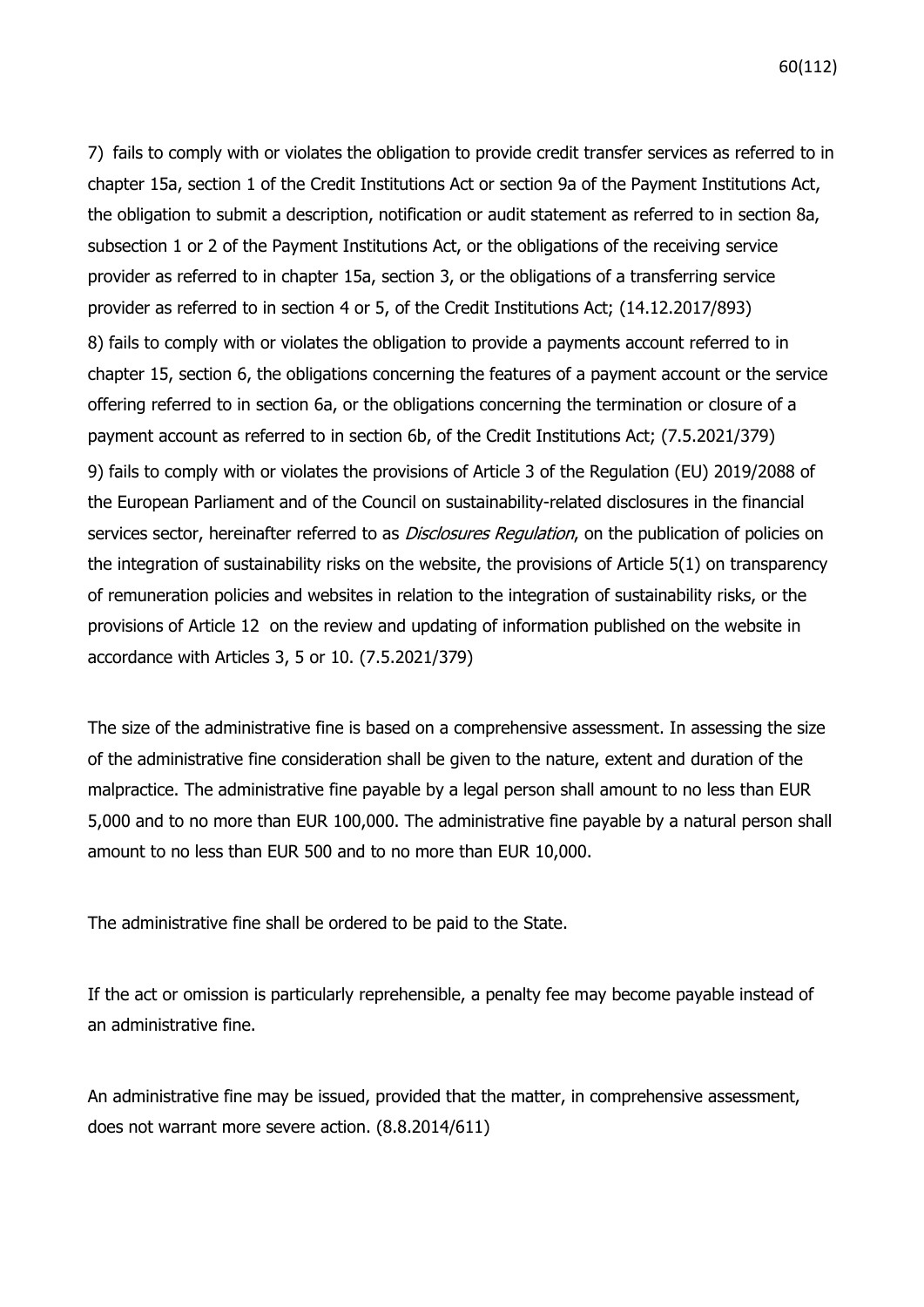An administrative fine shall also be imposed on anyone who fails to comply with or violates more detailed provisions or regulations issued by virtue of the provisions referred to in subsection 1 of this section, or the provisions of Commission Regulations and Decisions. (7.5.2021/379)

### **Section 39 (14.12.2012/752)**

### **Public warning**

The Financial Supervisory Authority may issue a public warning to a supervised entity or other financial market participant that wilfully or negligently violates the provisions governing financial markets or the regulations issued thereunder, other than the provisions laid down in section 38, subsection 1 or section 40, subsection 1 or 2 of the present Act. A public warning may also be issued to a supervised entity that wilfully or negligently violates the terms of its authorisation or the rules governing its operations. (12.4.2013/254)

A public warning may be issued if, based on a comprehensive assessment, the matter does not warrant more severe action.

## **Section 40 (14.12.2012/752)**

### **Penalty payment**

A penalty payment shall be imposed on anyone who wilfully or negligently fails to comply with or violates the provisions or decisions as referred to in chapter 15, section 2 of the Securities Markets Act, chapter 15, section 2 of the Investment Services Act, chapter 12, section 2 of the Act on Trading in Financial Instruments, section 15 of the Act on Securities Accounts, chapter 8, section 6 of the Act on the Book-Entry System and Settlement Activities, section 48a of the Payment Institutions Act, chapter 22, section 2 of the Act on Alternative Investment Fund managers, chapter 27, section 2 of the Act on Common Funds, section 15, subsection 2 of the Crowdfunding Act, chapter 20, section 1 of the Credit Institutions Act, section 17, subsection 2 of the Savings Accounts Act (680/2019), chapter 18, section 1 of the Crisis Resolution Act, or section 68 or 71 of the Insurance Distribution Act. (17.5.2019/681)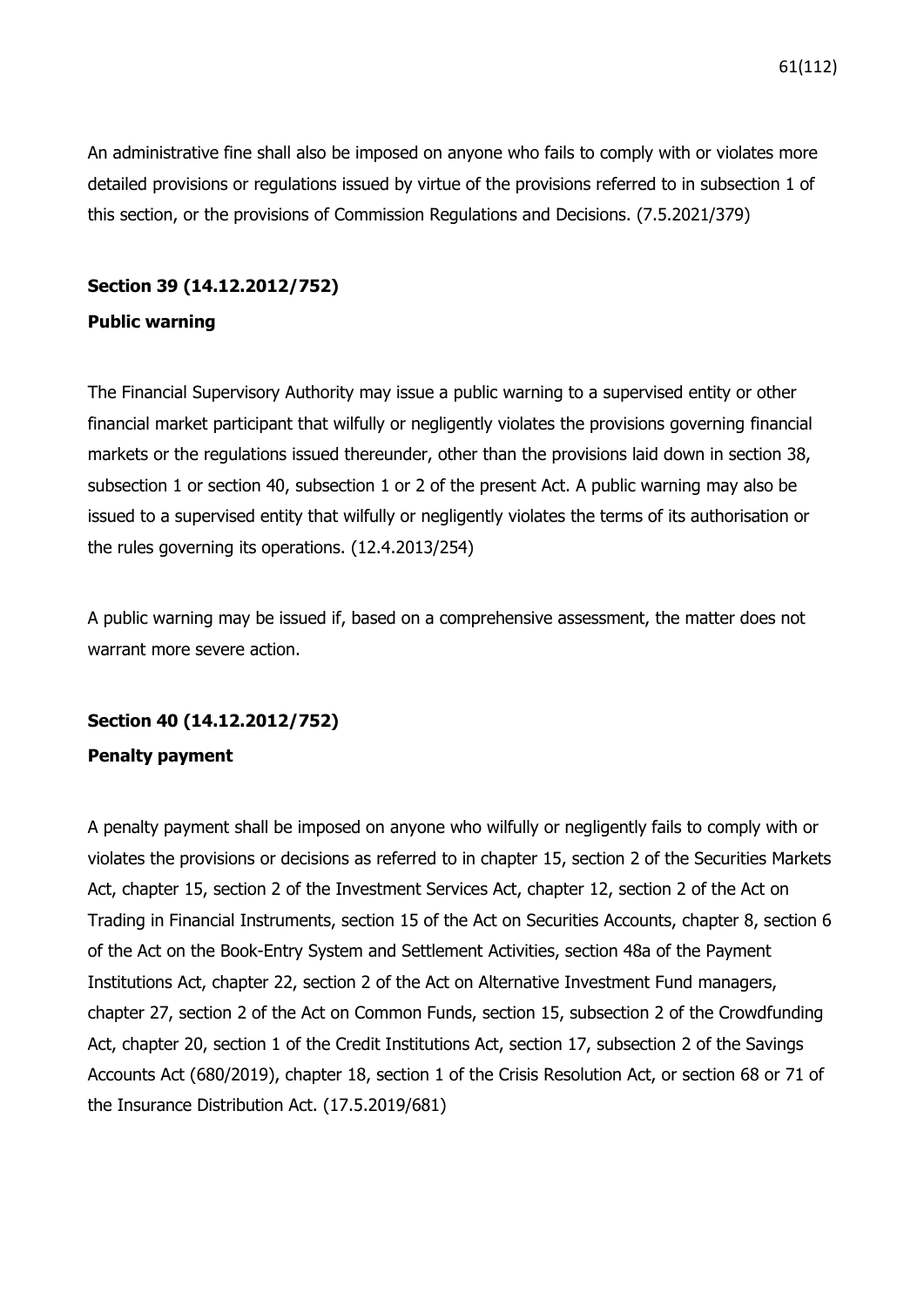A penalty payment shall also be imposed on anyone who wilfully or negligently fails to comply with or violates

1) the provision of Article 4(1) or Article 4(3) of the European Market Infrastructure Regulation on the clearing obligation of financial or non-financial counterparties having entered into OTC derivative contracts, the provision of Article 4a(1) or Article 4a(2) on the clearing obligation and notification obligation of financial counterparties having entered into OTC derivative contracts, or the provision of Article 10(1) or Article 10(2) on the clearing obligation and notification obligation of non-financial counterparties having entered into OTC derivative contracts; (8.5.2020/316)

2) a decision made by the Financial Supervisory Authority by virtue of Articles 20(2), 21(1) or 23(1) of the Short-Selling Regulation or a decision made by the European Securities and Markets Authority by virtue of Article 28(1) of the Regulation;

3) the provisions of Articles 38, 39 and 40 of the Auction Regulation on the prohibited use of inside information, the provisions of Article 41 on the prohibition of market manipulation, or the provisions of Article 42(1), 42(3) or 42(5) on specific requirements to mitigate the risk of market abuse;

4) the provision of Article 5(1) of the Regulation on key information documents for packaged investment products on drawing up the key information document, the provision of Articles 6 and 7 and Article 8(1)-(3) on the form and content of the key information document, the provision of Article 9 on the contents of marketing communications, the provision of Article 10(1) on the regular review of the key information document, the provision of Article 13(1), 13(3) and 13(4) and Article 14 on the provision of the key information document and the provision of Article 19 on the processing of customer complaints;

5) the provision of Article 3(1) of Regulation (EU) 2015/751 of the European Parliament and of the Council on interchange fees for card-based transactions, hereinafter referred to as Regulation on interchange fees for card-based transactions, on the maximum interchange fee per transaction of 0.2% of the value of the transaction for any debit card transaction, or the provision of Article 4 on the maximum interchange fee per transaction of 0.3% of the value of the transaction for any credit card transaction; (14.12.2018/1108)

6) the provisions of Articles 4−16 of the Benchmark Regulation on the integrity and reliability of benchmarks, the provisions of Articles 19a−19c on EU climate transition benchmarks and EU Paris aligned benchmarks, the provisions of Articles 21−26 on critical, significant and non-significant benchmarks, the provisions of Article 27 on the benchmark statement, the provisions of Article 28 on changes to and cessation of the benchmark, the provisions of Article 29 on the use of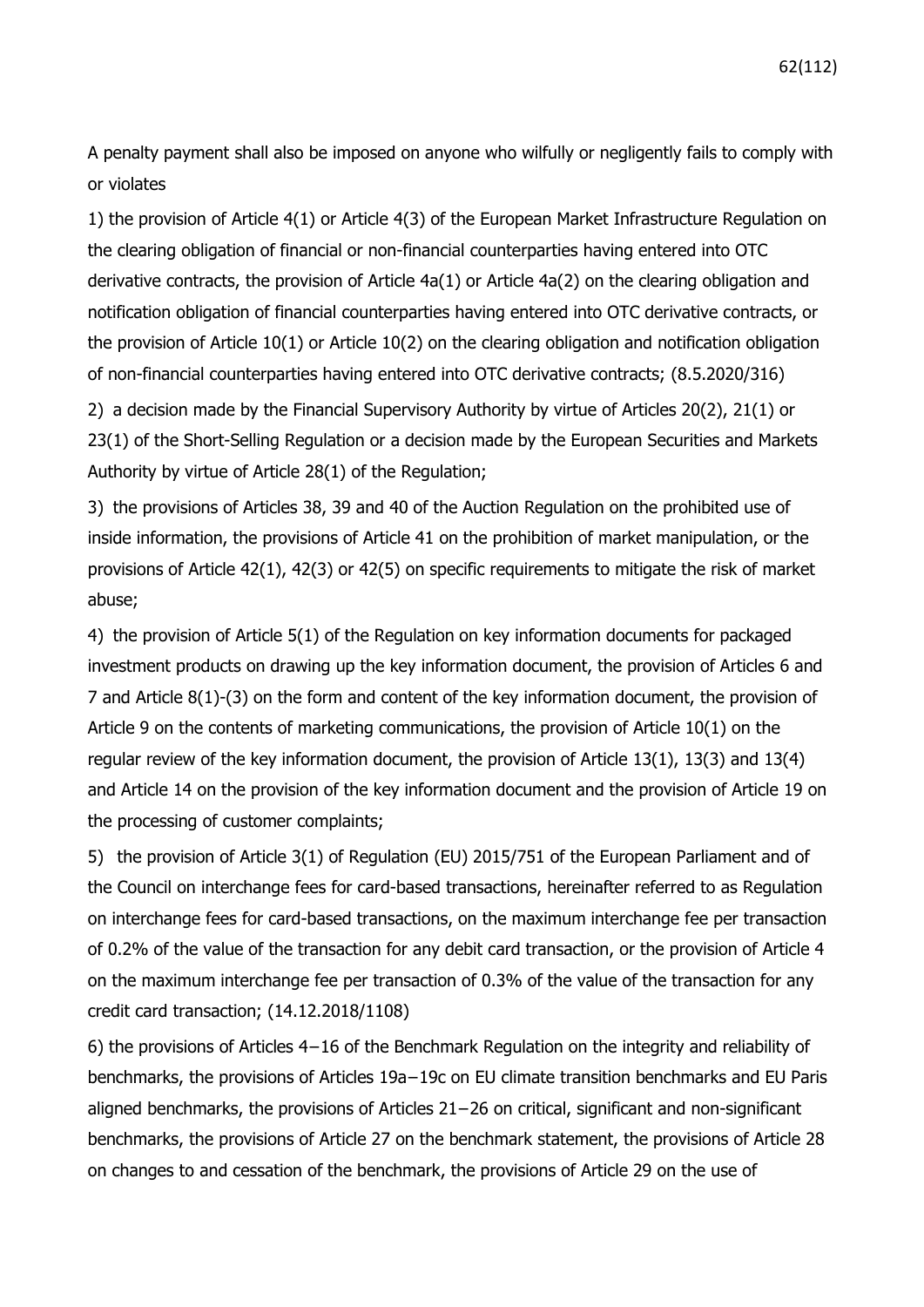benchmarks and the provisions of Article 34 on the authorisation and registration of an administrator; (29.6.2021/599)

7) the provision of Article 6 of the Securitisation Regulation on risk retention, the provision of Article 7 on transparency requirements, the provision of Article 9 on criteria for credit-granting, the provision of Article 18 on the use of the designation 'simple, transparent and standardised securitisation', the provisions of Articles 19–22 on simple, transparent and standardised securitisation, or the provisions of Articles 23–26 on programme-level and short-term securitisation intended to be simple, transparent and standardised, the provision of Article 27(1) by issuing a misleading notification, the provision of Article 27(4) on the notification to be submitted to the European Securities and Markets Authority or a competent authority, or the obligation referred to in Article 28(2) to notify the competent authority of any material changes to the information provided under paragraph 1 of the said Article; (19.11.2021/941)

8) the provisions of Article 4 of the Regulation on Reporting and Transparency of Securities Financing Transactions on the reporting obligation and safeguarding in respect of SFTs, or the provisions of Article 15 on the reuse of financial instruments received under a collateral arrangement; (7.5.2021/379)

9) the provisions of Article 4(1) of Regulation (EU) 2017/1131 of the European Parliament and of the Council on money market funds, hereinafter referred to as Regulation on Money Market Funds, on the authorisation criteria for the establishment, management and marketing of money market funds, the provisions of Article 4(5) or Article 5(2) on the information to be submitted when applying for an authorisation for a money market fund, if the authorisation has been granted on the basis of false or misleading information from the applicant, the provisions of Article 6 on the use of the designation 'money market fund' or 'MMF', the provisions of Articles 9–16 on the requirements regarding asset composition, the provisions of Articles 17, 18, 24 or 25 on the portfolio requirement, the provisions of Articles 19–21 or Article 23 on the requirements regarding the internal credit quality assessment, the provisions of Article 26 on MMF credit ratings, the provisions of Article 27 on the 'know your customer' policy to be applied by an MMF manager, the provisions of Article 28 on stress testing, the provisions of Articles 29–34 on the requirements regarding valuation, or the provisions of Article 36 on transparency requirements; (7.5.2021/379) 10) the provisions of the Disclosures Regulation, as specified below:

a) the provisions of Article 4(1–5) on the transparency of adverse sustainability impacts on the website at entity level;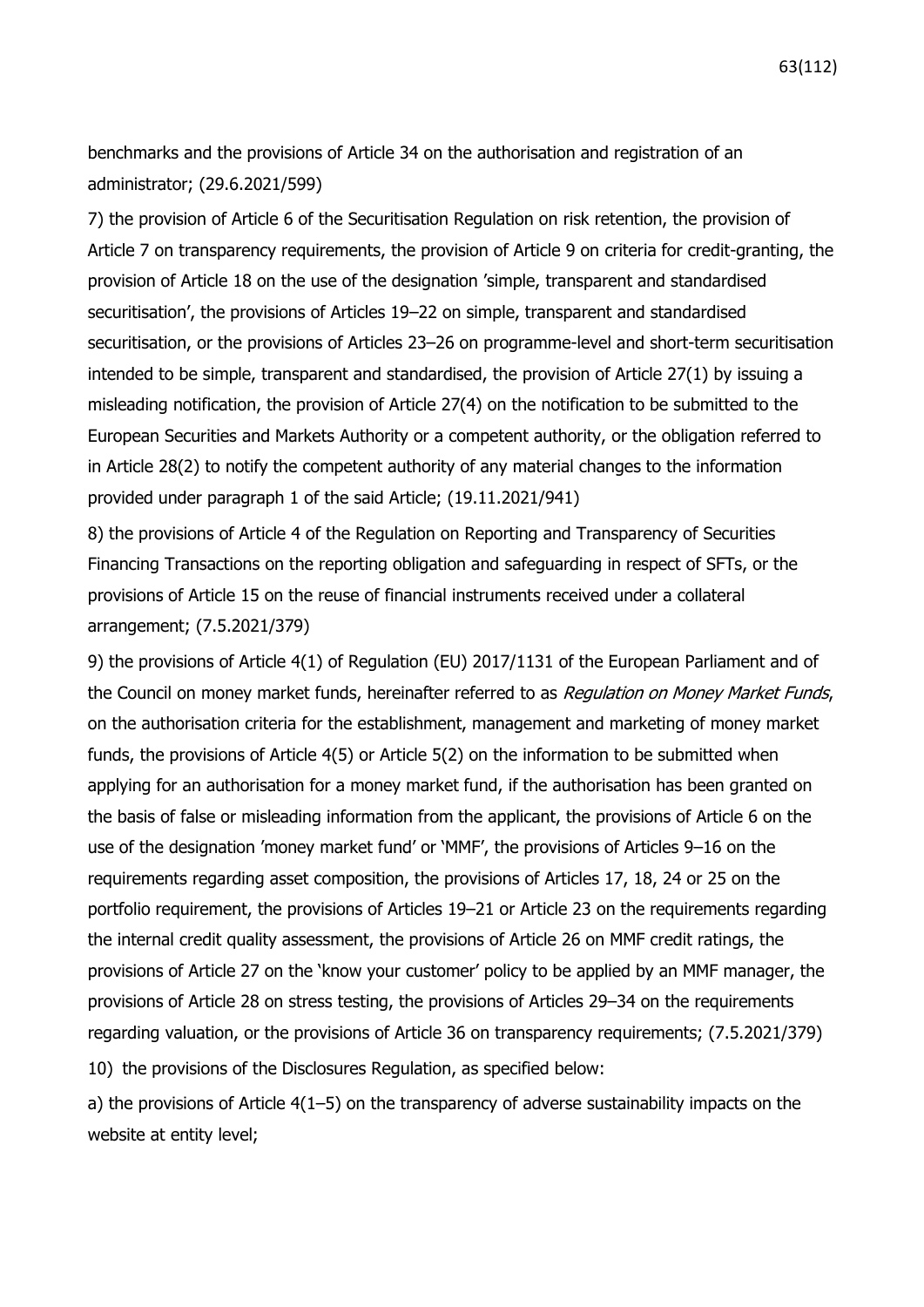b) the provisions of Article 6 on the transparency of the integration of sustainability risks in precontractual disclosures;

c) the provisions of Article 7 on the transparency of adverse sustainability impacts at financial product level in pre-contractual disclosures;

d) the provisions of Article 8(1) or Article 8(2) on the transparency of the promotion of environmental or social characteristics in pre-contractual disclosures;

e) the provisions of Article 9(1–4) on the transparency of sustainable investments in precontractual disclosures;

f) the provisions of Article 10(1) on the transparency of the promotion of environmental or social characteristics and of sustainable investments on websites;

g) the provisions of Article 11(1) or Article 11(2) on the transparency of the promotion of environmental or social characteristics and of sustainable investments in periodic reports;

h) the provisions of Article 13(1) on marketing communications; or (7.5.2021/379)

11) the provisions of Article 5 of Regulation (EU) 2020/852 of the European Parliament and of the Council on the establishment of a framework to facilitate sustainable investment, and amending Regulation (EU) 2019/2088, hereinafter referred to as the Taxonomy Regulation, on the transparency of environmentally sustainable investments in pre-contractual disclosures and in periodic reports, the provisions of Article 6 on the transparency of financial products that promote environmental characteristics in pre-contractual disclosures and in periodic reports, or the provisions of Article 7 on the transparency of other financial products in pre-contractual disclosures and in periodic reports. (7.5.2021/379)

A penalty payment cannot be imposed on a natural person for an act or omission that is punishable by law. The Financial Supervisory Authority may, however, impose a penalty payment but decide not to report the matter to the pre-trial investigation authorities, if the act or omission, after comprehensive assessment, is deemed negligible in terms of its detrimental effect, the guilt of the offender, the resulting gain and any other aspects of the act or omission. (8.8.2014/611)

In addition to or in place of a penalty payment imposed on a legal person, a penalty payment can be imposed on someone who is part of the legal person's management and whose obligations it is that are breached by the act or failure laid down above in this section. A precondition for the penalty payment imposed on such a person is that the person has contributed in a significant way to the act or failure. (23.10.2015/1279)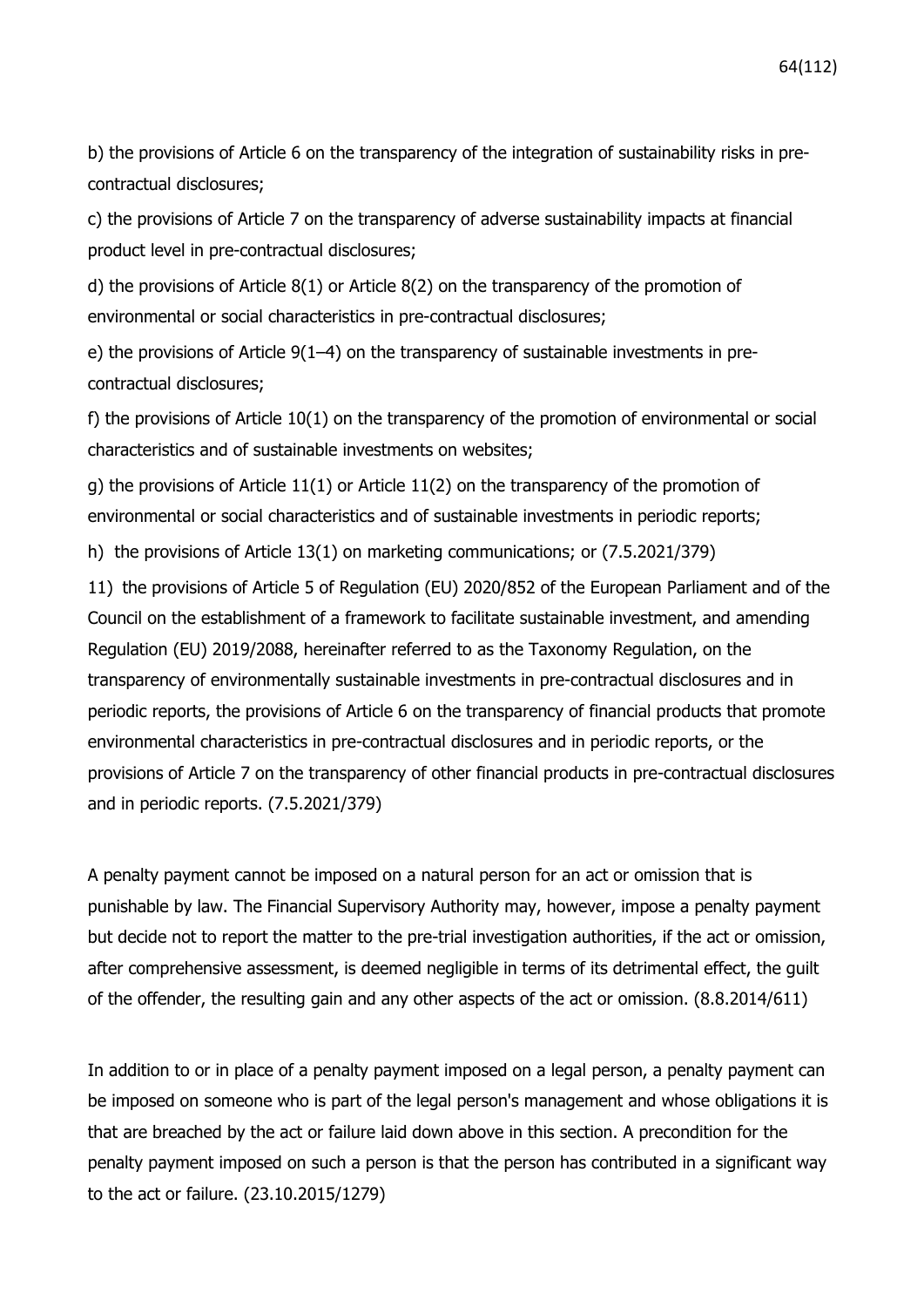A penalty payment shall also be imposed on anyone who violates or fails to comply with the provisions of section 18, subsection 1, section 19, subsection 1 or 3, or section 23 or 24 of this Act on the Financial Supervisory Authority's right to obtain information and right of inspection in connection with the performance of the supervisory or inspection duties related to the provisions referred to in subsection 2, paragraph 6 above. However, a penalty payment must not be imposed on a natural person for violation of the said provisions of this Act where there is cause for suspicion that the person is guilty of a crime and the information is related to a suspected crime. (15.3.2019/296)

A penalty payment shall also be imposed on anyone who fails to comply with or violates the provisions of Commission Regulations and Decisions issued by virtue of the provisions referred to in subsection 2 of this section. (7.5.2021/379)

## **Section 40a (9.7.2020/569)**

# **Imposition of an administrative fine, public warning or penalty payment for certain offences**

Provisions on the imposition of an administrative penalty, public warning or penalty payment on someone who fails to comply with or violates the legislation on the prevention or investigation of money laundering and terrorist financing or Regulation (EU) 2015/847 of the European Parliament and of the Council on information accompanying transfers of funds and repealing Regulation (EC) No 1781/2006, are laid down in the Act on Preventing Money Laundering and Terrorist Financing.

Provisions on the imposition of a penalty payment for violation of certain consumer protection regulations are laid down in the Act on Certain Powers of the Consumer Protection Authorities. A public warning as referred in section 39 above shall not be issued if a supervised entity or other financial market participant is acting in violation of the provisions referred to in the said Act.

**Section 41 (8.8.2014/611) Imposition of a penalty payment**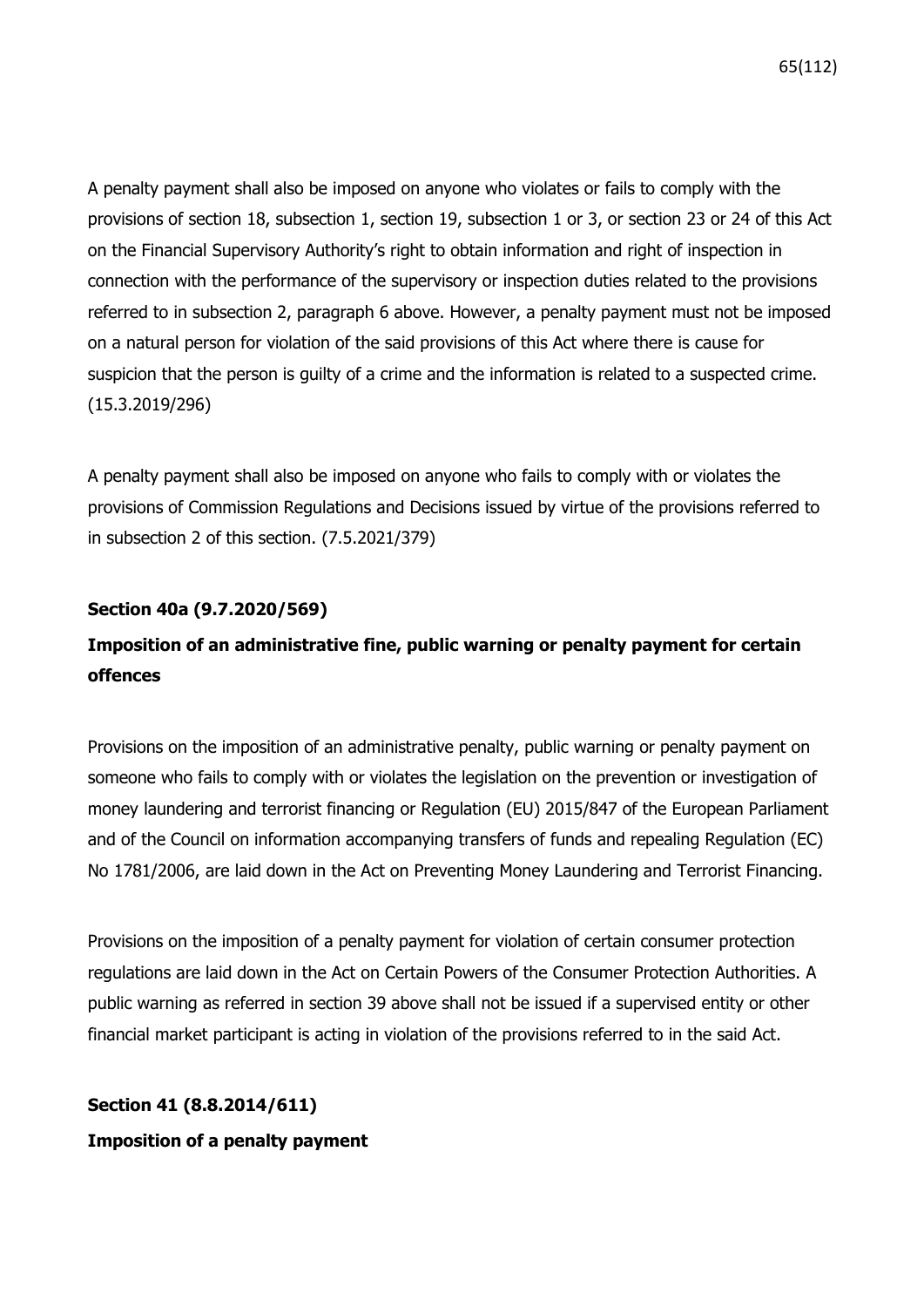Penalty payments shall be imposed by the Financial Supervisory Authority. (28.12.2017/1071)

The size of the penalty payment is based on a comprehensive assessment. In assessing the size of the penalty payment consideration shall be given to the nature, extent and duration of the act or omission and the financial position of the actor. In addition, the assessment shall give consideration to the resulting gain or damage, in so far as it can be determined, the person's cooperation with the Financial Supervisory Authority to resolve the situation and measures to prevent the recurrence of the violation, other and previous offences or failures related to financial market provisions and potential consequences of the act or omission for financial stability. (19.12.2018/1229)

In addition to the provisions of subsection 2 above, in the case of a violation of the Benchmark Regulation, the consequences of the act or omission for the real economy shall also be considered in assessing the size of the penalty payment. In the case of a violation of Regulation (EU) 2017/1129 of the European Parliament and of the Council on the prospectus to be published when securities are offered to the public or admitted to trading on a regulated market, and repealing Directive 2003/71/EC, hereinafter referred to as *Prospectus Regulation*, the consequences for the status of non-professional customers shall also be considered in assessing the size of the penalty payment. (29.6.2021/599)

The penalty payment shall amount to no more than 10% of the turnover of the financial statements of the legal person for the year preceding the imposition of the penalty payment, and to no more than EUR 10 million. If the accounts have not yet been closed by the date on which the penalty payment is imposed, the penalty payment shall be based on the turnover of the preceding year. If the legal person has recently taken up business and there are no financial statements available, the turnover may be assessed on the basis of other available information. (18.6.2021/524)

The penalty payment imposed on a natural person shall amount to no more than 10% of his or her income, according to the latest tax assessment, but to no more than EUR 100,000. Failing to obtain a reliable statement of income from tax data, or in the event that the income has changed substantially since the latest tax assessment, income may be assessed on the basis of other information. (19.12.2018/1229)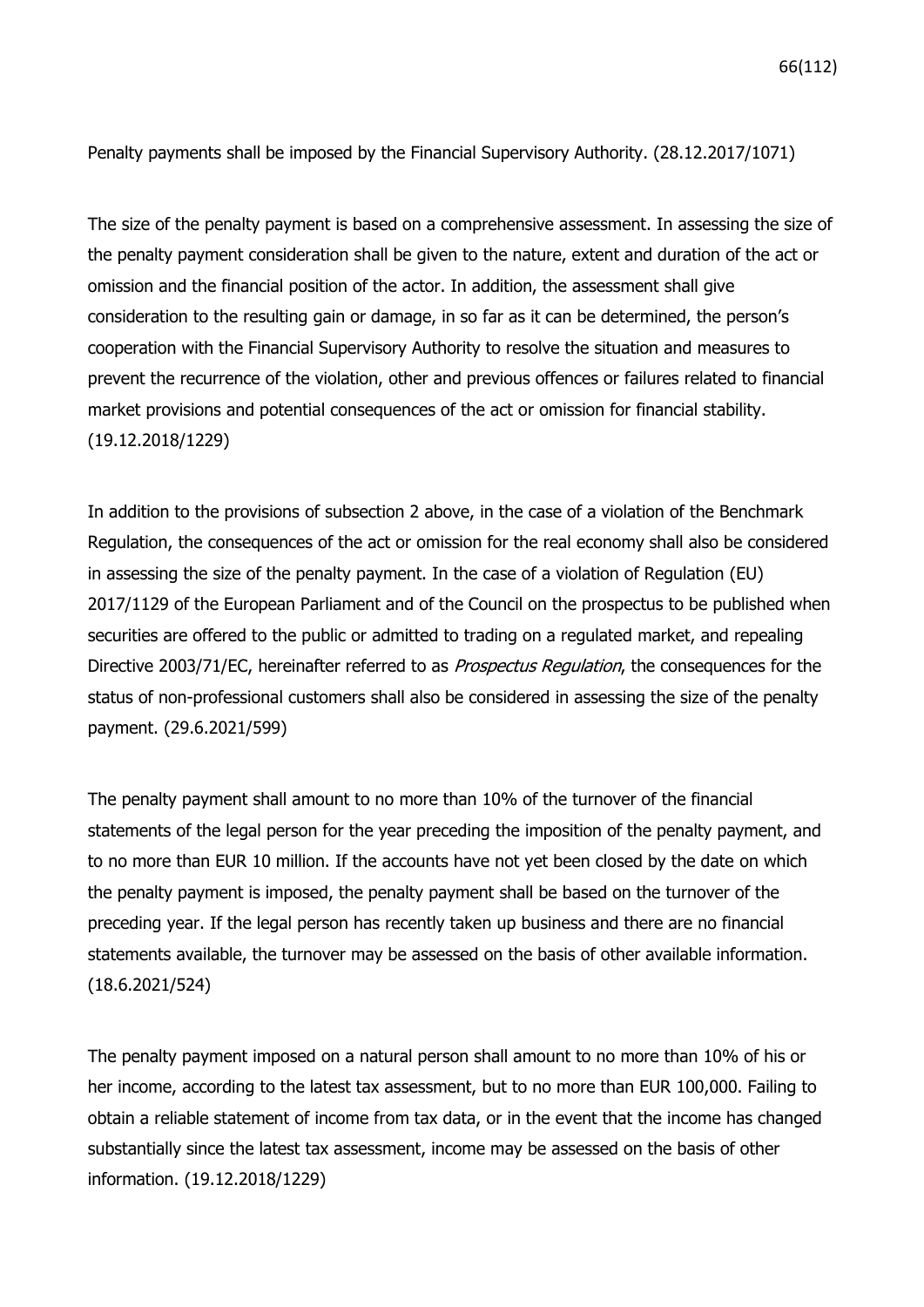If the penalty payment imposed on a natural person providing financial market services concerns his or her business activity under section 5, paragraph 17, the penalty payment shall amount to no more than 10% of the income from this business, according to the latest tax assessment, but to no more than EUR 2.5 million. (19.12.2018/1229)

In this section above, turnover means:

1) in the case of credit institutions and investment firms applying the EU Capital Requirements Regulation, the income calculated in accordance with Article 316 of the EU Capital Requirements Regulation; (18.6.2021/524)

2) the premiums written of an insurance company, insurance association, pension institution and a separate company as referred to in chapter 2, section 18b of the Insurance Companies Act and the premiums written of a pension fund, supplementary pension fund, EEA supplementary pension fund and employee benefit fund; (19.11.2021/954)

3) in the case of a legal person other than that referred to in paragraph 1 or 2, the turnover referred to in chapter 4, section 1 of the Accounting Act, or an equivalent turnover. (18.6.2021/524)

The penalty payment is payable to the State.

### **Section 41a (20.4.2018/241)**

### **Maximum amount of penalty payment in certain cases**

If a penalty payment is imposed for violation of or failure to comply with the provisions of chapter 20, section 1, subsections 2 and 4 of the Credit Institutions Act, chapter 15, section 2, subsections 2 and 5 of the Investment Services Act, chapter 18, section 1 of the Crisis Resolution Act, or chapter 8, section 6, subsection 2 of the Act on Book-Entry Systems and Settlement Activities, the penalty payment imposed on a legal person shall amount to no more than 10% of the legal person's turnover for the year preceding the imposition of the penalty payment, while the penalty payment imposed on a natural person shall amount to no more than EUR 5 million. (18.6.2021/524)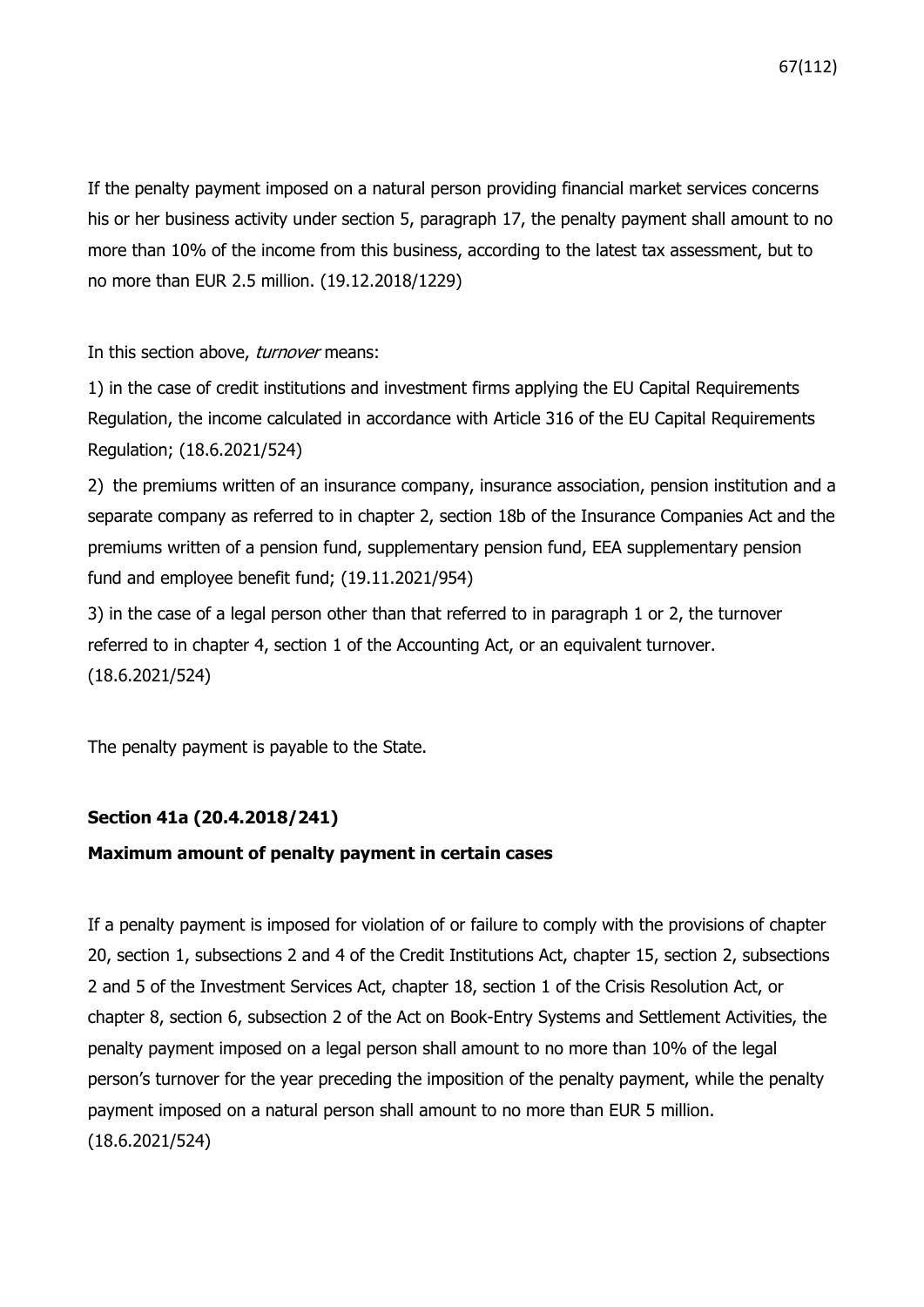If a penalty payment is imposed for violation of chapter 15, section 2, subsection 2 of the Securities Markets Act, the penalty payment imposed on a legal person shall amount to no more than either 5% of the legal person's turnover for the year preceding the imposition of the penalty payment or EUR 10 million, whichever is the higher, while the penalty payment imposed on a natural person shall amount to no more than EUR 2 million. (18.6.2021/524)

If the penalty payment is imposed for violation of chapter 27, section 2, subsection 2 or 3 of the Act on Common Funds, chapter 15, section 2, subsection 6 or 7 of the Investment Services Act or chapter 12, section 2, subsection 2 or 3 of the Act on Trading in Financial Instruments, or the provisions laid down in section 40, subsection 2, paragraph 7 of this Act, the penalty payment imposed on a legal person shall amount to no more than either 10% of the legal person's turnover for the year preceding the imposition of the penalty payment or EUR 5 million, whichever is the higher, while the penalty payment imposed on a natural person shall amount to no more than EUR 5 million. (18.6.2021/524)

If a penalty payment is imposed for violation of the provisions referred to in section 68 or 71 of the Act on Insurance Distribution, the penalty payment imposed on a legal person shall amount to no more than either 5% of the legal person's turnover for the year preceding the imposition of the penalty payment or EUR 5 million, whichever is the higher, while the penalty payment imposed on a natural person shall amount to no more than EUR 700,000. (18.6.2021/524)

If a penalty payment concerns violation of or failure to comply with the provisions of section 40, subsection 2, paragraph 4, the penalty payment imposed on a legal person shall amount to no more than either 3% of the legal person's turnover for the year preceding the imposition of the penalty payment or EUR 5 million, whichever is the higher. A penalty payment imposed on a natural person shall amount to no more than EUR 700,000. (18.6.2021/524)

If a penalty payment is imposed for violation of the provisions of chapter 15, section 2, subsection 1, paragraph 2, or subsection 4, of the Securities Markets Act, the penalty payment imposed on a legal person shall amount to no more than either 3% of the legal person's turnover for the year preceding the imposition of the penalty payment or EUR 5 million, whichever is the higher, while the penalty payment imposed on a natural person shall amount to no more than EUR 700,000. (18.6.2021/524)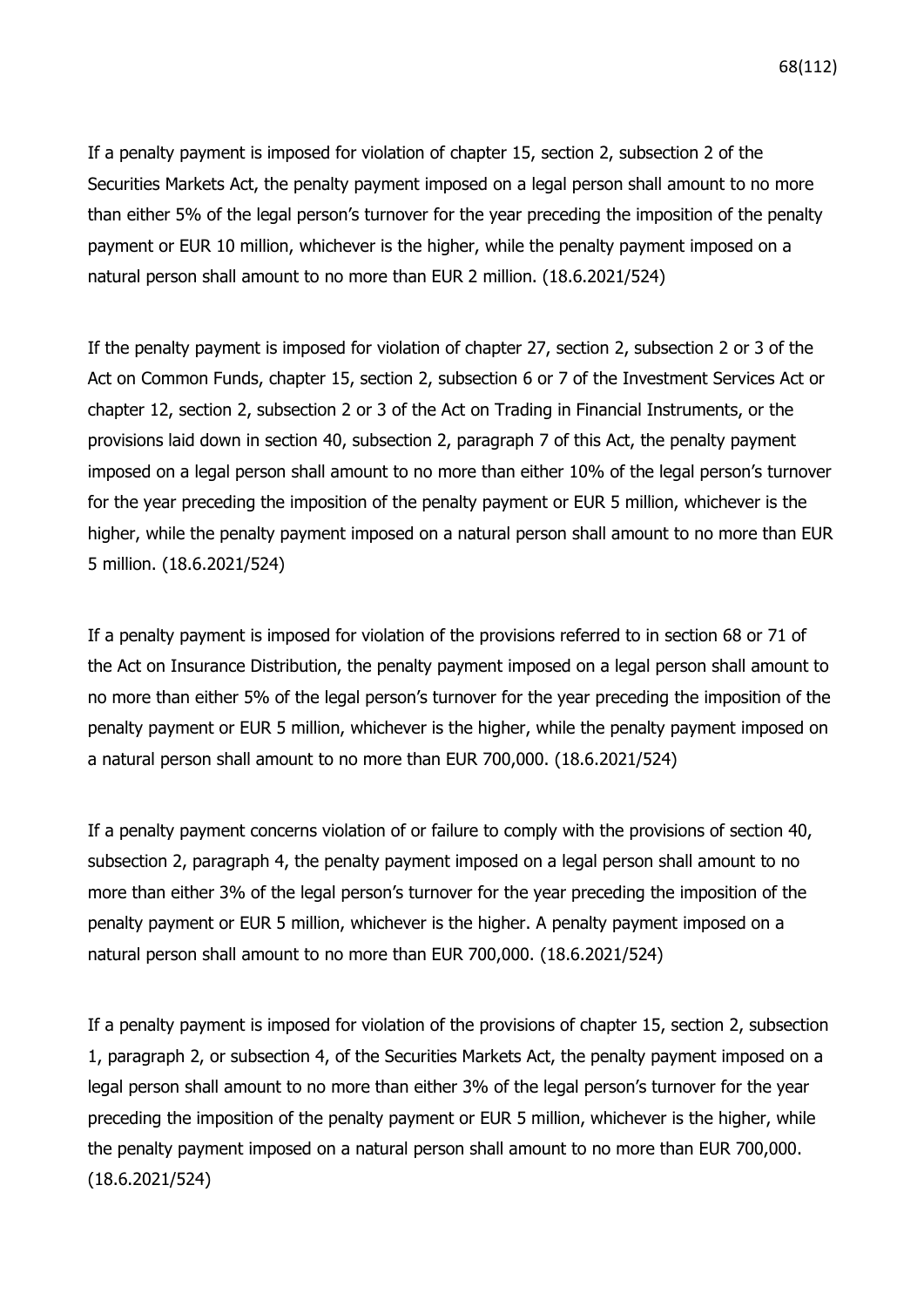Notwithstanding the provisions in this section above, the penalty payment shall, however, amount to no more than twice the resulting gain of the act or omission, if the gain can be determined.

If a penalty payment is imposed for violation of the provisions of chapter 15, section 2, subsection 3, paragraph 1 of the Securities Markets Act, the penalty payment imposed on a legal person shall amount to no more than either 15% of the legal person's turnover for the year preceding the imposition of the penalty payment or EUR 15 million, whichever is the higher, while the penalty payment imposed on a natural person shall amount to no more than EUR 5 million. (18.6.2021/524)

If a penalty payment is imposed for violation of the provisions of chapter 15, section 2, subsection 3, paragraph 2 of the Securities Markets Act, the penalty payment imposed on a legal person shall amount to no more than either 2% of the legal person's turnover for the year preceding the imposition of the penalty payment or EUR 2,500,000 million, whichever is the higher, while the penalty payment imposed on a natural person shall amount to no more than EUR 1 million. (18.6.2021/524)

If a penalty payment is imposed for violation of the provisions of chapter 15, section 2, subsection 3, paragraph 3 of the Securities Markets Act, the penalty payment imposed on a legal person shall amount to no more than EUR 1 million, while the penalty payment imposed on a natural person shall amount to no more than EUR 500,000.

If a penalty payment is imposed for violation of or failure to comply with the provisions referred to in section 40, subsection 2, paragraph 6, the penalty payment imposed on a legal person shall amount to no more than 10% of the legal person's turnover for the year preceding the imposition of the penalty payment or EUR 1 million, whichever is the higher, while the penalty payment imposed on a natural person shall amount to no more than EUR 500,000. (18.6.2021/524)

If the penalty payment referred to in subsection 11 above is imposed for violation of Article 11(1)(d) or Article 11(4) of the Benchmark Regulation, the penalty payment imposed on a legal person shall amount to no more than either 2% of the legal person's turnover for the year preceding the imposition of the penalty payment or EUR 250,000, whichever is the higher, while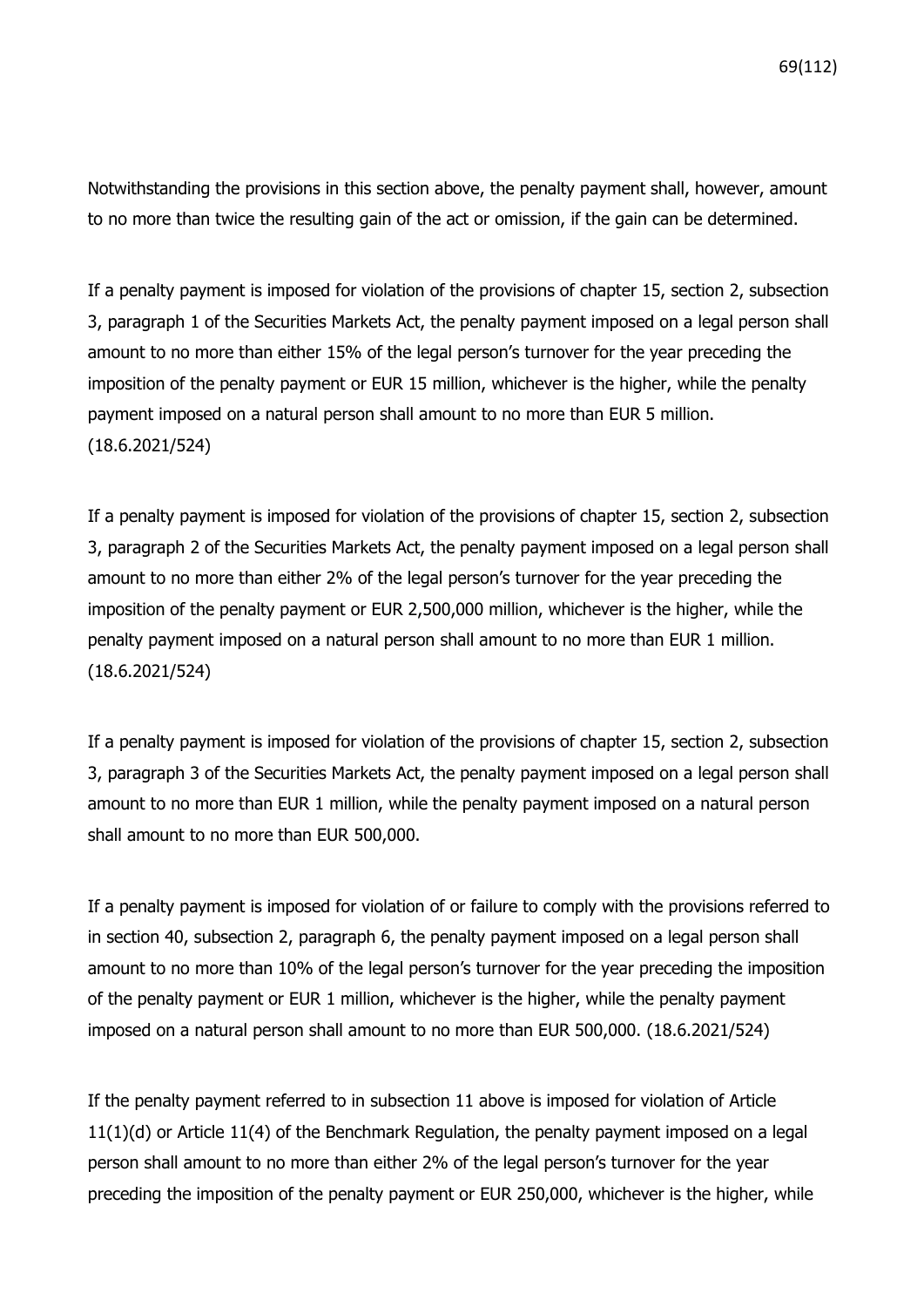the penalty payment imposed on a natural person shall amount to no more than EUR 100,000. (29.6.2021/599)

If the penalty payment is imposed for violation of the provision referred to in section 40, subsection 2, paragraph 8, the penalty payment imposed on a legal person for violation of Article 4 of the Regulation referred to in this provision shall amount to no more than either 10% of the legal person's turnover for the year preceding the imposition of the penalty payment or EUR 5 million, whichever is the higher, and the penalty imposed for violation of Article 15 shall amount to no more than either 10% of the legal person's turnover for the year preceding the imposition of the penalty payment or EUR 15 million, whichever is the higher. The penalty payment imposed on a natural person shall amount to no more than EUR 5 million. (18.6.2021/524)

Notwithstanding the provisions of subsections 8–13 above, the penalty payment shall, however, amount to no more than three times the resulting gain from the act or omission, if the gain can be determined. (22.2.2019/215)

#### In this section, turnover means:

1) in the case of credit institutions and investment firms applying the EU Capital Requirements Regulation, the income calculated in accordance with Article 316 of the EU Capital Requirements Regulation, or if it is a parent company with an obligation to prepare consolidated financial statements or the subsidiary of a group, a turnover representing the consolidated financial statements of the uppermost parent company of the group; (18.6.2021/524)

2) the premiums written of an insurance company, insurance association, pension institution and a separate company as referred to in chapter 2, section 18b of the Insurance Companies Act and the premiums written of a pension fund, supplementary pension fund, EEA supplementary pension fund and employee benefit fund, and if the employee benefit fund, insurance association, pension institution separate company, pension fund, supplementary pension fund, EEA supplementary pension fund or employee benefit fund is the subsidiary of a group, the premiums written equivalent to the consolidated financial statements or comparable premiums written; (19.11.2021/954)

3) in the case of legal persons other than those referred to in paragraphs 1 or 2, the turnover referred to in chapter 4, section 1 of the Accounting Act or an equivalent turnover, or if the legal person is a parent company with an obligation to prepare consolidated financial statements, or is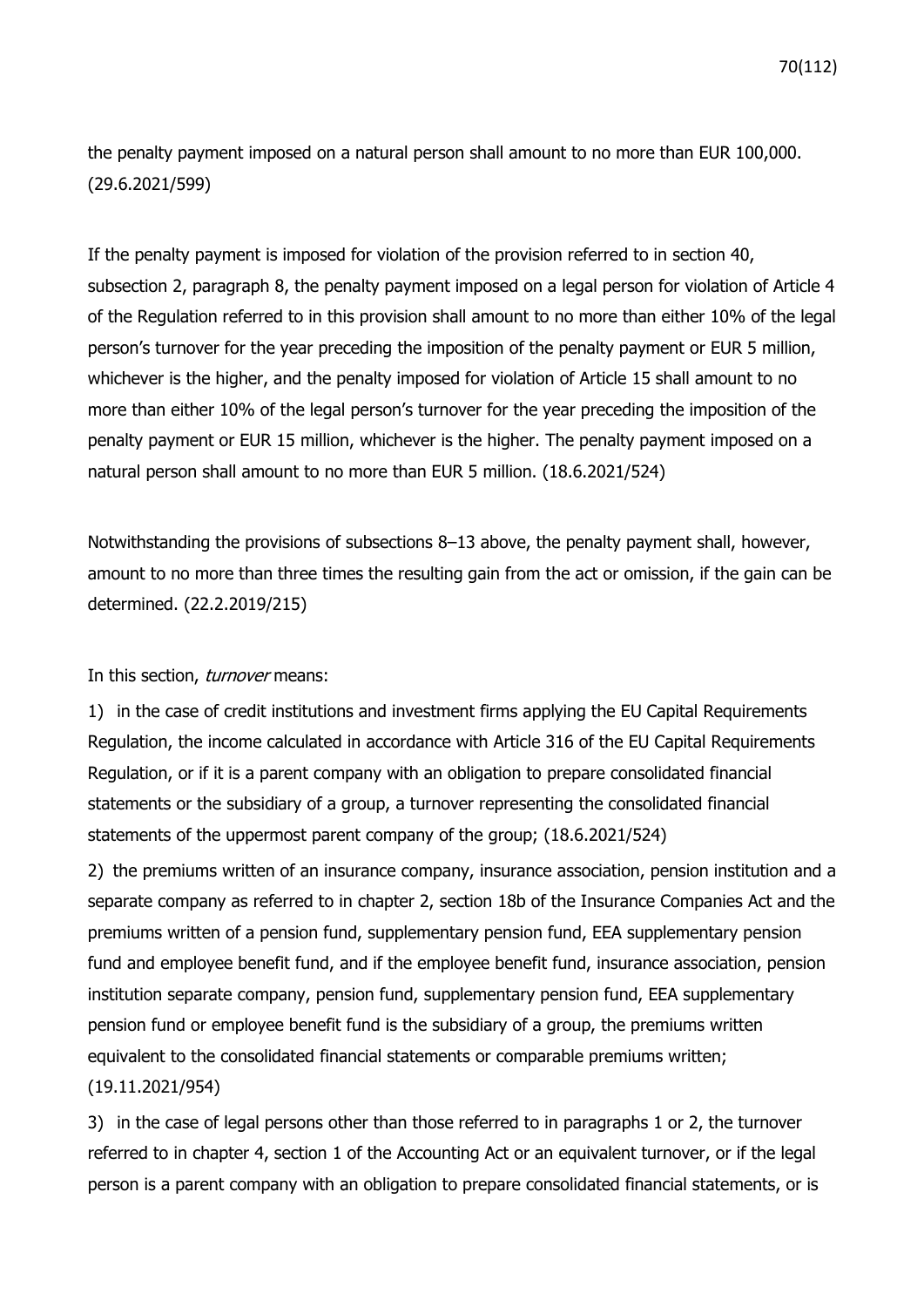the subsidiary of a group, a turnover representing the consolidated financial statements of the uppermost parent company of the group. (18.6.2021/524)

## **Section 41b (28.12.2017/1071)**

### **Combined penalty payment**

If an administrative fine or penalty payment is imposed at the same time for several failures or violations as referred to in sections 38, 40 or 41a, a combined penalty payment shall be imposed.

The combined penalty payment may not exceed the total maximum amount of administrative fines and penalty payments.

## **Section 41c (28.12.2017/1071)**

## **Imposition of an administrative sanction in the context of mergers and acquisitions**

An administrative fine, public warning or penalty payment may also be imposed on a trader who has taken over the business where the failure or violation occurred through a merger or acquisition.

## **Section 42 (14.12.2012/752)**

## **Decision not to impose an administrative sanction**

The Financial Supervisory Authority may decide not to impose an administrative fine or public warning if:

1) the entity referred to in section 38 or 39 above has independently initiated adequate corrective measures immediately upon detection of the error or notified, without delay, the Financial Supervisory Authority of the error, unless the error or omission is serious or recurrent;

2) the error or omission must be held to be of minor significance; or

3) the imposition of an administrative fine or a public warning must in other respects be held to be clearly unreasonable.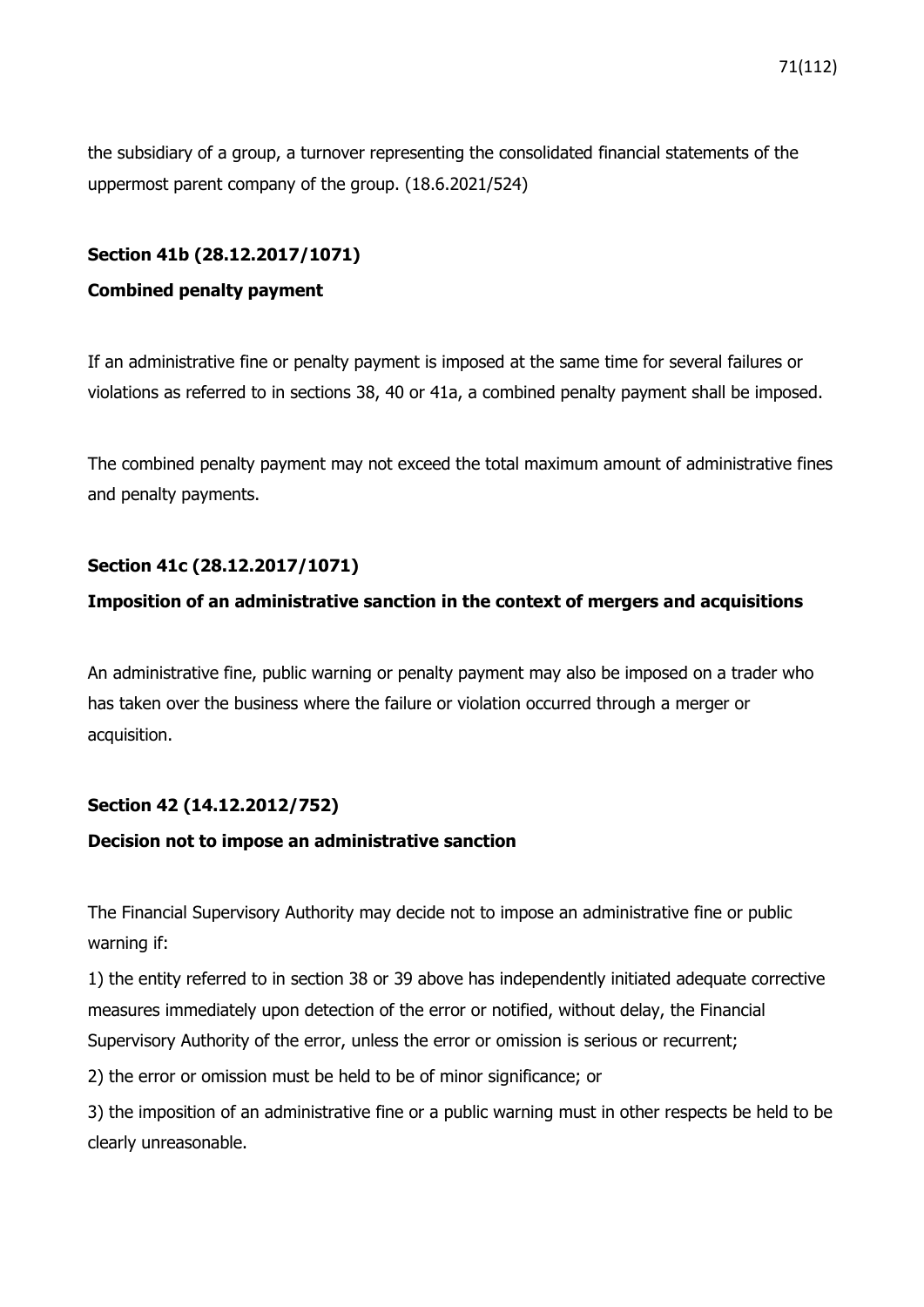In lieu of a penalty payment, the Financial Supervisory Authority may impose a public warning on the grounds referred to in subsection 1, paragraphs 2 and 3.

An administrative fine or a penalty payment may not be charged to an entity that is under suspicion for the same act in a current criminal case under preliminary investigation, consideration for charges or pending before the court. Similarly, an administrative fine or a penalty payment may not be charged to an entity that has been rendered a final judgment for the same act.

The Financial Supervisory Authority may decide not to impose a penalty payment on a legal person, or suspend the payment thereof, if it submits a notification to the authorities as referred to in section 3c on the same issue, or takes another regulatory supervisory measure. (8.8.2014/611)

### **Section 42a (8.8.2014/611)**

### **Statute of limitations concerning the right to impose administrative sanctions**

An administrative fine shall not be imposed or a public warning issued, if this has not been done within five years of the day on which the act or omission occurred, or in respect of a continued act or omission, within five years of the day on which the act or omission terminated.

The Financial Supervisory Authority may not impose a penalty payment, if this has not been done within ten years of the day on which the act or omission occurred, or in respect of a continued act or omission, within five years of the day on which the act or omission terminated. (28.12.2017/1071)

### **Section 43 (18.3.2016/176)**

### **Publication of administrative sanctions and other decisions**

The Financial Supervisory Authority shall disclose decisions on the imposition of administrative fines, public warnings or penalty payments without undue delay after notification of the decision to the sanctioned person. The disclosure shall indicate whether the decision on the issuance of the sanction is legally valid, as well as the nature and type of violation and the identity of the person guilty of the violation. If the appellate authority revokes the decision in whole or in part, the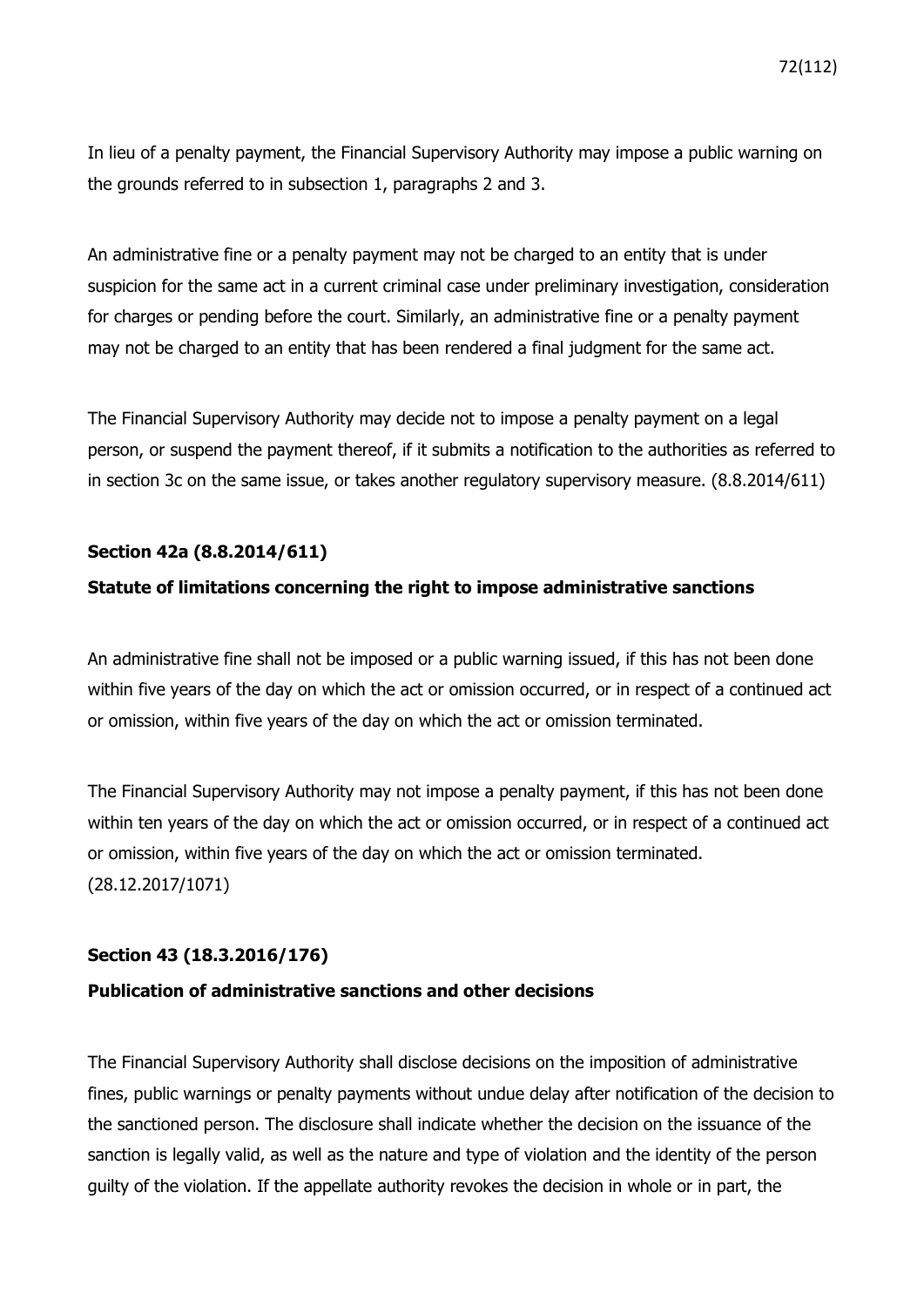Financial Supervisory Authority shall disclose the decision of the appellate authority in the same manner as for the issuance of the sanction. The information on the administrative sanction must be made available on the Financial Supervisory Authority's website for five years. (28.12.2017/1071)

If publication of the name of the natural person or legal person to whom the sanction applies would be unreasonable, or if publication of the sanction would compromise the stability of the financial market or an official investigation in progress, the Financial Supervisory Authority may: 1) postpone publication of the decision on the sanction until the grounds for doing so no longer exist;

2) publish the decision on the sanction without the name of the person to whom the sanction applies;

3) refrain from publishing the decision on the sanction if the actions referred to in paragraphs 1 and 2 are insufficient to ensure that the stability of the financial market remains uncompromised; 4) refrain from publishing a decision referred to in subsection 4 if its publication would not be reasonable on account of the minor nature of the action to which it refers.

If the Financial Supervisory Authority publishes a sanction decision without the name of the person to whom the sanction applies, in accordance with subsection 2, paragraph 2, the Financial Supervisory Authority may also decide that it will publish the name later on, after a reasonable period, provided that the grounds for non-publication cease to exist by that time.

The provisions of the present section on the publication of administrative fines, public warnings and penalty fees shall also apply to the publication of the decisions referred to in sections 26–28, 28a, 28b, 29, 32c, 33 and 33a of the present Act and chapter 19, section 8 and chapter 24, section 10 of the Act on Common Funds. (18.6.2021/524)

## **Section 43a (28.12.2017/1071)**

**Enforcement and refund of administrative fines and penalty payments**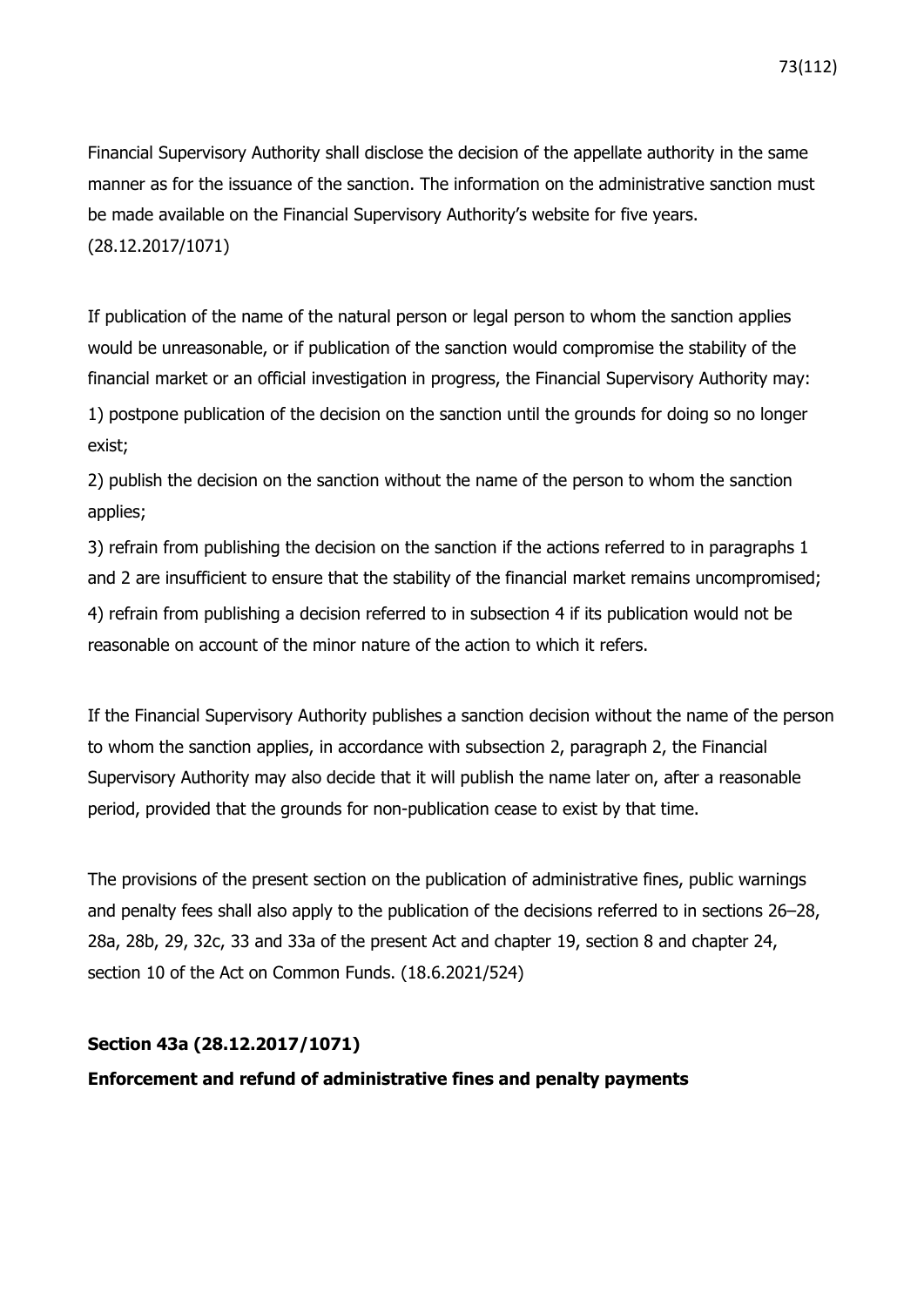Enforcement of administrative fines and penalty payments shall be the responsibility of the Legal Register Centre. Administrative fines and penalty payments imposed by virtue of this Act shall be enforced in the order stipulated in the Act on enforcement of fines.

Section 43b was repealed by Act 1071/2017.

Section 44 was repealed by Act 1071/2017.

## **Section 44a (18.3.2016/176)**

## **Notification of sanctions and other decisions to the European supervisory authorities**

In cases as referred to in the European Union financial market regulations, the Financial Supervisory Authority shall deliver to the appropriate European supervisory authority:

1) information on a public sanction as referred to in this chapter at the same time as the issuance of a sanction is disclosed, together with information on a possible appeals process and the outcome of the appeals process;

2) information on unpublished sanctions referred to in this chapter at the same time as the sanction is issued or imposed, as well as information on any appeal and its outcome;

3) annual summaries of all sanctions imposed under this chapter.

4) information on criminal sanctions issued for the violation of provisions concerning financial markets, and information on any appeal and its outcome.

The provisions of subsection 1, paragraphs 1–3 on notification of sanctions shall also apply to decisions referred to in sections 26–28, 28a, 28b, 29, 32c, 33 and 33a of the present Act, chapter 19, section 8 and chapter 24, section 10 of the Act on Common Funds and sections 68 and 70 of the Act on Insurance Distribution. (18.6.2021/524)

Section 44b was repealed by Act 29.12.2016/1442.

## **Chapter 5**

### **Supervision of customer protection**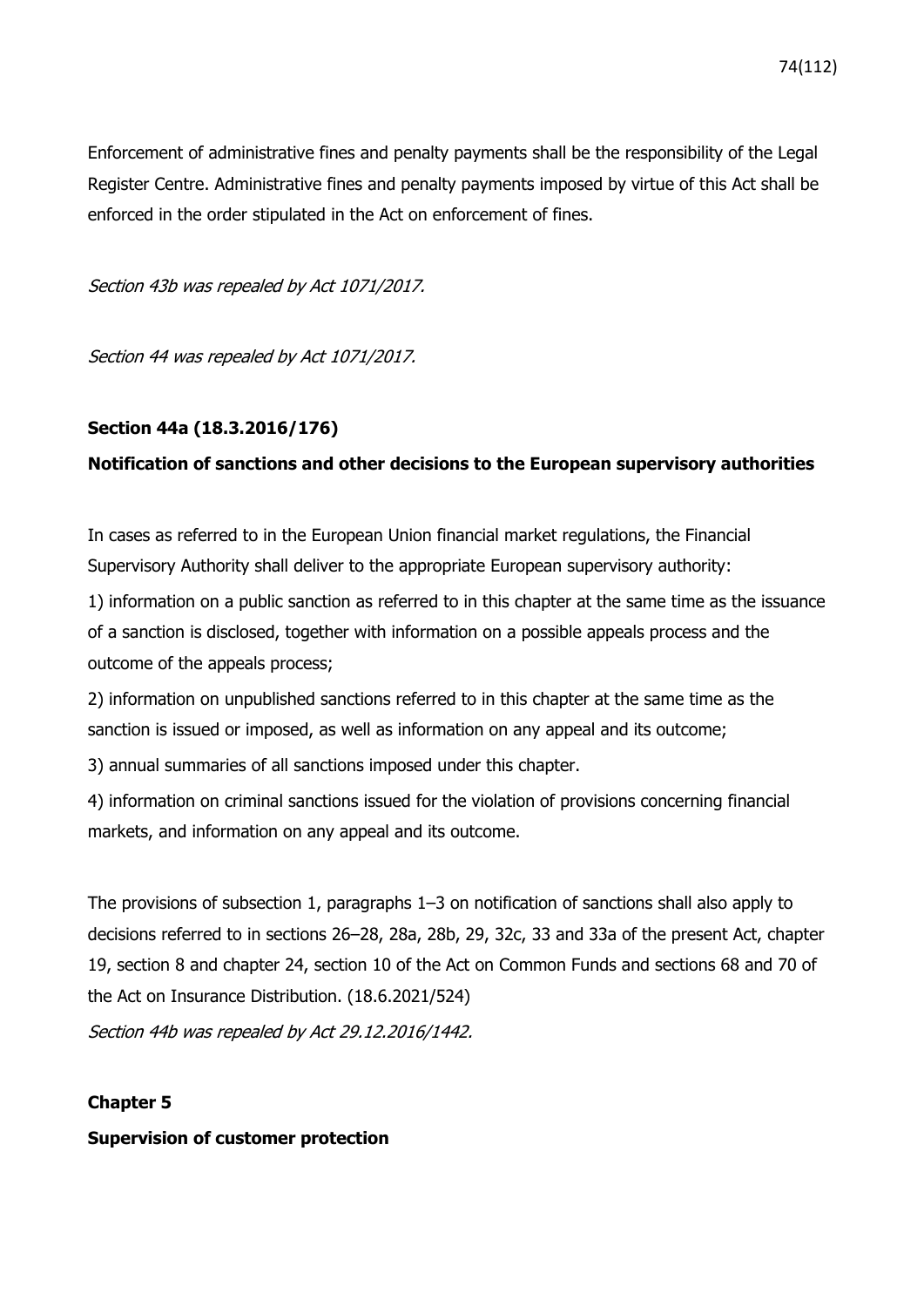## **Section 45 (20.4.2018/241)**

### **Scope of application of provisions concerning supervision of customer protection**

The Financial Supervisory Authority shall supervise the compliance of supervised entities, intermediaries of consumer credit relating to residential property, insurance distributors and virtual currency providers with the provisions on marketing and use of contractual terms applicable to them as well as the provisions governing conduct in customer relationships that is, from the consumer viewpoint, contrary to good practice or otherwise inappropriate. Further provisions on monitoring compliance with the provisions on the marketing of financial instruments are laid down in the Securities Markets Act, the Investment Services Act and other acts. (26.4.2019/574)

The provisions of subsection 1 shall also apply to foreign branches, other foreign supervised entities providing services in Finland without establishing a branch, foreign intermediaries of consumer credit relating to residential property and foreign insurance distributors, in so far as the Financial Supervisory Authority is the competent authority responsible for monitoring compliance with the provisions applicable to them, as referred to in subsection 1.

### **Section 46**

### **Cooperation between authorities**

Legality of marketing, use of contractual terms and other procedures as referred to in section 45 shall also be monitored by the Consumer Ombudsman from the viewpoint of consumer protection.

The Financial Supervisory Authority and the Consumer Ombudsman shall engage in appropriate cooperation.

## **Section 47 (9.7.2020/569)**

### **Opinion by the Consumer Ombudsman**

Prior to taking steps under section 33 or 33a or chapter 4, the Financial Supervisory Authority shall request an opinion on the matter from the Consumer Ombudsman upon finding that a financial market participant as referred to in section 45 is acting in violation of the Consumer Protection Act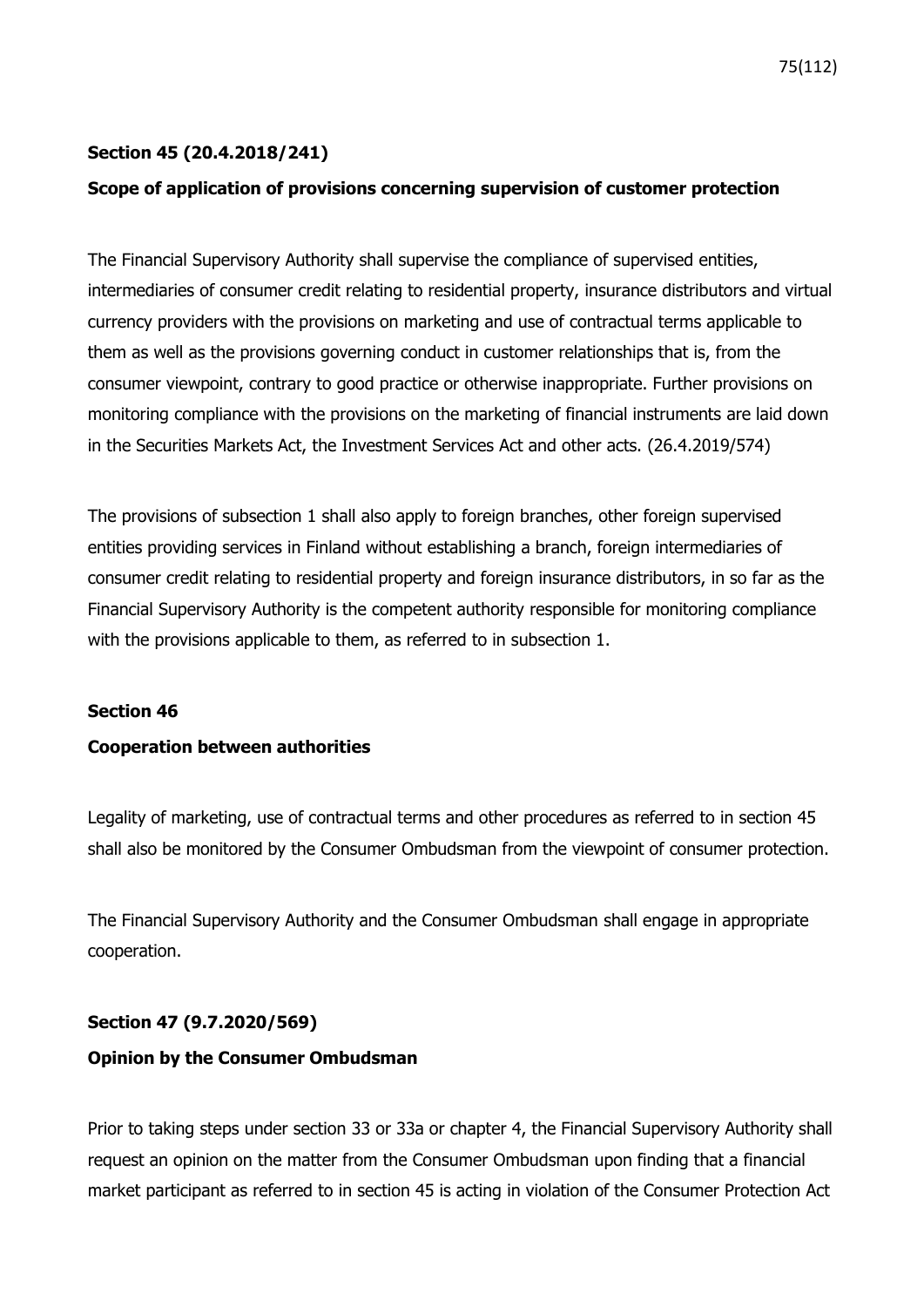(38/1978). The Financial Supervisory Authority shall also request an opinion from the Consumer Ombudsman before imposing a penalty fee by virtue of the Act on Certain Powers of the Consumer Protection Authorities.

Sections 48 and 49 were repealed by the Act of 14.12.2012/752.

## **Section 49a (29.6.2021/599)**

# **Notification to the European Supervisory Authorities of institutions issuing dispute resolution recommendations**

In the circumstances foreseen in the European Union financial market statutes, the Financial Supervisory Authority shall notify the relevant European Supervisory Authority of the procedures available in Finland to customers of supervised entities and other financial market participants for referring individual disputes over the application of financial market legislation for review to an independent institution issuing dispute resolution recommendations.

## **Chapter 6**

**Supervision of foreign supervised entities and their Finnish branches, cooperation with foreign supervisory authorities and supervision of compliance with EU regulations (228/2017)**

**General principles**

## **Section 50 (28.12.2017/1071)**

### **General cooperation commitment**

The Financial Supervisory Authority shall cooperate with foreign EEA supervisory authorities. The Financial Supervisory shall also pay appropriate attention to the potential consequences of its decisions for the financial stability of other EEA member states, particularly in a crisis situation.

## **Section 50a (16.7.2010/689)**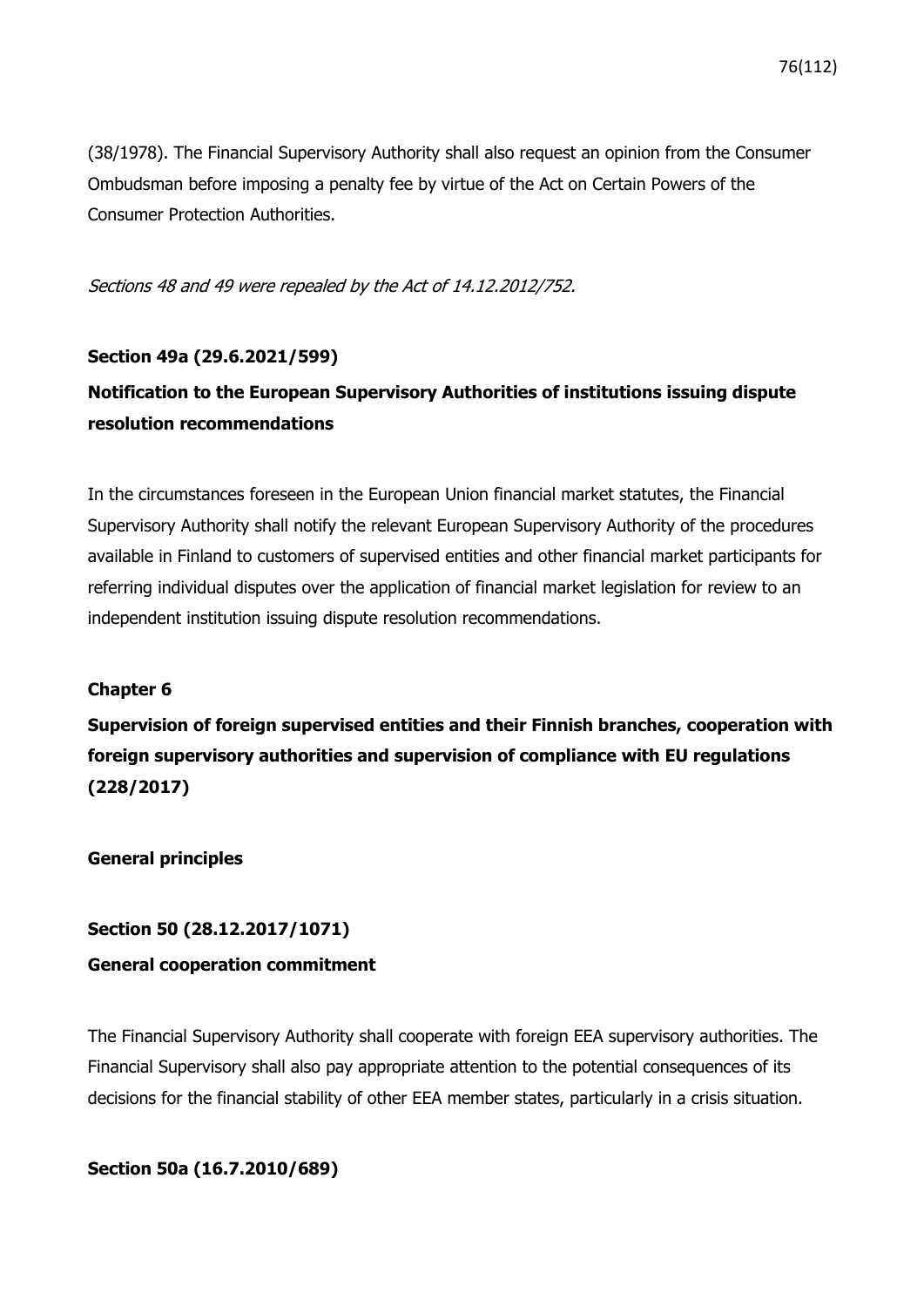## **Function as competitive authority for credit rating agencies**

The Financial Supervisory Authority shall exercise the function of competent authority referred to in Article 22 of Regulation (EC) No. 1060/2009 of the European Parliament and of the Council on credit rating agencies.

## **Section 50b (9.12.2011/1242)**

## **Referral of disputes to the European Supervisory Authorities for review**

In the circumstances foreseen in the European Union financial market statutes, the Financial Supervisory Authority may, in keeping with the Regulations on European financial supervision, refer a dispute between the Financial Supervisory Authority and a foreign EEA supervisory authority to the relevant European Supervisory Authority for review, if it concerns: (29.6.2021/599)

- 1) the exchange of information or performance of inspections;
- 2) the exercise of supervisory powers or issuance of sanctions;
- 3) cooperation or discharge of duties in a college of supervisors;
- 4) any other matter addressed by the supervisory authorities within their competence.

## **Section 50 c (21.12.2012/902)**

## **Function as such competent authority as referred to in the Short Selling Regulation**

The Financial Supervisory Authority shall act as such competent authority as referred to in Article 32 of the Short Selling Regulation, subject to the provisions of section 37a.

## **Section 50 d (8.5.2020/316)**

# **Function as such competent authority as referred to in the European Market Infrastructures Regulation**

The Financial Supervisory Authority shall act as such authority as referred to in Article 10(5) of the European Market Infrastructures Regulation and as such competent authority responsible for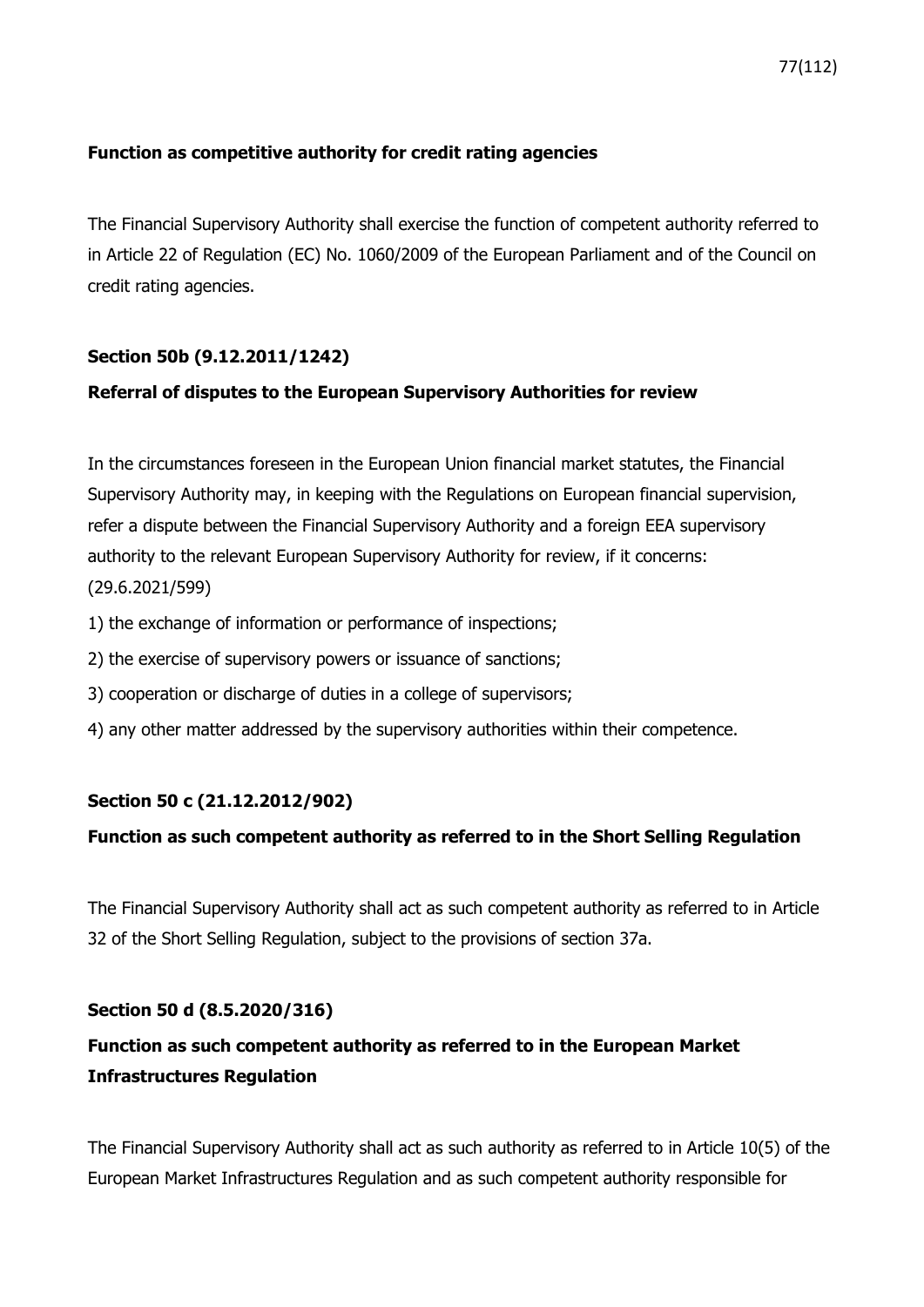monitoring compliance with this Regulation, as referred to in Article 22(1) of the European Market Infrastructures Regulation. The Financial Supervisory Authority is responsible for the cooperation between authorities and for the harmonisation of the exchange of information, as referred to in Articles 23, 23a, 24, 83 and 84 of the said Regulation.

## **Section 50 e (12.4.2013/254)**

## **Function as such competent authority as referred to in the Auctioning Regulation**

The Financial Supervisory Authority shall act as such competent authority as referred to in Article 43 of the Auctioning Regulation.

## **Section 50 f (7.3.2014/170)**

# **Function as such competent authority as referred to in the Directive on Alternative Investment Fund Managers and related Regulations of the European Parliament and of the Council**

The Financial Supervisory Authority shall act as such competent authority as referred to in Article 44 of the Directive on Alternative Investment Fund Managers.

The Financial Supervisory Authority shall act as such competent authority as referred to in Article 3 of the Regulation (EU) No 345/2013 of the European Parliament and of the Council on European venture capital funds.

The Financial Supervisory Authority shall act as such competent authority as referred to in Article 3 of the Regulation (EU) No 346/2013 of the European Parliament and of the Council on European social entrepreneurship funds.

The Financial Supervisory Authority shall act as the competent authority referred to in Article 3 of Regulation (EU) No 2015/760 of the European Parliament and of the Council on European longterm investment funds. (25.8.2016/737)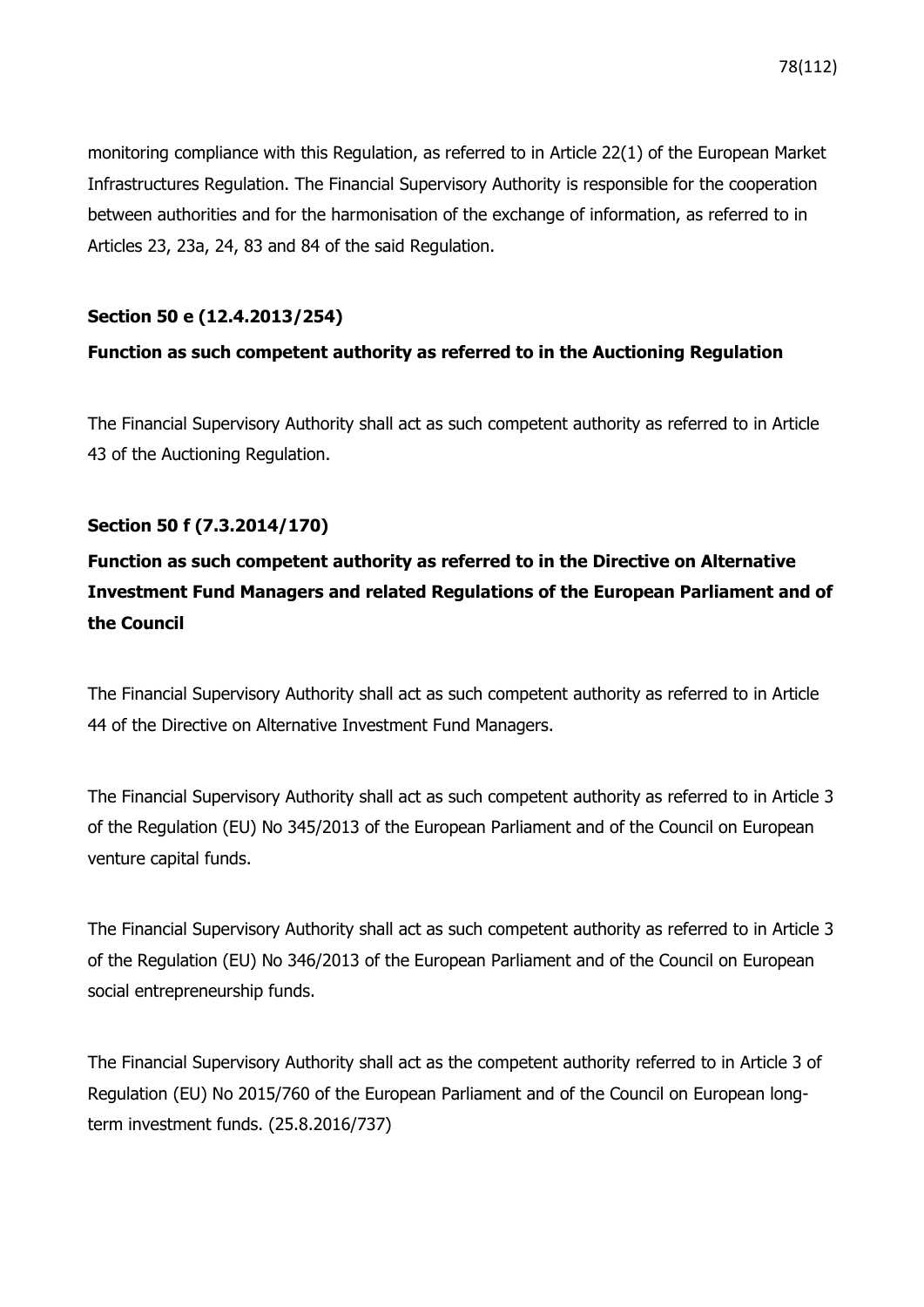The Financial Supervisory Authority shall act as the competent authority referred to in Article 38 of the Regulation on Money Market Funds. (22.2.2019/215)

## **Section 50g (29.1.2016/60)**

## **Competent authority referred to in Card Transaction Interchange Fees Regulation**

The Financial Supervisory Authority shall act as the competent authority overseeing compliance with the Regulation, as referred to in Article 13 of the Card Transaction Interchange Fees Regulation.

## **Section 50h (29.6.2016/520)**

## **Acting as competent authority referred to in the Market Abuse Regulation**

The Financial Supervisory Authority shall act as the competent authority referred to in Article 22 of the Market Abuse Regulation.

## **Section 50i (12.8.2016/642)**

## **Acting as competent authority in regard to auditing a public interest entity**

The Financial Supervisory Authority shall act as the competent authority in accordance with Article 20(2) of the European Union Audit Regulation in the evaluation and monitoring of the performance of audit committees as referred to in Article 27(1)(c) of the Regulation.

## **Section 50j (9.12.2016/1055)**

## **Acting as an authority under the Payment Accounts Directive**

The Financial Supervisory Authority shall act as the competent authority referred to in Article 21 of the Payment Accounts Directive and as the contact point referred to in Article 22 of the Directive.

## **Section 50k (29.6.2021/599)**

## **Acting as competent authority referred to in the Benchmarks Regulation**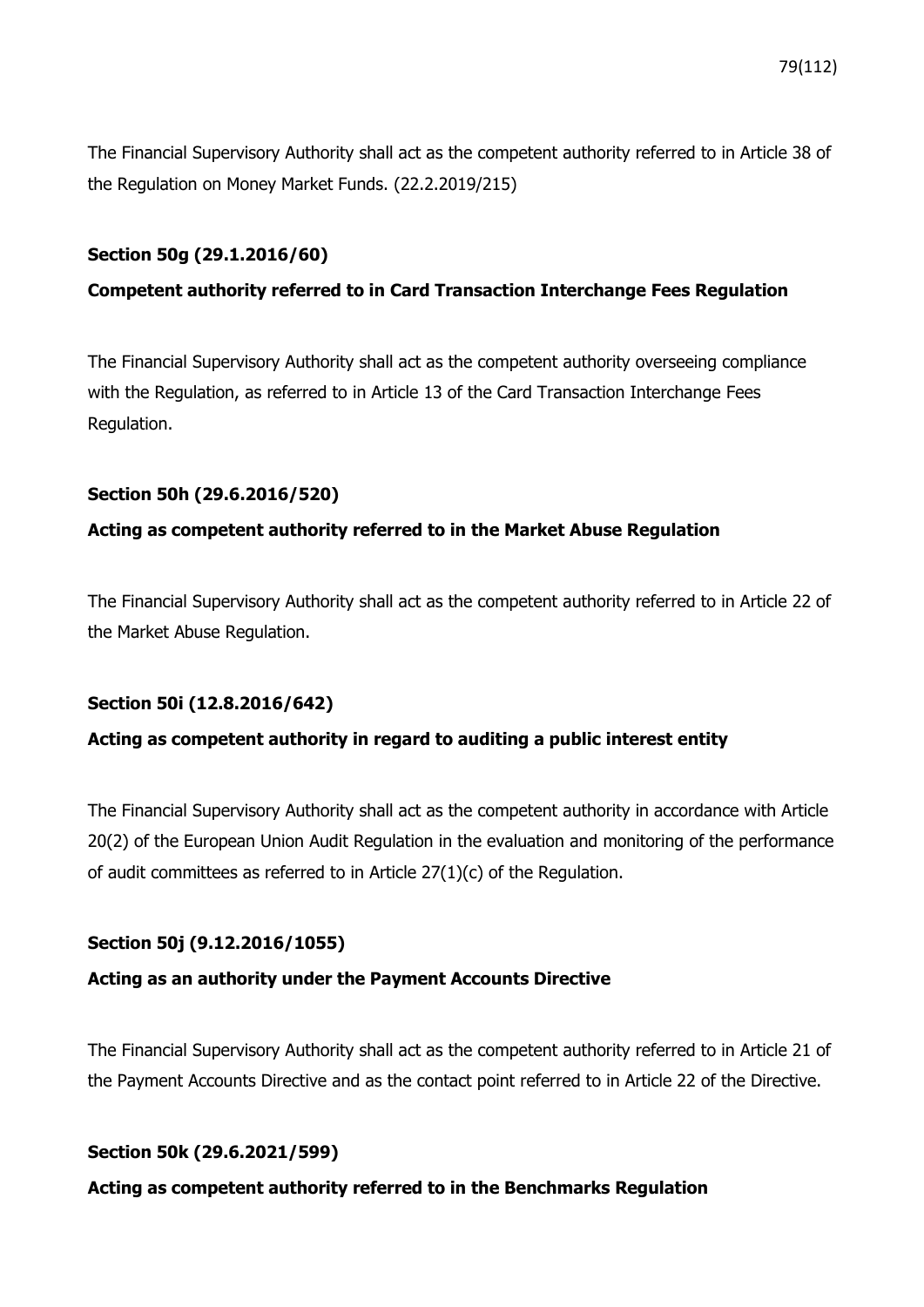The Financial Supervisory Authority shall act as the competent authority referred to in Article 40(2) of the Benchmarks Regulation.

## **Section 50l (21.4.2017/228)**

### **Acting as competent authority referred to in the KIDs for PRIIPs Regulation**

The Financial Supervisory Authority shall act in accordance with Articles 4(8) and 15(2) of the KIDs for PRIIPs Regulation as the competent authority referred to in the Regulation.

### **Section 50m (16.6.2017/352)**

# **Acting as competent authority referred to in the EU Central Securities Depositories Regulation**

The Financial Supervisory Authority shall act as the competent authority referred to in the first subparagraph of Article 11(1) of the EU Central Securities Depositories Regulation and as the authority coordinating cooperation as referred to in the second subparagraph of Article 11(1) of the Regulation.

## **Section 50n (14.12.2017/893)**

### **Function as such competent authority as referred to in the Payment Services Directive**

The Financial Supervisory Authority shall act as such competent authority as referred to in Article 22 of the Directive (EU) 2015/2366 of the European Parliament and of the Council on payment services in the internal market, amending Directives 2002/65/EC, 2009/110/EC and 2013/36/EU and Regulation (EU) No 1093/2010, and repealing Directive 2007/64/EC, hereinafter referred to as Payment Services Directive.

Where the Financial Supervisory Authority receives a report of a major operational or security incident, as referred to in Article 96 of the Payment Services Directive, from the European Banking Authority or the European Central Bank, the Financial Supervisory Authority shall take the necessary measures to protect the immediate security of the financial system.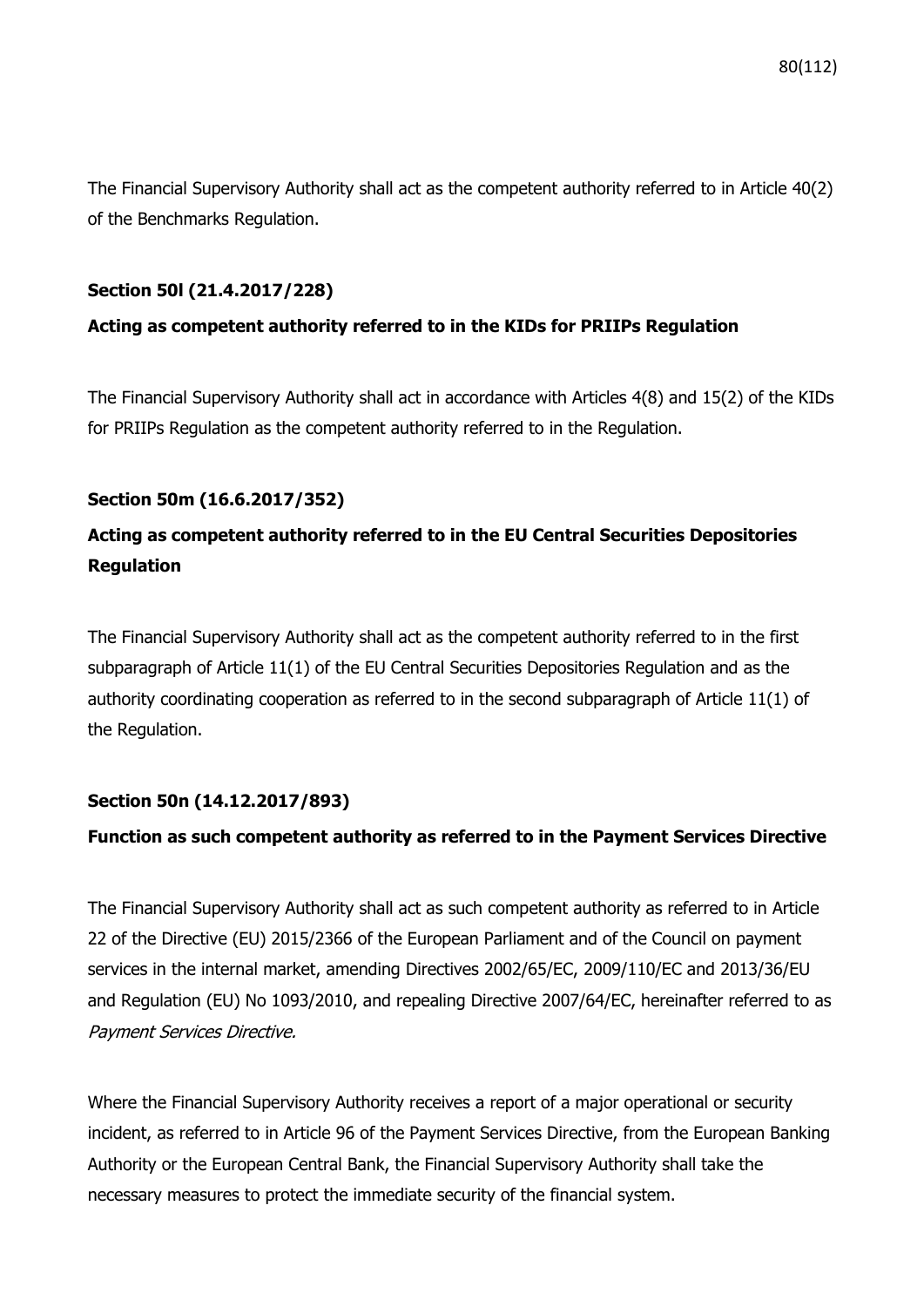## **Section 50o (28.12.2017/1071)**

## **Function as such competent authority as referred to in the Markets in Financial Instruments Directive and the EU Markets in Financial Instruments Regulation**

The Financial Supervisory Authority shall act as the competent authority referred to in Article 67 of the Markets in Financial Instruments Directive and in the Markets in Financial Instruments Regulation. The Ministry of Finance shall act as the competent authority referred to in Article 44 of the Markets in Financial Instruments Directive.

The Financial Supervisory Authority shall act as the contact point referred to in Article 79(1)(5) of the Markets in Financial Instruments Directive. The Financial Supervisory Authority shall make the notifications as referred to in said Directive to the European Securities and Markets Authority, the European Commission and foreign EEA supervisory authorities, unless otherwise provided elsewhere in law

## **Section 50p (4.5.2018/291)**

# **Function as such competent authority as referred to in the Network and Information Systems Directive**

The Financial Supervisory Authority shall act as such competent authority as referred to in Article 8(1) of the Directive (EU) 2016/1148 of the European Parliament and of the Council concerning measures for a high common level of security of network and information systems across the Union, hereinafter referred to as Network and Information Systems Directive, as regards sectors 3 and 4 of Annex II.

## **Section 50q (19.12.2018/1229)**

## **Function as such competent authority as referred to in the Prospectus Regulation**

The Financial Supervisory Authority shall act as such competent authority as referred to in Article 31 of the Prospectus Regulation.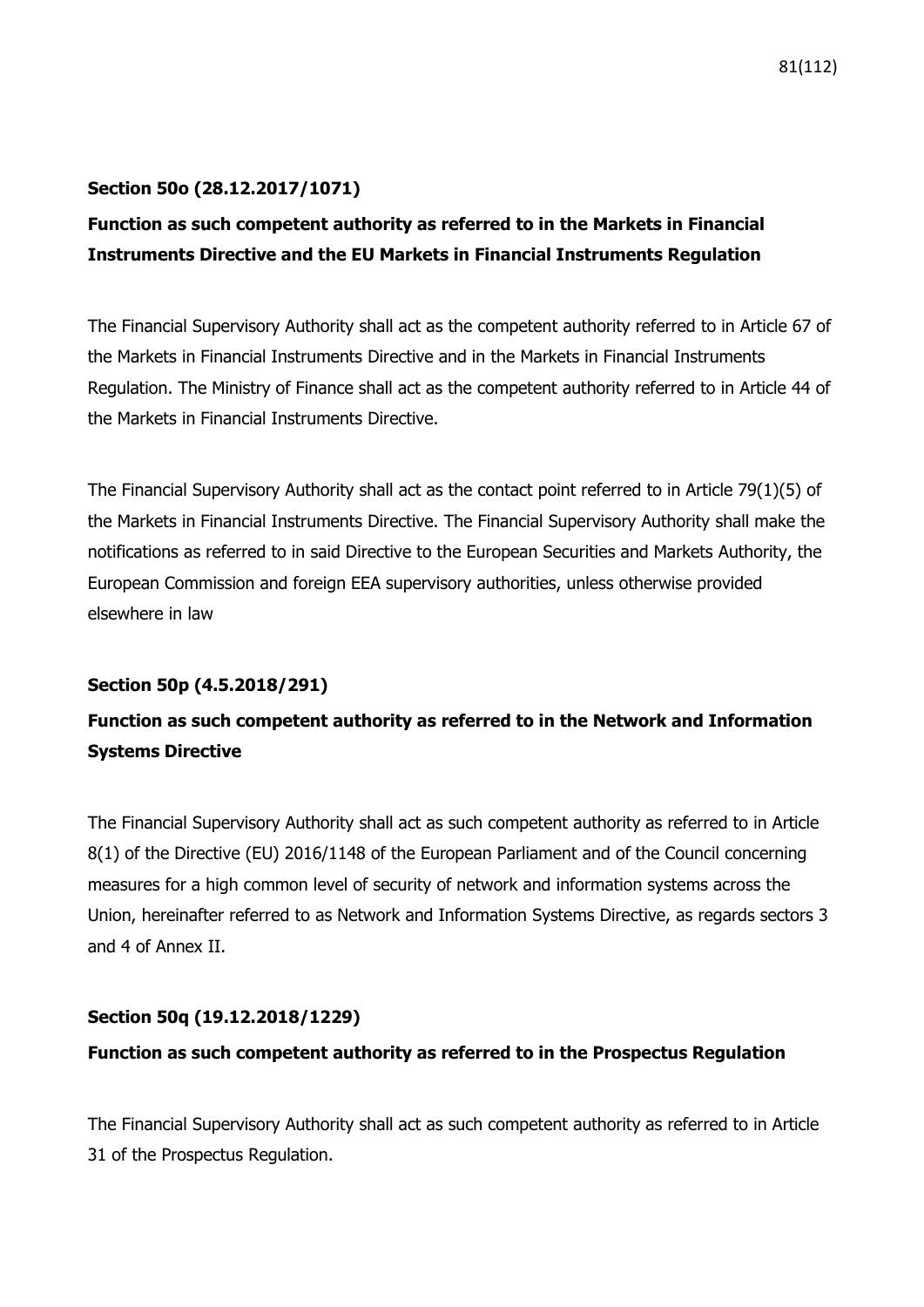## **Section 50r (14.12.2018/1108)**

## **Function as such competent authority as referred to in the Securitisation Regulation**

The Financial Supervisory Authority shall act as such competent authority as referred to in Article 29(5) of the Securitisation Regulation.

## **Section 50s (22.2.2019/215)**

## **Function as such competent authority as referred to in the Regulation on Reporting and Transparency of Securities Financing Transactions**

The Financial Supervisory Authority shall act as the competent authority referred to in Article 16 of the Regulation on Reporting and Transparency of Securities Financing Transactions.

### **Section 50t (7.5.2021/379)**

## **Acting as competent authority referred to in the Disclosures Regulation and the Taxonomy Regulation**

The Financial Supervisory Authority shall act as the competent authority referred to in Article 14(1) of the Disclosures Regulation.

The Financial Supervisory Authority shall act as the competent authority referred to in Article 21(1) of the Taxonomy Regulation.

## **Section 50u (19.11.2021/941)**

**Function as such competent authority as referred to in the Regulation (EU) 2020/1503 of the European Parliament and the Council on European crowdfunding service providers for business**

The Financial Supervisory Authority shall act as such competent authority as referred to in Article 29(1) of Regulation (EU) 2020/1503 of the European Parliament and of the Council on European crowdfunding service providers for business, and amending Regulation (EU) 2017/1129 and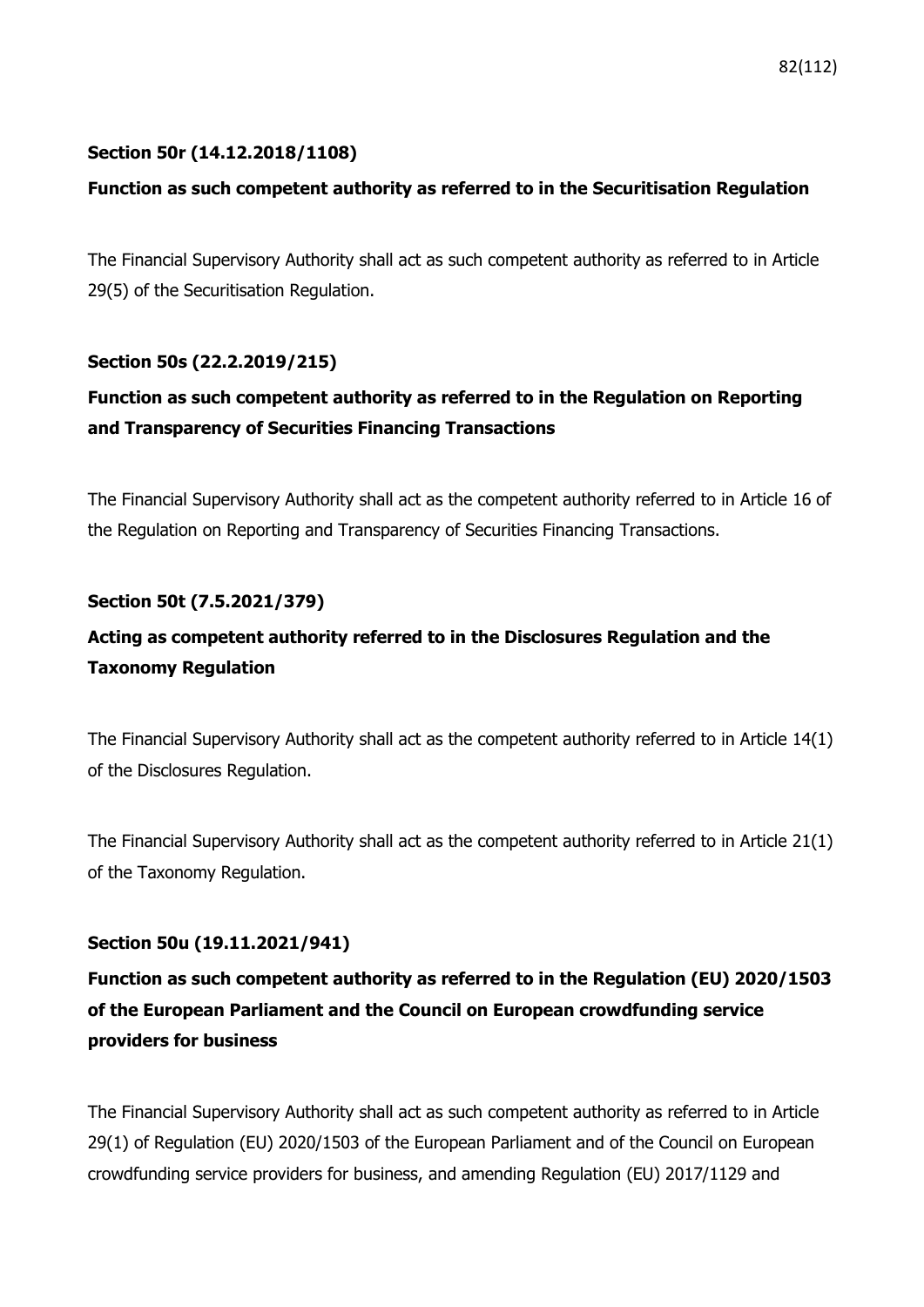Directive (EU) 2019/1937, and as such single point of contact for cross-border administrative cooperation between competent authorities as well as with ESMA as referred to in Article 29(2) of the said Regulation.

Section 51 was repealed by Act 29.6.2016/520.

# **Section 52 (8.8.2014/611) Exchange of information**

The Financial Supervisory Authority shall submit to the foreign EEA supervisory authorities all information in its possession that is essential for supervision and that may facilitate supervision by the authorities. The extent of the information provided shall at least meet the requirements of the European Union legal acts applicable to the relevant supervised entity. Any information having an essential impact on the authorisation criteria of insurance companies shall be provided to an equivalent extent. Section 65 further lays down provisions on the exchange of information in group-wide supervision.

Where the Financial Supervisory Authority has justifiable cause to suspect that an entity that does not fall under its supervision engages or has engaged in activities contrary to European Union financial market legislation in the territory of another EEA member state, it shall notify the competent authority of the relevant EEA member thereof in such cases as referred to in the European Union financial market legislation.

## **Section 52a (23.11.2018/959)**

# **Cooperation and exchange of information in the discharge of duties under the Network and Information Systems Directive**

The Financial Supervisory Authority shall cooperate with the Finnish Transport and Communications Agency in the discharge of the duties under the Network and Information Systems Directive. For this purpose, the Financial Supervisory Authority shall have the right to disclose information to the Finnish Transport and Communications Agency, confidentiality obligations notwithstanding.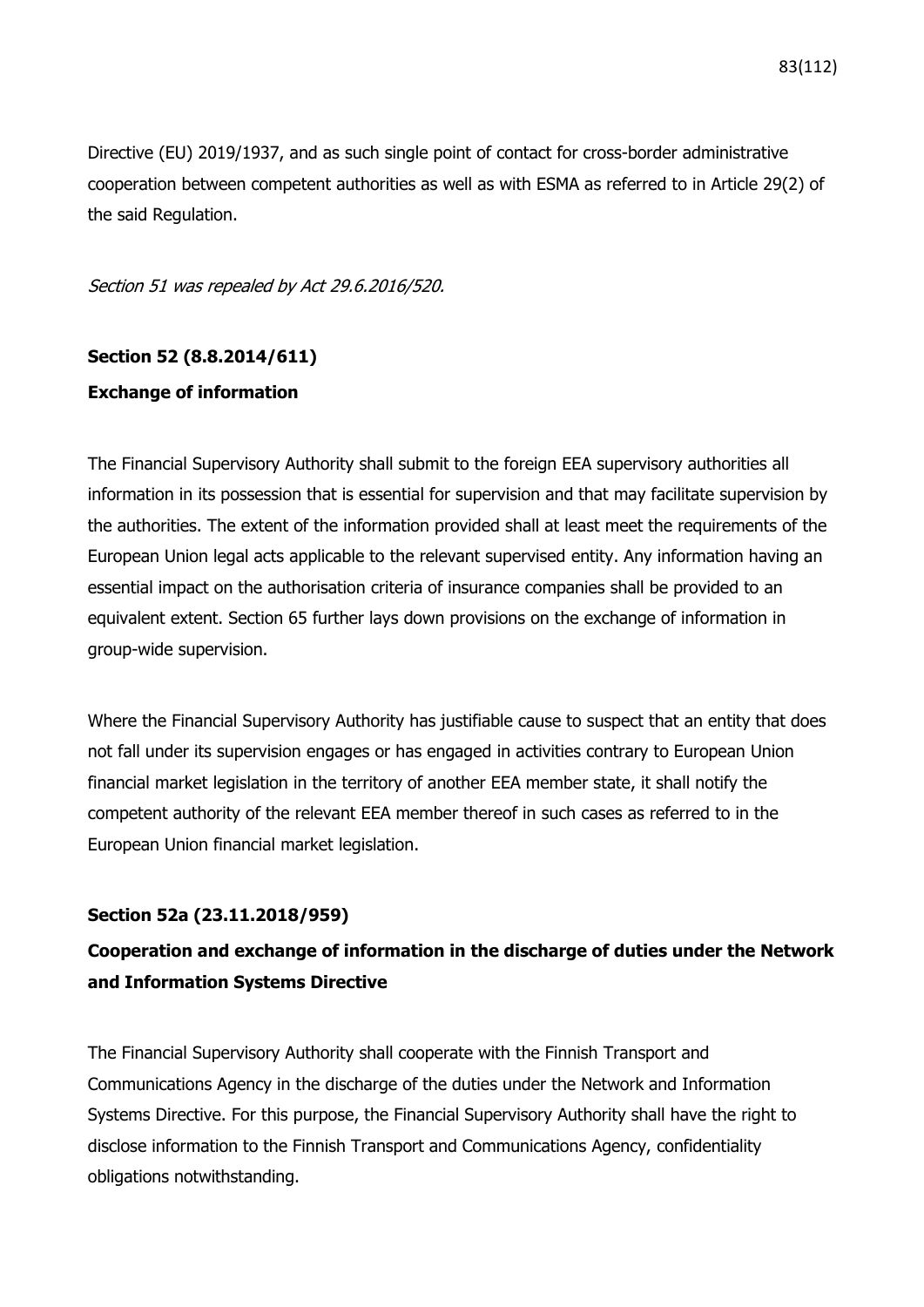## **Section 53**

## **Refusal of supervisory cooperation**

The Financial Supervisory Authority may refuse to cooperate with a foreign EEA supervisory authority only if:

1) the cooperation would jeopardise Finland's right of self-determination, national security or public order;

2) the request for cooperation concerns a person and a case for which legal proceedings or an administrative process is pending in Finland; 50 (28.12.2017/1071)

3) a legally binding decision has been issued in Finland concerning the person and act that are the subject of the request for cooperation; or

4) compliance with the request would be likely to have a detrimental effect on its investigation or on enforcement monitoring.

The Financial Supervisory Authority shall inform the requesting authorities and, in the circumstances, foreseen in the European Union financial market statutes, also the relevant European Supervisory Authority of its refusal and the grounds for such refusal. (29.6.2021/599)

## **Section 54 (14.12.2012/752)**

# **Supervision of third country supervised entities and cooperation with third country supervisory authorities (12.4.2013/254)**

The Financial Supervisory Authority shall engage in appropriate cooperation with the supervisory authorities of third countries where:

1) an undertaking supervised by such authorities has established or plans to establish a branch in Finland, or a credit institution supervised by such authorities has established or plans to establish a representative office in Finland;

2) an entity supervised by it has established or plans to establish a branch in such a country;

3) securities issued by a Finnish undertaking have been admitted to trading equivalent to trading on a regulated market or MTF;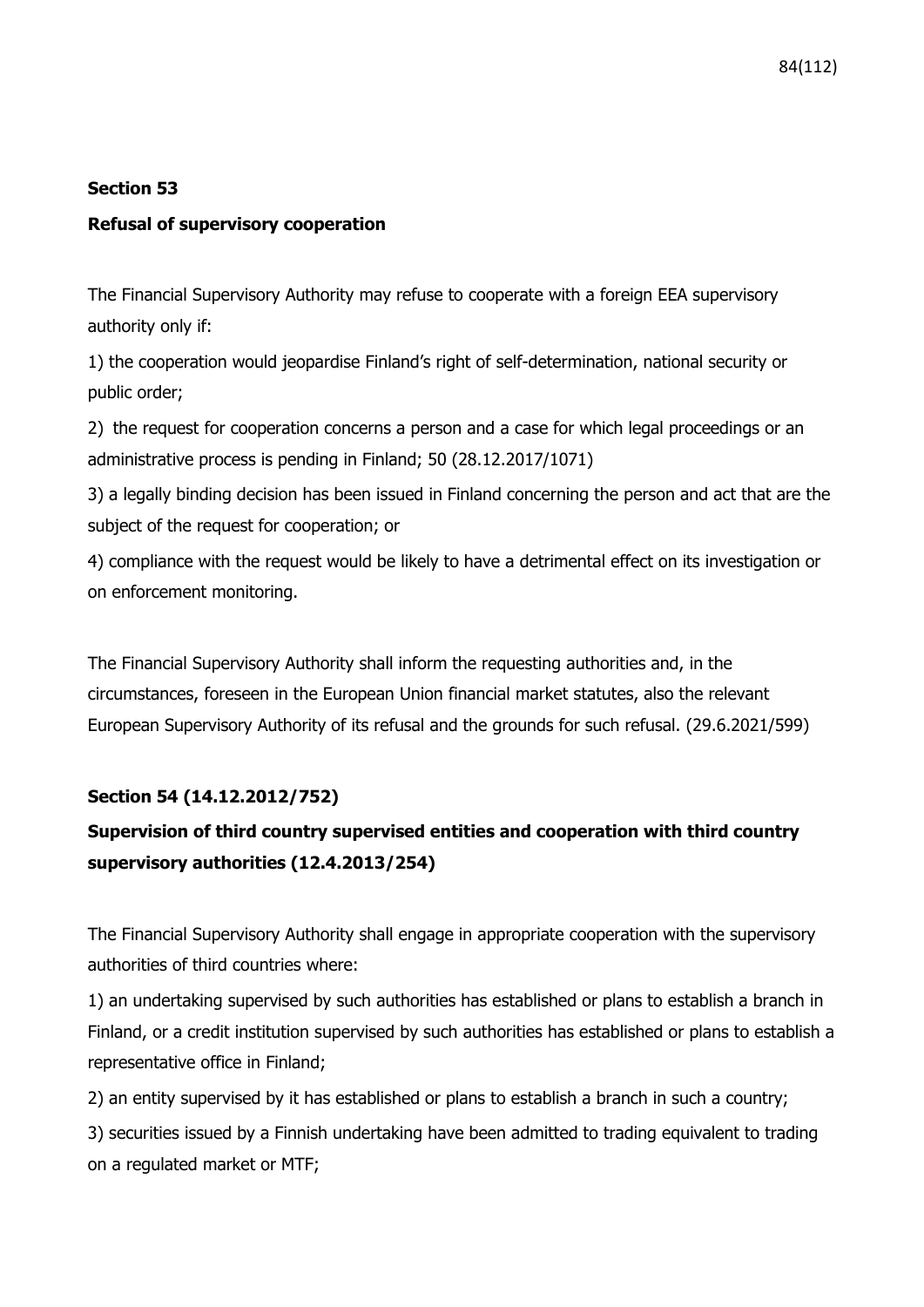4) securities issued by an undertaking supervised by said authority have been admitted to trading on a regulated market or MTF in Finland; (12.4.2013/254)

5) it is necessary to adopt such cooperation arrangements as are necessary for the effective application of Directive 2011/61/EU of the European Parliament and of the Council on Alternative Investment Fund Managers and amending Directives 2003/41/EC and 2009/65/EC and Regulations (EC) No 1060/2009 and (EU) No 1095/2010 and for the efficient exchange of information; (18.6.2021/524)

6) it is necessary to adopt such cooperation arrangements as are necessary for the effective application of the Directive (EU) 2019/2034 of the European Parliament and of the Council on the prudential supervision of investment firms and amending Directives 2002/87/EC, 2009/65/EC, 2011/61/EU, 2013/36/EU, 2014/59/EU and 2014/65/EU and allowing for the efficient exchange of information. (18.6.2021/524)

The provisions of sections 18 and 24 shall apply to the right of the Financial Supervisory Authority to obtain and inspect information from the Finnish representative office of a third country credit institution.

Cooperation with the Swiss Federal Office of Private Insurance (FOPI) is governed by the Insurance Companies Act and the Act on Foreign Insurance Companies.

## **Cooperation with host supervisory authorities**

### **Section 55 (19.11.2021/954)**

## **Notification requirement concerning the establishment of branches and any other provision of services in other EEA member states**

Provisions on the obligation of the Financial Supervisory Authority to notify the host supervisory authorities of the establishment of a branch of supervised entity in the host member state and of the provision of services in the host member state without establishing a branch are laid down in the Credit Institutions At, the Payment Institutions Act, the Investment Services Act, the Act on Common Funds, the Act on Alternative Investment Fund Managers and the Insurance Companies Act. Supplementary pension provision in other EEA member states is governed by the Act on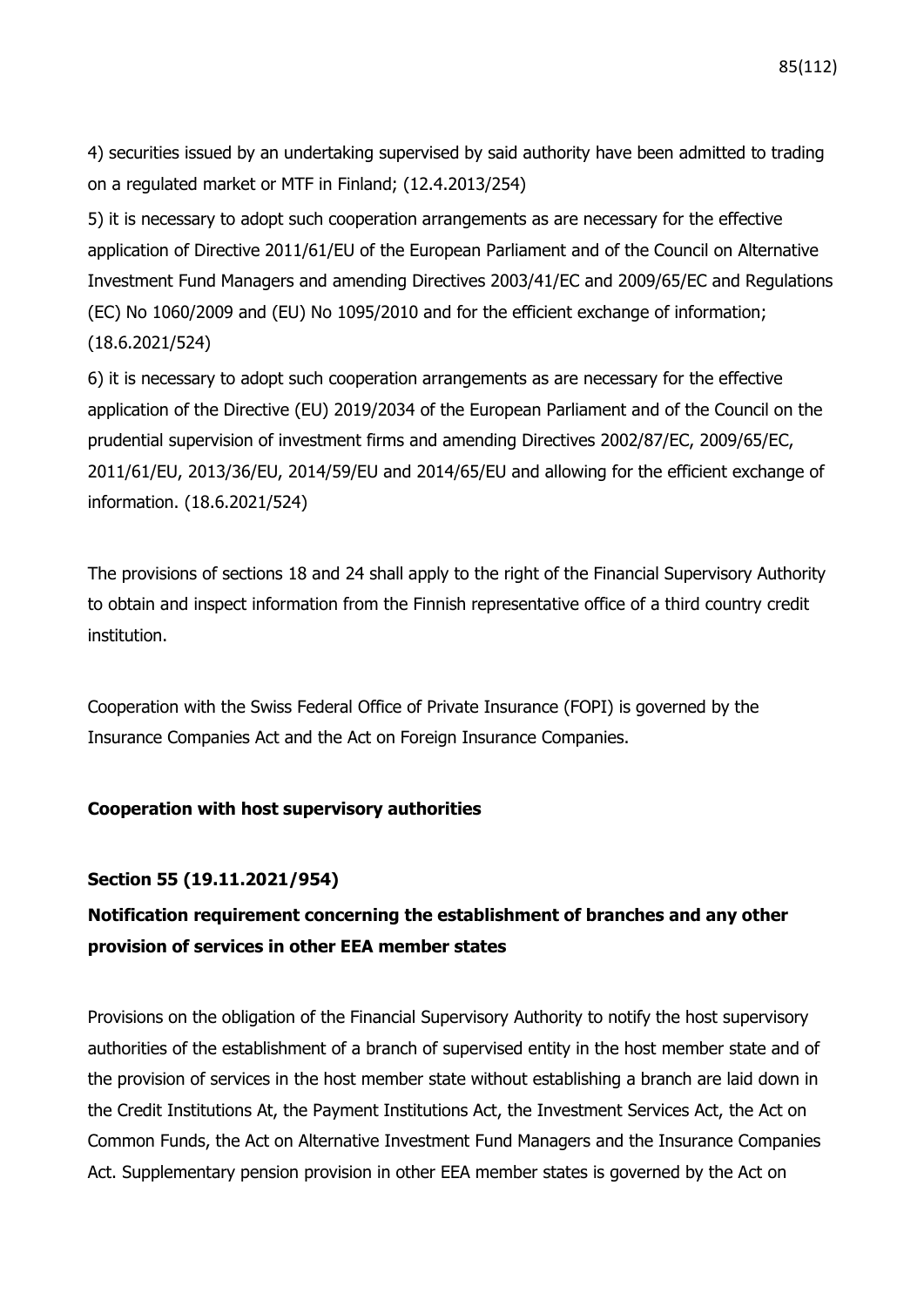Supplementary Pension Funds and the Act on Foreign Insurance Companies and in the Act on Insurance Distribution in other EEA Member States. Provisions on the obligation of the Financial Supervisory Authority to notify the supervisory authority of another EEA member state of the operation of a stock exchange in such EEA member states are laid down in the Act on Trading in Financial Instruments.

### **Section 56 (30.4.2010/301)**

## **Inspection of branches established by Finnish supervised entities in other EEA member states**

The provisions of section 24 shall apply to the right of the Financial Supervisory Authority to inspect the business of branches established by credit institutions, payment institutions, investment firms, fund management companies and insurance companies in other EEA member states. Before the inspection, the Financial Supervisory Authority shall notify the host supervisory authority thereof.

### **Section 57**

### **Monitoring compliance with the legislation of other EEA member states**

Where the supervisory authority of another EEA member state has informed the Financial Supervisory Authority of the failure of a supervised entity or other financial market participant to comply with the legislation of the relevant member state in the provision of services in said member state, the Financial Supervisory Authority shall take the necessary measures as referred to in chapters 3 and 4 to ensure that practices in violation of the provisions are brought to an end. The Financial Supervisory Authority shall inform the supervisory authority of the relevant member state of the measures taken.

#### **Section 58**

**Cooperation concerning withdrawal of authorisation and restriction of business activity, portfolio transfer, instigation of bankruptcy or winding-up proceedings and order of prohibition against pledging and transferring assets**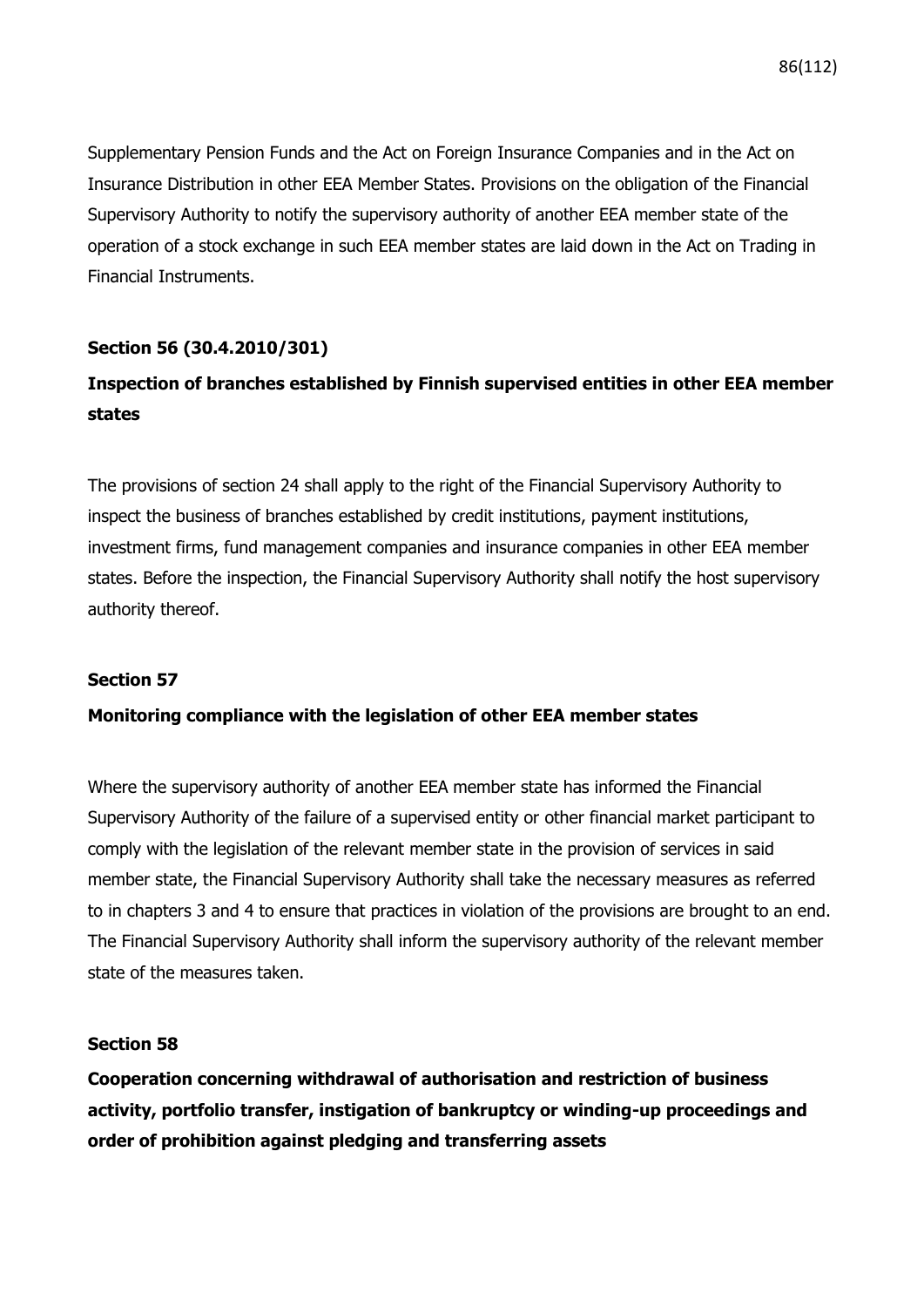The Financial Supervisory Authority shall, without undue delay, notify the host supervisory authority of a decision on the instigation of bankruptcy or winding-up proceedings against a credit institution, payment institution, investment firm, fund management company or insurance company established or providing services in another EEA member state, including the effects of such bankruptcy or winding up, and of a decision on withdrawal of authorisation or restriction of business activity, and of an order of prohibition against pledging or transferring assets. (30.4.2010/301)

The Financial Supervisory Authority shall cooperate to the extent necessary with host supervisory authorities and with other authorities and administrators of the host member state.

The Financial Supervisory Authority shall, without undue delay, communicate a decision on the instigation of bankruptcy proceedings against a foreign credit institution, investment firm, fund management company or insurance company domiciled in a non-EEA country, including the effects of such bankruptcy, and of a decision on the withdrawal of the authorisation of the Finnish branch of said undertaking, to the supervisory authorities of such other EEA member states in which said undertaking has established a branch or provides services.

The notification on an insurance company referred to above in this section shall be submitted to the authorities responsible for insurance supervision in all EEA member states.

Provisions on cooperation with host supervisory authorities in portfolio transfers and orders of prohibition against pledging and transferring the assets of an insurance company are set out in the Insurance Companies Act.

**Supervision of foreign EEA branches and other foreign supervised entities and cooperation with home supervisory authorities (12.4.2013/254)**

## **Section 59 (26.3.2021/235)**

**Provision of information to home supervisory authorities on the business conditions to be met by foreign EEA branches and other foreign EEA supervised entities operating in Finland**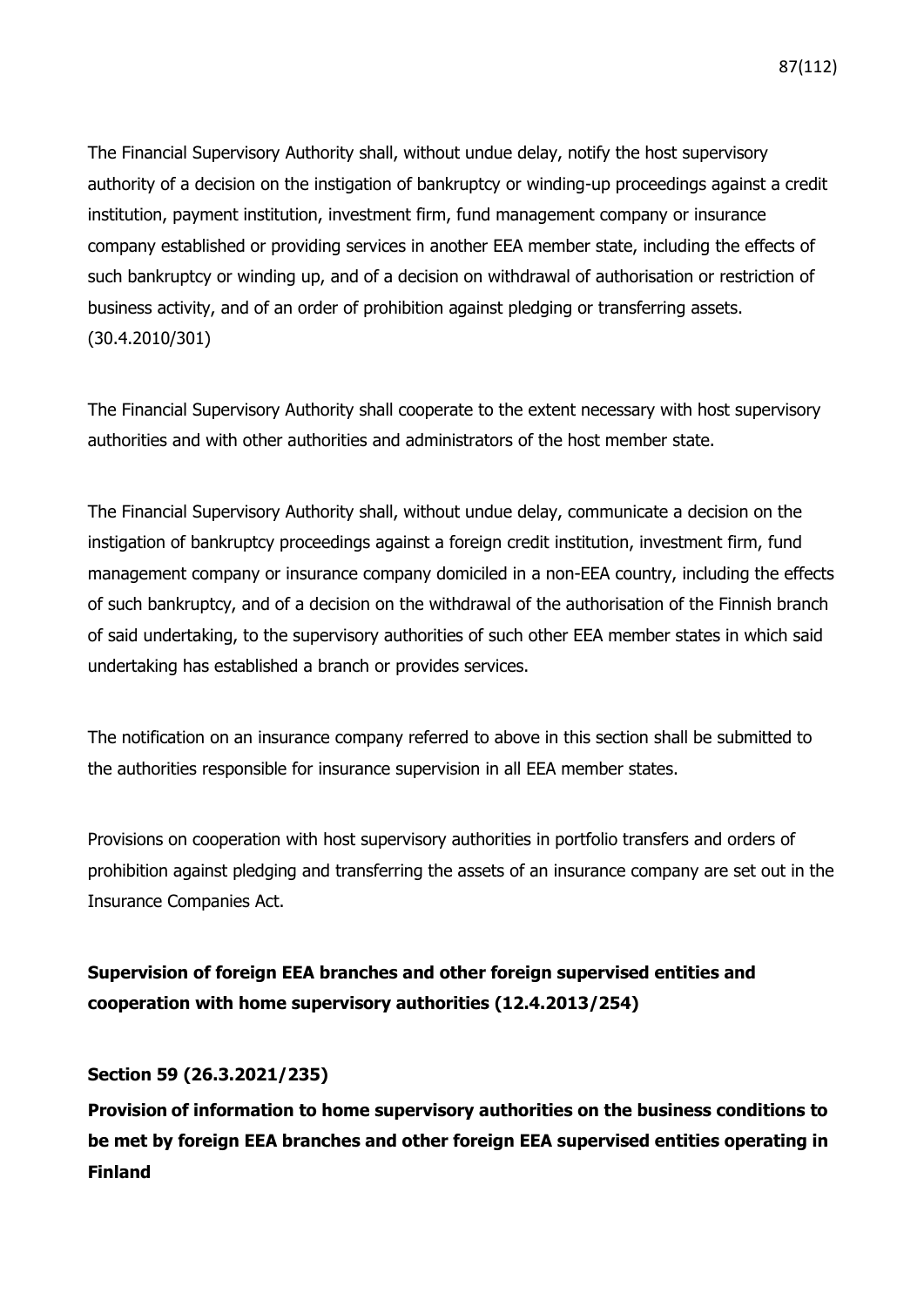The Financial Supervisory Authority shall inform a foreign EEA branch and the authorities responsible for its supervision, or in the case of an authorised insurance company located in a EEA member state other than Finland, the authority responsible for its supervision, of the requirements concerning the business of branches and the conduct of supervision, as well as the conditions in the interest of the public good to be met by foreign EEA supervised entities operating in Finland, within two months of receipt of a notification from the branch or foreign EEA supervisory authority stating that a foreign EEA branch will take up business in Finland or that significant changes will be made in such business. The provisions of this section shall not apply to foreign investment firms, foreign payment institutions or foreign fund management companies establishing branches in Finland. Provisions on the introduction of supplementary pension schemes in Finland are set out in the Act on Foreign Insurance Companies.

## **Section 59a (30.12.2010/1360)**

## **Affording significant status to a branch of a foreign EEA credit institution**

The Financial Supervisory Authority may request that a foreign EEA supervisory authority responsible for the consolidated supervision of a foreign EEA credit institution or, where the credit institution is not subject to consolidated supervision, the home supervisory authority of a foreign EEA credit institution, afford significant status to the Finnish branch of the credit institution. The request shall be supported by sufficient grounds, including at least:

1) whether the market share of the branch exceeds 2% of Finnish deposits;

2) how the suspension or closure of the business of the credit institution is likely to affect liquidity conditions and payment and settlement systems in Finland;

3) the size and significance of the branch in the Finnish banking and financial system, as measured by customer volume.

The Financial Supervisory Authority shall undertake to arrive at a joint decision with a foreign EEA supervisory authority responsible for the consolidated supervision of a foreign EEA credit institution or, where the credit institution is not subject to consolidated supervision, the home supervisory authority of a foreign EEA credit institution, on affording significant status to the Finnish branch of the credit institution.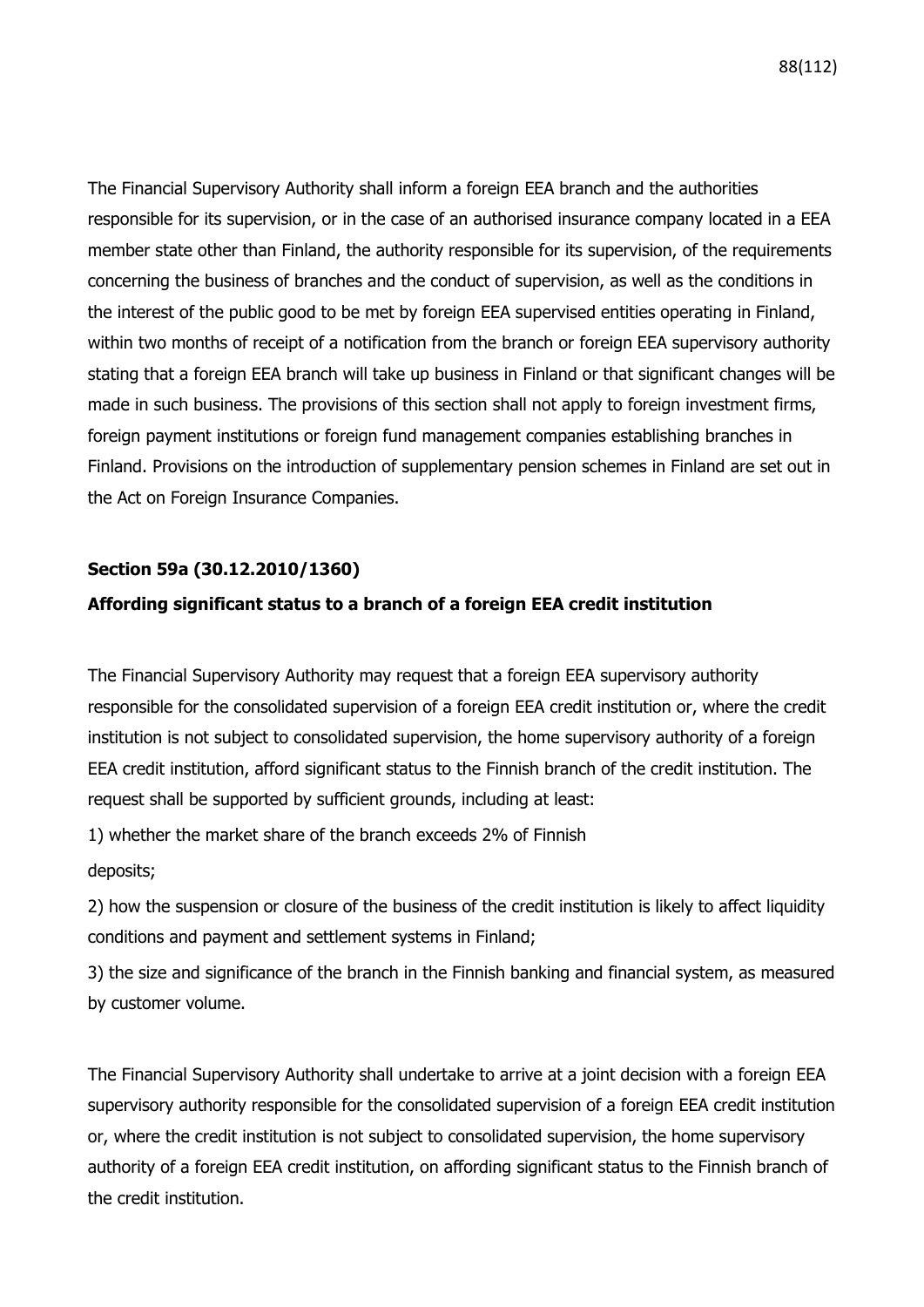If a joint decision is not reached within two months of receipt of the Financial Supervision Authority's request by the foreign EEA supervisory authority referred to in subsection 1, the Financial Supervisory Authority shall take a decision on affording the branch significant status within two months of the deadline referred to above in this subsection. In taking the decision, the Financial Supervisory Authority shall also take account of the considerations presented by the foreign EEA supervisory authorities referred to in subsection 2. The decision of the Financial Supervisory Authority shall be communicated to the foreign EEA supervisory authorities referred to in subsection 2.

If a foreign EEA supervisory authority as referred to in subsection 1 has referred a matter concerning a joint decision for review to the European Banking Authority within two months of receipt of the Financial Supervisory Authority's request referred to in subsection 1, the Financial Supervisory Authority shall await the decision of the European Banking Authority and act in accordance with it. (9.12.2011/1242)

### **Section 60 (8.8.2014/611)**

## **Inspection of foreign EEA branches and access to information from foreign EEA branches and other foreign supervised entities**

The home supervisory authority may, within its competence, undertake an inspection, either itself or through a representative, of the business of a foreign EEA branch to such extent as is necessary for the supervision of a foreign EEA supervised entity, provided that it has informed the Financial Supervisory Authority thereof in advance. The Financial Supervisory Authority has the right to participate in such an inspection.

The Financial Supervisory Authority may, upon request of the home supervisory authority, undertake an inspection of the business of a foreign EEA branch. The Financial Supervisory Authority's right to inspect and obtain information shall be governed by the provisions of chapter 3 on the right of the Financial Supervisory Authority to inspect and obtain information from supervised entities, section 34 on the right to employ outside expert advisers, and section 33a on the right to impose a fine to enforce the right to inspect and obtain information.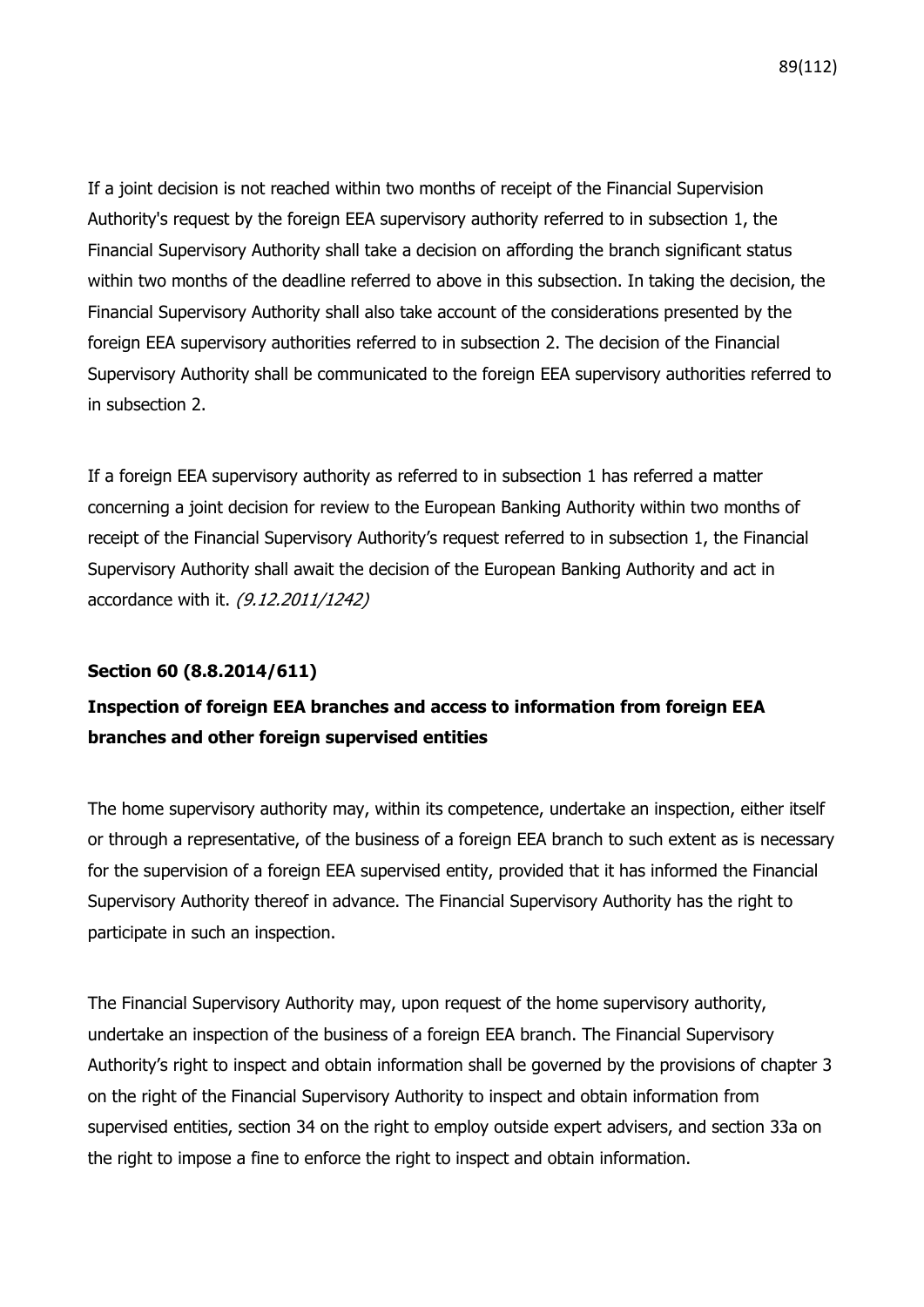The Financial Supervisory Authority may obtain any information from a foreign EEA branch as is necessary for supervision and may undertake an inspection of the business of a foreign EEA branch, upon request of the home supervisory authority, or on its own initiative after submitting advance notification thereof to the home supervisory authority, if this is justifiable in terms of financial stability or performance of the Financial Supervisory Authority's duties laid down elsewhere in law. The Financial Supervisory Authority's right to inspect and obtain information shall be governed by the provisions of chapter 3 on the right of the Financial Supervisory Authority to inspect and obtain information from supervised entities, section 34 on the right to employ outside expert advisers, and section 33a on the right to impose a fine to enforce the right to inspect and obtain information. The above provisions of this subsection on EEA branches shall apply equally to the permanent Finnish offices of foreign EEA supplementary pension institutions.

The Financial Supervisory Authority shall have the right to obtain any information necessary for the performance of the duties provided for in this Act and elsewhere in law from foreign EEA supplementary pension institutions and foreign supervised entities providing services in Finland without establishing a branch.

The Financial Supervisory Authority may issue regulations applying to foreign EEA branches and foreign EEA supplementary pension institutions, as referred to in subsection 3, regarding the regular reporting of such information to the Financial Supervisory Authority as is necessary for the performance of the duties referred to in section 3, subsection 3, paragraphs 3 and 5. The Financial Supervisory Authority may further issue regulations on regular reporting to the Financial Supervisory Authority of other information as referred to in section 18, subsection 2, if this is necessary for the performance of the duties assigned to the Financial Supervisory Authority under an agreement as referred to in section 67.

The Financial Supervisory Authority shall notify the home supervisory authority of the information obtained by virtue of this section in so far as such information is significant for the Supervisory Review and Evaluation of the credit institution as a whole or for the stability of Finnish financial markets.

### **Section 61 (14.12.2012/752)**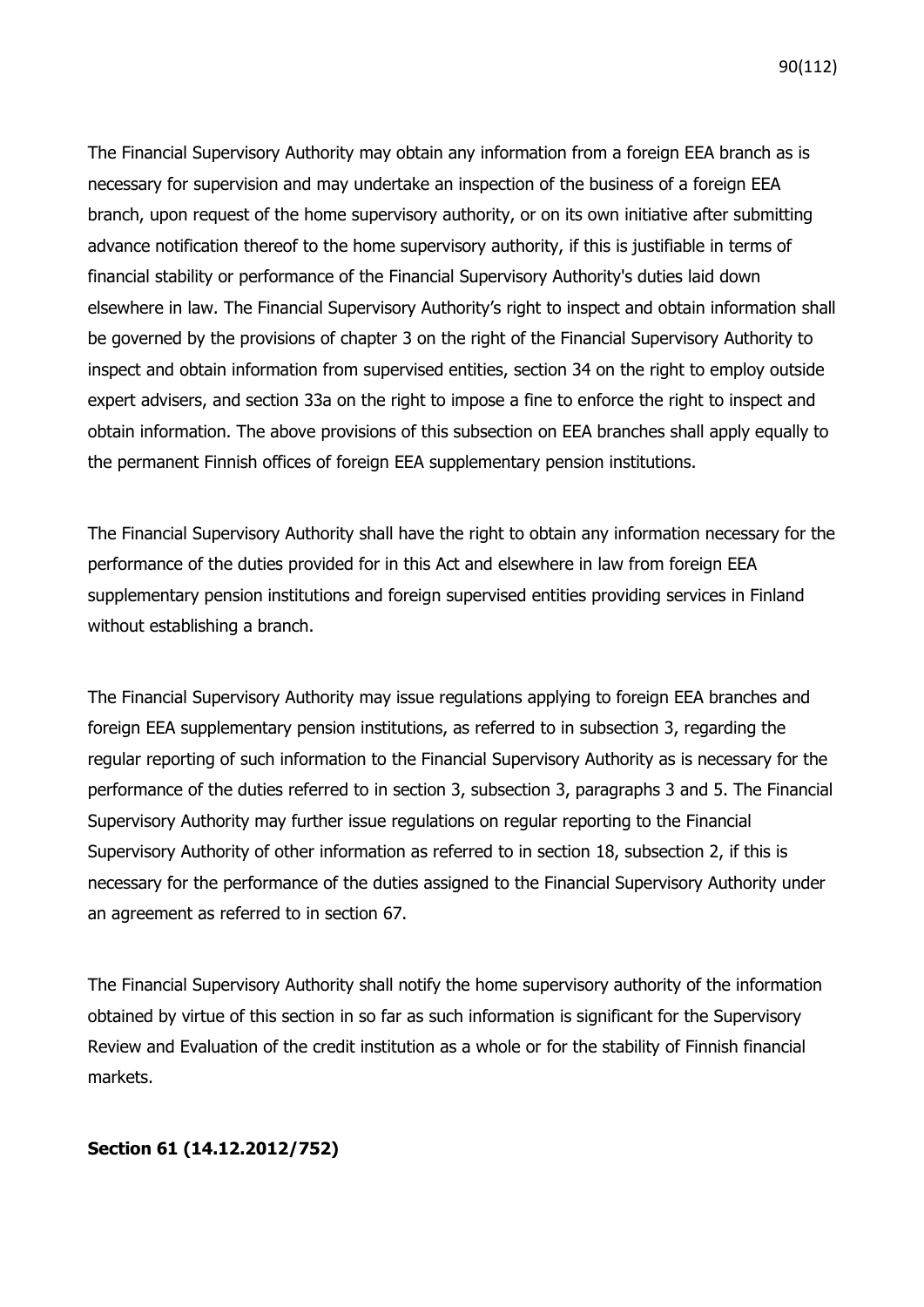**Notification of measures directed at foreign EEA branches and other foreign EEA supervised entities and regulated markets supervised by other EEA member states, and restriction and prohibition of the business activities of foreign EEA branches and other foreign EEA supervised entities (8.8.2014/611)**

Where the Financial Supervisory Authority has justifiable cause to suspect that a foreign EEA branch fails to comply with the conditions in the interest of the public good referred to in section 59 or its obligations under Finnish financial market legislation, or any provisions or regulations issued thereunder, or any branch-specific business rules, the Financial Supervisory Authority may request the branch to redress the matter within a prescribed period of time. (8.8.2014/611)

In the event of failure to comply with the request referred to in subsection 1, the Financial Supervisory Authority shall inform the home supervisory authority.

Where the measures taken by the home supervisory authority prove insufficient, and the branch is continuing to be in violation of the provisions or regulations referred to in subsection 1, the Financial Supervisory Authority shall, after having so informed the home supervisory authority, issue the branch with a prohibition of execution or demand for correction as referred to in section 33, an administrative fine as referred to in section 38, a public warning as referred to in section 39 or a penalty payment as referred to in section 40 , or impose a conditional fine as referred to in section 33a to prohibit the branch from continuing to be in violation of the provisions or regulations, or prohibit the branch from continuing the conduct of business in whole or in part. (7.3.2014/170)

The provisions of subsection 3 notwithstanding, the Financial Supervisory Authority may immediately take such measures as referred to in subsection 3 where:

1) the branch fails to comply with the financial market provisions applicable to it or any regulations issued thereunder, or any branch-specific business rules, and such measures are necessary for safeguarding the public good; or

2) the branch fails to comply with such provisions applicable to it or regulations issued thereunder, or any branch-specific business rules the supervision of which is entrusted to the Financial Supervisory Authority under another act.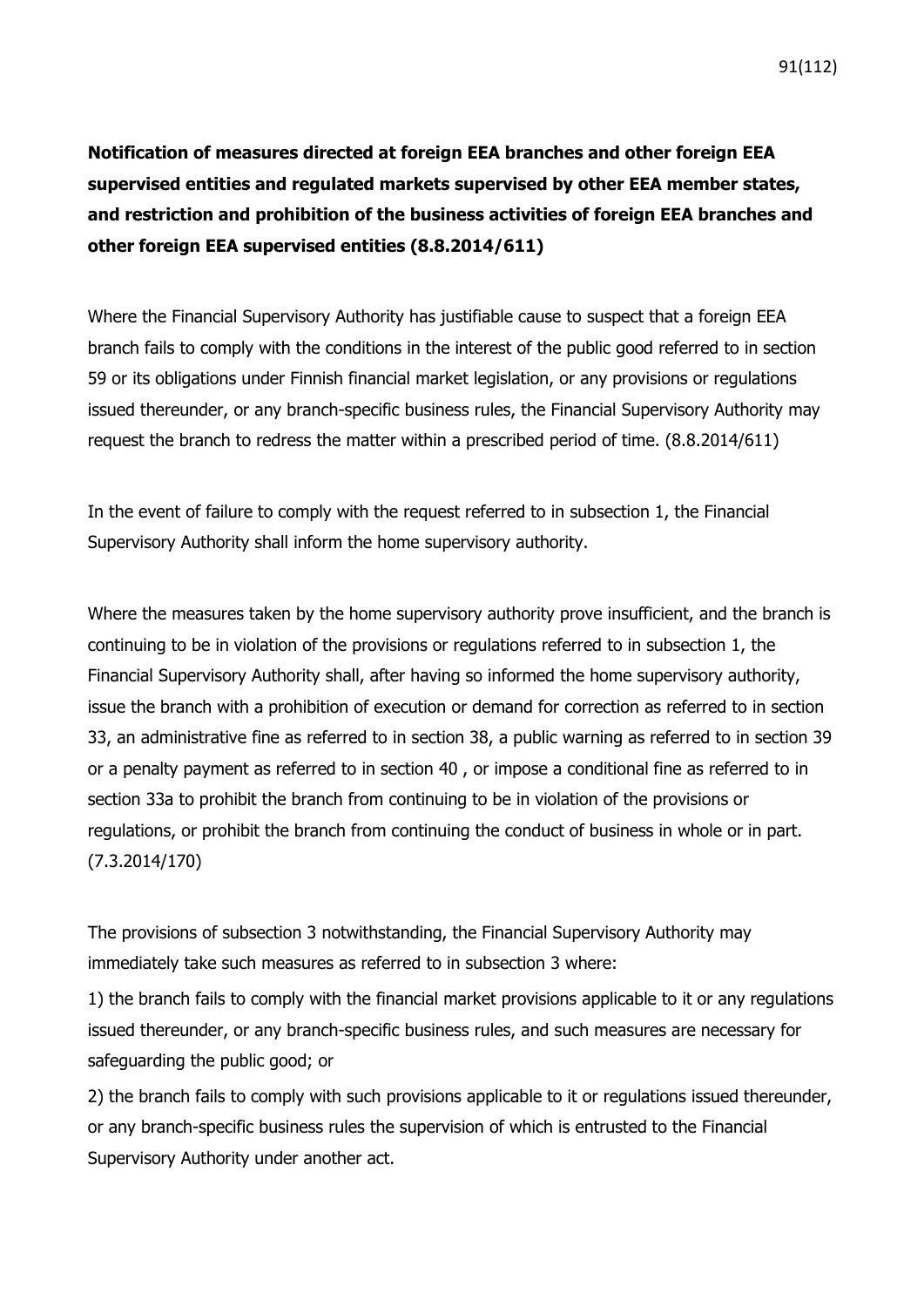The Financial Supervisory Authority shall inform the foreign EEA supervisory authority, and in the cases referred to in the European Union statutes governing financial markets, the European Commission and the competent European Supervisory Authority, of the measures taken to bring an end to the practices in violation of the provisions, regulations, rules or conditions referred to in subsection 1. (29.6.2021/599)

The above provisions of this section shall also apply to foreign EEA supplementary pension institutions and to foreign supervised entities providing services in Finland without establishing a branch.

The provisions of this section on foreign supervised entities shall also apply to a market operator equivalent to a stock exchange, as referred to in chapter 3, section 1 of the Act on Trading in Financial Instruments operating in Finland and supervised by the authority of another EEA member state and to a multilateral or organised trading facility maintained by the regulated market. (28.12.2017/1071)

## **Section 61a (29.6.2016/520)**

## **Restriction of management activities**

The Financial Supervisory Authority can prohibit a person permanently from performing senior management tasks in a foreign EEA branch providing investment services if the person has repeatedly violated the provisions of Article 14 or 15 of the Market Abuse Regulation.

## **Cooperation concerning group supervision**

## **Section 62 (8.8.2014/611)**

# **Exchange of information related to the granting and withdrawal of authorisation and to owner control**

Provisions on the obligation of the Financial Supervisory Authority to inform the foreign EEA supervisory authorities responsible for the supervision of a supervised entity's parent company, and subsidiaries of the parent company, of an application for authorisation submitted by, and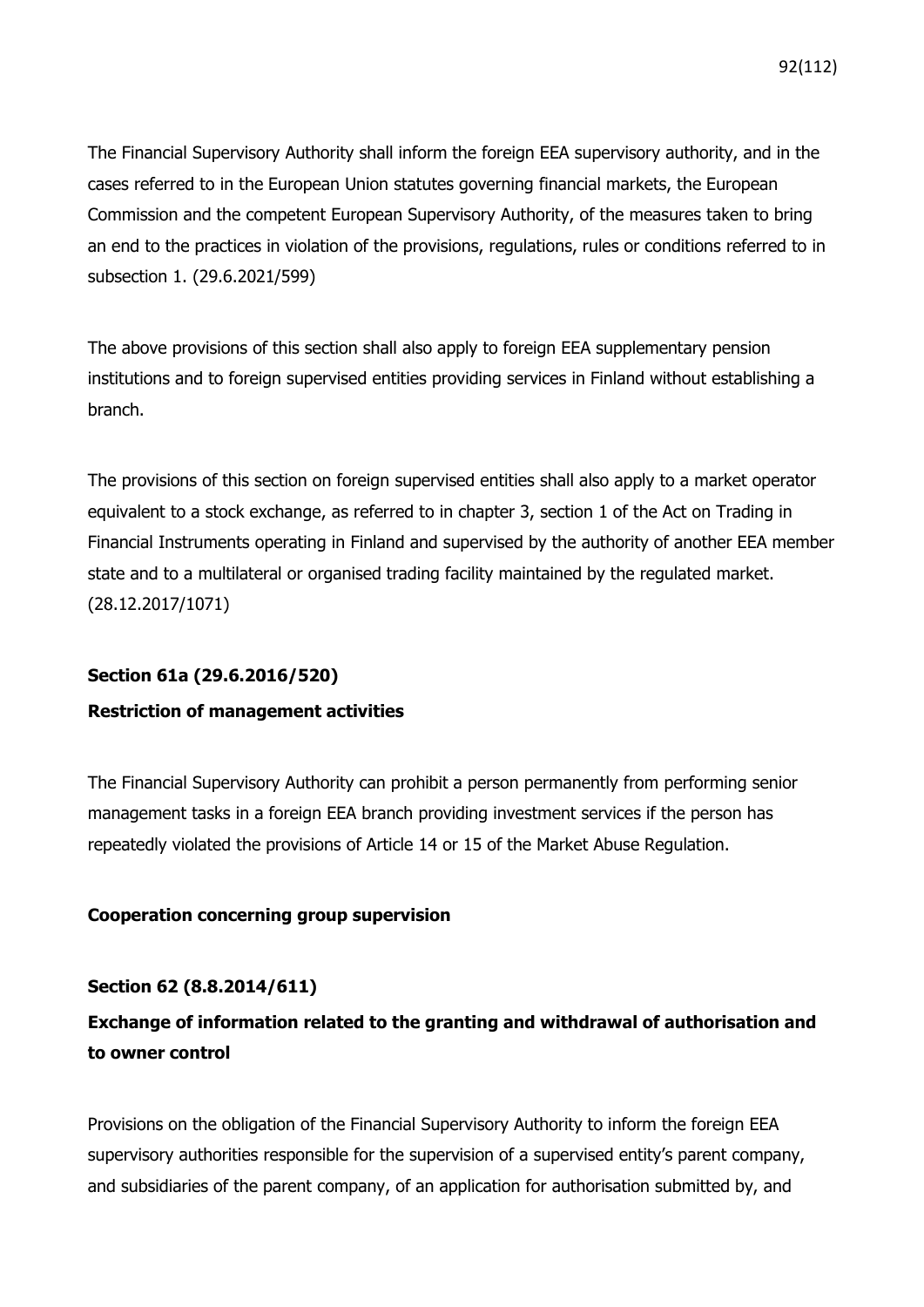authorisation granted to, the supervised entity, and on cooperation with foreign EEA supervisory authorities in the control of the owners of the supervised entity are laid down in the Credit Institutions Act, the Investment Services Act, the Act on Common Funds, the Act on Alternative Investment Fund Managers and the Insurance Companies Act.

Where the Financial Supervisory Authority is responsible for the group-wide supervision of a supervised entity, the Financial Supervisory Authority shall forthwith, after having been notified by the foreign authority that authorisation has been granted to a foreign supervised entity subject to group-wide supervision or that an application for such authorisation has been submitted, report to the authority responsible for granting the authorisation and to the competent EU supervisory authority information on:

1) the structure of the group;

2) such owners of the parent company who have at least a major or significant holding in the supervised entity as referred to in chapter 3, section 1 of the Credit Institutions Act, chapter 1, section 26, paragraph 14 of the Investment Services Act, section 11 of the Act on the Supervision of Insurance and Financial Conglomerates, section 21a of the Payment Institutions Act, section 16 of the Act on Common Funds, chapter 7, section 9 or chapter 14 section 9 of the Act on Alternative Investment Fund Managers, or chapter 4, section 5 of the Insurance Companies Act; and (28.12.2017/1071)

3) the group-wide administration, internal control and risk management.

### **Section 63**

# **Right to obtain and inspect information on Finnish member companies of foreign EEA conglomerates**

The Financial Supervisory Authority may, upon the request of a foreign EEA supervisory authority, conduct an inspection of a Finnish member company of a foreign EEA conglomerate. The provisions of sections 18 and 24 shall apply to the right of the Financial Supervisory Authority to obtain and inspect information. The Financial Supervisory Authority may grant the requesting supervisory authority permission to participate in the inspection.

### **Section 64**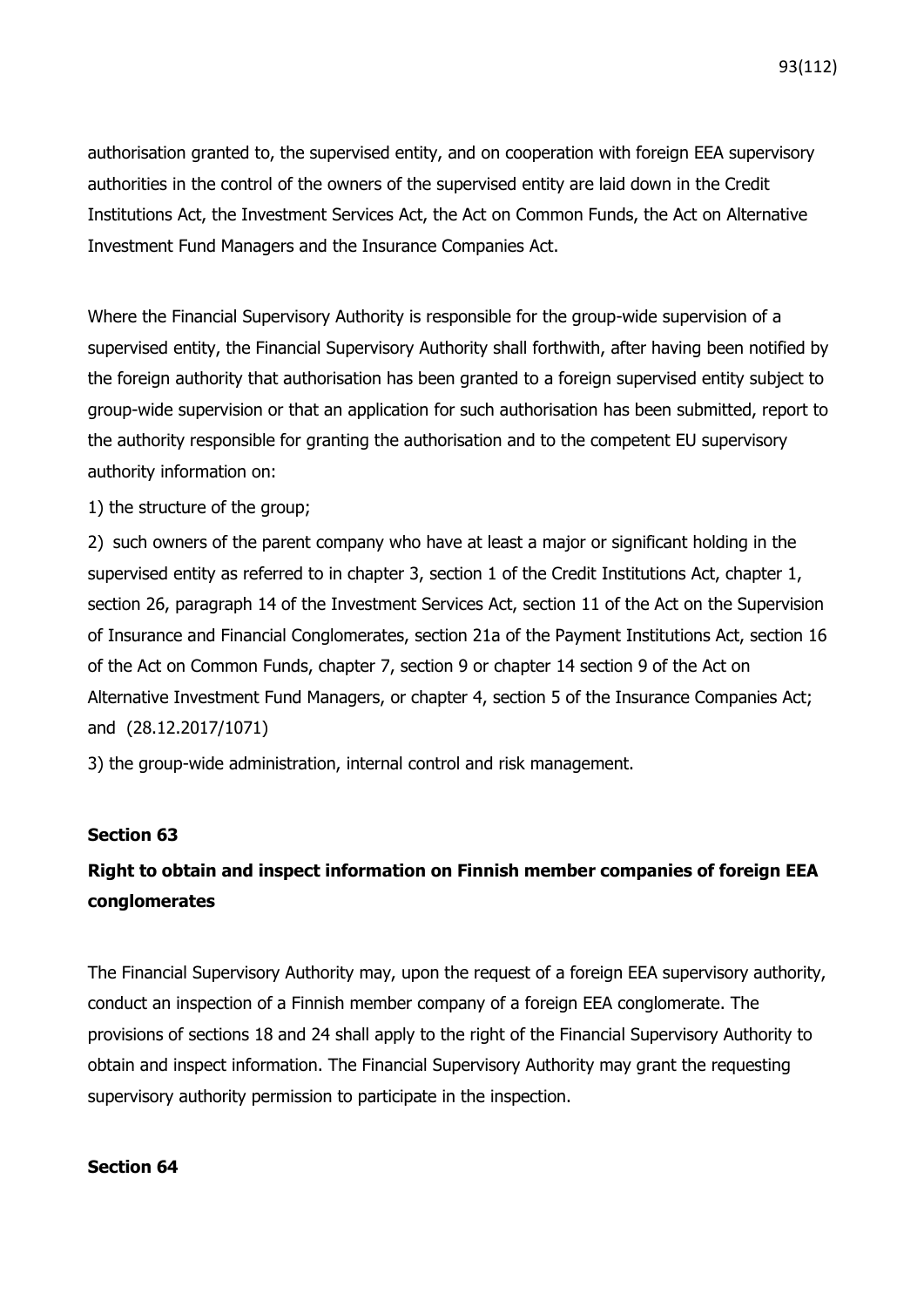## **Right to obtain and inspect information on foreign member companies of conglomerates**

Where the Financial Supervisory Authority intends to conduct an inspection of a company situated in another EEA member state and member of a conglomerate the group supervision of which falls within its responsibility, it shall ask the supervisory authority of the relevant member state to conduct the inspection, if the member company is situated in another EEA member state. The Financial Supervisory Authority shall have the right to conduct the inspection itself or participate in the inspection if consent has been given by the authority addressed.

### **Section 65**

## **Disclosure obligation of the Financial Supervisory Authority concerning the supervision of conglomerates (8.8.2014/611)**

Upon the request of a foreign EEA supervisory authority responsible for supervision of a foreign EEA conglomerate, the Financial Supervisory Authority shall submit to it all information in its possession necessary for the performance of group supervision.

In addition, if not otherwise agreed between the authorities responsible for the supervision of the member companies of a conglomerate, the Financial Supervisory Authority shall volunteer to the foreign EEA supervisory authority referred to in subsection 1 any information in its possession that is essential for group supervision, or if the Financial Supervisory Authority is responsible for group supervision, to the foreign EEA supervisory authorities responsible for supervision of the member companies of the conglomerate.

In addition to the provisions on disclosure requirements set out elsewhere in law, the Financial Supervisory Authority shall, without undue delay, disclose to the supervisory authorities referred to in subsections 1 and 2, and to any other authorities responsible for the smooth functioning of financial markets in their home member state, any information in its possession on matters that may jeopardise financial stability or cause major disruption of financial market operations in said member states.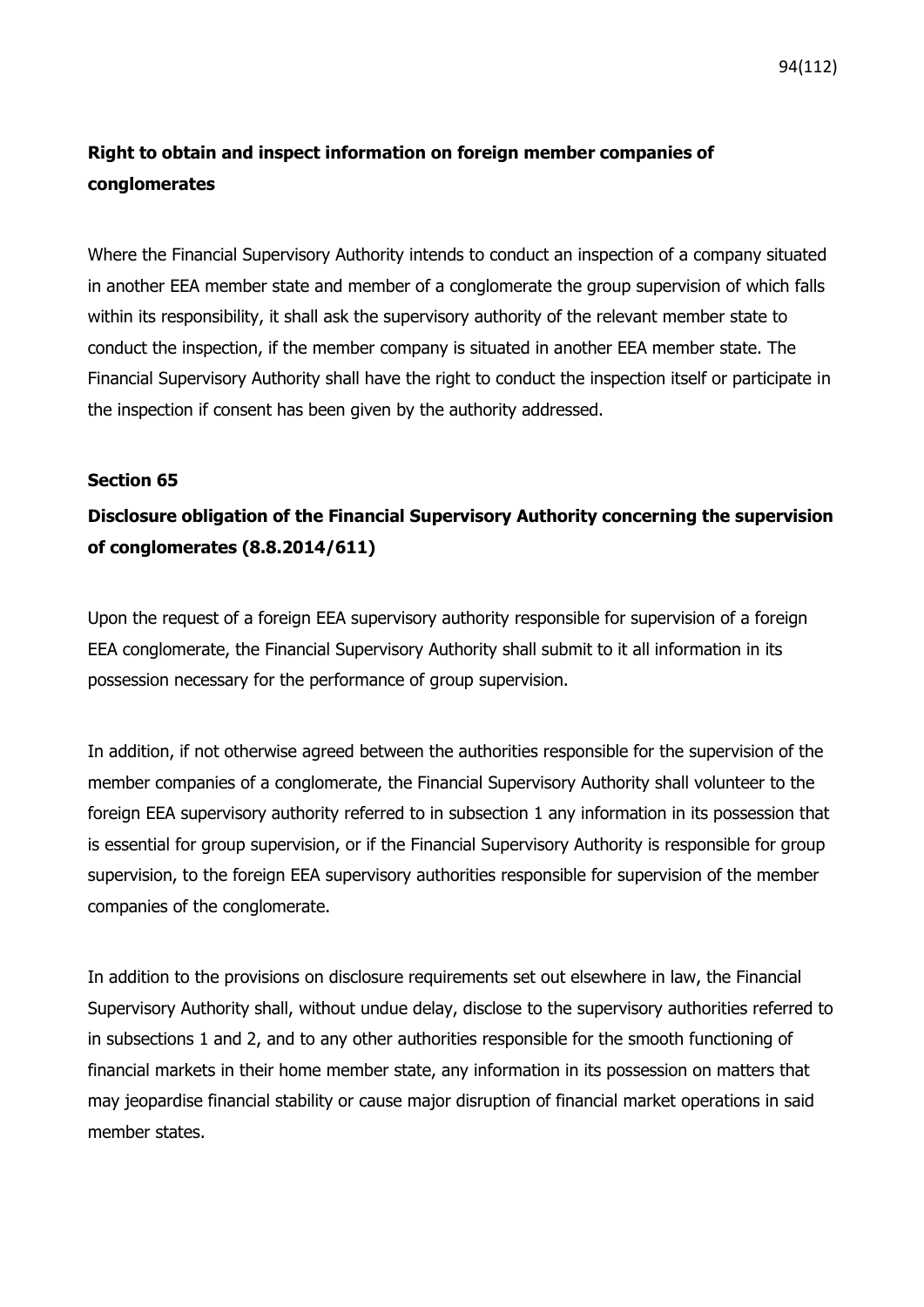Subsection 4 was repealed by the Act of 8.8.2014/611.

### **Section 65a (8.8.2014/611)**

### **Other cooperation in the supervision of conglomerates**

The Financial Supervisory Authority supervises compliance with the provisions on group-wide supervision in cooperation with the supervisory authorities responsible for supervision of the foreign supervised entities of the same conglomerate.

Unless the urgency of the matter warrants otherwise, the Financial Supervisory Authority shall, before taking a decision that may have a significant impact on a foreign EEA supervised entity, consult the supervisory authority of the supervised entity where the decision concerns: 1) a significant change in the ownership or administrative structure of the supervised entity; 2) a decision as referred to in section 32a prohibiting the acquisition of a significant holding; 3) the imposition of a significant administrative sanction on a supervised entity: 4) the setting of a counter-cyclical buffer requirement on a supervised entity; or 5) the adoption of a supervisory measure related to a supervised entity that significantly restricts its business.

In the case referred to in subsection 2, paragraph 3 above, the Financial Supervisory Authority shall always consult the supervisory authority responsible for the group-wide supervision of the supervised entity.

Where the Financial Supervisory Authority is responsible for the group-wide supervision of the supervised entity, the Financial Supervisory Authority shall also perform the following duties, in addition to those specified elsewhere in law:

1) coordinate the compilation and distribution of data necessary for supervision;

2) plan and coordinate the supervisory measures in cooperation with other EEA supervisory authorities participating in the supervision and, in the event of a crisis or preparation therefore, where necessary, in cooperation with the central banks of the appropriate EEA member states.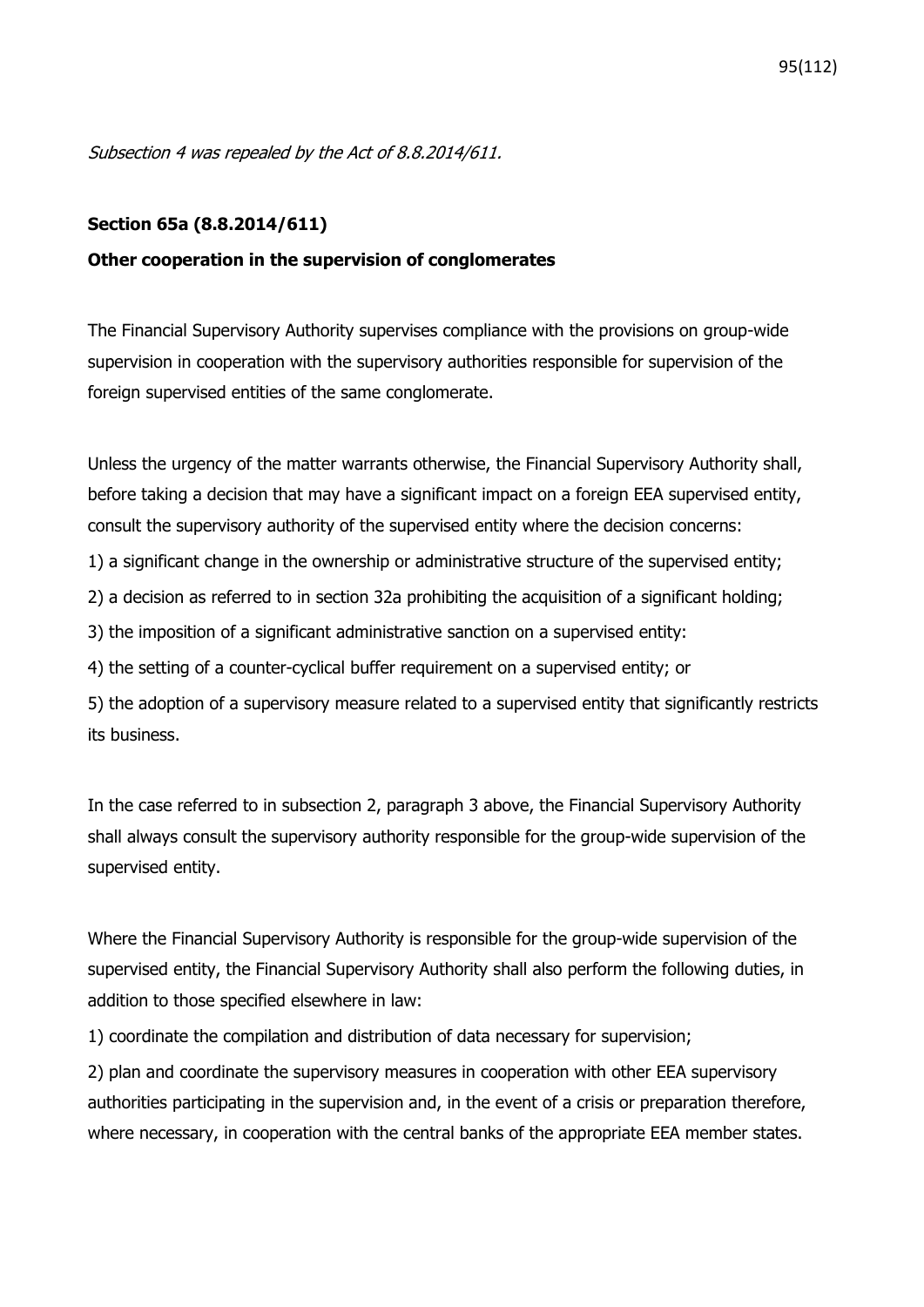Where the Financial Supervisory Authority, for the performance of its duties, requires information on a foreign company equivalent to a supervised entity and member of a conglomerate the supervision of which is entrusted to the Financial Supervisory Authority, such request for information shall first be addressed to the authority responsible for the supervision of said company. Where the Financial Supervisory Authority requires such information on a member company of a conglomerate the supervision of which is entrusted to another supervisory authority, such request for information shall first be addressed to the authority responsible for the groupwide supervision of said conglomerate.

#### **Section 65b (26.3.2021/235)**

#### **Establishment of a college of supervisors**

The Financial Supervisory Authority shall establish a college of supervisors if:

1) the Financial Supervisory Authority is responsible for the group-wide supervision of a supervised entity and the group includes a supervised entity authorised in another EEA member state, a supervised entity of the consolidation group has established a significant branch in another EEA member state, or the supervised entity falls within the scope of the obligation to establish a subgroup as referred to in chapter 2, section 5 of the Credit Institutions Act; or

2) a Finnish credit institution which is not subject to consolidated supervision has established a significant branch in another EEA member state.

Foreign EEA supervisory authorities and European Supervisory Authorities supervising the operations of the supervised entities, branches and holding companies referred to above in subsection 1 shall have the right to participate in the college of supervisors. Where necessary, the Financial Supervisory Authority may invite representatives of EEA central banks to the college of supervisors, and supervisory authorities of non-EEA member states equivalent to the Financial Supervisory Authority.

The Financial Supervisory Authority shall establish a college of supervisors also where this is necessary for the implementation of Articles 23(1)(c) and 23(2) of the EU Investment Firms Regulation on the exchange and update of appropriate information with the supervisory authorities of eligible central counterparties. Where necessary, the Financial Supervisory Authority may also establish a college of supervisors if the subsidiaries of an investment firm operating in Finland, of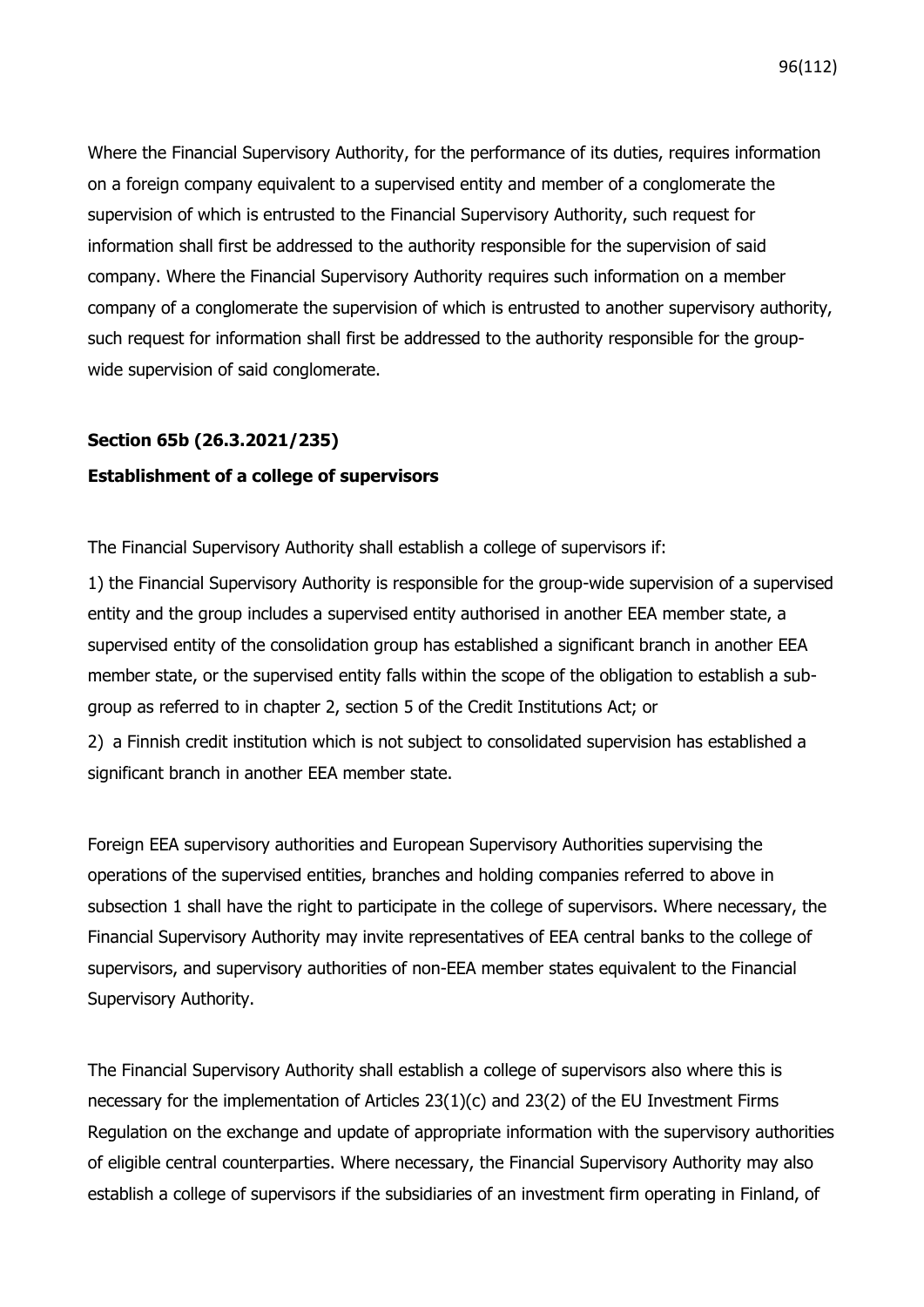an investment holding company operating as a parent company in the European Union, or of an investment firm conglomerate of a mixed financial holding company operating as a parent company in the European Union are located in a third country. (18.6.2021/524)

### **Section 65c (30.12.2010/1360)**

### **Mission and activities of the college of supervisors**

The mission of the college of supervisors is to facilitate cooperation among supervisory authorities in the supervision of relevant supervised entities and branches. The Financial Supervisory Authority shall confirm the written operating policies on supervisory cooperation for the college of supervisors. Before confirming such operating policies, the Financial Supervisory Authority shall consult with the foreign EEA supervisory authorities participating in the college of supervisors. (20.3.2015/311)

The operating policies referred to in subsection 1 above shall cover at least the following issues:

1) exchange of information;

2) possible agreement on voluntary allocation of duties and responsibilities;

3) supervisory plan and other procedures for conducting a supervisory review and evaluation as referred to in chapter 11, section 2 of the Credit Institutions Act and section 31, paragraph 2 of the Act on the Supervision of Financial and Insurance Conglomerates;

4) removal of unnecessary overlapping requirements to ensure more efficient supervision;

5) preparation for crisis and operation in a crisis situation;

6) the principles under which the Financial Supervisory Authority may restrict the right of a foreign supervisory authority to participate in the review of an individual case by the college of supervisors;

7) consistent enforcement of capital requirements in the application of section 65b, subsection 1, paragraph 1; and

8) procedures for making decisions referred to in chapter 26, sections 6, 28, 30 and 32, and for implementing the obligation to notify referred to in chapter 26, section 11, subsection 4. of the Insurance Companies Act; (18.6.2021/524)

9) coordination of information requests where the competent authorities of several investment firms of the same group must request such information either from the home country competent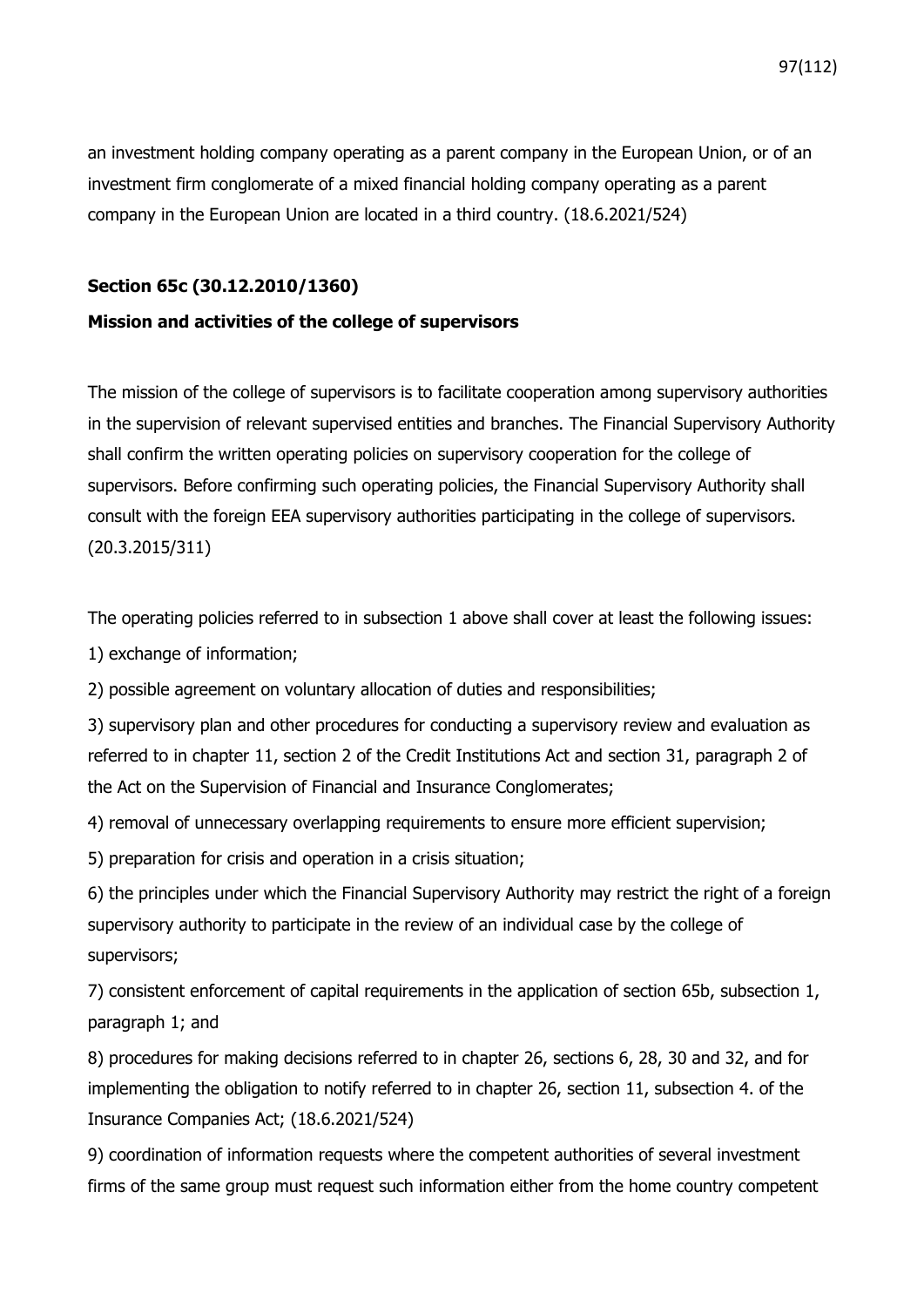authority of a clearing participant or the competent authority or an eligible central counterparty as relate to the collateral models and parameters used in the calculation of the investment firm's collateral requirement. (18.6.2021/524)

Meetings of the college of supervisors shall be convened by the Financial Supervisory Authority, which shall also chair the meetings. The Financial Supervisory Authority shall inform the European supervisory authorities of the activities of the college of supervisors. (13.12.2013/985)

The Financial Supervisory Authority shall notify the foreign supervisory authorities within the college of supervisors in advance of the issues to be reviewed at college meetings and duly inform those supervisory authorities within the college not present at a decision-making meeting of the decisions.

## **Cooperation in the field of group-wide supervision and other cooperation**

## **Section 65d (1.12.2017/820)**

## **Cooperation in the setting and reciprocation of the systemic risk buffer requirement**

In addition to the provisions laid down in section 65a, the Financial Supervisory Authority shall when setting, adjusting or keeping unchanged the systemic risk buffer requirement as referred to in chapter 10, section 4, subsection 1 of the Credit Institutions Act:

1) notify the European Commission, the European Systemic Risk Board, the European Banking Authority and the relevant competent authorities and third country supervisory authorities equivalent to a competent authority no later than one calendar month before publication of the decision, where the systemic risk buffer rate is 1-3%,

2) without undue delay notify the European Commission, the European Systemic Risk Board and the European Banking Authority, where the systemic risk buffer rate is above 3% but not higher than 5%,

3) without undue delay notify the competent authority of the relevant member state, the European Commission and the European Systemic Risk Board of a decision applied to a credit institution the holding company of which is situated in another Member State.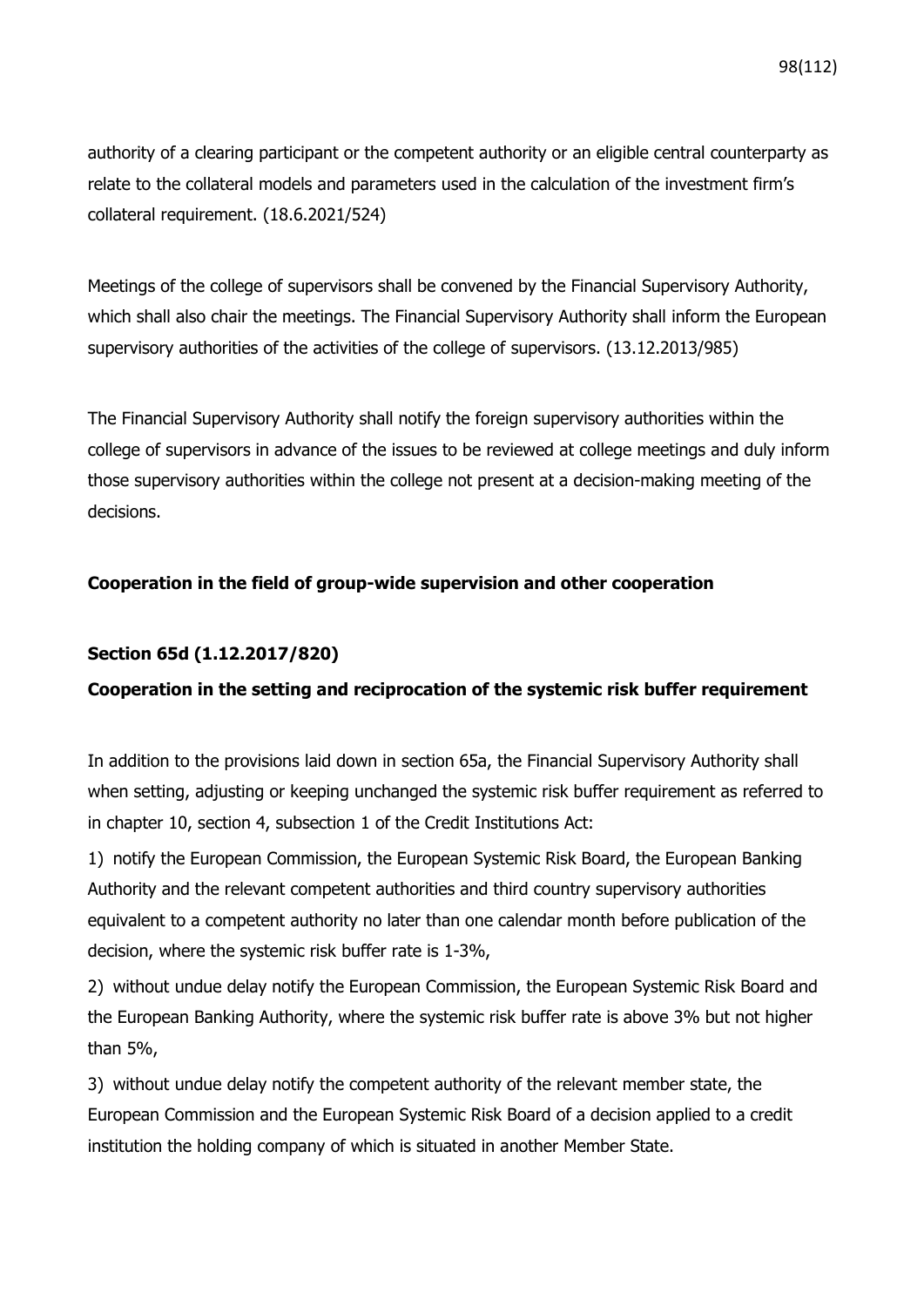If the recipient of the notification referred to in subsection 1, paragraph 3, objects to the setting of a systemic risk buffer requirement, the Financial Supervisory Authority may refer the matter to the European Banking Authority for review. The review of the matter is regulated in Article 19 of Regulation (EU) No 1093/2010 of the European Parliament and of the Council establishing a European Supervisory Authority (European Banking Authority), amending Decision No 716/2009/EC and repealing Commission Decision 2009/78/EC. The decision referred to in this subsection shall not be applied before the European Banking Authority has issued an interim decision in the matter.

### **Section 65e (1.12.2017/820)**

#### **Reciprocation of the systemic risk buffer**

The Financial Supervisory Authority may take a decision on the reciprocation of a systemic risk buffer imposed by the competent authority of another Member State with the systemic risk buffer requirement as referred to in chapter 10, section 4 of the Credit Institutions Act, applicable to balance sheet items and off-balance sheet commitments located in the relevant Member State of credit institutions authorised in Finland.

The Financial Supervisory Authority may request the European Systemic Risk Board to recommend that other Member States reciprocate a systemic risk buffer set by Finland.

The Financial Supervisory Authority shall notify the European Commission, the European Systemic Risk Board, the European Banking Authority and the competent authority of the other Member State having set the systemic risk buffer.

#### **Supervision agreements**

# **Section 66 (8.8.2014/611) Memoranda of Understanding (MoUs)**

The Financial Supervisory Authority shall contribute to ensuring that the principles and practices of the supervisory cooperation referred to above in this chapter shall be confirmed by a written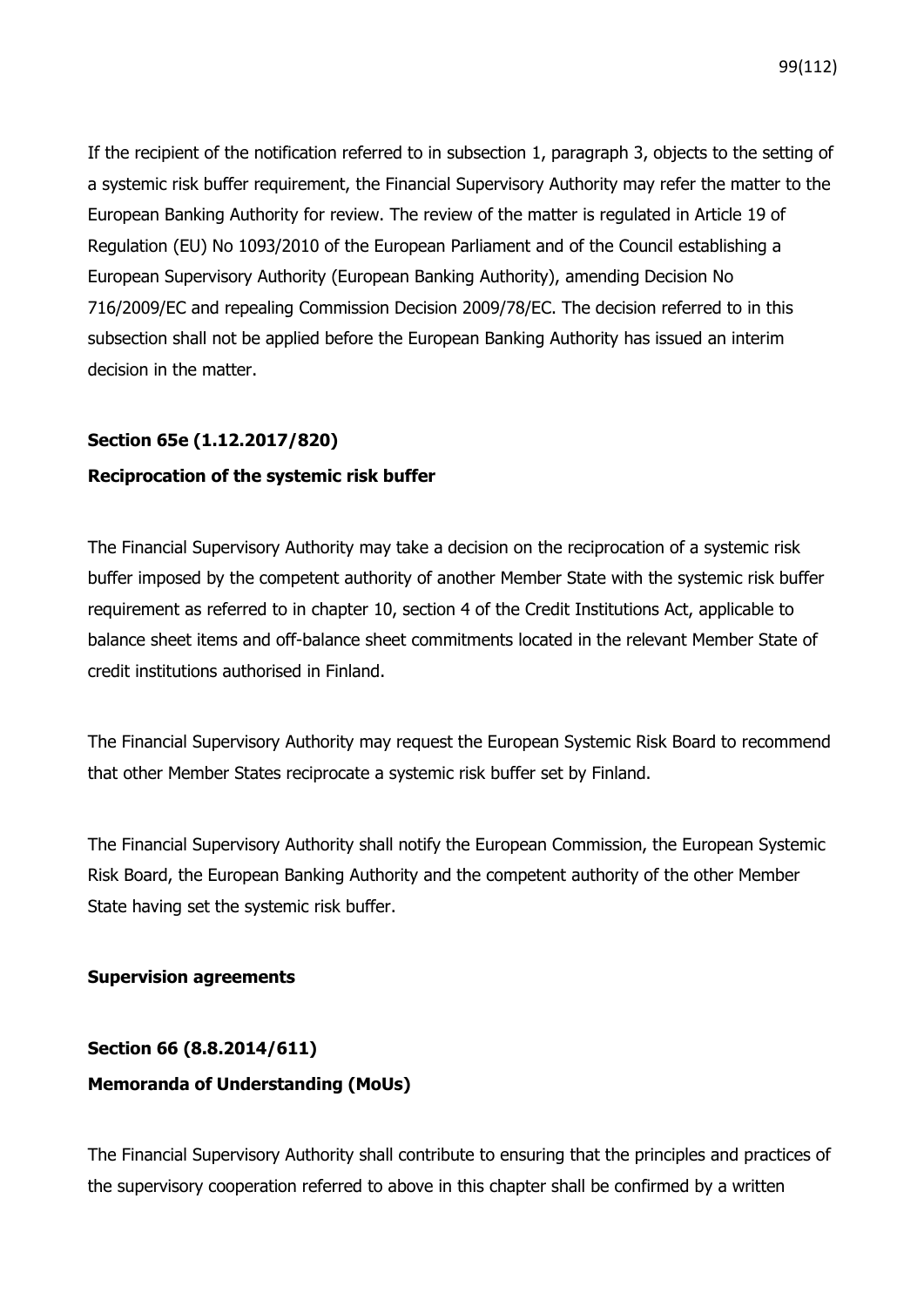Memorandum of Understanding (MoU) signed by all the supervisory authorities participating in supervision or group-wide supervision.

### **Section 67**

#### **Assignment of inspection duties**

The Financial Supervisory Authority may enter into an agreement with the home supervisory authority providing for the performance by the Financial Supervisory Authority of such inspection duties in respect of a foreign EEA supervised entity as are the responsibility of the home supervisory authority. The Financial Supervisory Authority may also enter into an agreement with the host supervisory authority providing for the performance by the host supervisory authority of inspection duties in respect of a supervised entity as are the responsibility of the Financial Supervisory Authority. (12.4.2013/254)

The Financial Supervisory Authority may enter into an agreement with a foreign EEA supervisory authority responsible for the group supervision of a foreign conglomerate, providing for the exercise by the Financial Supervisory Authority of duties related to group supervision which are the responsibility of the other EEA supervisory authority, or providing for the exercise by the foreign EEA supervisory authority of inspection duties related to group supervision which are the responsibility of the Financial Supervisory Authority.

Compensation may be charged for acceptance of duties as referred to in this section. Compensation shall be charged for acceptance of duties other than those based on cooperation commitments under European Union legislation, unless the board of the Financial Supervisory Authority decides otherwise for a specific reason. Compensation may be payable for assignment of duties, as referred to in this section, to European supervisory authorities or foreign EEA supervisory authorities, provided that the assigned duties do not fall within the cooperation commitments of the European Supervisory Authorities or foreign EEA supervisory authorities, as referred to above. (19.12.2014/1198)

The provisions of sections 18, 19 and 23−25 governing the right of the Financial Supervisory Authority to obtain and inspect information, section 34 governing the right to employ external expert advisers and section 33a governing the conditional imposition of a fine to enforce the right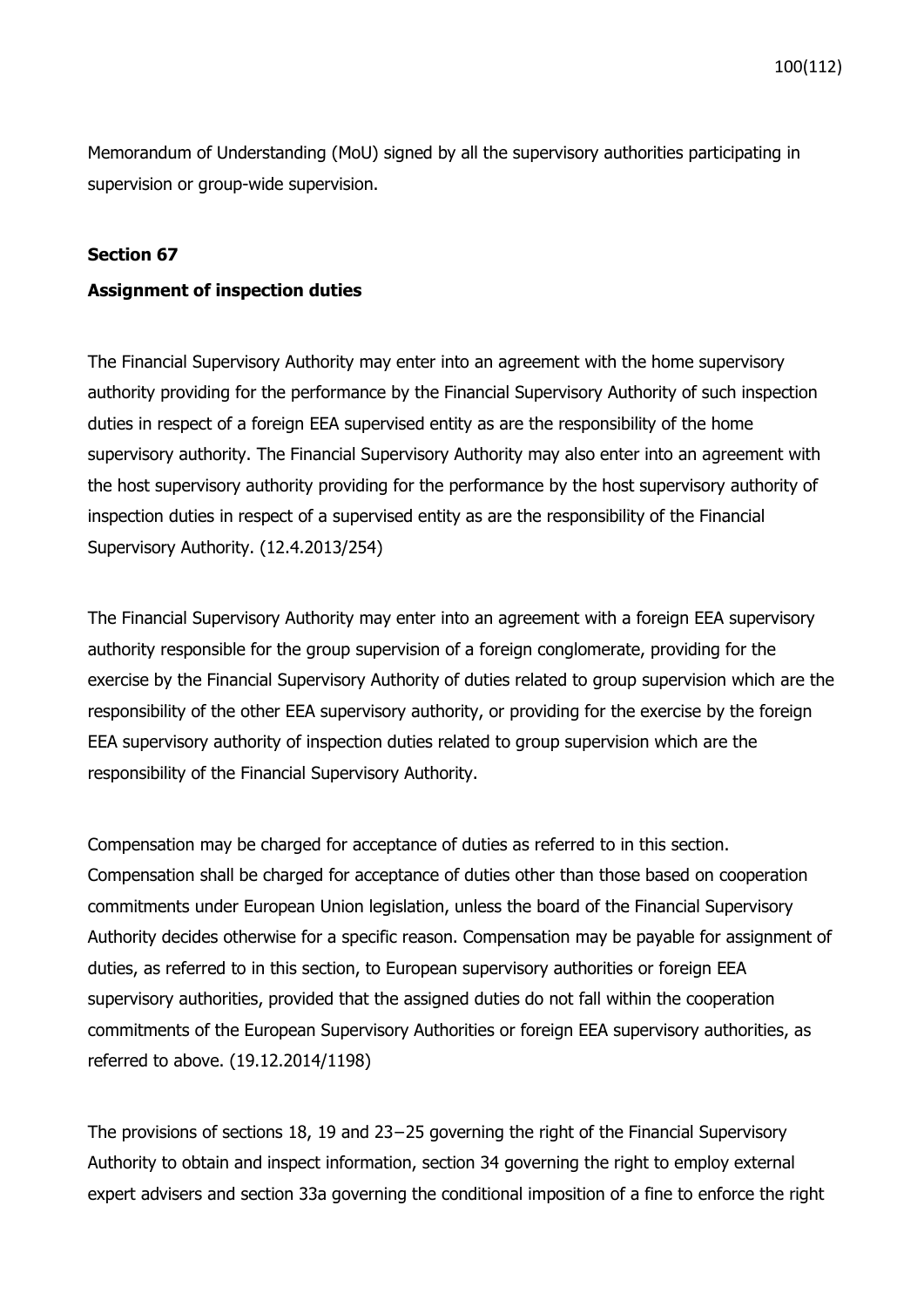to obtain and inspect information shall apply to the Financial Supervisory Authority in the discharge of inspection duties provided for under a supervision agreement as referred to in this section or based on consent given by the home supervisory authority in any other demonstrable form. (18.6.2021/524)

The Financial Supervisory Authority may assign decision-making power in respect of supervised entities to a foreign EEA supervisory authority as separately provided in the Credit Institutions Act, the Insurance Companies Act, the Investment Services Act and the Act on the Supervision of Financial and Insurance Conglomerates. (20.3.2015/311)

The Financial Supervisory Authority may only assign such decision making powers and such inspection duties as are necessary for the efficient supervision of supervised entities or conglomerates with cross-border activities. (4.3.2011/194)

The provisions on restriction of the assignment of decision-making power and inspection duties of subsection 6 shall apply equally to the assignment of decision-making power to the European Supervisory Authorities in such cases as referred to in the European Financial Supervision Regulations. (19.12.2014/1198)

The Financial Supervisory Authority shall notify the European Commission and the relevant European Supervisory Authority of the agreement referred to in this section, in keeping with the European Union financial market provisions. (9.12.2011/1242)

## **Chapter 7**

**Coverage of the costs of the Financial Supervisory Authority**

### **Section 68**

### **Processing fees and supervision fees**

To meet the costs arising from the activities of the Financial Supervisory Authority, processing fees and supervision fees shall be collected. Provisions on the right of the Financial Supervisory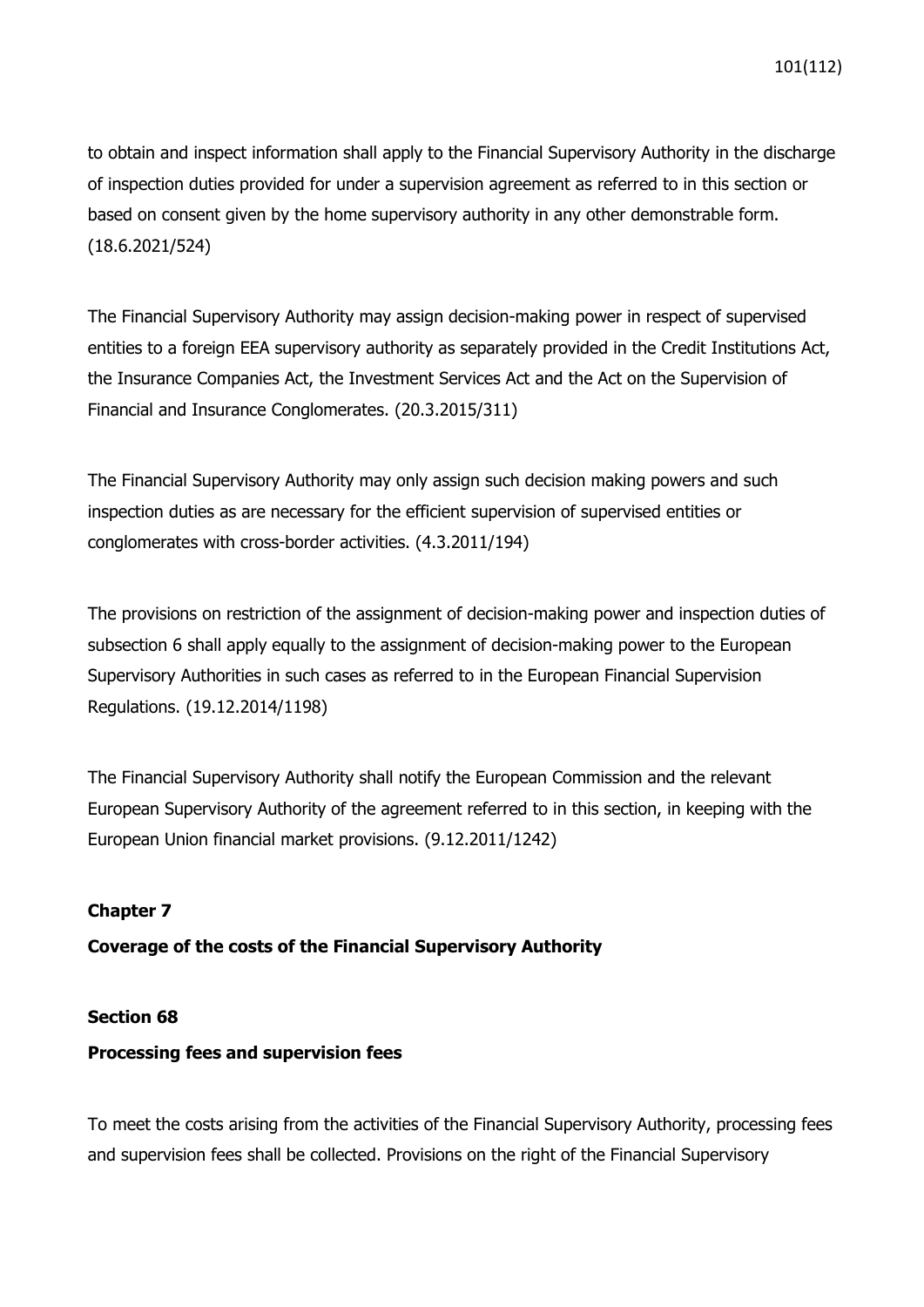Authority to charge compensation for the performance of the supervisory duties referred to in section 67 are set out in subsection 3 of said section.

The provisions of the Act on the Charge Criteria of the State (150/1992) shall apply to the processing fees payable for the issue of authorizations and provision of other services by the Financial Supervisory Authority. The Financial Supervisory Authority shall issue further regulations on the fees payable for the services and on the amount of such fees.

The Financial Supervisory Authority may collect a processing fee as referred to in the Act on the Charge Criteria of the State from a foreign EEA supervisory authority as referred to in sections 60 and 63 if the Financial Supervisory Authority, upon such authority's request, performs supervisory or inspection measures in respect of a branch or company as referred to in said sections. The Financial Supervisory Authority may also collect the processing fee referred to above directly from the branch if the fee cannot be collected from the foreign supervisory authority.

Separate provisions have been enacted on the supervision fees of the Financial Supervisory Authority.

## **Section 69**

### **Liability for damages**

The Bank of Finland shall be liable for any damages arising from an error or omission of the Financial Supervisory Authority as provided in the Tort Liability Act.

The Bank of Finland shall, without undue delay, be refunded by the government for any damages paid by virtue of subsection 1, to the extent the damages exceed the amount to be made available by the Bank of Finland to meet government needs by virtue of section 21, subsection 2 of the Act on the Bank of Finland.

### **Section 70**

### **Plan for covering a financial deficit**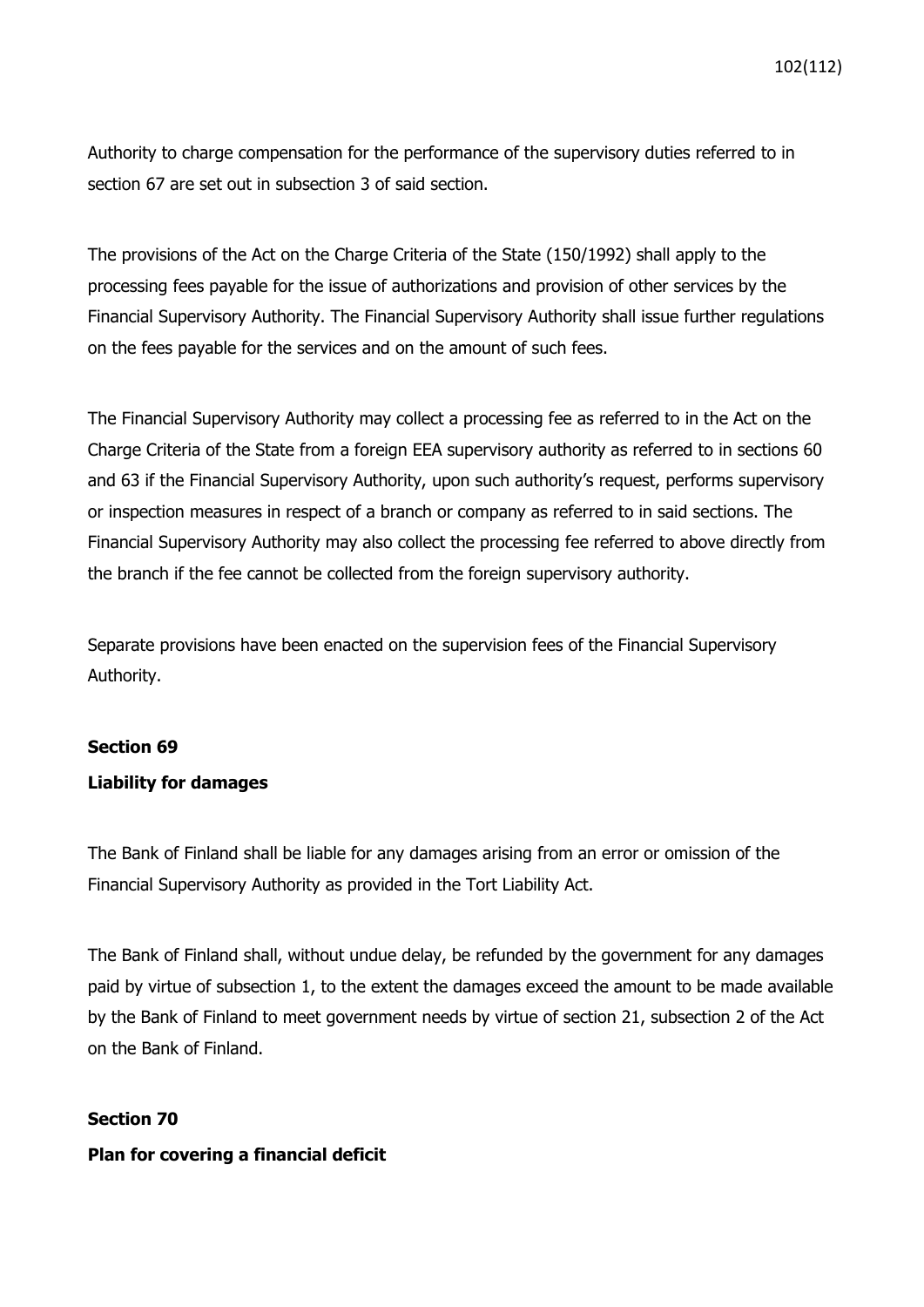If the amount of supervision fees and processing fees collected, together with any other income of the Financial Supervisory Authority, is in some year lower than 95% of the costs of the Financial Supervisory Authority (*deficit*), the Financial Supervisory Authority shall draft a plan of measures for recovering the deficit, in connection with the preparation of the annual budget for the following year.

**Chapter 8**

## **Miscellaneous provisions**

## **Section 71**

## **Right and obligation of disclosure**

In addition to the provisions of the Act on the Openness of Government Activities (621/1999), the Financial Supervisory Authority shall, confidentiality obligations notwithstanding, have the right to disclose information to:

1) the Ministry of Social Affairs and Health, the Ministry of Finance, the Finnish Resolution Authority and any other authorities supervising financial markets or responsible for the smooth functioning of financial markets, for the performance of their duties; (19.12.2014/1198)

2) the prosecuting and pre-trial investigation authorities of Finland or other EEA member states for the prevention and investigation of offences and for the imposition of business prohibitions under the Act on Business Prohibitions (1059/1985); (29.6.2016/520)

3) the financial supervisory authority of another EEA member state, the crisis resolution authority of another EEA member state, another authority responsible for the smooth functioning of financial markets in another EEA member state and the European Supervisory Authorities, the Joint Committee of the European Supervisory Authorities and the European Systemic Risk Board; (19.12.2014/1198)

4) the accounting board in connection with the consultation proceedings referred to in chapter 8, section 2, subsection 3 of the Accounting Act to the extent necessary for fulfilment of the supervisory duties provided in section 37 of this Act;

5) the property appraisal board of the Central Chamber of Commerce, as referred to in sections 18a–18e of the Real Estate Funds Act; (14.12.2012/752)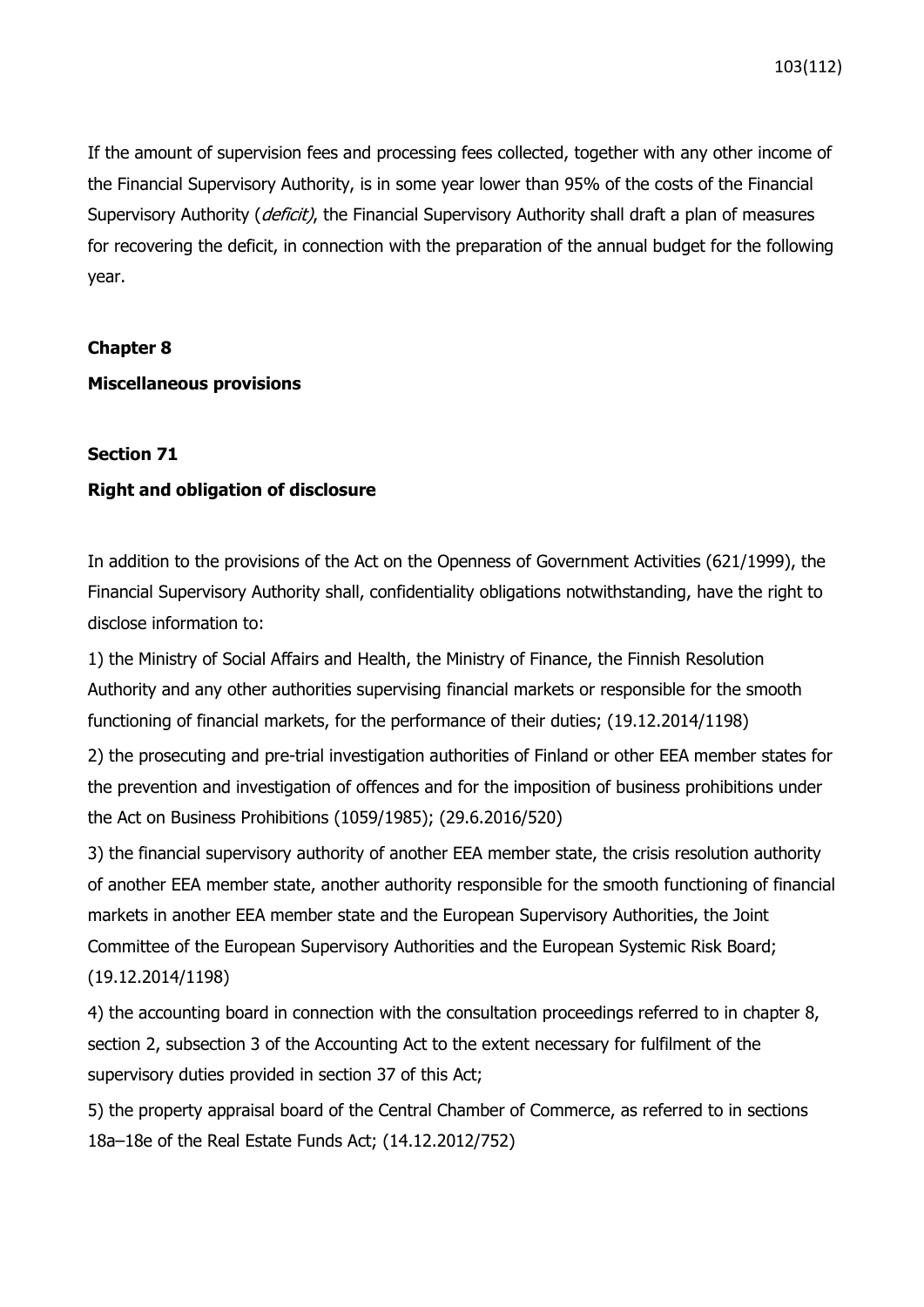6) a Finnish authority or an authority of another EEA member state whose duties include participation in winding-up or bankruptcy proceedings or any similar proceedings against an authorised supervised entity or equivalent foreign supervised entity;

7) a Finnish authority or an authority of another EEA member state responsible for overseeing the bodies involved in winding-up or bankruptcy proceedings or any similar proceedings against an authorised supervised entity or equivalent foreign supervised entity;

8) a Finnish authority or an authority of another EEA member state responsible for overseeing persons conducting statutory audits of the accounts of a supervised entity or other financial market participant;

9) the independent actuaries of EEA member states who exercise judicial review of insurance companies, and the bodies responsible for overseeing such actuaries;

10) the authorities and bodies of EEA member states legally responsible for monitoring compliance with company law and for investigating offences;

11) the ECB, the Bank of Finland or the national central bank of another EEA member state, or another body exercising similar duties in the capacity of monetary policy authority, or any other authority responsible for payment systems oversight; (8.8.2014/611);

11a) the Energy Authority for the performance of its duties; (28.12.2017/1071)

11b) the Finnish Competition and Consumer Authority for performance of its supervisory duties in the field of competition in respect of transactions related to the delivery and derivative contracts on electricity and natural gas, information on which shall be preserved by the supplier of electricity or natural gas; (8.8.2014/651)

11c) the Cooperation Agency of the regulatory authorities in the field of energy and the authority of another EEA member state responsible for supervision of the markets for electricity and natural gas; (8.8.2014/651)

11d) a Finnish authority or an authority of an EEA member state that, under a regulation issued by virtue of Article 215 of the Treaty on the Functioning of the European Union, the Act on the Enforcement of Certain Obligations of Finland as a Member of the United Nations and of the European Union (659/1967) or the Act on the Freezing of Funds with a View to Combating Terrorism (325/2013), has the task of freezing assets of a natural person or a legal person, to the extent that this is necessary for completing the freezing-related tasks; (24.4.2015/505)

11e) the Finnish or other EEA authorities or other public bodies responsible for the supervision, administration and regulation of physical agricultural markets by virtue of Regulation (EU) No 1308/2013 of the European Parliament and of the Council establishing a common organisation of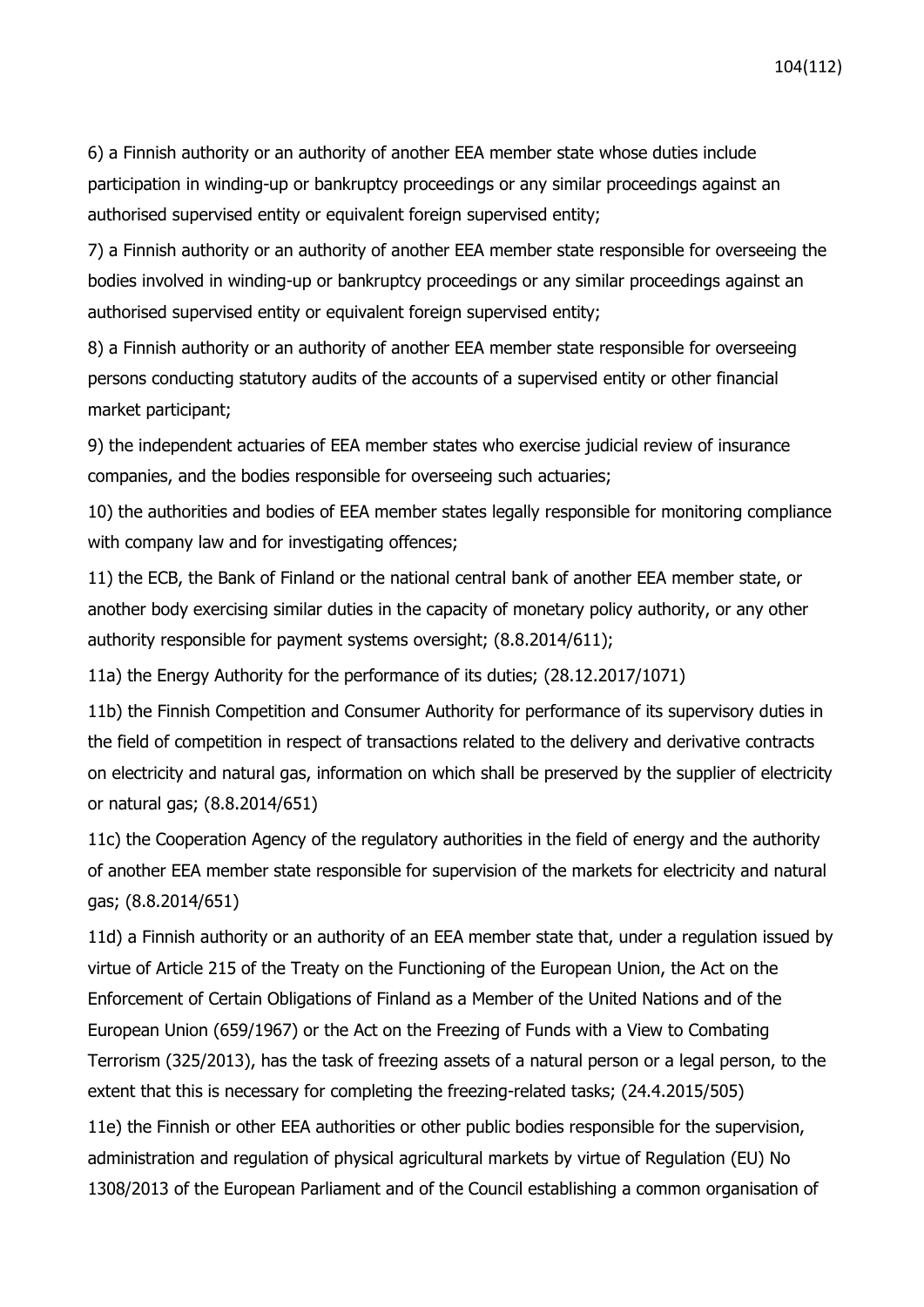the markets in agricultural products and repealing Council Regulations (EEC) No 992/72, (EEC) No 234/79, (EC) No 1037/2001 and (EC) No 1234/2007, for the performance of their duties; (28.12.2017/1071)

11f) the Ministry of Economic Affairs and Employment for the performance of the duties stipulated in chapter 7 of the Nuclear Energy Act; (26.3.2021/270)

12) the authorities or bodies of a non-EEA member state, as referred to above in this subsection; (8.8.2014/611)

13) a deposit guarantee fund as referred to in the Credit Institutions Act and an investor compensation fund as referred to in the Investment Services Act, for the performance of their duties. (8.8.2014/611)

14) the occupational safety and health authorities for the performance of their duties and for compliance with the cooperation obligations laid down in Article 8 of Commission implementing directive (EU) 2015/2392 on Regulation (EU) No 596/2014 of the European Parliament and of the Council as regards reporting to competent authorities of actual or potential infringements of that Regulation, hereinafter referred to as the Market Abuse Regulation Implementing Directive; (28.6.2017/446)

15) the authorities referred to in chapter 7, section 1, subsection 1, and the bar association referred to in subsection 2, of the Act on Preventing Money Laundering and Terrorist Financing, and equivalent authorities or institutions of other EEA countries concerning matters that are essential for the prevention and detection of money laundering and terrorist financing, and to the Financial Intelligence Unit for the performance of its duties; (26.4.2019/574)

16) the Tax Administration such information identified in the enforcement of the Act on Preventing Money Laundering and Terrorist Financing as is relevant for supervision by the Tax Administration of compliance with obligations prescribed in sections 17a–17d of the Tax Assessment Procedure Act (1558/1995); (1.6.2018/402)

17) the Financial Stability Authority such information identified in the enforcement of the Act on Preventing Money Laundering and Terrorist Financing as is relevant for the Financial Stability Authority in fulfilling its obligations related to the payment of compensations out of the Deposit Guarantee Fund, as stipulated in chapter 5 of the Act on the Financial Stability Authority; (9.7.2020/569)

18) the Consumer Ombudsman for the exercise of its supervisory duties; (18.6.2021/524) 19) the European Commission such information on the supervision of financial markets as is necessary for the Commission's exercise of its regulatory mandate. (18.6.2021/524)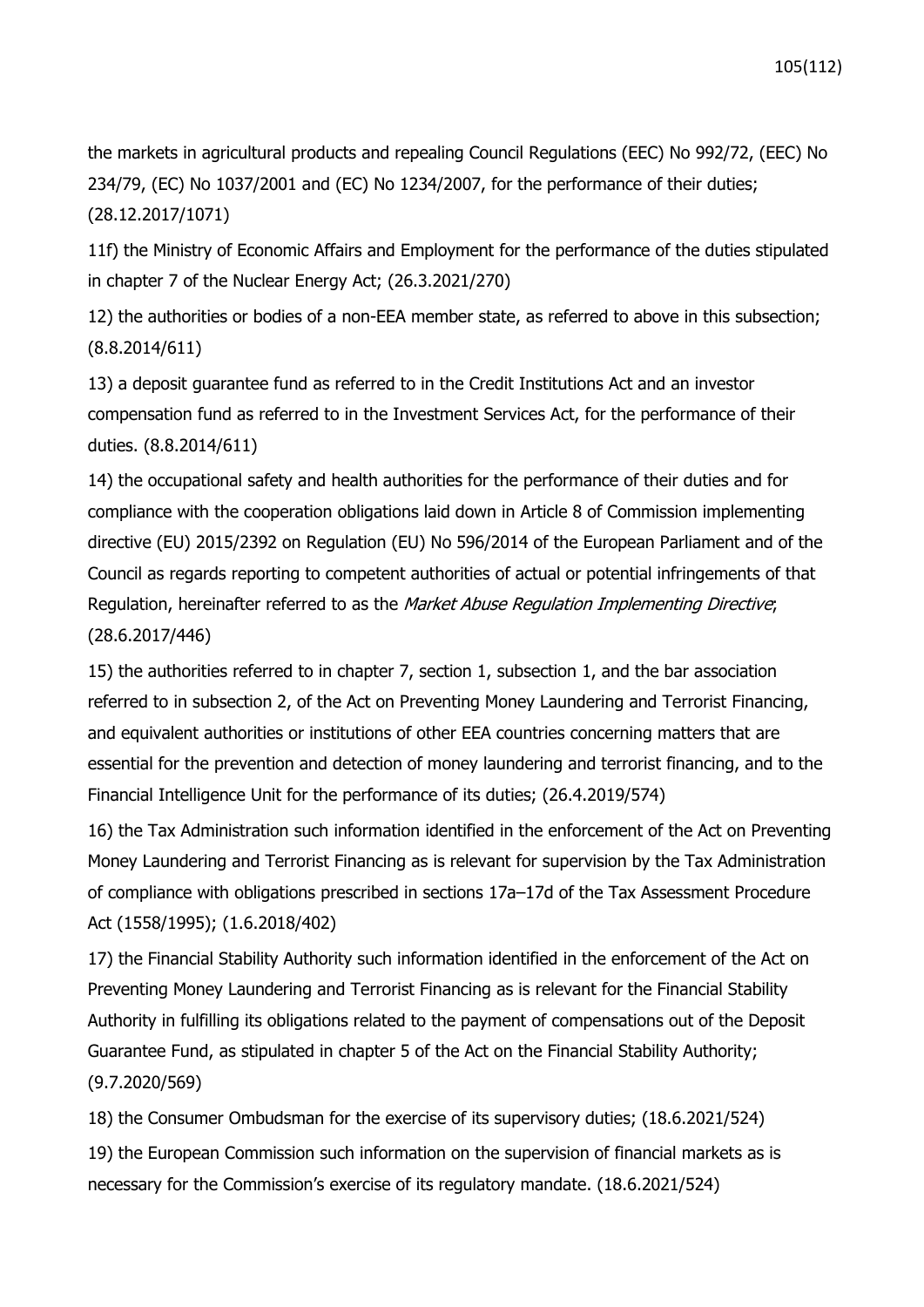The Financial Supervisory Authority shall have the right to disclose only information that is necessary for the discharge of duties by each of the authorities referred to in subsection 1 and, where information is disclosed to a foreign authority, on condition that the foreign authority is subject to the same confidentiality obligations as the Financial Supervisory Authority in respect of such information.

The Financial Supervisory Authority shall, confidentiality obligations notwithstanding, have the right to disclose information on supervised entities, foreign supervised entities and other financial market participants to the auditors of the supervised entity, foreign supervised entity or other financial market participant.

The Financial Supervisory Authority shall have the right to so inform supervised entities and foreign EEA branches if it finds that one and the same debtor has considerable commitments or liabilities to them or if there is cause to suspect that the behaviour of a customer is detrimental to them. Furthermore, the Financial Supervisory Authority shall have the right to disclose information on supervised entities and foreign supervised entities to a stock exchange or MTF in Finland, as referred to in the Act on Trading in Financial Instruments, to a central securities depository and to a central counterparty, as referred to in the Act on Book-Entry Systems and Settlement Activities, as well as to disclose information on other financial market participants and other persons to the stock exchange, if disclosure of the said information is necessary for the maintenance of confidence in their statutory supervisory function or clearing and settlement operations. (16.6.2017/352)

The Financial Supervisory Authority may not disclose confidential information received from the supervisory or other authorities of another state or obtained in the course of inspections conducted in another state, without the express consent of the supervisory authority having provided the information or any other relevant supervisory authority of the foreign state in which the inspection was conducted. Such information may be used solely for the discharge of the duties referred to in this Act, or for the purposes for which the consent was given.

The confidentiality provisions laid down elsewhere in law notwithstanding, the Financial Supervisory Authority shall, without undue delay, disclose to the Ministry of Finance, the Ministry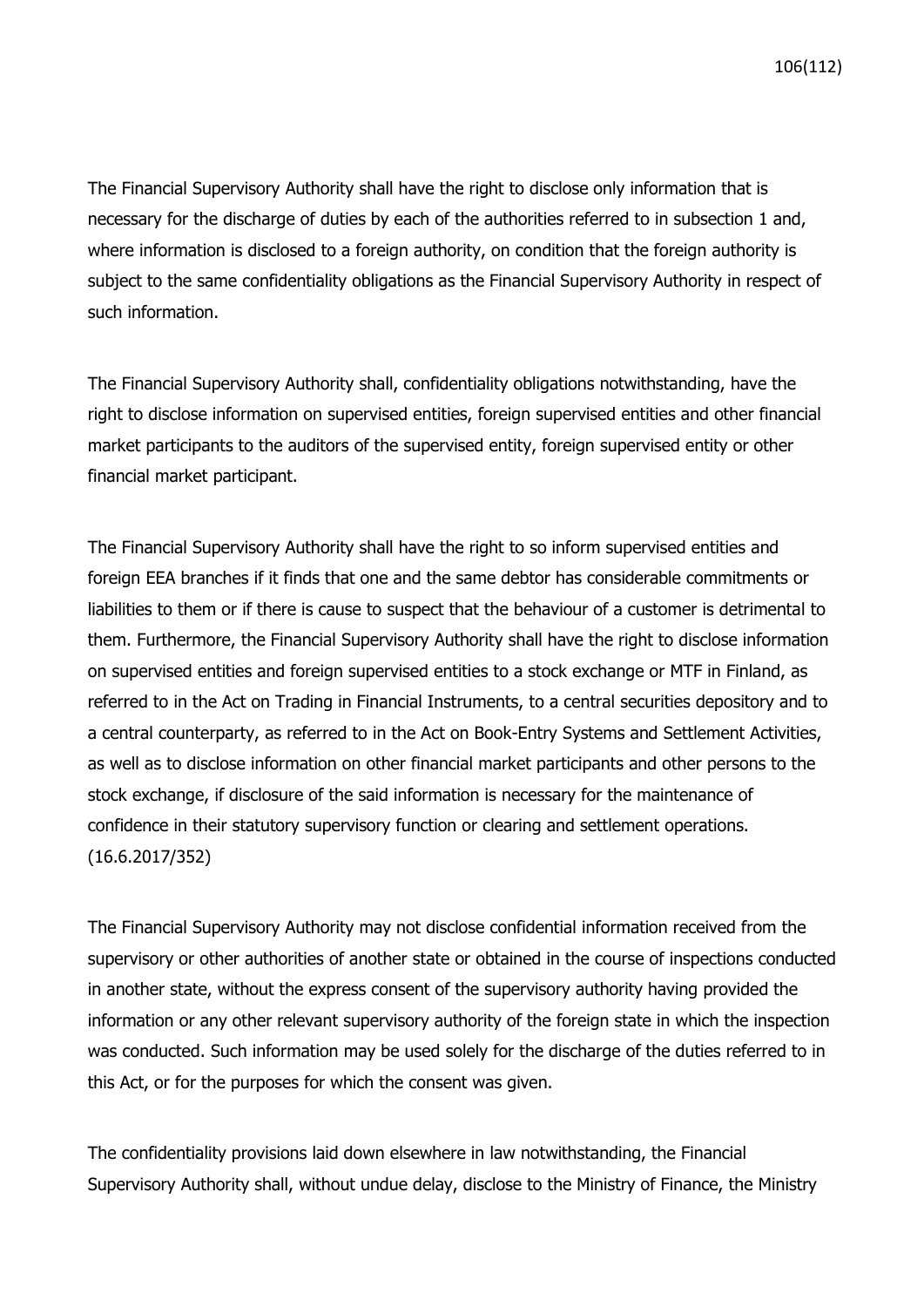of Social Affairs and Health, the Bank of Finland and the Finnish Resolution Authority any information in its possession on matters that may have effects on financial stability or other significant effects on financial market developments or cause significant disruptions to the functioning of the financial system. The provisions of this subsection shall also apply to an equivalent authority and deposit guarantee fund of another EEA member state, in which the credit institution's group parent company, as referred to in chapter 1, section 3, subsection 1, paragraph 7 of the Crisis Resolution Act, or a subsidiary of the parent company or the branch of the credit institution or of another credit institution in the same group is located, and if an authority other than the above mentioned authority is responsible for macroprudential supervision in such other EEA member state, to such other authority of the EEA member state, if the information has a significant effect, as referred to in this subsection, in the other EEA member state and the recipient of the information is bound by similar confidentiality obligations as are laid down in this act. (19.12.2014/1198)

The provisions of this section on the authorities of another country shall correspondingly apply to organisations or institutions authorised by law in their home countries to attend to similar responsibilities as those entrusted to the Financial Supervisory Authority by virtue of this Act or any other acts.

# **Section 71a (29.12.2016/1442) Reporting breaches**

The Financial Supervisory Authority shall maintain a system for receiving reports of suspected abuse of financial market provisions. The personal data of the person making the report and the person whom the report concerns and the information on the report shall be kept secret, unless otherwise separately provided.

The reporting procedure shall contain appropriate and sufficient measures for arranging suitable handling of reports and protection of such persons making a report and persons who are the subject of a report who are in a contract of employment, as well as instructions for protecting the identity of the person making a report and the person who is the subject of the report, unless otherwise provided by law in order to investigate a breach or concerning an authority's right to information. (29.3.2019/396)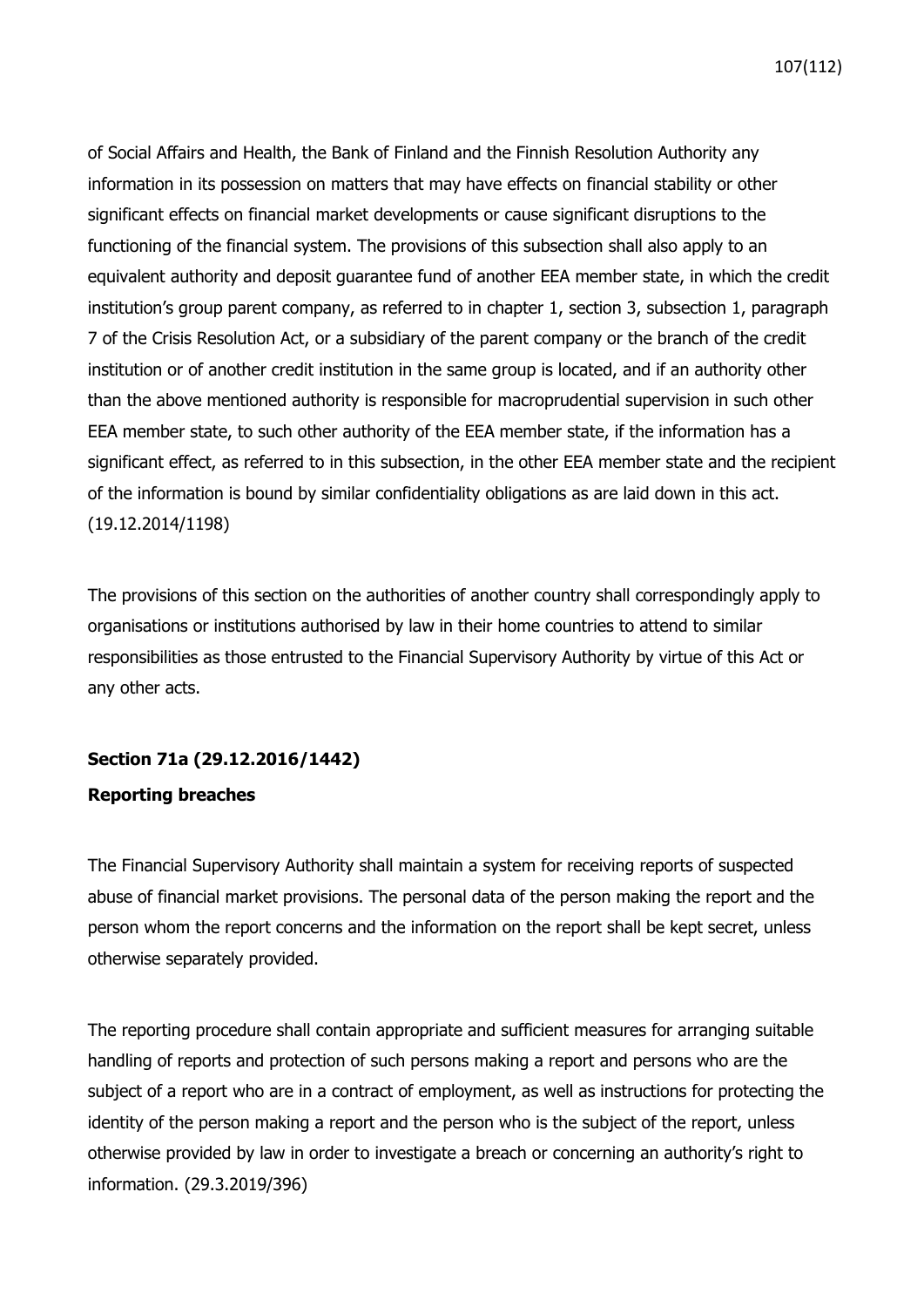The Financial Supervisory Authority shall keep the necessary information referred to in subsection 1 for a period of five years after the report is made. The information shall subsequently be deleted, unless retaining the information further is necessary because of a criminal investigation, initiated court proceedings, an official investigation, or in order to protect the rights of the person making a report or the person whom the report concerns. The necessity of retaining the information further shall be reviewed at the latest three years after the most recent such review. A record of the review shall be made.

A registered person who is the subject of a report as referred to in subsection 1 above shall not have a right of access as referred to in Article 15 of Regulation (EU) 2016/679 of the European Parliament and of the Council on the protection of natural persons with regard to the processing of personal data and on the free movement of such data, and repealing Directive 95/46/EC (General Data Protection Regulation), hereinafter referred to as General Data Protection Regulation, to the information referred to in subsections 1 and 3, if the provision of such information could impede an investigation of suspected breaches. The provisions of Articles 13 and 14 of the said Regulation shall not apply to the Financial Supervisory Authority when maintaining the system referred to in subsection 1. (29.3.2019/396)

Further provisions on the receipt of reports concerning breaches as referred to in this section and on procedures concerning further measures, for the purpose of enforcing the Market Abuse Regulation Implementing Directive, may be given by decree of the Ministry of Finance. The Financial Supervisory Authority shall prepare a report every two years on the performance of the system referred to in this section.

### **Section 71b (29.12.2016/1442)**

## **Restriction on liability concerning provision of information to the Financial Supervisory Authority**

When a person provides the Financial Supervisory Authority with information in accordance with section 71a or the Market Abuse Regulation, he or she shall not be held liable, in respect of the provision of information, for any breach of restrictions on information reporting carried out on the basis of an agreement, act, decree or regulation.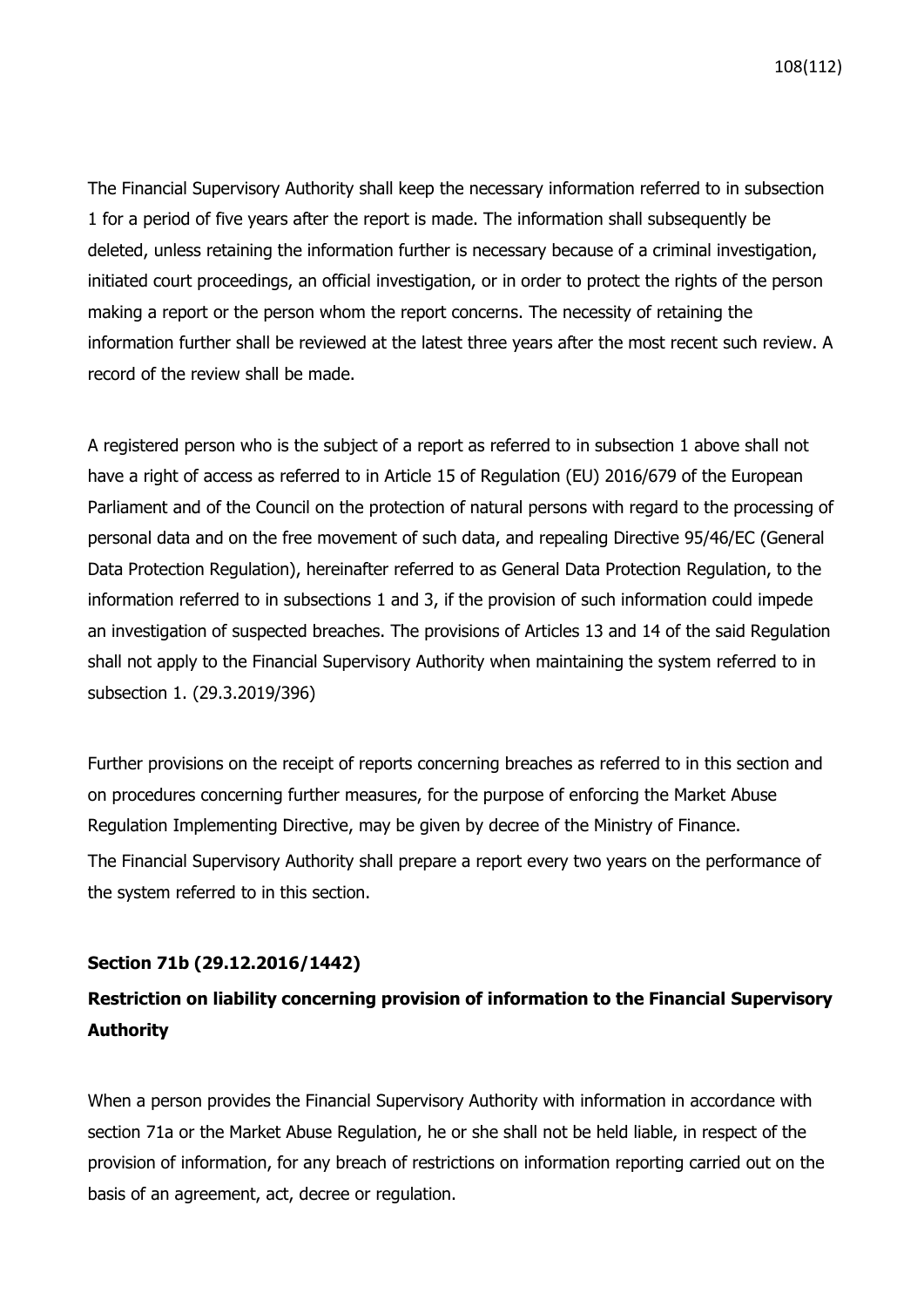### **Section 71c (29.3.2019/396)**

#### **Restriction of the right of access to information**

In addition to the provisions of section 34 of the Data Protection Act (1050/2018), a registered person does not have the right of access referred to in Article 15 of the General Data Protection Regulation to the information collected by the Financial Supervisory Authority in the course of its supervisory and inspection duties, if provision of the information could impede the performance by the Financial Supervisory Authority of its statutory responsibilities, or the prevention or investigation of breaches of financial market provisions.

#### **Section 72 (20.4.2018/241)**

# **Publication of statistics on insurance and pension institutions, insurance intermediaries and ancillary insurance intermediaries**

The provisions on document secrecy notwithstanding, the Financial Supervisory Authority may publish statistics and comparable data on the operation, standing and development of insurance and pension institutions and of insurance intermediaries and ancillary insurance intermediaries compiled according to a harmonised methodology for insurance and pension institutions or insurance intermediaries and ancillary insurance intermediaries.

#### **Section 73 (17.1.2020/21)**

#### **Appeal**

Decisions of the Financial Supervisory Authority may be appealed to the Helsinki Administrative Court. Provisions on lodging an appeal with an administrative court are laid down in the Administrative Judicial Procedure Act (808/2019).

Decisions of the Financial Supervisory Authority may be enforced prior to gaining legal effect. The decision shall remain in force until further notice, regardless of appeal, unless otherwise provided by the appellate authorities or elsewhere in law.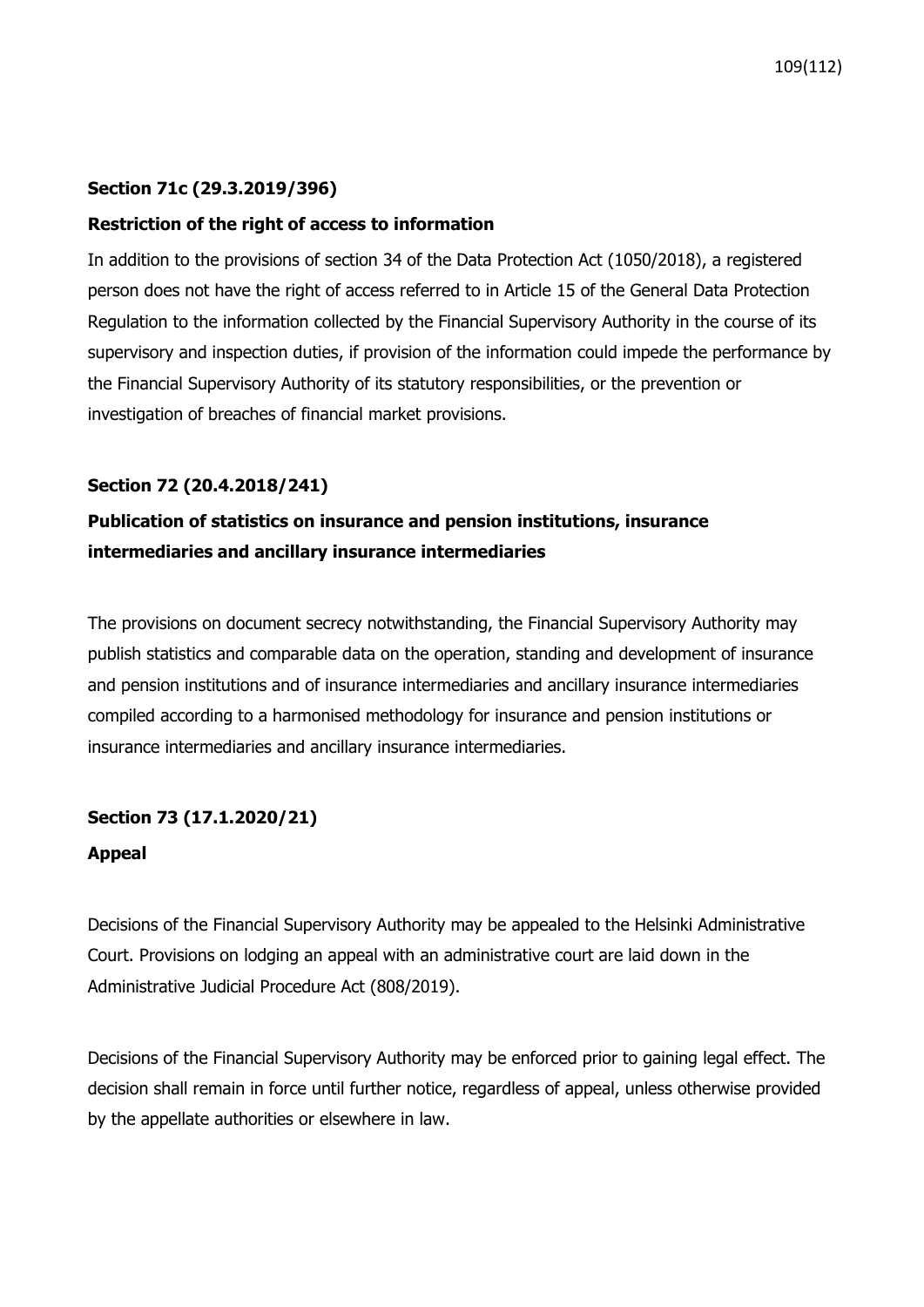The right to appeal decisions concerning board members or deputy board members of the Financial Supervisory Authority or the employment contracts of the Authority's employees are governed by separate provisions.

# **Section 74 (15.3.2019/296)**

#### **Recovery of fees**

Conditional fees imposed for payment under this Act and processing fees payable under this Act may, together with accrued interest, be collected without a judgment or decision in the order laid down in the Act on Recovery of Taxes and Fees by Recovery Proceedings (706/2007).

# **Section 74a (4.3.2011/194)**

# **Decisions of the European Supervisory Authorities**

If a European Supervisory Authority, in compliance with the procedure defined in the EU Financial Supervision Regulations, issues an individual decision to a financial market participant involving a case in which the Financial Supervisory Authority has previously issued a decision, the decision of the European Supervisory Authority shall take precedence. Provisions on filing an appeal against a decision of the European Supervisory Authorities are set out in the EU Financial Supervision Regulations.

#### **Chapter 9**

**Provisions on entry into force and transitional provisions**

# **Section 75 Entry into force**

This Act will enter into force on 1 January 2009 and will repeal the Act on the Financial Supervision Authority of 27 June 2003 (587/2003) and the Act on the Insurance Supervisory Authority of 29 January 1999 (78/1999), including subsequent amendments.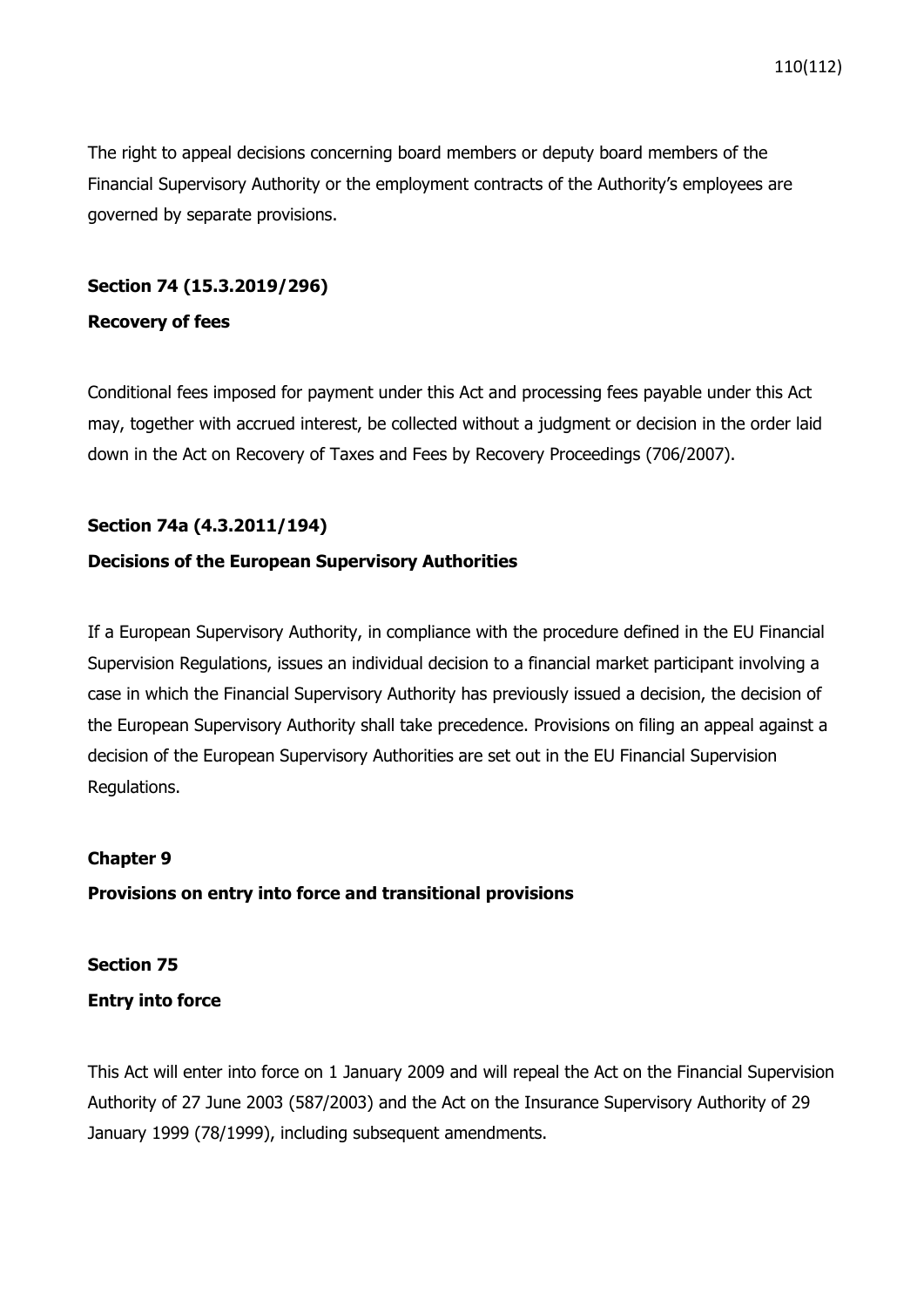# **Section 76 Transitional provisions**

The Financial Supervisory Authority shall continue the activities of the Financial Supervision Authority and the Insurance Supervisory Authority. The assets, liabilities and commitments of the Insurance Supervisory Authority shall be transferred gratuitously to the Bank of Finland upon the entry into force of this Act. The Bank of Finland shall assume the transferred liabilities in the maximum amount of the transferred assets. Any other liabilities shall be assumed by the government of Finland.

Employees in the service of the Financial Supervision Authority and the Insurance Supervisory Authority at the time this Act enters into force shall transfer to the service of the Financial Supervisory Authority. The posts of the Insurance Supervisory Authority shall be abolished upon the entry into force of this Act. The terms and conditions of the contract of service with the Bank of Finland and the rights and responsibilities under the contract of employment with the Bank at transferral shall apply to transferring employees. Employees who by virtue of this Act transfer to the service of the Bank of Finland will, further, be governed by section 3, subsections 2 and 3 of the Act Implementing the State Employees Pensions Act (1296/2006) for the period of service covered by the State Employees Pensions Act (1295/2006), provided that service with the Bank of Finland continues uninterruptedly until the occurrence of their pension contingency. Where an employee in 2009 or 2010 transfers from the Bank of Finland to the service of an organisation covered by the Local Government Employees Pensions Act (549/2003) or returns to service covered by the State Employees Pensions Act, this subsection shall continue to apply, provided that the service continues uninterruptedly until the occurrence of pension contingency.

The terms of office of the boards of the Financial Supervision Authority and the Insurance Supervisory Authority appointed under the Acts to be repealed shall expire upon the entry into force of this Act. After entry into force of this Act, the board of the Financial Supervisory Authority shall review the business of the boards of the Financial Supervision Authority and Insurance Supervisory Authority related to the financial period immediately preceding the entry into force of the Act, to the extent review by the boards of the Financial Supervision Authority or Insurance Supervisory Authority has not been completed before this Act enters into force.